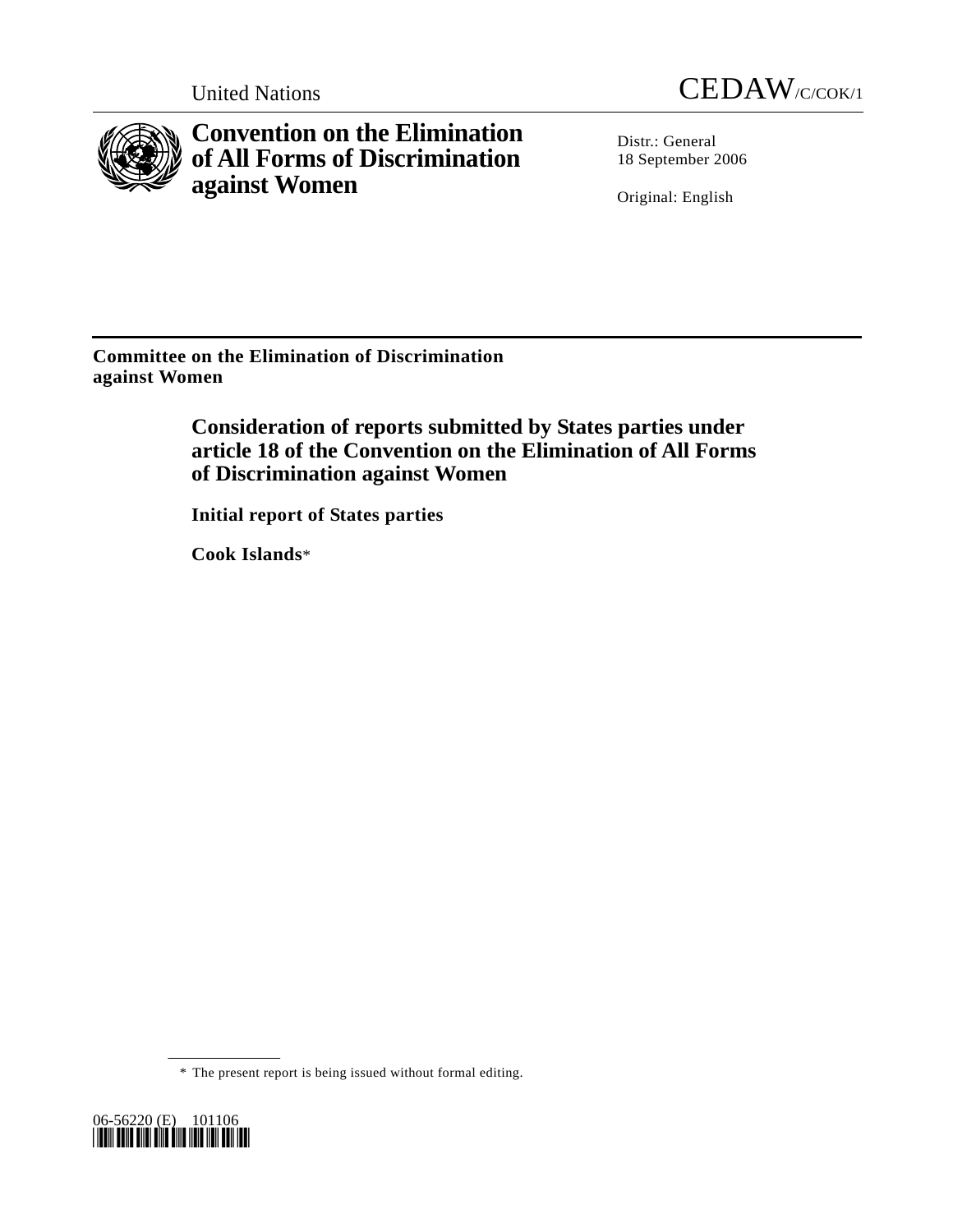# Contents

|                                                     | Page           |
|-----------------------------------------------------|----------------|
|                                                     | 3              |
|                                                     | $\overline{4}$ |
|                                                     | 5              |
|                                                     | 6              |
|                                                     | 10             |
|                                                     | 10             |
|                                                     | 12             |
| Article 3: The Development and Advancement of Women | 18             |
|                                                     | 23             |
|                                                     | 23             |
|                                                     | 26             |
|                                                     | 26             |
|                                                     | 34             |
|                                                     | 35             |
|                                                     | 36             |
|                                                     | 43             |
|                                                     | 50             |
|                                                     | 60             |
|                                                     | 62             |
|                                                     | 66             |
|                                                     | 67             |
|                                                     | 73             |
|                                                     | 74             |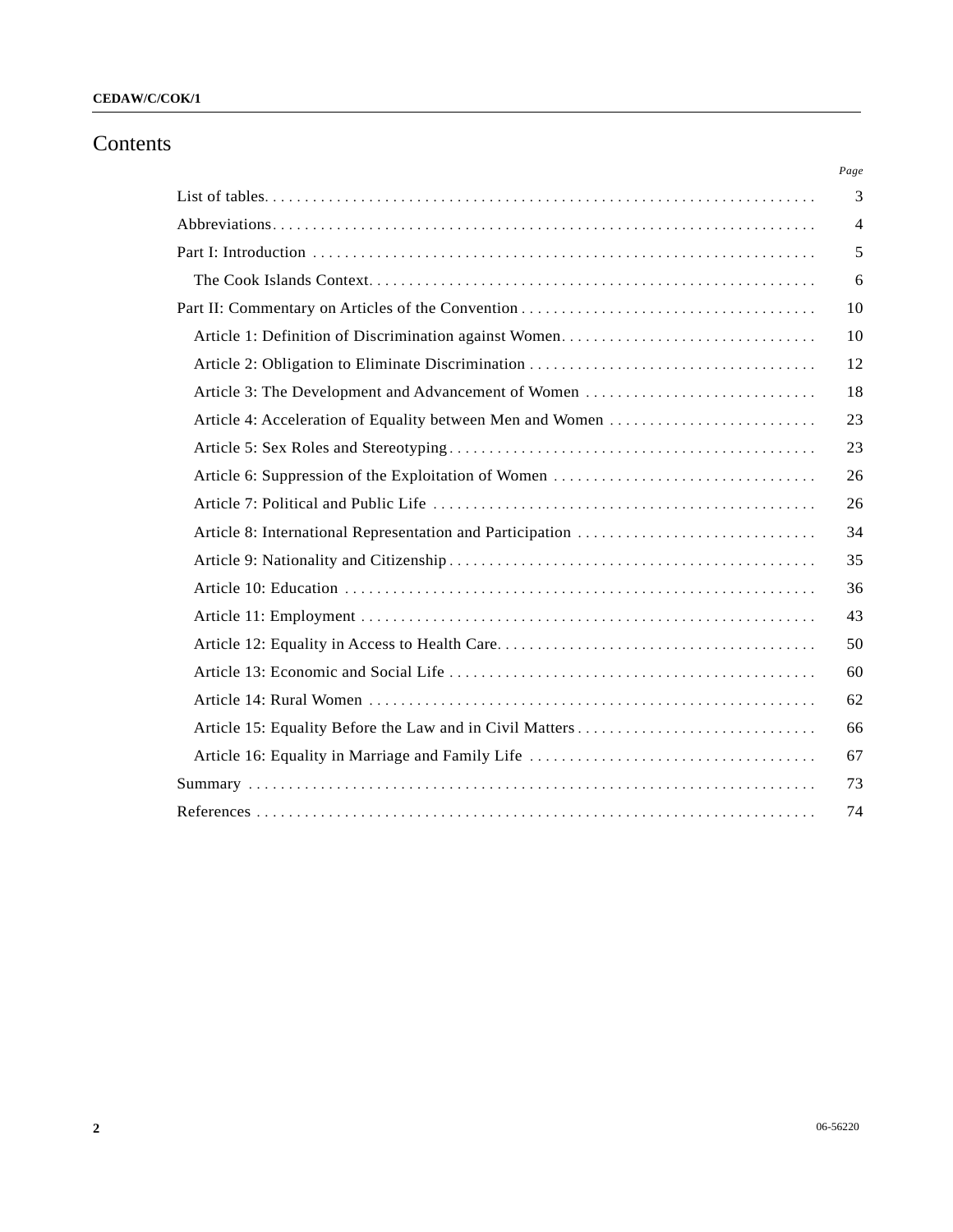#### **Tables**

- 1: Total population by island, gender and age groups, 2001 Census
- 2: Complaints received by the Ombudsman 1989-1992
- 3: Gender & Disabilities summary 2002
- 4: Individuals with disabilities per island 2002
- 5: Number of recipients of Infirm Allowance 1997-2005
- 6: Election of Vaka Council Members on the Island of Rarotonga 1998-2005
- 7: House of Ariki by gender
- 8: Ui Rangatira and Ui Mataiapo of Rarotonga
- 9: Women Directors on Government Boards and Committees 2000 & 2005
- 10: Girls enrolled by level and region 2000
- 11: Scholarship Awards by Area of Study 1999-2002
- 12: Women in Science and Technology in Government 2002
- 13: Cook Islands residents aged 15 years & over by island, gender and income range
- 14: Total births 1991-2004
- 15: Total fertility rates 1991-2004
- 16: Total number, Maternal and Fetal Deaths Rates 1985-2000
- 17: Total births and deaths Cook Islands 1990-2004
- 18: Contraceptive use by women 1992-2001
- 19: STI cases registered by test type 1998-2000
- 20: STI cases registered by test type 2001-2003
- 21: Persons in agriculturally active households by sex, age and location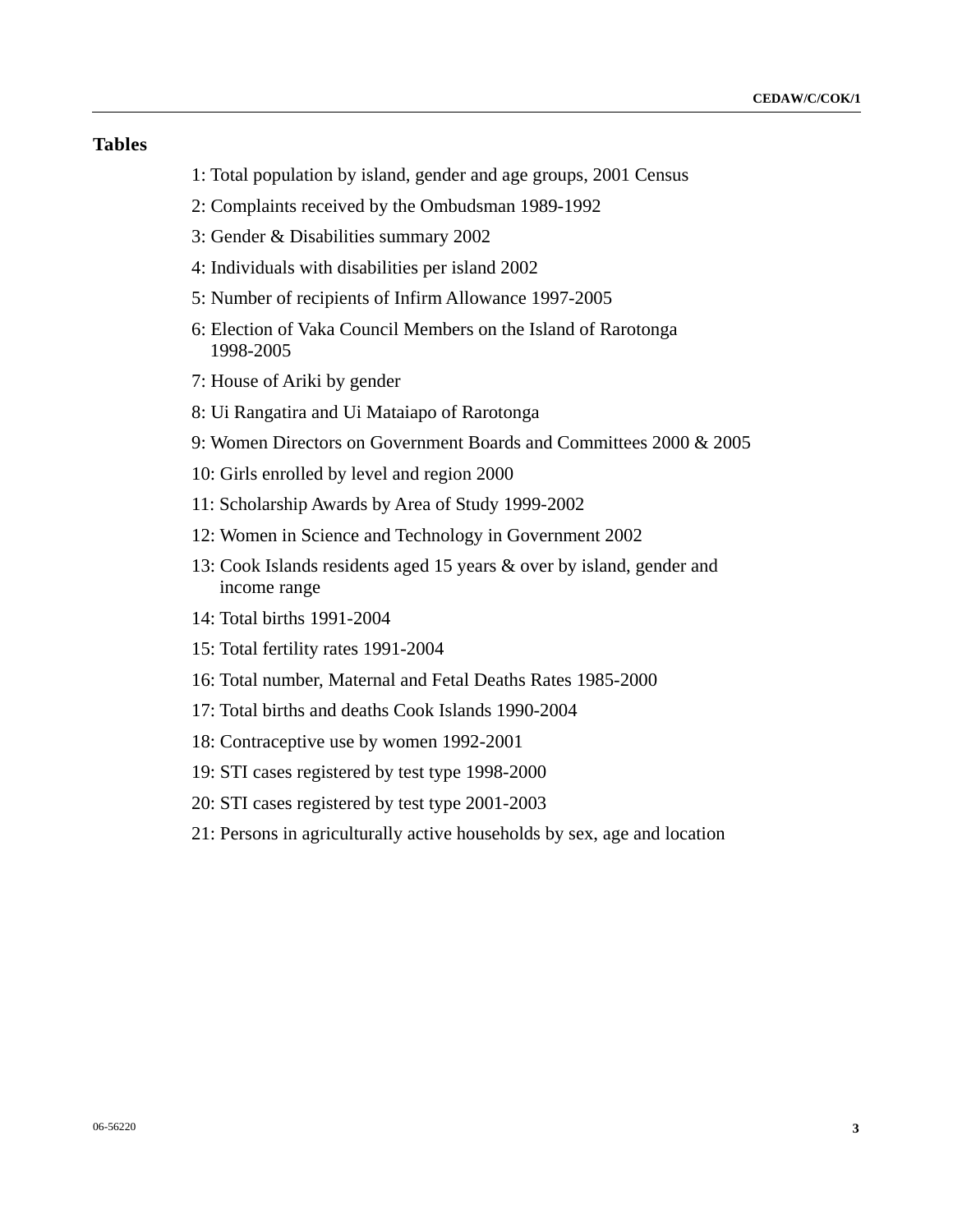#### **CEDAW/C/COK/1**

## **Abbreviations**

| <b>BPW</b>    | Business and Professional Women's Group                               |
|---------------|-----------------------------------------------------------------------|
| <b>CIANGO</b> | Cook Islands Association of Non-government Organizations              |
| <b>CINCW</b>  | Cook Islands National Council of Women                                |
| <b>CIPS</b>   | Cook Islands Police Service                                           |
| <b>CISNOC</b> | Cook Islands Sport and National Olympic Committee                     |
| <b>CIWA</b>   | <b>Cook Islands Workers Association</b>                               |
| <b>GADD</b>   | Gender and Development Division                                       |
| HDI           | Human Development Index                                               |
| <b>HOM</b>    | <b>Head of Ministry</b>                                               |
| <b>HRD</b>    | Department of National Human Resource Development                     |
| <b>INTAFF</b> | Ministry of Internal Affairs and Social Services                      |
| <b>JPs</b>    | Justices of the Peace                                                 |
| <b>NGOs</b>   | Non-government Organizations                                          |
| <b>NZAID</b>  | New Zealand Agency for International Development                      |
| <b>PACER</b>  | Pacific Agreement on Closer Economic Relations                        |
| <b>PIANGO</b> | Pacific Islands Association of Non-government Organizations           |
| <b>PICTA</b>  | Pacific Islands Countries Trade Agreement                             |
| PTI           | Punanga Tauturu Incorporated, Cook Islands Women's Counselling Centre |
| <b>SBEC</b>   | <b>Small Business Enterprise Centre</b>                               |
| <b>USP</b>    | University of the South Pacific                                       |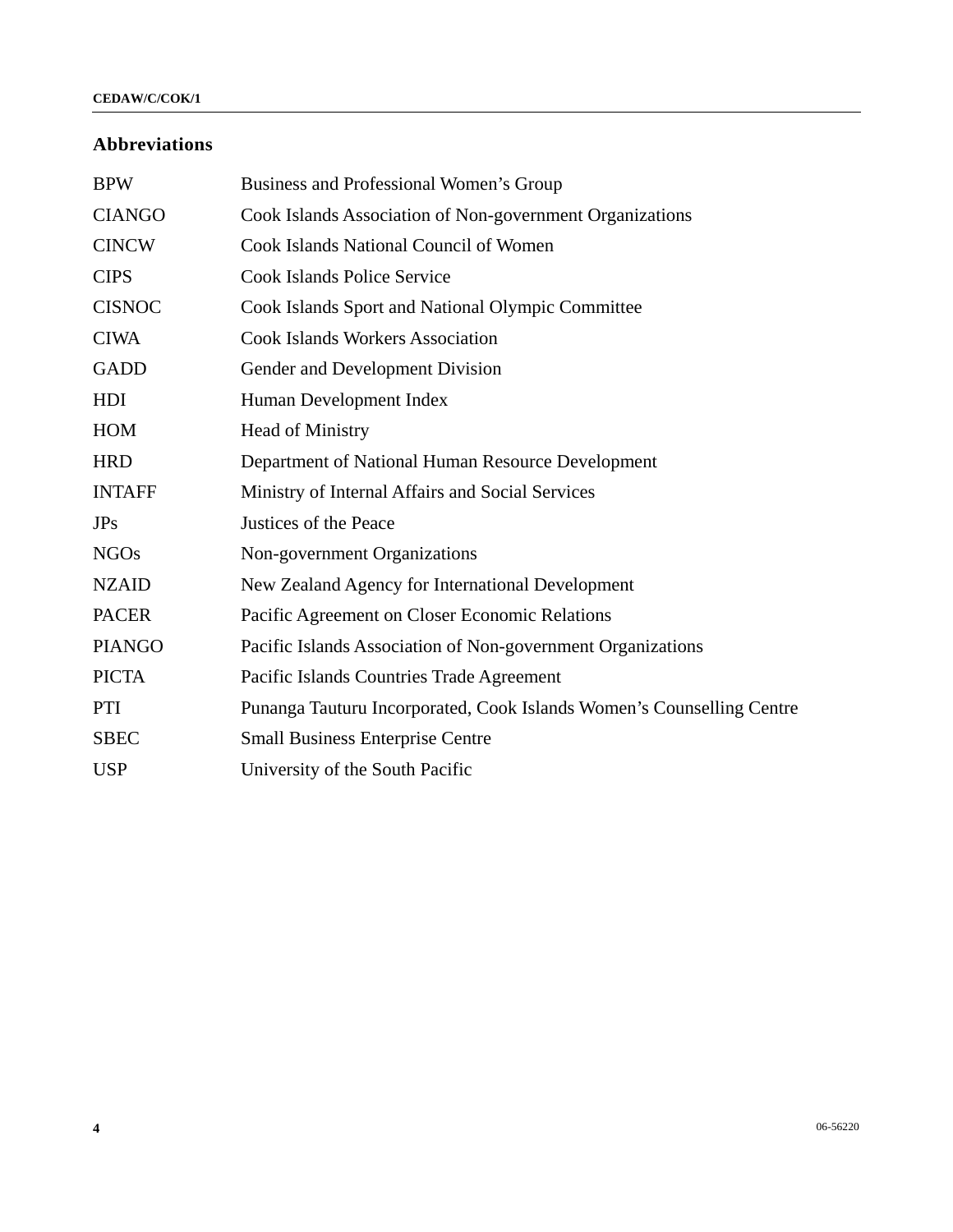# **Part I: Introduction**

The Cook Islands is a party to the Convention on the Elimination of all forms of Discrimination Against Women through New Zealand, which signed the Convention on 17 July 1980 and ratified it on 10 January 1985. In becoming a party to the Convention, the Cook Islands affirmed its commitment to improve the situation of women in the Cook Islands. This is the first report by the Cook Islands on progress in implementing the Convention and, as such, represents its initial report and subsequent reports covering the period up until 30 June 2005.

This report sets out progress that has been made, including the measures that have been taken in a wide range of areas, as well as to indicate the obstacles that remain to the full participation of women in the Cook Islands. The first part of the report deals with the particular context of the Cook Islands including its land, people, economy and women's development generally. The second part reports in detail on the situation under each of the Articles of the Convention.

The Government of the Cook Islands made a number of reservations to the Convention: in relation to article  $11(2)(b)$  which relates to maternity leave and articles  $2(f)$  and  $5(a)$ , "to the extent that the customs governing the inheritance of certain Cook Islands chief titles may be inconsistent with those provisions." The Government also reserved the right not to apply the provisions of the Convention in so far as they are inconsistent with policies relating to recruitment into or service in the Armed Forces (in situations involving armed combat) and law enforcement forces "in situations involving violence or threat of violence."

There has been some positive progress in the areas covered by these reservations (this progress is noted under the relevant Articles in this report). However, the Government has yet to decide whether to withdraw these reservations.

The Cook Islands ratified the Convention on the Rights of the Child on 6 June 1997 and has acceded to a number of United Nations human rights instruments through New Zealand, including:

- **Supplementary Convention on the Abolition of Slavery, the Slave Trade, and Institutions and Practices Similar to Slavery 1956**
- **Convention on the Nationality of Married Women 1957**
- **International Covenant on Economic, Social and Cultural Rights 1966**
- **International Covenant on Civil and Political Rights 1966**
- **International Convention Against the Taking of Hostages 1979**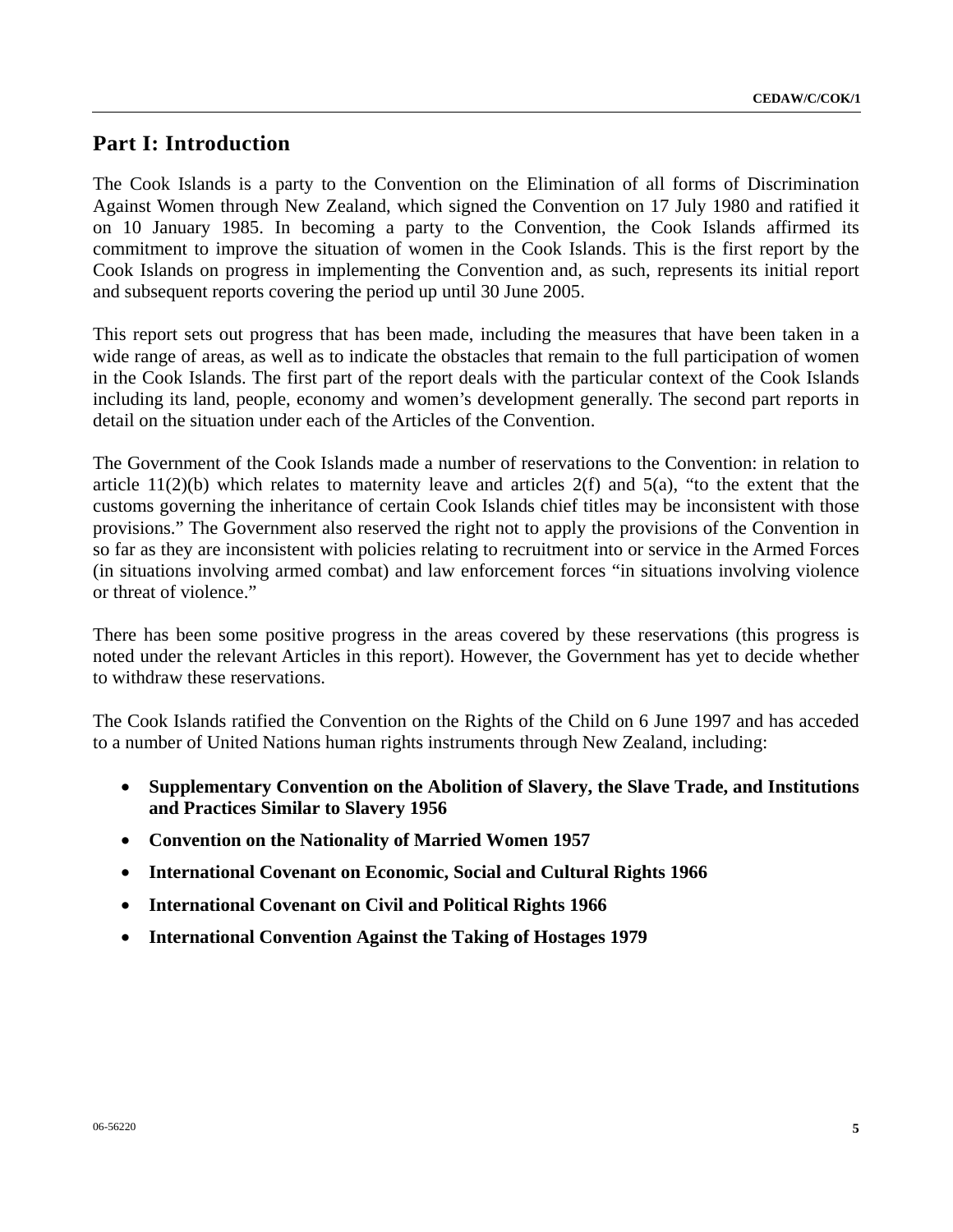#### *The Cook Islands Context*

#### **1. The land and people**

1.1 The Cook Islands lie spread across almost two million square kilometres of ocean in the Pacific, northeast of New Zealand and near Samoa and Tahiti. The total land area is less than 300 square kilometres. There are two main island groups. The Northern Group and the Southern Group. Twelve of the fifteen islands are inhabited, namely: Aitutaki, Atiu, Mangaia, Mauke, Manihiki, Mitiaro, Nassau, Penrhyn, Palmerston, Pukapuka, Rakahanga, and Rarotonga.

1.2 The Southern Group (Rarotonga, Aitutaki, Atiu, Mangaia, Manuae, Mauke, Mitiaro, and Takutea) makes up almost 90 per cent of the total land area of the Cook Islands with the land mostly consisting of volcanic formations with fertile soils and tropical vegetation. The Northern Group (Manihiki, Nassau, Penrhyn, Pukapuka, Rakahanga, Palmerston and Suwarrow) are predominantly low lying coral atolls with lagoons and sparse vegetation.

| Table 1: Total population by island, gender and age groups, 2001 Census |         |                                                    |       |     |                             |     |     |     |     |     |     |
|-------------------------------------------------------------------------|---------|----------------------------------------------------|-------|-----|-----------------------------|-----|-----|-----|-----|-----|-----|
| Region<br>Total<br>15-44<br>$0 - 14$<br>45-59<br>$60 \& over$<br>Total  |         |                                                    |       |     |                             |     |     |     |     |     |     |
|                                                                         | Persons | M                                                  |       | M   | F                           | M   | F   | M   |     | M   | F   |
| Cook Islands                                                            | 18,027  | $ 9,303 8,724 2,876 2,546 4,077 4,035 1,359 1,222$ |       |     |                             |     |     |     |     | 991 | 921 |
| Rarotonga                                                               | 12,206  | 6,263 5,943                                        |       |     | 1,714 1,560 2,906 2,914 985 |     |     |     | 884 | 658 | 585 |
| Southern Group *                                                        | 4,002   | 2,055                                              | 1,947 | 768 | 653                         | 740 | 752 | 294 | 274 | 253 | 268 |
| Northern Group                                                          | 1,819   | 985                                                | 834   | 394 | 333                         | 431 | 369 | 80  | 64  | 80  | 68  |
| $*$ (excl.Rarotonga)                                                    |         |                                                    |       |     |                             |     |     |     |     |     |     |

1.3 The population was around 18,000 in 2001, with about half on Rarotonga.

1.4 Since 2001 there have been population changes mainly due to outward migration. In the quarter ending March 2005 the total resident population was 12,600. A full picture of population changes will be gathered in the next Census in 2006.

1.5 In 2003 the Cook Islands ranked first among Pacific Developing Member Countries on the Human Development Index and second on the Human Poverty Index. The high HDI ranking reflects the history of a high level of government spending on health, education, and welfare.

1.6 The result is that the Cook Islands has already achieved several of the Millennium Development Goals including universal primary school enrolment for girls and boys, the elimination of gender disparities in primary and secondary educational achievement, low child and maternity mortality rates, and access to safe drinking water. Work towards a National Sustainable Development Plan is continuing in order to maintain achievements, continue progress and ensure an even spread of benefits across the country.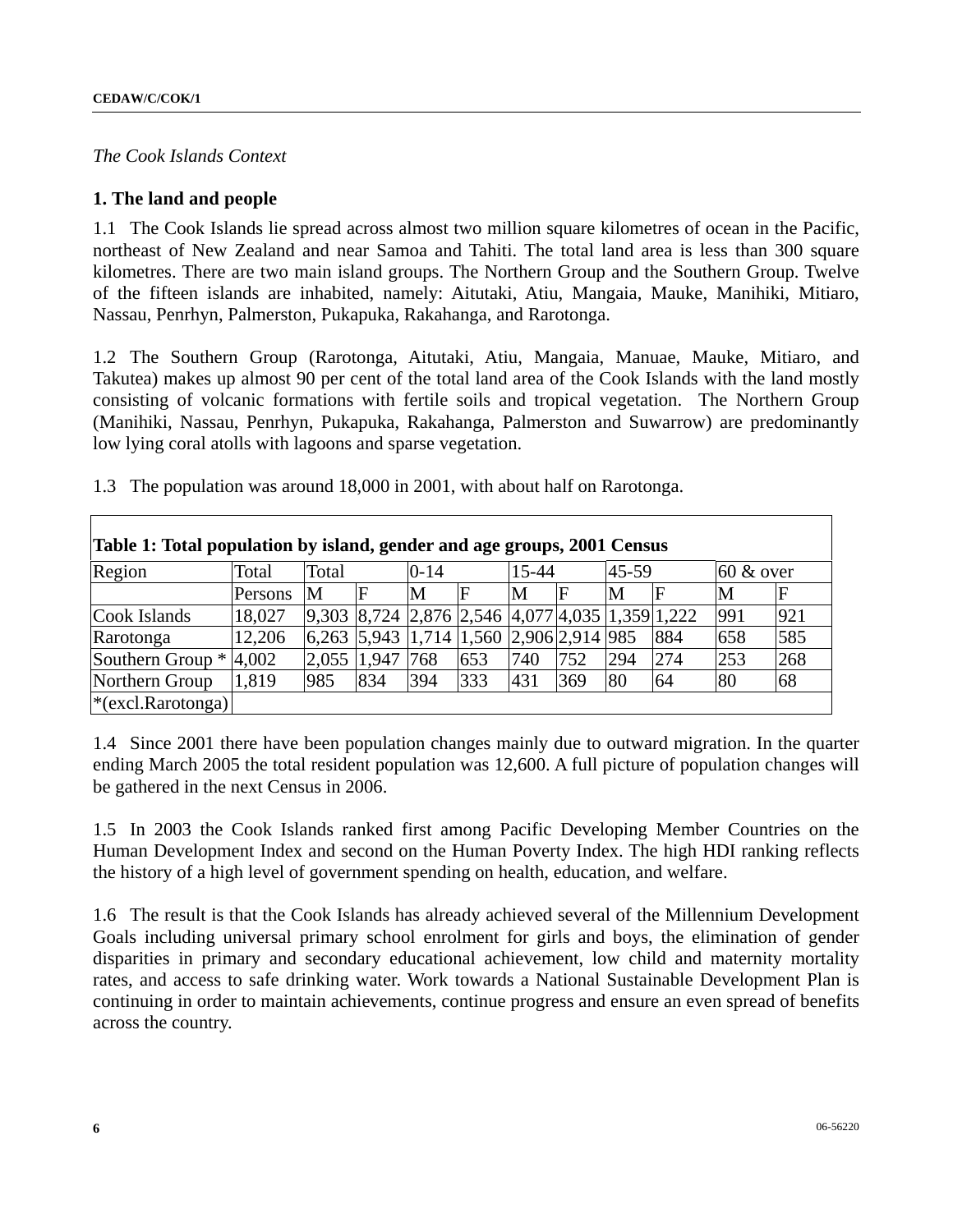1.7 Despite the strength of HDI indicators, levels of well-being are fragile and constant vigilance is needed to protect the country from risks, especially to the environment. The Cook Islands has a unique physical environment which is vulnerable to environmental change. In 2005 a series of cyclones hit the country, resulting in extensive damage to some areas, particularly in the Northern Group of islands. Work to restore services and make improvements is on-going.

## **2. The political situation**

2.1 In August 1965 the Cook Islands became a self-governing parliamentary democracy in free association with New Zealand. The Head of State is Queen Elizabeth II, represented in the Cook Islands by an appointed Queen's Representative. The legal system is modeled on Britain and New Zealand. The Court system comprises a High Court responsible for civil, criminal and land title matters, and a Court of Appeal. Judges are appointed from New Zealand.

2.2 Cook Islands law comes from a number of sources, mostly from the former administrations of New Zealand and Britain. Significant areas of law pre-date current international human rights standards. The state of the statute book does present challenges and cause problems. For example, some British and New Zealand law which has been repealed or replaced in those countries, remains in force in the Cook Islands. The statute book therefore comprises a complex mix of legislative "overs and unders." Areas where there is an over supply of law, but it is outdated, and areas where there is no law or the law is inadequate.

2.3 Members of Parliament are elected every four years by universal suffrage and there are 24 members of the Parliament. The last general election was held in 2004. There are three political parties: the Cook Islands Party, Cook Islands Democratic Party Inc, and National Alliance Party.

2.4 In 1998 a Political Review Commission was established. The Commission's report, *Reforming the Political System of the Cook Islands: Preparing for the challenges of the 21<sup>st</sup> century, considered* and made recommendations regarding the political system and options for ensuring stable government. Since 1999, governments have been formed through coalition arrangements between political parties.

## **3. The economic situation**

3.1 Tourism is a primary industry, generating approximately 37 per cent of GDP in 1998. The number of visitors to the Cook Islands has increased seven-fold since 1975, from 10,000 per year to 74,541 in 2001. The two main productive sectors are agriculture and fisheries which contributed 15.2 per cent of GDP in 2000. In recent years pearl farming has become a significant economic activity.

3.2 In 1996 the Government embarked on a comprehensive economic restructuring programme. This included measures over the short-term to stabilise and improve public finances through reductions in expenditure, asset sales and the retirement and restructuring of debt. Institutional change has involved reducing public sector employment (by more than half), law reform in relation to taxation, public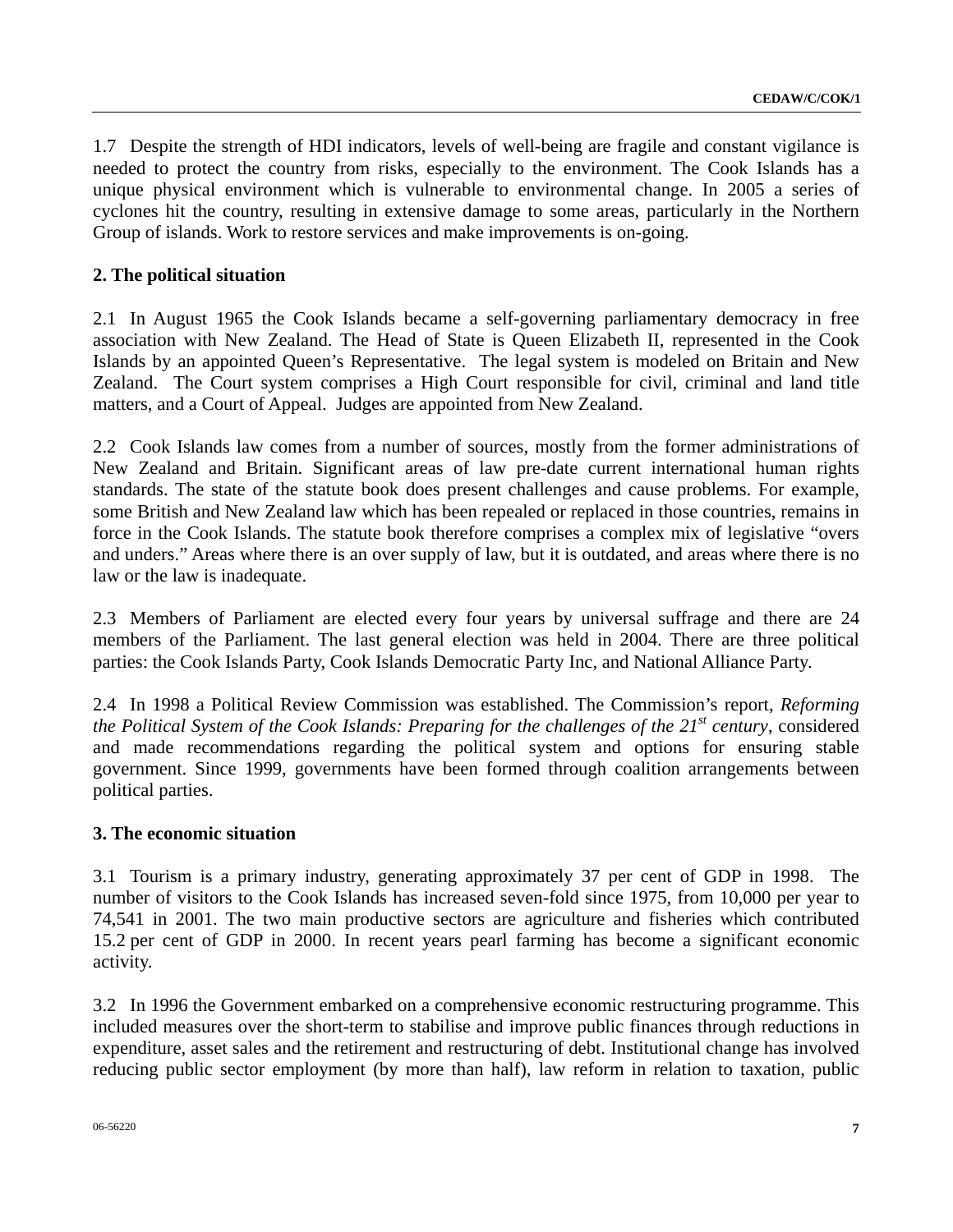finances, the public service and other related matters and a conversion to accrual accounting. Economic restructuring has involved accelerating privatisation, including sales of Government-owned hotels, media outlets and deregulating liquor sales.

3.3 The Government's objectives were to improve the economy and create jobs in the private sector. Since 1996, GDP in real terms had fallen each year and did not begin to recover until 1999. Indications are that the economy has stabilised but remains vulnerable to international economic conditions.

3.4 The Cook Islands is a party to the Pacific Islands Countries Trade Agreement and the Pacific Agreement on Closer Economic Relations between PICTA country signatories and Australia and New Zealand. The agreements are intended to improve trading systems between Pacific countries including customs, quarantine standards and other matters.

#### *International Aid and Assistance*

3.5 New Zealand is the largest bilateral donor, followed by Australia. Between 2000 and 2001 the New Zealand aid programme was 53 per cent of all bilateral aid to the Cook Islands. Aid assistance is aligned to government's key areas of development including education and human resource development. NZAID has a gender specific component to the aid arrangements with the Cook Islands. The Gender and Development Project has included:

- Gender analysis training with government agencies and on Outer Islands
- CEDAW promotional documentary productions
- Radio and television awareness programmes
- Transformative leadership training

3.6 The New Zealand Agency for International Development works with the Government to implement Gender and Development Programmes. Phase 1 of the programme (in the 1990s) focussed on assistance with the preparation of a Forward Looking Strategies Report and the development of the Cook Islands National Policy on Women. This work included promotion of the National Policy on Women (including assistance in publishing a summary and towards a national media campaign to promote it), a study of the institutional strengthening needs of NGOs, and assistance with a Women in Politics Leadership training.

3.7 Phase II of the NZAID Gender and Development Programme finished in 2003 and focused on a coordinated approach to the advancement of gender equity by:

- Developing an effective monitoring and evaluation system to measure progress against objectives;
- Mainstreaming gender issues into policy and plans across a range of areas;
- Developing a co-coordinating mechanism for the implementation of relevant International Conventions, Regional and National Policies and Plans;
- Institutional strengthening/capacity building of relevant government line ministries and nongovernment agencies and the private sector;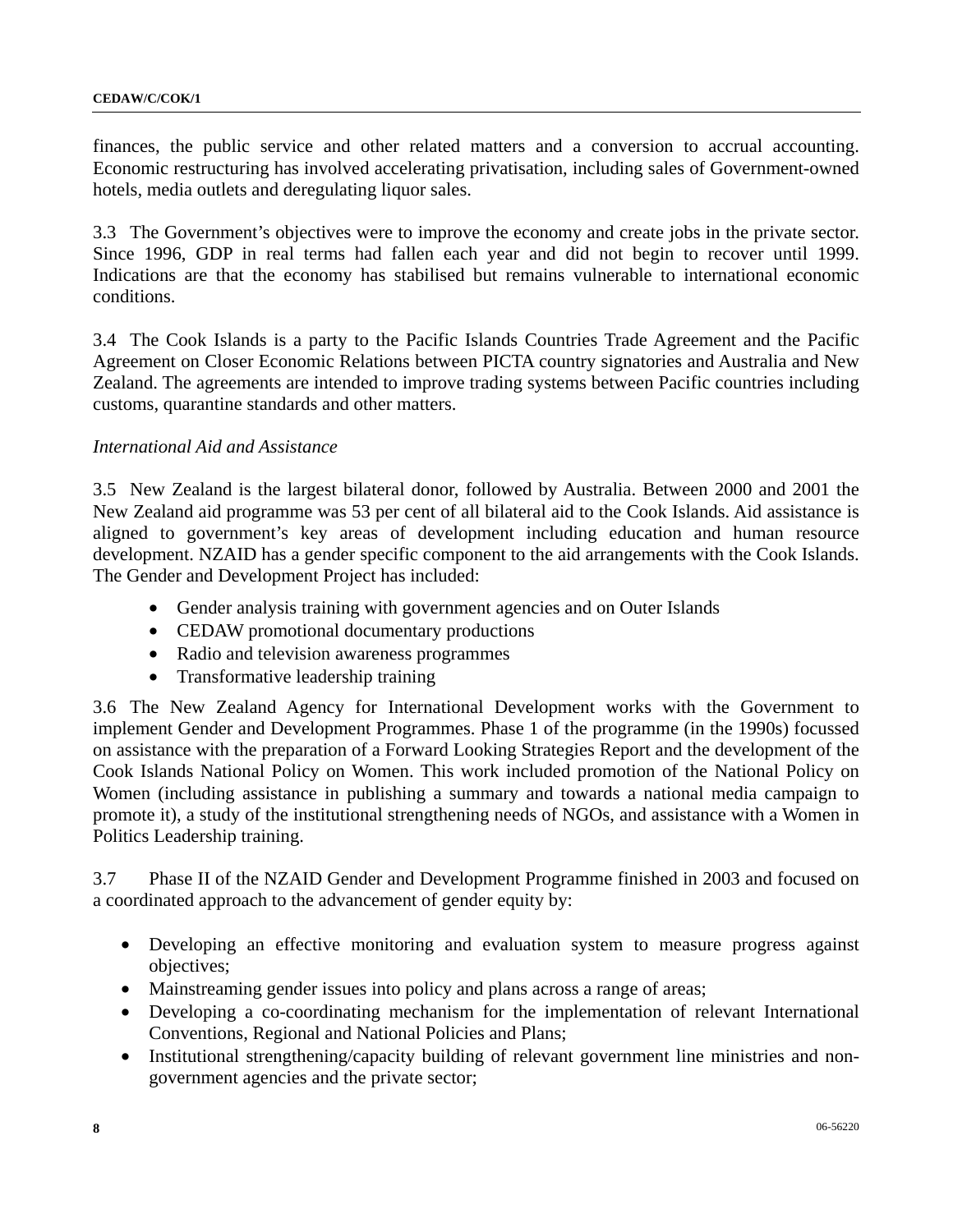- Building gender analysis capability for key personnel so that Heads of Ministries and divisional staff can better respond to gender issues;
- Promoting research, data collection, analysis and dissemination; and
- Supporting specific initiatives for women where appropriate.

3.8 Since 2003, NZAID has continued with this approach while also partnering with the Government to increase funding support to women's NGOs and community organisations through core-funding arrangements and small project funds. NZAID also aims to work with the Government to integrate gender considerations into other NZAID projects, for example at the design and construction stages of outer islands infrastructure projects and in large sector-based programmes for education and marine resources.

3.9 Other gender specific aid assistance has included United Nations Development Fund for Women funds and programmes (for example, promoting women's political participation) and an Food and Agriculture Organization of the United Nations food and agriculture project aimed at strengthening the capacity for gender responsiveness in support of food security. United Nations Population Fund has assisted the development of a newsletter. Assistance is also provided from the Australian Agency for International Development and other donors such as the Asia Development Bank, Canada Fund, and regional and international programmes. In 2000 the Cook Islands signed the Cotonou Agreement which allowed financial and technical assistance from the European Union and elsewhere.

## **4. Women's development**

4.1 In 1995 the Government and women's organisations worked together to develop the National Policy on Women. The Policy's development was driven by NGOs and adopted by Government. In doing so the Government agreed to use the Policy to guide the efforts of government agencies, community organisations, the private sector and traditional and religious leaders in promoting the advancement of women. The policy was the result of extensive consultation with women, including women's organisations, and created a broad consensus about the key priorities for women in the Cook Islands.

4.2 In the same year, the Cook Islands attended the  $4<sup>th</sup>$  World Conference on Women in Beijing. At that time the Cook Islands pledged commitment to the international call for greater attention to be paid to the social, economic, political, cultural and spiritual advancement of women. The challenge of how best to implement the Convention and to achieve the Beijing Platform for Action, and the Pacific Plan of Action, is a continuing one. In the *Cook Islands Progress Report Beijing+5,* 2000, the Government noted that women's advancement "has slowly but surely gathered momentum and will continue to do so over the next decade and onwards." See Article 3 for more detailed information about women's advancement.

4.3 A special government unit focussing on issues for women has existed since 1993. Today the Gender and Development Division sits within the Ministry of Internal Affairs and Social Services and has two staff, including a Director. The Division has an annual work programme and works closely with other government agencies, women's organisations and women in the Outer Islands.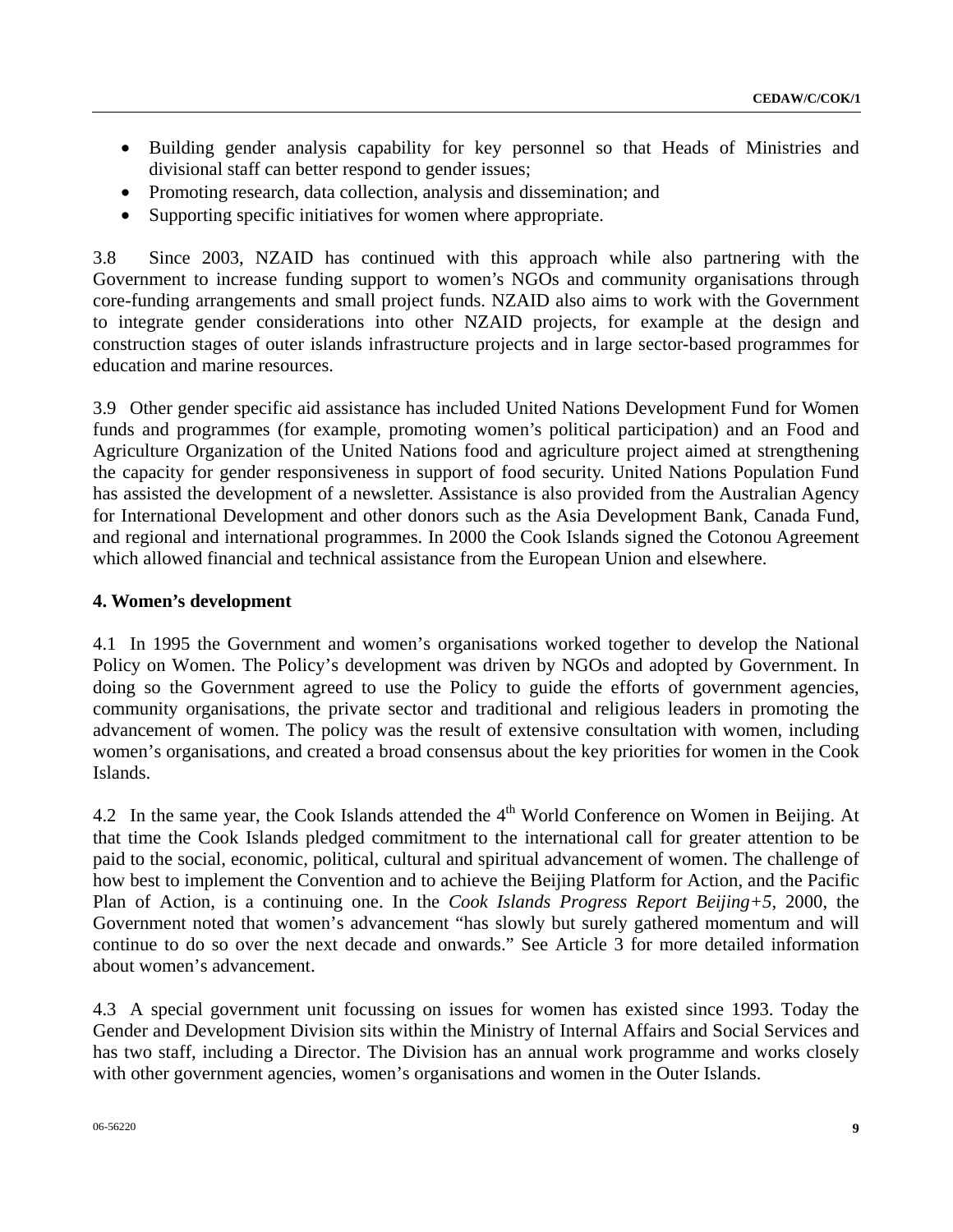4.4 In 2004, the Government, with the assistance of UNICEF, completed *A Situation Analysis of Children, Youth and Women*. The report noted there has been considerable progress in women's advancement and reducing inequalities, but not all women have benefited from economic and social changes and more work is needed.

4.5 Women's organisations play a vital role in achieving progress for women and are active and hard working. The Cook Islands National Council of Women was established in 1984 and has pioneered many of the advances for women, especially the development and implementation of the National Policy on Women. The Cook Islands Women's Counselling Service, Punanga Tauturu Inc provides counselling and assistance for victims of domestic violence, human rights training with an emphasis on women and children's rights as well as legal literacy awareness. More detailed information about the work of NGOs is noted elsewhere in this report.

4.6 NGOs work hard to ensure Government is aware of women's concerns. The nature of the small population and interaction between social, cultural and work life means the relationship between NGOs and the Government needs to be a close and co-operative one. In some areas NGOs are providing services where Government is not able to do so. Challenges remain. The Government acknowledges that improvements can be made and will continue to do its best to work collaboratively.

4.7 This report has been prepared in consultation with both non-government and government agencies. A draft report was prepared in 2003 following extensive consultation, including with women in the Outer Islands, but was not able to be finalised. In 2005, Cabinet directed that this report be updated and completed, following a further round of consultation.

4.8 Finally, the process of developing this report has provided opportunities to enhance both public and Government understanding of the Convention. GADD, women's organisations and government agencies have worked together. Although it has taken some time to make this first report, the Government intends to build on the momentum it has created and to further publicise the Convention in the community.

# **Part II: Commentary on Articles of the Convention**

# **Article 1: Definition of Discrimination against Women**

*For the purposes of the present Convention, the term "discrimination against women" shall mean any distinction, exclusion or restriction made on the basis of sex which has the effect or purpose of impairing or nullifying the recognition, enjoyment or exercise by women, irrespective of their marital status, on a basis of equality of men and women, of human rights and fundamental freedoms in the political, economic, social, cultural, civil or any other field.* 

#### **Guarantee of non-discrimination**

1.1 The Constitution of the Cook Islands guarantees fundamental human rights without discrimination on the grounds of sex. Article 64 of the Constitution states: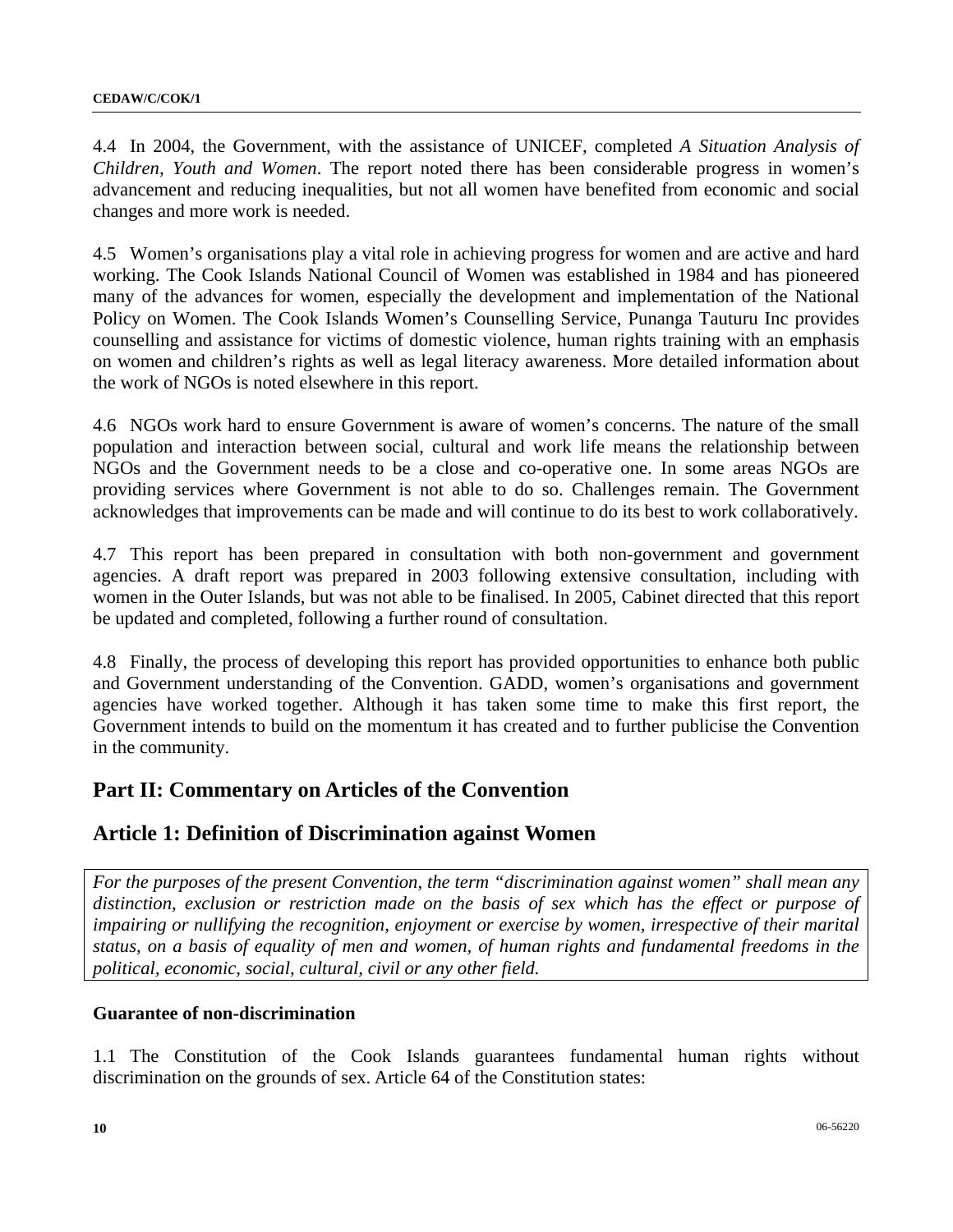(1) It is hereby recognised and declared that in the Cook Islands there exist, and shall continue to exist, without discrimination by reason of race, national origin, colour, religion, opinion, belief, or sex, the following fundamental human rights and freedoms:

- (a) The right of the individual to life, liberty, and security of person, and the right not to be deprived thereof except in accordance with law;
- (b) The right of the individual to equality before the law and to the protection of the law;
- (c) The right of the individual to own property and the right not to be deprived thereof except in accordance with law;

Provided that nothing in this paragraph or in Article 40 of this Constitution shall be construed as limiting the power of Parliament to prohibit or restrict by Act the alienation of Native Land...;

- (d) Freedom of thought, conscience, and religion;
- (e) Freedom of speech and expression;
- (f) Freedom of peaceful assembly and association.

(2) It is hereby recognised and declared that every person has duties to others, and accordingly is subject in the exercise of his rights and freedoms to such limitations as are imposed, by any enactment or rule of law for the time being in force, for protecting the rights and freedoms of others or in the interests of public safety, order, or morals, the general welfare, or the security of the Cook Islands.

1.2 Article 64 does not prohibit discrimination on the basis of language, social origin, disability, family or birth or other status. "Discrimination" is not defined in the Constitution or any other Cook Islands law, nor is the concept of "indirect discrimination" specifically defined. However, discrimination on the basis of ethnic or national origin is prohibited under the Race Relations Act 1972. Other general areas of law also support the Constitution.

1.3 The Convention is not directly incorporated into domestic law. There have been no known legal cases invoking the Convention directly. Some issues of law reform in this area have been identified (see Article 2). Other elements of Cook Islands law that deal with equality of men and women, and which support the Constitution, are commented on in Articles 2, 15 and 16.

## **Efforts to promote and publicise the Convention**

1.4 The Government has carried out a number of activities to promote and publicise the Convention. For example, the Gender and Development Division has carried out gender analysis training with government departments, which includes references to the Convention.

1.5 NGOs have also played a significant role in working with government departments and communities to promote and publicise the Convention (including with women in the Outer Islands). The leadership and work of NGOs is important and is continuing in a number of areas, for example, in the development of materials that specifically refer to the Convention.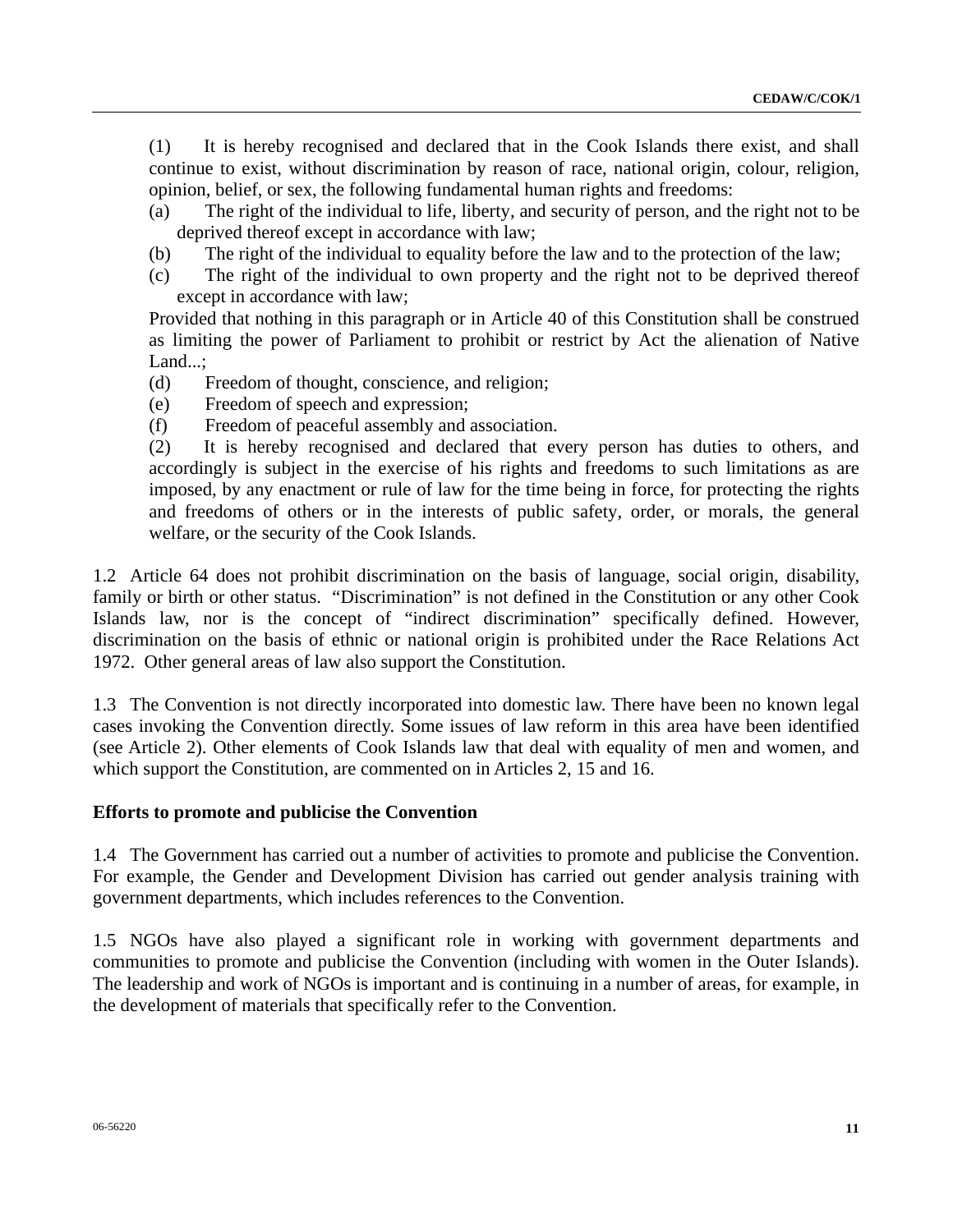## **Article 2: Obligation to Eliminate Discrimination**

*States parties condemn discrimination against women in all its forms, agree to pursue by all appropriate means and without delay a policy of eliminating discrimination against women and, to this end, undertake:* 

- *(a) To embody the principle of the equality of men and women in their national constitutions and other appropriate legislation if not yet incorporated therein and to ensure, through law and other appropriate means, the practical realization of the principle;*
- *(b) To adopt appropriate legislative and other measures, including sanctions where appropriate, prohibiting all discrimination against women;*
- *(c) To establish legal protection of the rights of women on an equal basis with men and to ensure through competent national tribunals and other public institutions the effective protection of women against any act of discrimination;*
- *(d) To refrain from engaging in any act or practice of discrimination against women and to ensure that public authorities and institutions shall act in conformity with this obligation;*
- *(e) To take all appropriate measures to eliminate discrimination against women by any person, organization or enterprise;*
- *(f) To take all appropriate measures, including legislation, to modify or abolish existing laws, regulations, customs and practices which constitute discrimination against women;*
- *(g) To repeal all national penal provisions which constitute discrimination against women.*

#### **Legal Measures to Eliminate Discrimination**

#### *Equality*

2.1 The principle of non-discrimination on the basis of sex is enshrined in the Constitution and other laws. For example, the equal status of women is recognised by s.95 of the Judicature Act 1980-81 which equates the legal capacity of a married woman to that of an unmarried woman and abolishes the common law rule that for certain purposes a husband and a wife are deemed to be one person.

2.2 The Matrimonial Property Act 1991-92 recognises the equal contributions of husband and wife to the marriage partnership and provides for the just division of matrimonial property between the spouses if their marriage ends. Both men and women have equal rights to claim custody and maintenance of children, and in custody cases the paramount issue is the welfare of the child. (See Article 16)

2.3 The Race Relations Act 1972 affirms and promotes racial equality in the Cook Islands and is intended to implement the International Convention on the Elimination of All Forms of Racial Discrimination. It prohibits all forms of racial discrimination on the basis of the colour, race, or ethnic or national origin.

2.4 The Government has recognised the need for law reform in some areas and has taken steps to carry out some improvements. For example, the Acts Interpretation Act 1924 provides that words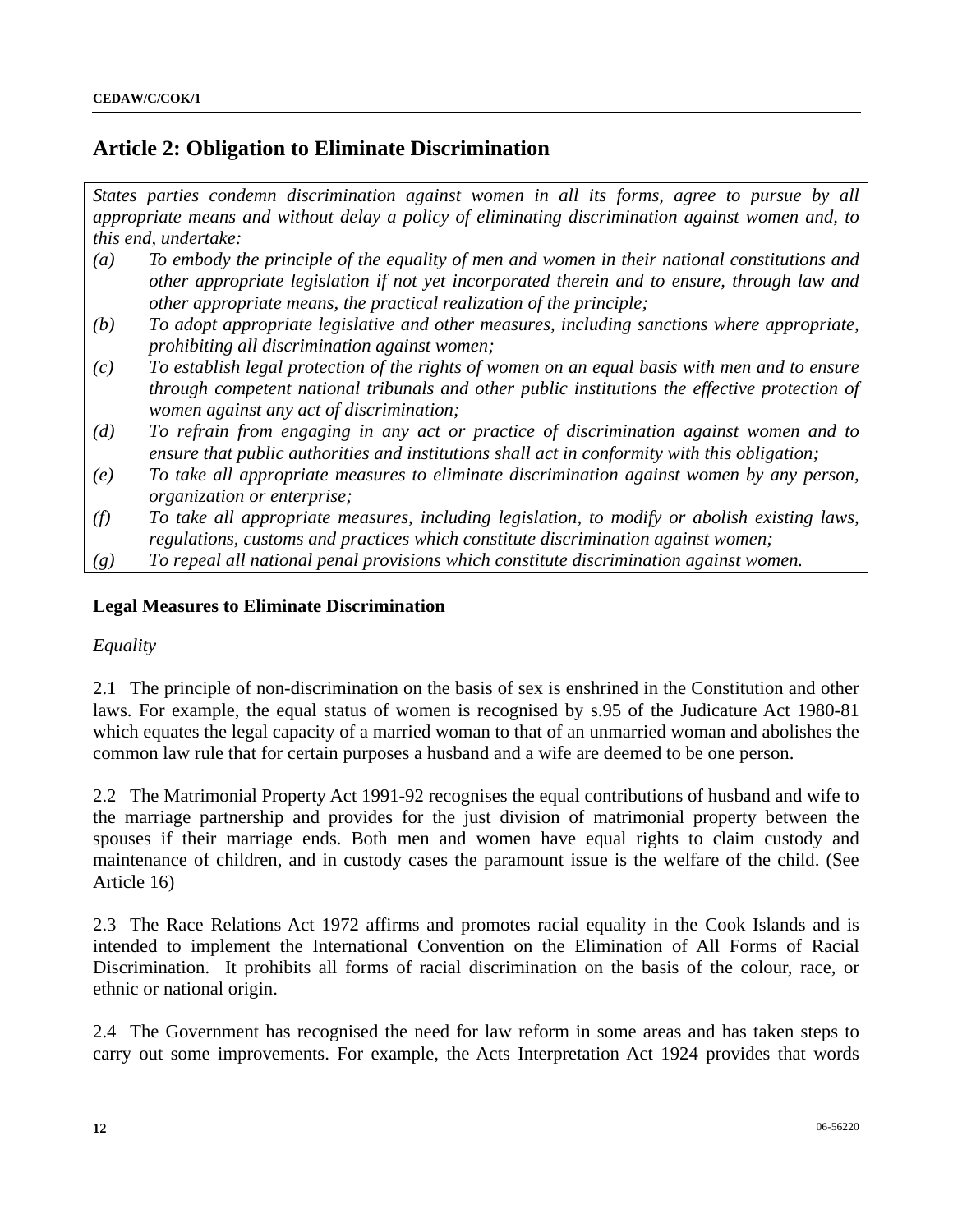importing the masculine gender include females, but since 2001 new laws are being made gender neutral where possible.

2.5 In 2005 the Government received a report on Cook Islands legislation and consistency with the Convention. A review of existing law identified where Cook Islands laws are consistent with the Convention and areas where improvements are necessary or desirable. A programme of law reform was proposed. As a result, a working party, including NGOs has been established to lead this work.

#### *Criminal Law*

2.6 The Crimes Act 1969 supplements the Constitutional right to security and sets out the major sexual offences. Rape and other serious sexual assaults are crimes. Under the Crimes Act, rape is an offence punishable by imprisonment for a term not exceeding fourteen years. However s.141(3) provides that no man shall be convicted of rape of his wife unless they are divorced, or they are divorced and have not, since the divorce, resumed cohabitation as man and wife with the free consent of the wife, or unless they are separated.

2.7 The Punanga Tauturu Incorporated, (Cook Islands Women's Counselling Centre) have asked the Government to review the laws relating to sexual crimes against women and to reconsider the penalties imposed. PTI statistics indicate wide discrepancies in the penalties imposed by the Courts for sexual offences. For example, one case of rape resulted in a conviction and sentence of nine months imprisonment. Another case involving an indecent act on a 12 year old girl resulted in the offender receiving two years probation, while in another, two years imprisonment was imposed for indecent assault on a girl under 12 years.

2.8 PTI have recommended the definition of rape be widened to ensure sexual violation with an object is a crime and that rape within marriage is an offence.

2.9 The Government has recognised the need to update the law on sexual offences to ensure better protection of women and greater accountability of offenders. New legislation has been drafted, although more work, including consultation, is needed on some aspects of it. More information about issues of domestic violence, including relevant laws, is included under Articles 12 and 16 of this report.

Other Measures to Harmonise National Laws and Policy with the Provisions of the Convention

## **National Machinery**

2.10 The Division of Women's Affairs was established in 1993 within the Ministry of Internal Affairs and Social Services. In the 2001/2002 financial year its budget was \$64,525.00. The original vision of the Division was "the total development of women" and its Mission Statement was "The provision of support services for women through proper management and effective leadership, education, training and economic development." The goal, to increase women's participation in and benefits from the development process at local, national and international level, has the following objectives: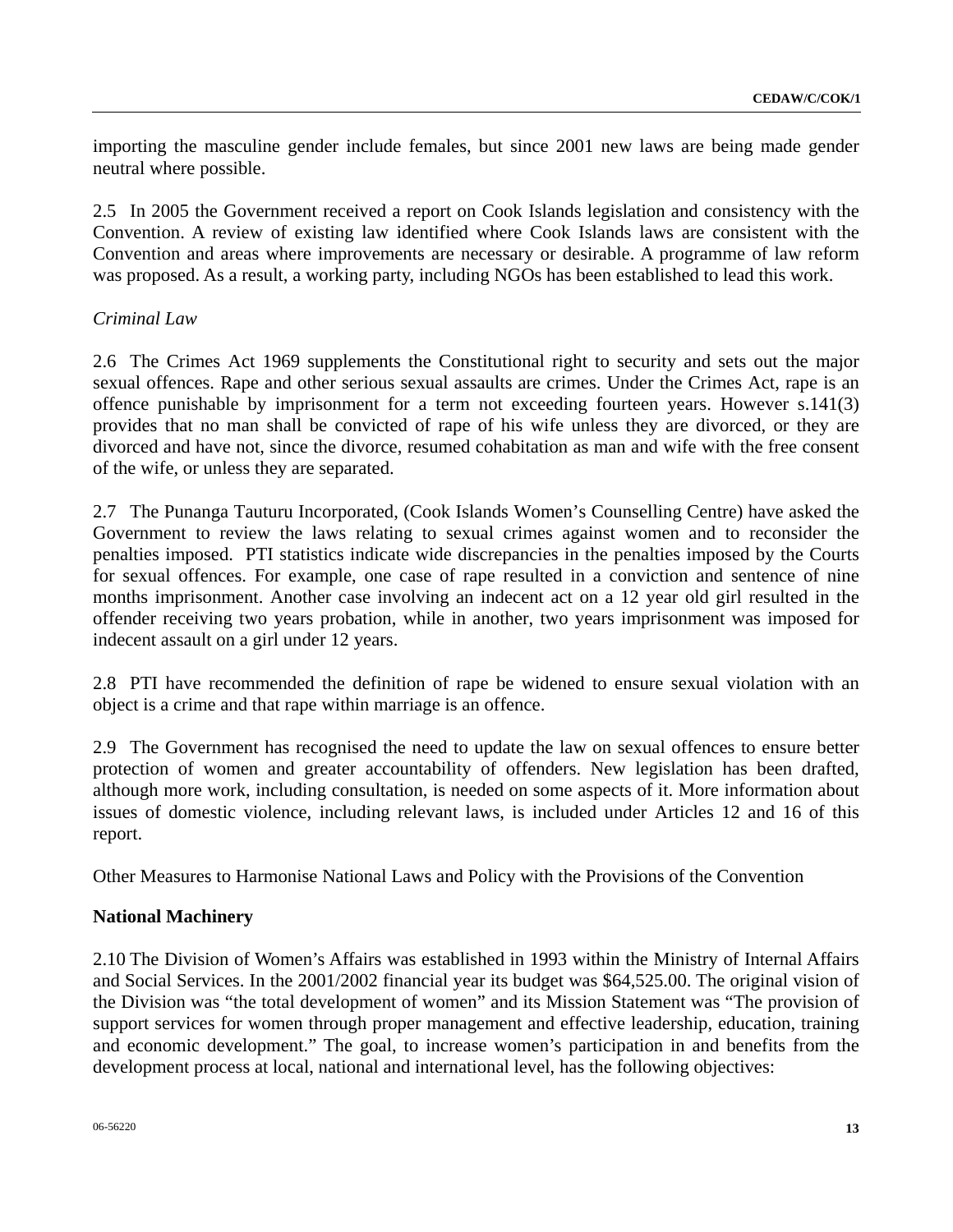- to promote understanding and awareness of gender issues;
- to incorporate gender issues into mainstream development planning processes;
- to ensure women's participation equally in decision-making at all levels;
- to ensure that women have equal opportunities in all areas of human resources development; and
- to achieve closer working relationships between and amongst Government agencies, the private sector and NGOs

2.11 The Women's Division was renamed the Gender and Development Division in 2002. The work programme moved from concentrating on activities targeted solely for women, to incorporating the entire community irrespective of gender and age. GADD has two staff, a Director and a Programme/Research Officer.

#### **National Policy on Women**

2.12 In 1995 the Government worked with women's organisations to develop the National Policy on Women. The Policy could not have been developed without women's NGOs, who took a strong leadership role. The goal of the Policy is to ensure that women:

## *"…realise their full potential as contributors to and as beneficiaries of the development process in local and national development first and foremost as well as in regional and international affairs.*

2.13 The National Policy is the Government's commitment to ensure issues of equality, development and peace are addressed for women, men and their families, in accordance with the Fourth World Conference on Women and the Beijing Platform for Action. The Policy was formulated and adopted in July 1995 by Government just prior to the Fourth World Conference on Women.

2.14 The objectives of the National Policy are "to develop Cook Islands women; ensure their rights to equal opportunities in human resource development and decision making; and, in doing so, to understand and cater for differences between the islands." The Policy aims to:

- Ensure women participate equally in decision-making at all levels.
- Foster closer relations between Government, the private sector and NGOs.
- Enhance women's roles by improving health and the environment.
- Bring women's issues into the mainstream of the development process.
- Make women equal partners in contributions to and benefits from development of the family, the community and the nation.
- Maintain and preserve cultural values and traditions that promote the status of women.
- Uphold the human rights of women by improving their social, economic, political and cultural status in line with United Nations policy, especially the Convention on the Elimination of All Forms of Discrimination against Women by providing opportunities and support systems for women's multiple roles in society.

2.15 The Policy is being implemented through four strategies: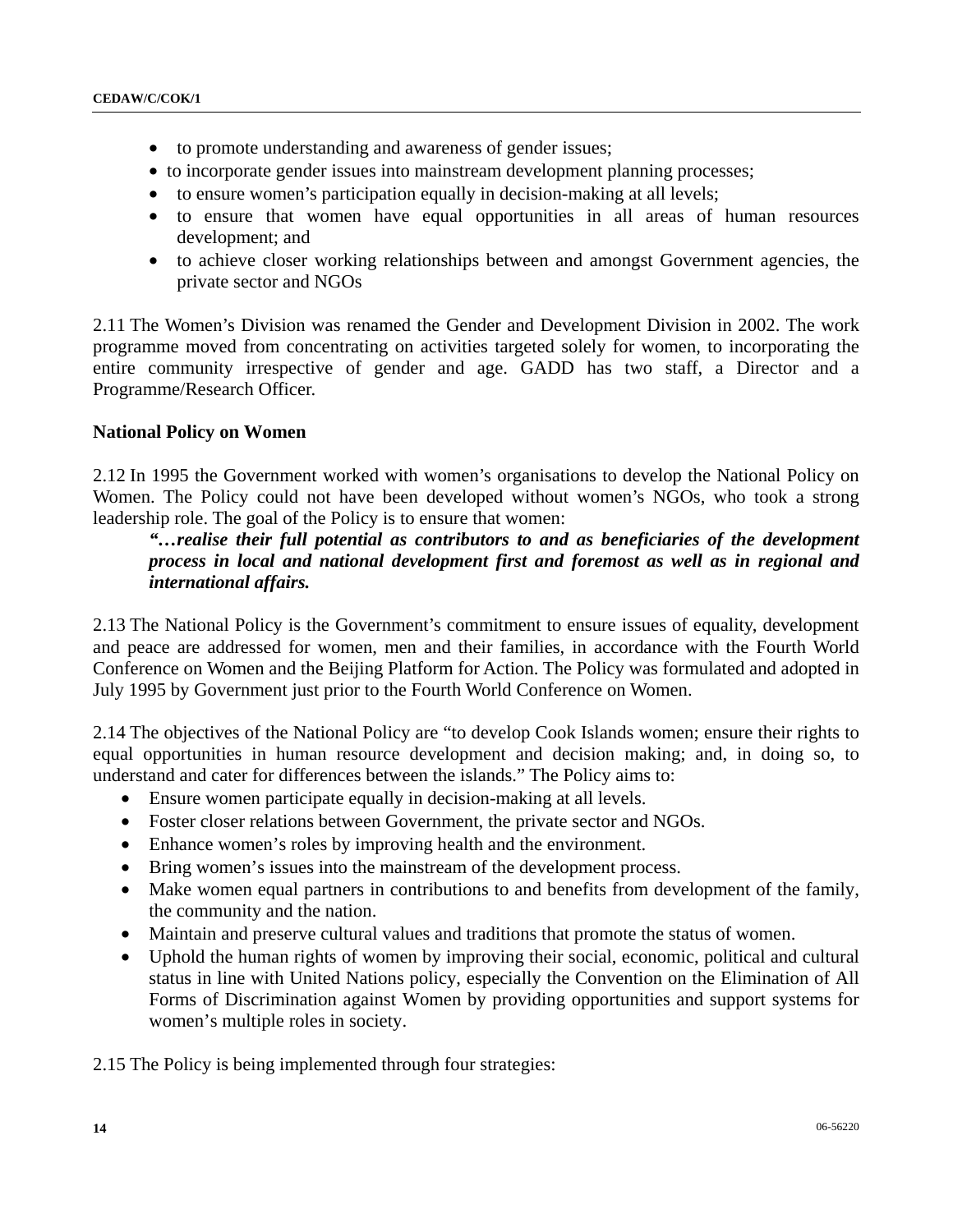- Involving women in discussion and decision making about sustainable development.
- Regular consultation with communities through GADD.
- Community participation through churches, private sector, traditional leaders and others.
- Integrating gender, population, environment and food security issues.

2.16 As a result of the Policy, a National Plan of Action was adopted in 1996 and later, in 1998, Action Plans for Rarotonga, the Northern and Southern Group Islands were adopted. Since then, individual Action Plans for each outer island (including the three Vaka or districts of Rarotonga) have been prepared, following consultation with women in those areas.

2.17 GADD is responsible for overseeing the implementation of the Policy in cooperation with the Cook Islands National Council of Women. Together, they plan, appraise, implement, monitor and evaluate the implementation of the Policy in regular consultation with the public and private sectors and community organisations. Following a review in 2004, the CINCW has moved to strengthen its capability and capacity to carry out its work, including its work with GADD. Work to implement the policy includes:

## Developing closer working relationships between Government and NGO's

2.18 A number of programmes and projects have been undertaken by NGOs as part of implementing the National Policy. For example:

- a) CINCW, with GADD, is the lead group implementing the National Policy.
- b) PTI is very active in promoting the advancement of women through the elimination of all forms of discrimination against women, notably violence.
- c) The Cook Islands Red Cross Society is promoting awareness of the human rights of women, children, the elderly and other disadvantaged groups.

## **Governments and International Donor Agencies**

2.19 The New Zealand Agency for International Development works with the Government to implement Gender and Development Programmes. Phase 1 of the programme (in the 1990s) focussed on assistance with the preparation of a Forward Looking Strategies Report and the development of the Cook Islands National Policy on Women. This work included promotion of the National Policy on Women (including assistance in publishing a summary and towards a national media campaign to promote it), a study of the institutional strengthening needs of NGOs, and assistance with a Women in Politics Leadership training.

2.20 Phase II of the NZAID Gender and Development Programme finished in 2003 and focused on a coordinated approach to the advancement of gender equity by:

- Developing an effective monitoring and evaluation system to measure progress against objectives;
- Mainstreaming gender issues into policy and plans across a range of areas;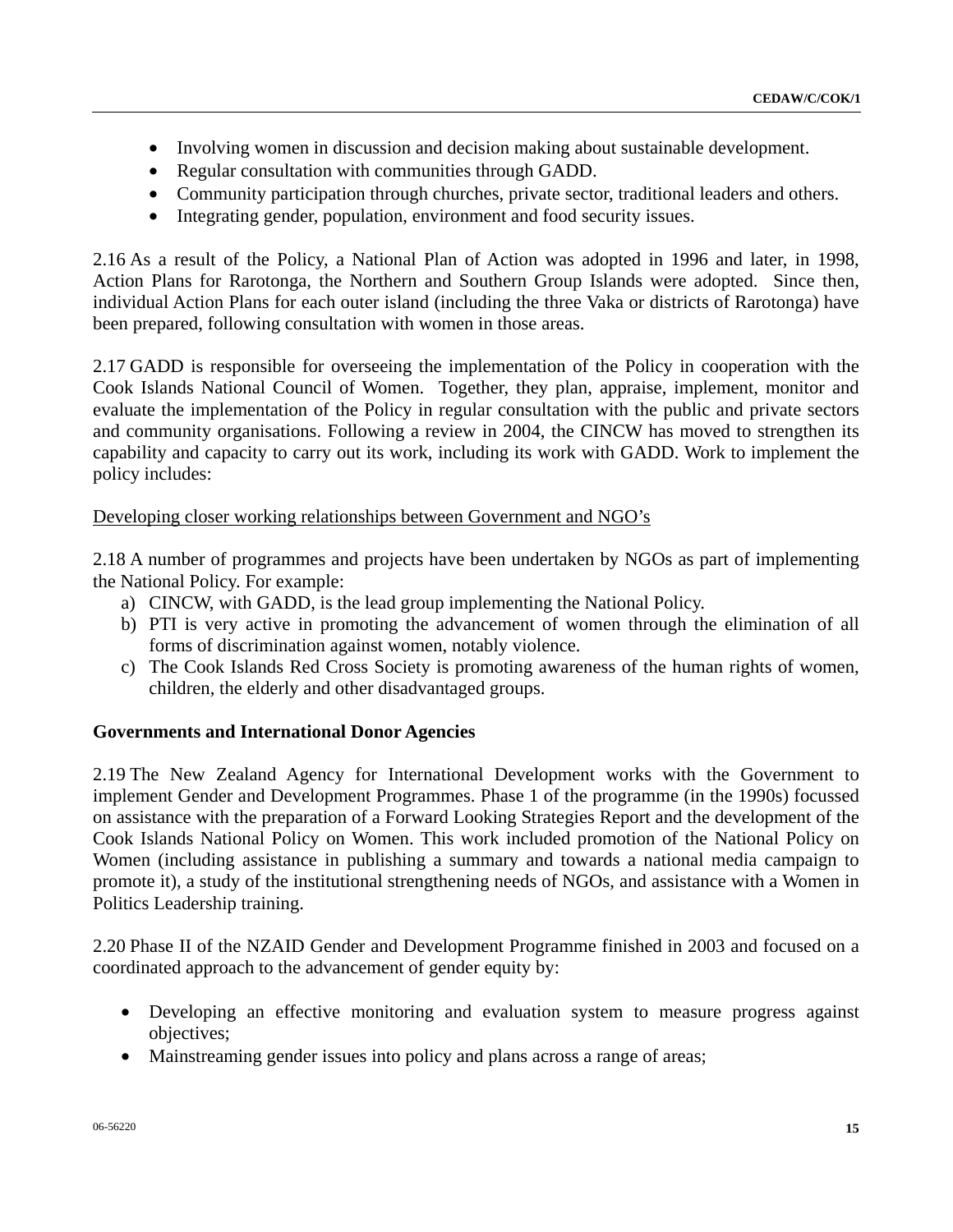- Developing a co-coordinating mechanism for the implementation of relevant International Conventions, Regional and National Policies and Plans;
- Institutional strengthening/capacity building of relevant government line ministries and nongovernment agencies and the private sector;
- Building gender analysis capability for key personnel so that Heads of Ministries and divisional staff can better respond to gender issues;
- Promoting research, data collection, analysis and dissemination; and
- Supporting specific initiatives for women where appropriate.

2.21 NZAID also aims to work with the Government to integrate gender considerations into other NZAID projects for example the Outer Islands Water Supply project, the Cook Islands Development Project and the Tourism Project.

#### **Statistical Profile of Men and Women**

2.22 The profile of men and women for all Outer Islands and the three vaka on Rarotonga highlights women in all levels of leadership including politics, government, traditional leaders, religion and private sector.

#### **Long Term Development Objectives**

2.23 Long term development objectives for GADD are to engage women and men in a process which, at the national level, will identify and address gender issues and gender gaps in order to promote equitable, sustainable national development. At the local and community level women and men will identify opportunities and constraints, which affect their contributions and the benefits they derive from development. A two-pronged approach has been devised to ensure that marginalised and isolated groups and men are involved in GADD programmes.

#### **National Sustainable Development Plan**

2.24 The Government is preparing a National Sustainable Development Plan. The aim is to ensure a coordinated approach to national development, including work towards the implementation of the Millennium Development Goals, international obligations, and regional inter-government Pacific agreements and initiatives. The Government intends to ensure that this Plan includes specific goals for women.

#### **Non-Government Organisations**

2.25 There are significant numbers of NGOs in the Cook Islands working on issues affecting women. CINCW was established in 1984, after the demise of its predecessor, the Cook Islands Women's Federation. CINCW is an umbrella organisation for women's groups. Membership peaked in 1995 at 55 and in 2004 there were approximately 21 financial members. CINCW work covers the 12 critical areas of concern identified in the Beijing Platform for Action. Since 1996, the national plan has been produced along with two sub-regional action plans and Individual Island specific action plans.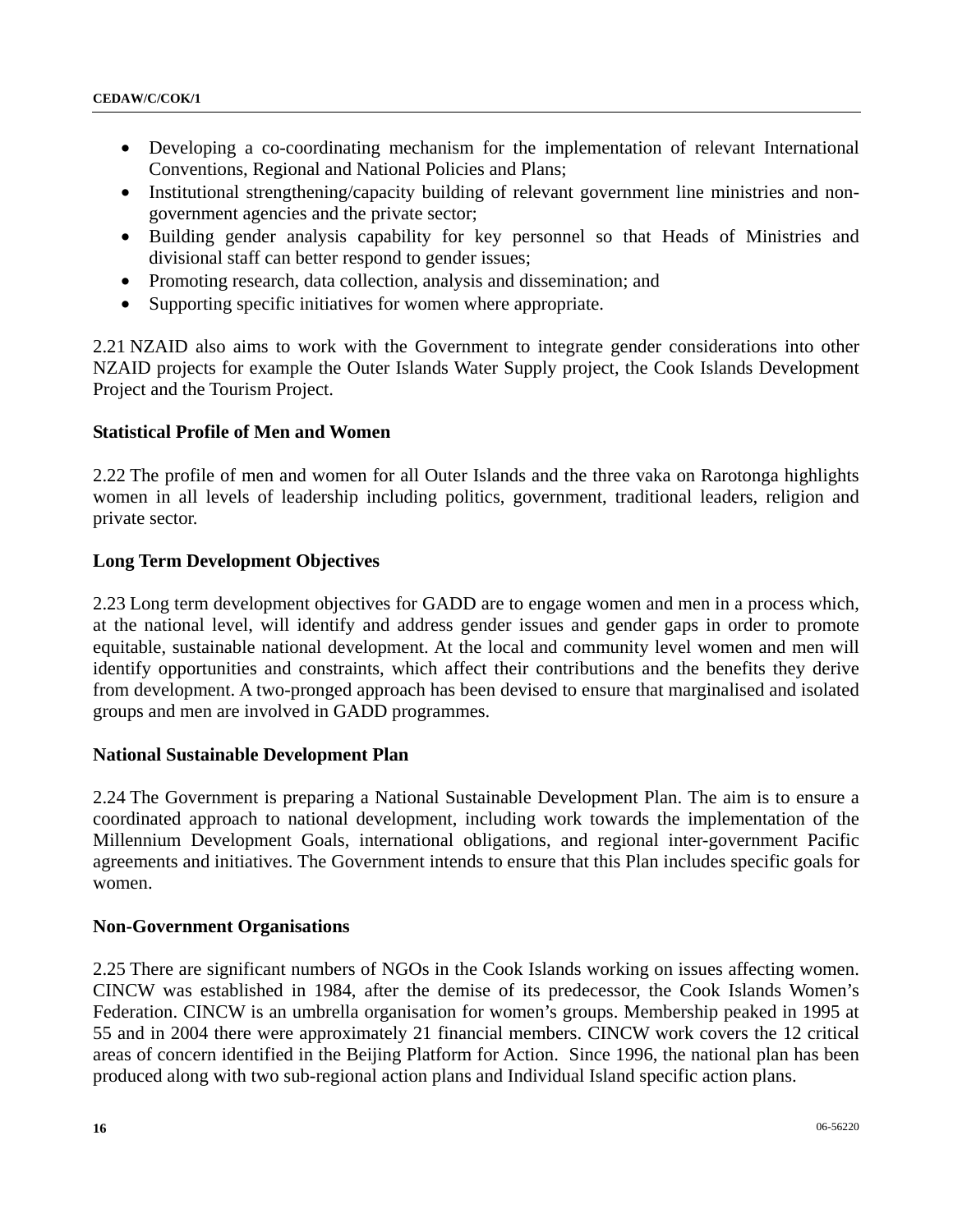2.26 There are also NGOs with particular areas of interest and expertise on issues related to women and girls. PTI was established in 1994 and works on issues of domestic violence, with a focus on the Convention. PTI has worked closely with the Police to improve Police training and to enhance Police responsiveness to incidents of domestic violence. Counselling and other support services to victims of domestic violence are also provided (see further under Article 12 and 16).

2.27 There is an active Business and Professional Women's Group which hosts the Women of the Year awards and holds regular networking and other social functions. The Disability Council has been instrumental in awareness about access issues for disabled people and the Creative Council runs programmes for adults with disabilities. More information about these, and other, NGOs is included elsewhere in this report under each of the relevant articles.

2.28 In 2004 the Government established a Community Initiatives Scheme with a Committee to oversee its work. The current Committee has representatives from three government departments, three NGOs, the Chamber of Commerce, Aid Management Division, the New Zealand High Commission. Membership should rotate regularly to ensure a good coverage of representation across government and the community. The Fund is criteria based and projects may be funded for up to two years. Fund recipients have included Te Kainga and Are Pa Taunga (both providing mental health services), the Creative Centre (for a mobile trailer), a women's group in Mangaia doing an exercise program to improve their health, a women's group in Mauke for home gardening, and a women's group in Manihiki for craft and carving.

#### **Institutions for Protection from Discrimination**

2.29 Other than the Constitution, there is no legislation dealing with complaints of sex discrimination. This means there are no guidelines or rules, tribunals or other institutions to deal with such complaints, nor any mechanism for identifying when discrimination takes place.

2.30 Some protection is provided to women employed in the public sector under section 17 of the Public Service Act 1995-96. This requires the Head of Ministry to be a "good employer." This is defined to include adopting measures, such as policies, which result in the fair and proper treatment of employees, and in the impartial selection of suitably qualified persons for appointments.

2.31 However, there is no labour law protecting employees from discrimination in the private sector. The need for law reform in this, and other areas, has been identified (see Future Implementation below and Article 11).

#### **Ombudsman's Office**

2.32 The Ombudsman's Office, established under the Ombudsman's Act 1984, can investigate any decision, recommendation or act relating to a matter of administration and affecting any person or body of persons in his or its personal capacity in any Government Ministry or Board. The Office receives a modest number of complaints, as shown in Table 2, which covers the period from 1989 to 1992.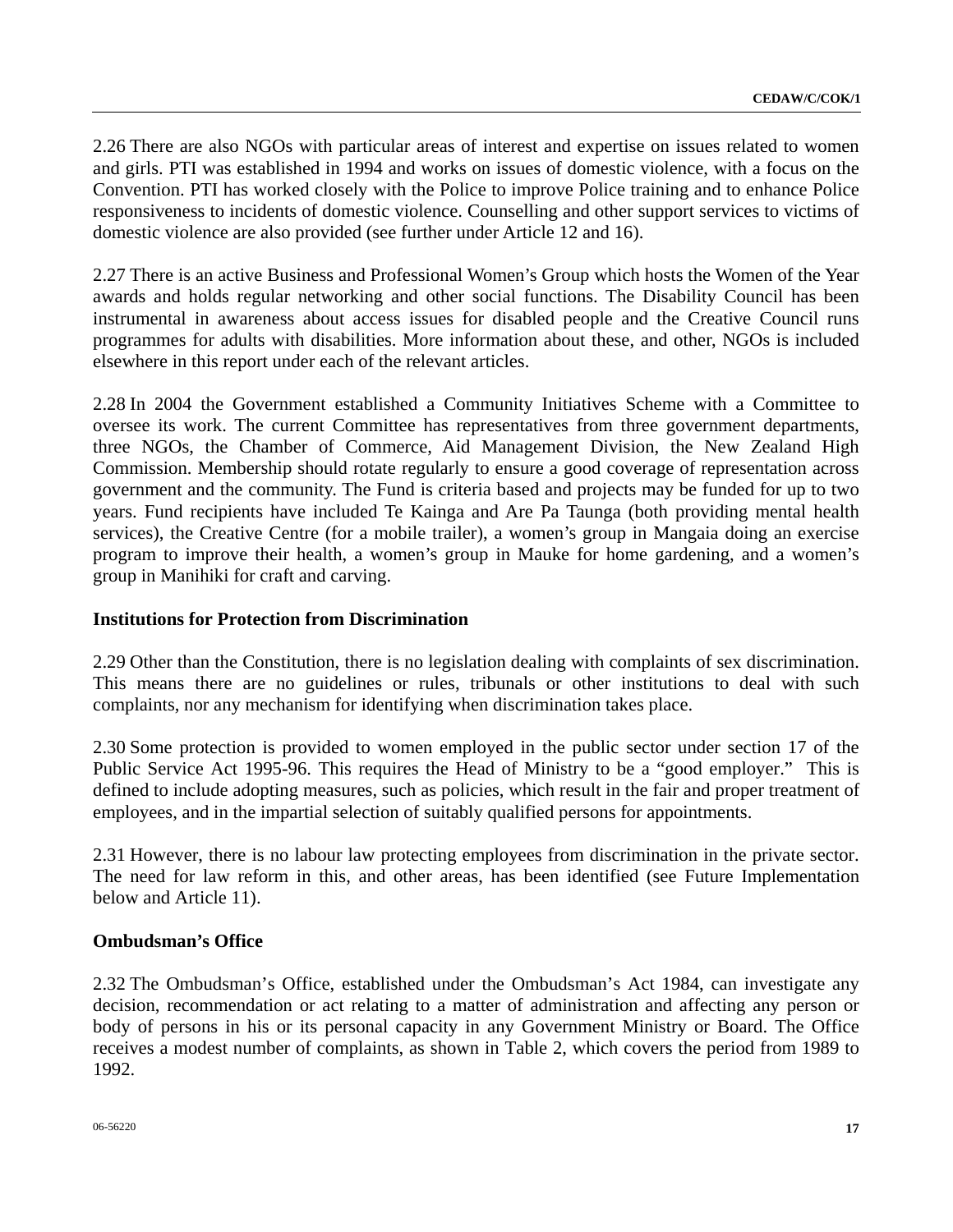| Table 2: Complaints received by the Ombudsman, 1989 – 1992 |      |        |  |  |  |
|------------------------------------------------------------|------|--------|--|--|--|
| Year                                                       | Male | Female |  |  |  |
| 1989                                                       | 33   |        |  |  |  |
| 1990                                                       | 30   | 20     |  |  |  |
| 1991                                                       | 18   |        |  |  |  |
| 1992                                                       | 34   |        |  |  |  |

#### **Future Implementation**

2.33 The Government will continue to have national machinery with specific responsibility for gender and development. The work of GADD and implementation of the National Policy on Women, and related Action Plans, need some revitalisation to ensure progress is maintained. Development of a National Sustainable Development Plan is also critical.

2.34 Work to implement the Convention and to ensure all legislation is consistent with the Convention is underway, but is not without its challenges. Law reform requires Parliamentary time, including Parliamentary and select committees sitting days, of which there have been fewer in recent years.

2.35 However, Government has acknowledged that a comprehensive programme of law reform is needed so that relevant areas of Cook Islands law are consistent with the Convention. Priorities are laws relating to: safety and security (including reform of criminal laws on sexual offences), labour and employment protections, marriage and family life, equality and protection from discrimination, and protection of vulnerable women and girls, such as those with disabilities, migrant women and Outer Islands women.

## **Article 3: The Development and Advancement of Women**

*States parties shall take in all fields, in particular in the political, social, economic and cultural fields, all appropriate measures, including legislation, to ensure the full development and advancement of women, for the purpose of guaranteeing them the exercise and enjoyment of human rights and fundamental freedoms on a basis of equality with men.* 

#### **Measures to Promote Advancement of Women**

3.1 Advancement of women is a cross-cutting issue in government's work to implement the Convention. During consultation in preparing this report many participants emphasised the need to ensure that women's advancement is relevant in all areas. The foundations for this advancement were laid in the development of the National Policy on Women, the report on progress made in the Beijing+5 reports, and the work carried out by NGOs and GADD.

3.2 Over the past decade the gender gaps in areas such as access to higher education and paid work have narrowed. Progress has resulted from changing attitudes and expectations, programmes that have improved conditions for women and women's lower fertility rates. Since the mid-1990s the CINCW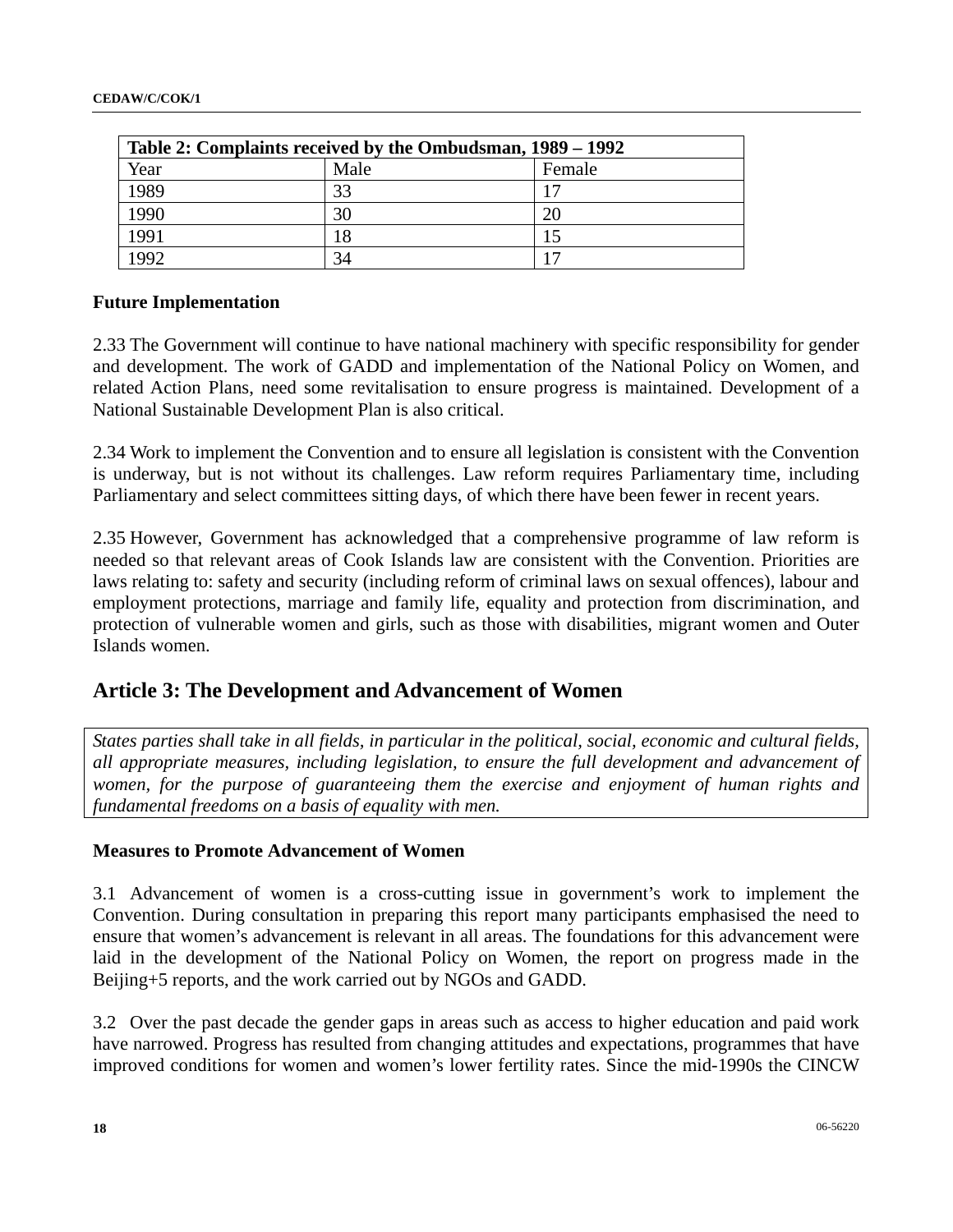and GADD have worked together on the National Policy for Women. New issues have also emerged and some consider that it is time to review the National Policy in light of economic changes and other factors. However, any review would need to be done in consultation with CINCW and women themselves.

3.3 In 2004, the Government, with the assistance of UNICEF, completed *A Situation Analysis of Children, Youth and Women*. That report noted that while there has been considerable progress in women's advancement and in reducing inequalities, economic and social changes have not benefited all women and more work is needed.

## **Disabled Women and Girls**

3.4 In July 2000, the Cook Islands signed the Economic and Social Commission for Asia and the Pacific *Proclamation on the Full Participation and Equality of People with Disabilities in the Asia and Pacific Region*. Initiatives by the Ministry of Education and INTAFF show steps by Government to recognise and support people with disabilities and their families. For example, in 2001, INTAFF appointed a Disability Officer, conducted a disability awareness-training workshop and assisted in the establishment of the Cook Islands National Disability Council. Government endorsed the development of a Disability Policy, which was completed in 2003.

3.5 In 2000/2001 leaders from a number of Pacific countries developed a plan for future action in the Pacific at the Disability in the Pacific Study Meeting. Leaders recognised the paucity of information concerning people with disabilities and their needs. As a result, the Cook Islands Disability Identification Survey was developed and implemented. This Survey was the first of its kind in the Cook Islands.

3.6 The purpose was to identify people with disabilities of all ages on all islands so that recommendations could be made for the continued development of their health, education and participation in everyday life. Data was gathered by age, gender, location, and type of disability. Information about cause and severity of disability, birth situation, schooling and treatment was gathered where possible. The Survey identified 641 individuals in the Cook Islands with disabilities (or 4.2 per cent of the population). Table 3 shows the results of the initial survey, although it does not record individuals with multiple disabilities.

|                     |              | Gender |    |
|---------------------|--------------|--------|----|
| <b>Disability</b>   | <b>Total</b> | M      | F  |
| Autism              |              | 2      | 2  |
| Behaviour           | 37           | 25     | 12 |
| Problems            |              |        |    |
| <b>Cleft Palate</b> |              |        |    |
| $\rm CP$            | 28           |        | 17 |
| Deafness/Hearing    | 90           | 53     | 37 |
| Downs Syndrome      | 17           | q      | 8  |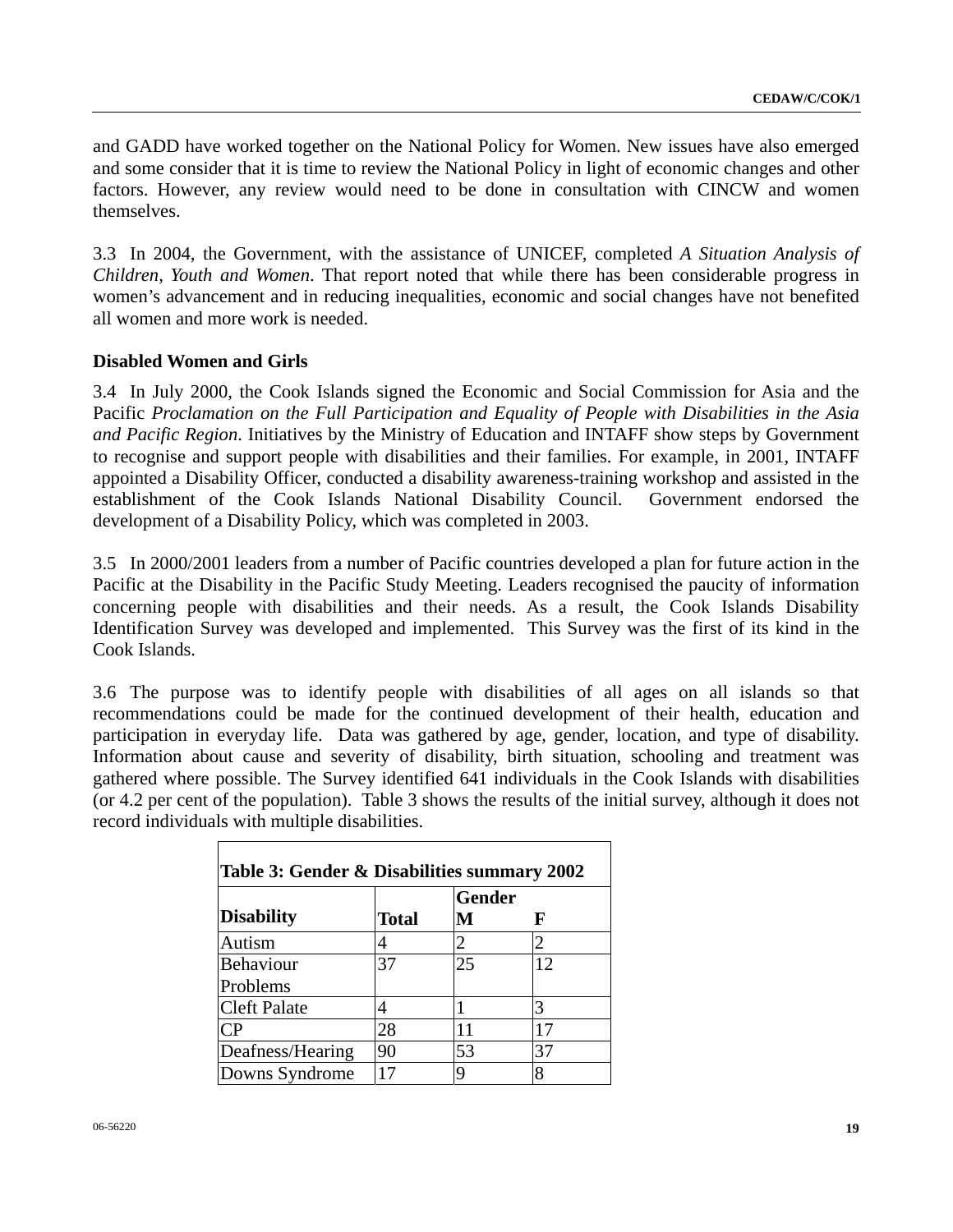| Epilepsy                                       | 71  | 35       | 36             |  |  |
|------------------------------------------------|-----|----------|----------------|--|--|
| Haemaplegia                                    | 5   | 3        | $\overline{2}$ |  |  |
| Hydrocephaly                                   | 3   | $\theta$ | 3              |  |  |
| Intell. Dis                                    | 193 | 101      | 92             |  |  |
| <b>Mental illness</b>                          | 27  | 16       | 11             |  |  |
| Multi-disabled                                 | 22  | 15       | 7              |  |  |
| Other/illness                                  | 42  | 19       | 23             |  |  |
| Phys. Dis.                                     | 151 | 89       | 62             |  |  |
| Phys. Dis.                                     | 9   | 4        | 5              |  |  |
| <b>Slow Learner</b>                            | 60  | 36       | 24             |  |  |
| Speech                                         | 18  | 8        | 10             |  |  |
| Talipes                                        | 18  | 11       | 7              |  |  |
| Vis. Impairment                                | 56  | 26       | 30             |  |  |
| Overall total                                  | 855 | 464      | 391            |  |  |
| Source: Cook Islands Disability Identification |     |          |                |  |  |
| Survey                                         |     |          |                |  |  |

3.7 In preparing for the Survey a number of training sessions were held and these revealed several myths about people with disabilities. For example, epilepsy was supposedly caused by a woman drinking local medicine during her pregnancy or because a person was possessed by an evil spirit; intellectual disability was considered punishment for the parents' sins; and cerebral palsy was supposedly caused by the eating of octopus during pregnancy or the wearing of certain flower garlands. Work to address such stereotypes is ongoing.

3.8 Community health nurses maintain individual lists of people with disabilities and consult them in their weekly village visits; however, this information is yet to be incorporated into any system for identification and planning purposes. Table 4 shows the number of individuals with disabilities from each island in 2002:

|              | Table 4: Individuals with    |
|--------------|------------------------------|
|              | disabilities per island 2002 |
| Island       | No. of people                |
| Aitutaki     | 117                          |
| Atiu         | 70                           |
| Mangaia      | 67                           |
| Manihiki     | 24                           |
| Mauke        | 54                           |
| Mitiaro      | 41                           |
| Nassau       | 1                            |
| Penrhyn      | 8                            |
| Pukapuka     | 13                           |
| Rakahanga    | 29                           |
| Rarotonga    | 218                          |
| <b>Total</b> | 641                          |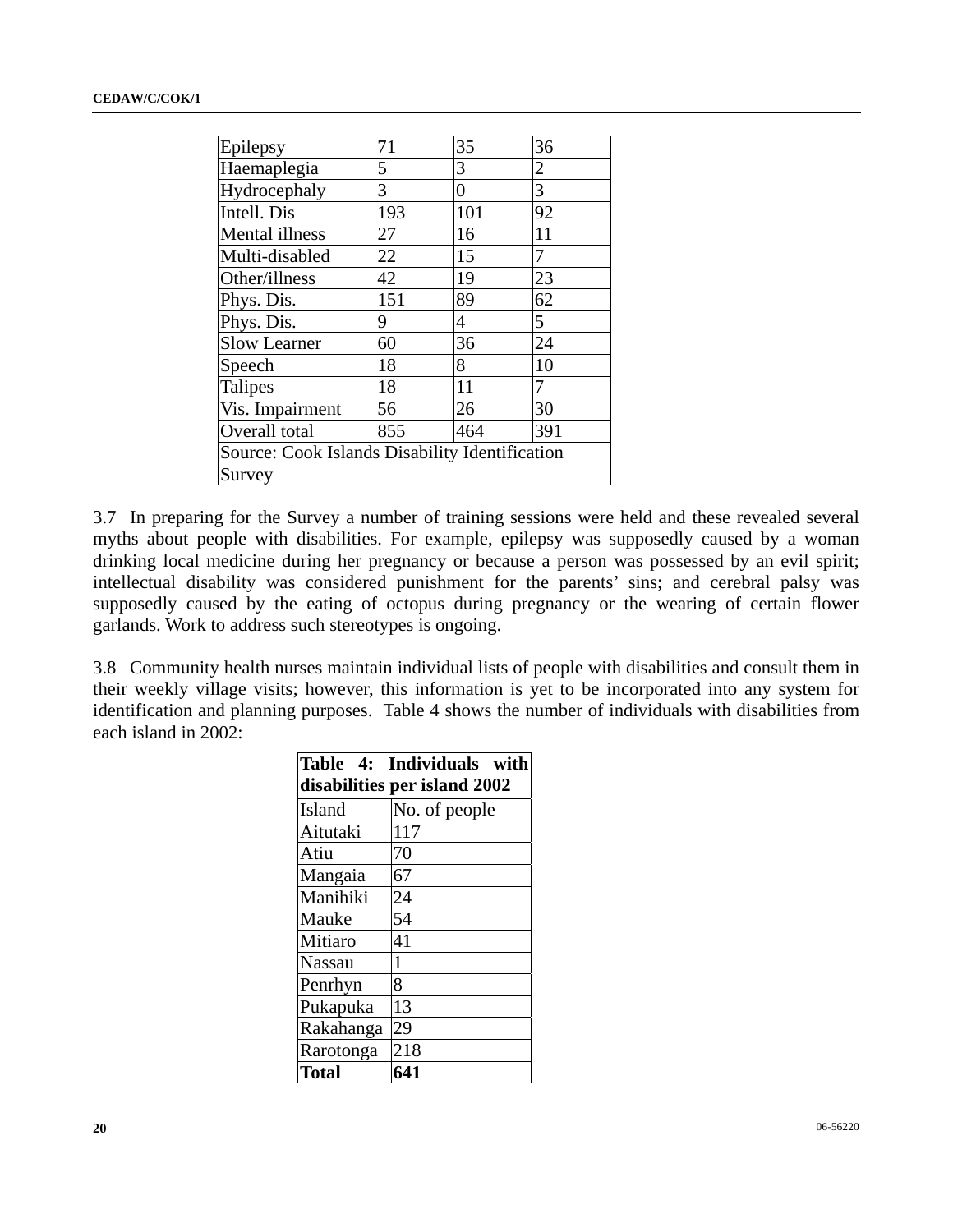3.9 The Disability Policy deals with legislative measures and funding and administration of services for the elderly and the disabled. A Disability Action Team is based within INTAFF. The Disability Action Team is currently updating the Disability Identification Survey. Ongoing surveys, as well as further training and support, are needed to ensure consistency and accuracy of data and appropriate service delivery.

3.10 The National Disability Council has recommended Government address issues of access to education, freedom of speech, creation of employment opportunities, accessibility to private and public buildings, amenities and facilities, and automatic rights to participate in the political, cultural and social development programmes at local, national, regional and international level. The Council has been instrumental in creating awareness about these issues.

## **Other Government Assistance to People with Disabilities**

3.11 Families are still seen as the primary caregivers for disabled family members. Government support is usually focused on the provision of equipment rather than empowering and making them knowledgeable about disability issues. The Government does provide an infirm allowance of \$150 per month to assist with the care of a disabled person. A child ceases to collect the child benefit at 10 years of age and, if disabled, may collect the infirm allowance. Table 5 shows the number of people receiving this allowance between 1997 and 2005.

| <b>Table 5: Number of recipients of Infirm Allowance 1997-2005</b> |     |      |      |      |      |      |
|--------------------------------------------------------------------|-----|------|------|------|------|------|
| <b>BENEFIT</b>   1997                                              |     | 1998 | 1999 | 2000 | 2001 | 2005 |
| <i>Infirm</i>                                                      | 232 | 253  | 253  | 247  | 233  | 219  |
| Source: Ministry of Internal Affairs and Social Services (INTAFF)  |     |      |      |      |      |      |

3.12 INTAFF also administers a Special Assistance Fund. The fund is used to assist with house modifications such as installation of ramps, bathroom modifications and the purchase of equipment. A special road crossing has been established in Avarua, with plans for another on the island of Rarotonga.

3.13 The Government funds a special education service for young people with disabilities. Primary school aged children with physical and mental disabilities have been mainstreamed into primary schools. Secondary school aged young people attend a special education classroom on Rarotonga funded by the Ministry of Education.

3.14 The Ministry of Education adopted a Special Education Policy in 2000 and appointed a Special Education Adviser. The Policy focuses on mainstreaming young people and students identified as having special learning needs (namely, those students who for various reasons are not developing to their full educational potential or are at risk of not achieving the major achievement objectives of the Cook Islands Curriculum). The purpose of the Policy is to achieve an education system that identifies students with special learning needs; implements appropriate educational programmes and monitors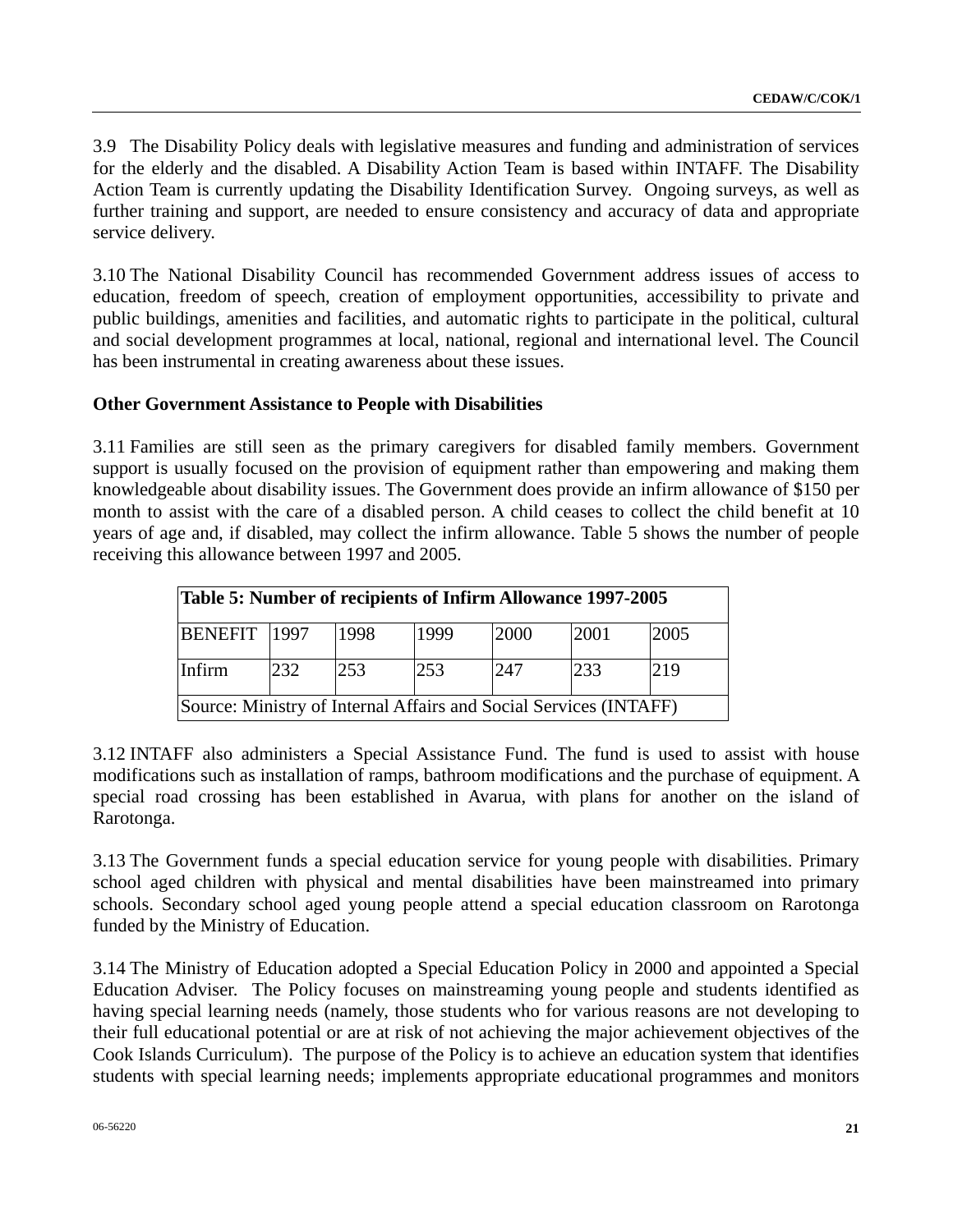their progress within a culture of acceptance and understanding. The Policy notes that every section of the education system has a role to play in the education of students with special learning needs. Responsibilities range from the Ministry of Education making school buildings physically accessible to students, to the Teachers Training College ensuring that inclusive education practices are an integral part of the training college curriculum.

3.15 The Special Needs Policy requires full implementation. It is important to maintain momentum and focus to ensure that persons with disabilities are accorded the same treatment as their able-bodied counterparts.

3.16 In 2000, in response to concerns about a lack of services for those over 16 years of age, the Creative Centre was established. The purpose of the Centre is to provide adults with learning disabilities an opportunity to develop creative skills, life skills, to socialise and to stimulate their learning. Activities include arts and crafts and gardening. The Creative Centre is funded partly by the Ministry of Health and NZAID.

## **Young Women**

3.17 The National Youth Policy was endorsed and launched by Government in April 2003. It was the product of several years' consultation between youth organisations and Government. The purpose of the Policy is to facilitate concerted efforts by all stakeholders towards youth development issues and to encourage a multi-sectoral approach for strategies to assist youth meet their needs.

3.18 The Policy has identified the following key areas for Government when developing policies and strategies:

- Education and training
- Youth leadership
- Labour force participation
- Teenage pregnancy
- Research
- Youth gangs
- Alcohol and drug abuse
- Sports and recreation
- Youth and crime

## **Future Implementation**

3.19 The advancement of women is a cross-cutting issue for Government activities. There have been many improvements, often at the instigation of NGOs, and more work is needed to sustain these advances and make progress across all areas.

3.20 Young women and women with disabilities have different needs compared to other groups of women and may be marginalised and isolated. Maintaining momentum and ensuring a long-term approach to development are key issues for Government, along with support for the work of NGOs.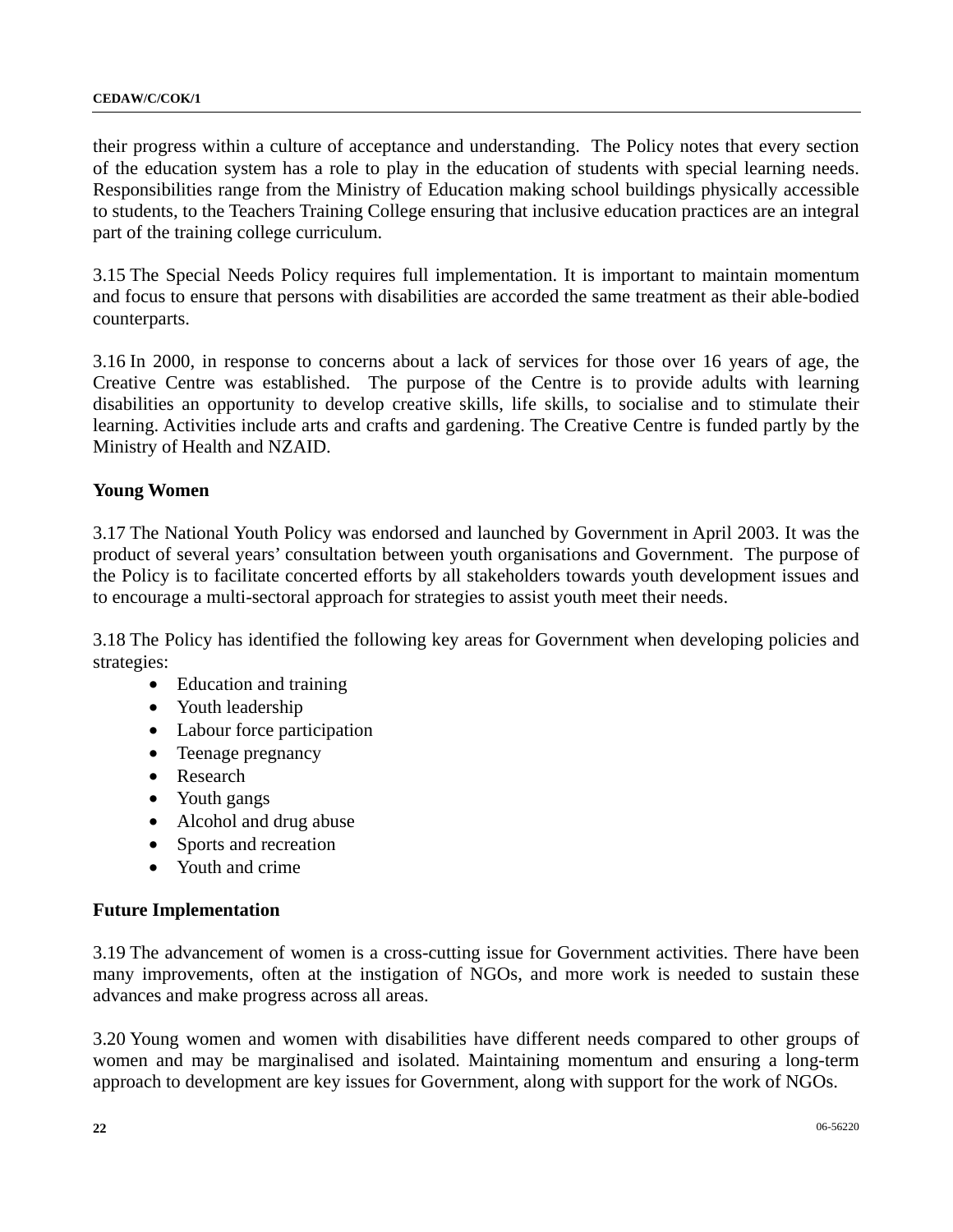# **Article 4: Acceleration of Equality between Men and Women**

*1. Adoption by States parties of temporary special measures aimed at accelerating de facto equality between men and women shall not be considered discrimination as defined in the present Convention, but shall in no way entail as a consequence the maintenance of unequal or separate standards: these measures shall be discontinued when the objectives of equality of opportunity and treatment have been achieved.* 

*2. Adoption by States parties of special measures, including those measures contained in the present Convention, aimed at protecting maternity shall not be considered discriminatory.* 

4.1 The Government has taken some positive steps, for example, legislation requiring appointments to reflect gender diversity in certain appointments and policies requiring appointments to some government Boards, or awards of scholarships, to reflect gender diversity.

4.2 A significant issue is whether women support these initiatives or whether they consider they do not require special assistance to achieve in these areas, preferring to be recognised on merit.

4.3 Information about maternity protection is noted under Article 11.

#### **Future implementation**

4.4 Government will continue to monitor closely the de facto situation of Cook Islands women and to consult with them on the need for any temporary special measures.

## **Article 5: Sex Roles and Stereotyping**

*States parties shall take all appropriate measures:* 

*(a) To modify the social and cultural patterns of conduct of men and women, with a view to achieving the elimination of prejudices and customary and all other practices which are based on the idea of the inferiority or the superiority of either of the sexes or on stereotyped roles for men and women; (b) To ensure that family education includes a proper understanding of maternity as a social function and the recognition of the common responsibility of men and women in the upbringing and development of their children, it being understood that the interest of the children is the primordial consideration in all cases.*

## **Social and cultural life of men and women**

5.1 Article 48 of the Cook Islands Constitution provides that in recognition of the customs and traditions of the people of the islands of Mangaia, Mitiaro and Pukapuka, the Land Division of the High Court shall not exercise any jurisdiction in relation to land or chiefly titles in any of these islands without the consent of the Aronga Mana (traditional chiefs) of the island to which it relates. Where on any of these islands, jurisdiction or power in relation to land or chiefly titles is exercised in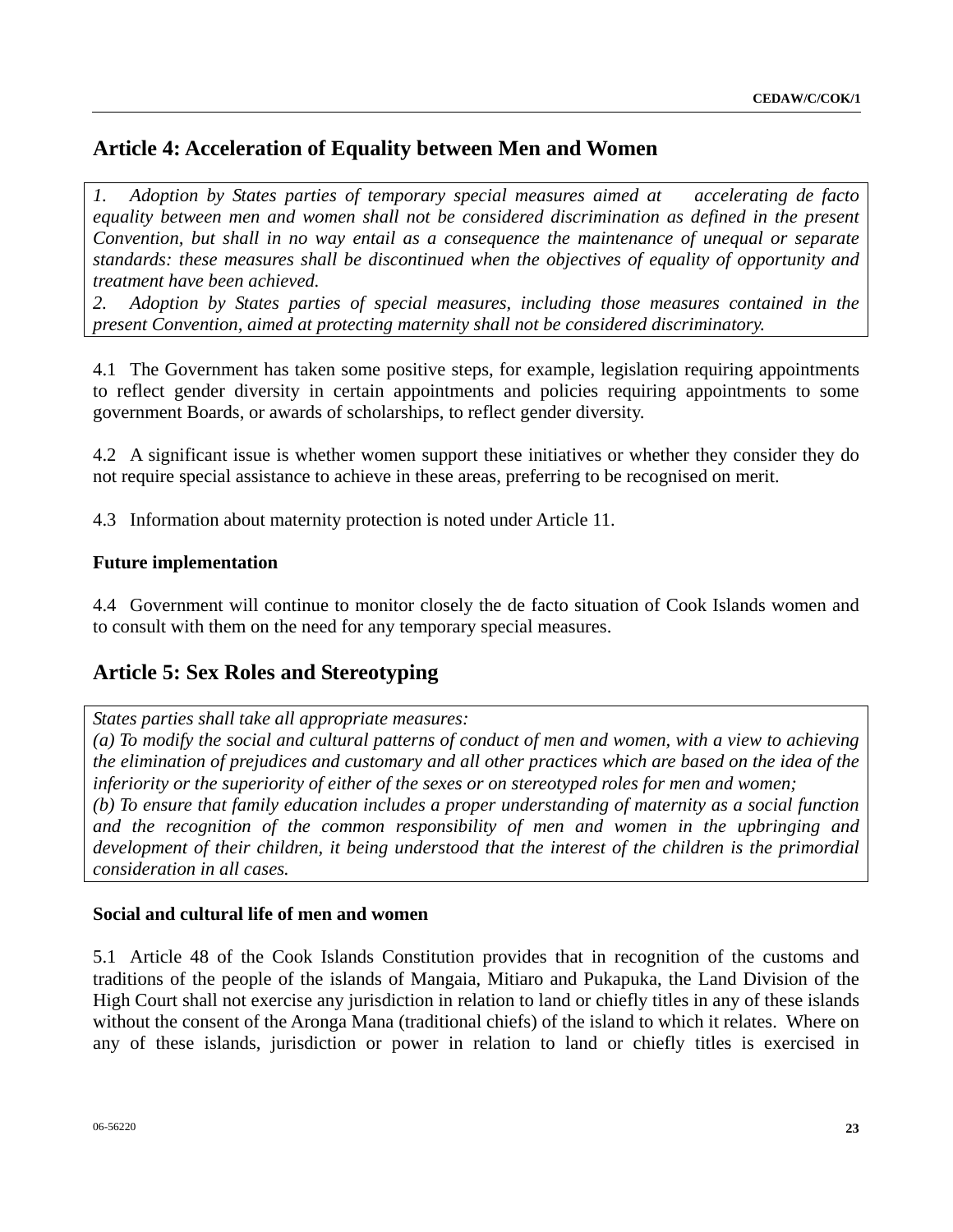accordance with the customs and usages of that island, the exercise of that jurisdiction or power is final and binding on all persons affected and shall not be questioned in any Court.

5.2 The Cook Islands does not have one culture. There are many cultures and often different practices in different islands. The pace of change between and within islands varies and there are strong cultural norms on the roles of men and women associated with traditional life. Stereotypes of the roles of both men and women do exist. While it cannot be said with certainty that these emphasise the superiority of one sex over the other, they do stereotype the roles of men and women in society.

5.3 In the Cook Islands, it is important to appreciate the different cultural practices of different islands and not to generalise about these. For example, women in Pukapuka (the most north western island in the Northern Group) provide a contrast to cultural stereotypes of women performing 'women's' tasks. The wetlands in Pukapuka comprise taro swamps and are considered matrilineal land. Only women work in the taro patches, with the assistance of the men who cut and cart the leaves required for covering the swamps. Land to build houses and from which to collect coconuts is inherited through the father. Where a Pukapukan male marries a Pukapukan woman, he will lose his rights to his mother's taro patches but will be 'fed' by his wife from her taro patches. Where a Pukapukan male marries a foreigner, his mother will allocate a patch to her son and his wife and this patch will be passed on to the children of that union.

5.4 Recent promotion of the Convention on the Elimination of All Forms of Discrimination against Women has caused some concern within the Pukapukan community as many feel that by changing such cultural practices women may lose their land rights to the men who may demand that they should also be entitled to inherit the wetlands. Women are also speaking out about this current arrangement because of health concerns. Working in the taro patches is physically demanding, the conditions are usually wet and muddy, and women are now asking men to assist them in the taro patch for health reasons. While the cultural practices may not stereotype women's roles and men's roles (in terms of Article 5), community dialogue about the mutual concerns of men and women should continue.

5.5 In other areas, women's roles are less strictly confined to the domestic arena, especially on Rarotonga. However, there are pressures for both women and men to juggle multiple roles.

5.6 There are no laws that stipulate who the 'head of the household' is, and the practice differs from household to household. Some households particularly in the Outer Islands, perhaps due to religious beliefs or custom, acknowledge and accept that men are the 'head of the household'. However, acceptance of the equality of men and women, has increased in recent times, particularly on Rarotonga and some consider that the real 'mana' (authority or respect) of a household is sometimes recognised as residing in the women.

## **Censorship Laws**

5.7 Eliminating stereotypes via mediums that can be seen and touched and which are semipermanent, is easier than eliminating those that are oral, such as cultural practices, which are difficult to police. There are, however, laws to deal with offensive material. Under the Films and Censorship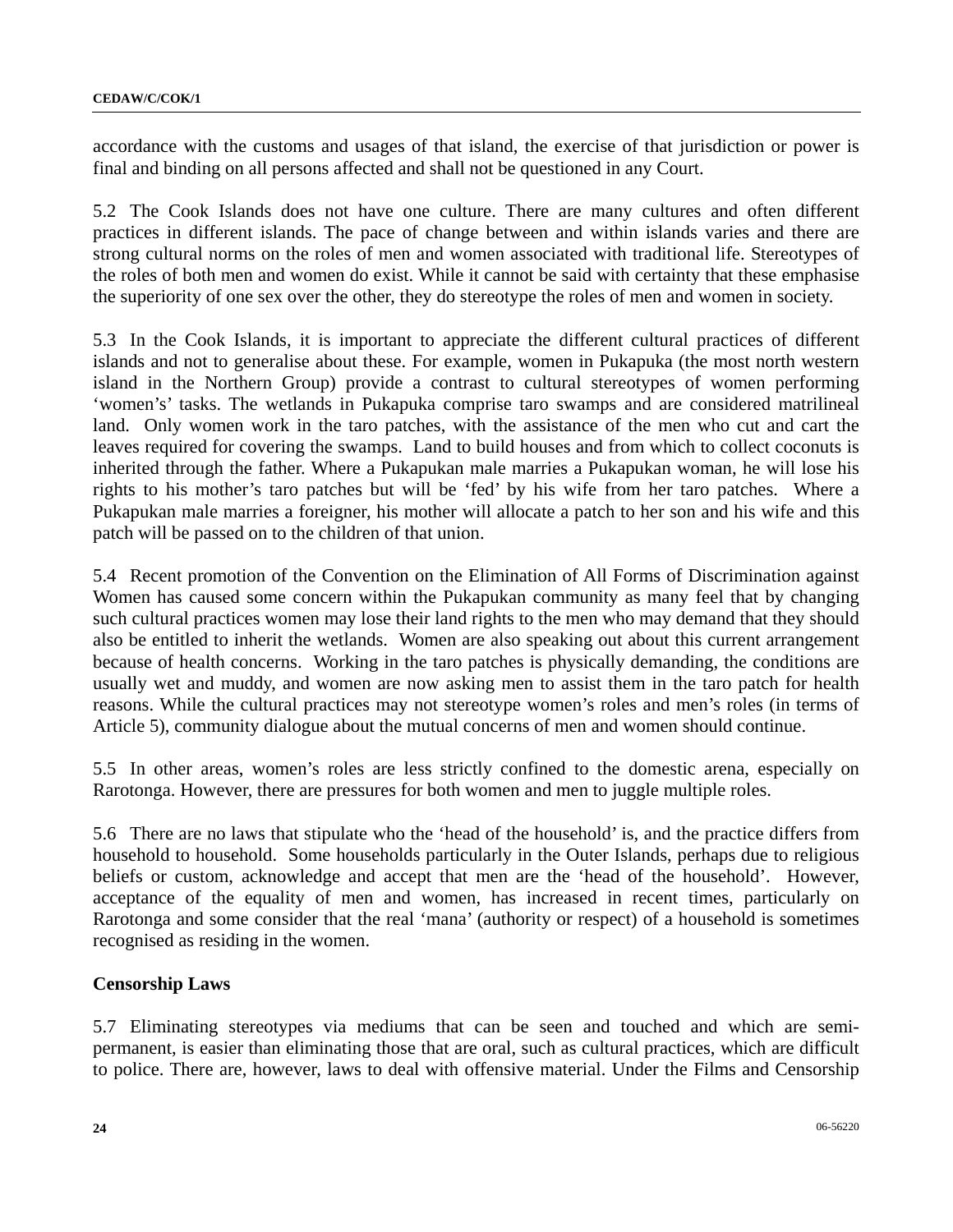Act 1985, the Chief Censor determines whether the exhibition of any film or video is likely to be offensive or undesirable in the public interest or contrary to public order. The Censor may prohibit underage viewing of restricted movies by considering the following factors: the extent, degree or manner in which, the film depicts, includes, or treats anti-social behaviour, cruelty, violence, crime, sex, indecent, offensive language or behaviour or in which it denigrates any particular class of the public by reference to the colour, race, ethnic or national origins, the sex, or the religious beliefs of the members of that class.

5.8 The Chief Censor does not have any control over publications. Customs officials have the power to confiscate any pornographic material considered indecent. Concerned parent groups have complained to Government and the proprietors of the local cinema regarding the rating of certain films or videos.

5.9 The Broadcasting Act 1989 makes it an offence to sell, deliver, give, exhibit, or offer any indecent document or sound recording to any person under 18 years of age. The Act sets out programme guidelines in respect of:

- Material offensive to community standards of the people of the Cook Islands;
- The depiction of sexual activities, violence and the use of drugs;
- The amount of time to be assigned for cultural, educational, informational, religious, news, documentary and current affairs programmes.

5.10 Pornographic material (such as magazines) is not sold in the Cook Islands, although sex-related material may be imported by adults for their personal use.

#### **Elimination of Stereotypes**

5.11 The Ministry of Education has updated school curricula and educational resources to ensure there is no stereotyping of males and females. For example, the science and social science curriculum was re-written to ensure that it is gender neutral. As outlined under Article 2, a considerable amount of work has been done by government to develop a National Policy on Women and to raise public awareness about women's human rights. Both government agencies (for example, the Police and the Ministry of Health) and NGO's (such as PTI) have undertaken various public campaigns promoting gender equality and the elimination of stereotypes.

#### **Future Implementation**

5.12 Firm views remain in the community about the roles of men and women, sometimes due to strong religious beliefs or in deference to traditional practices and customs. Attitudinal changes will take time. The Government will continue to work with NGOs to promote the elimination of such stereotyping.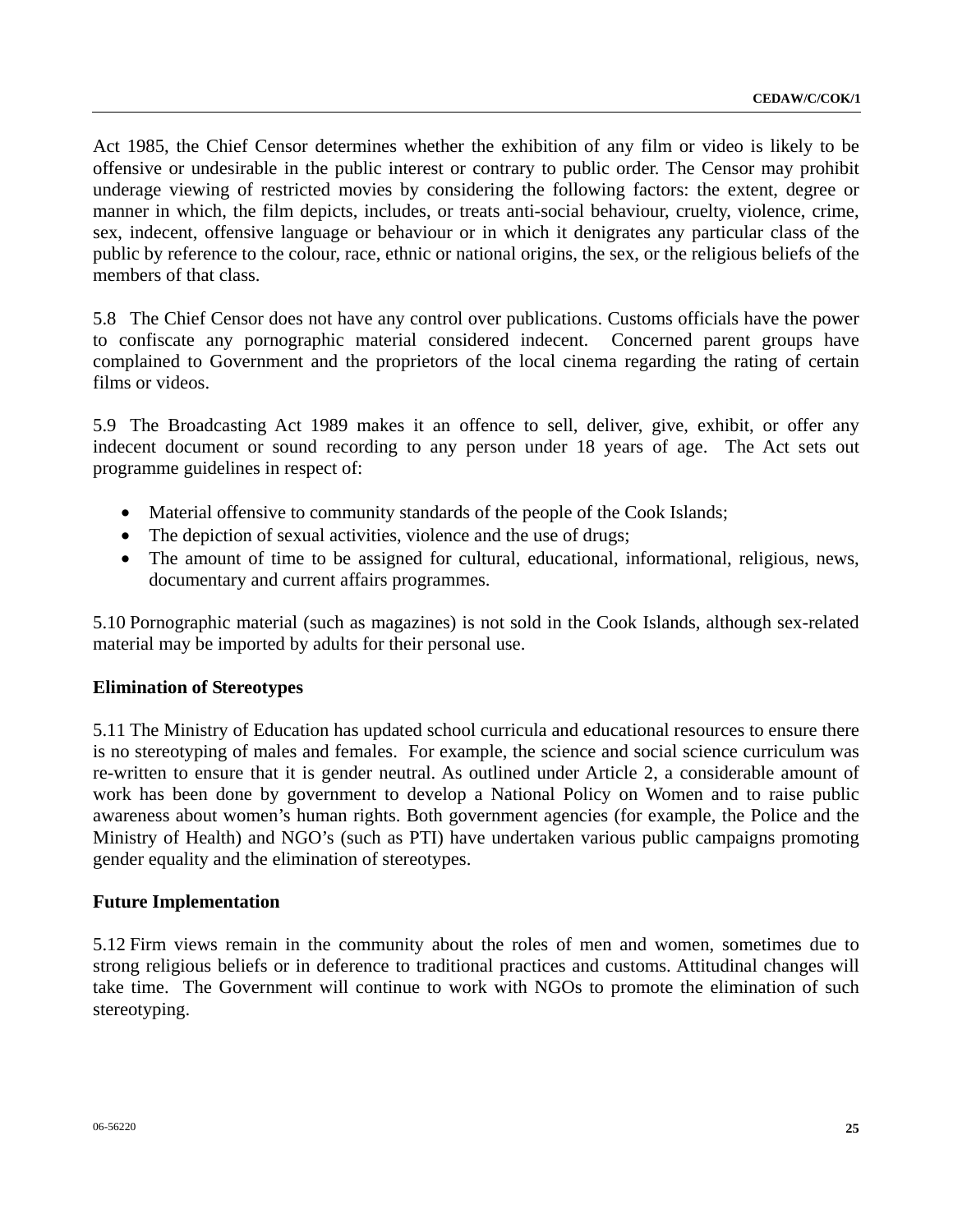## **Article 6: Suppression of the Exploitation of Women**

*States parties shall take all appropriate measures, including legislation, to suppress all forms of traffic in women and exploitation of prostitution of women.* 

6.1 The Crimes Act 1969 makes it a crime for any person to sell, purchase, transfer, barter, let, hire, or in any way whatsoever deal with any person as a slave. Every one is liable to imprisonment for a term not exceeding fourteen years who within or outside the Cook Islands deals in persons. Any person who for gain or reward gives in marriage or transfers any woman to another person without her consent, also commits an offence. Severe penalties can be imposed for brothel keeping, living off the earnings of a prostitute or procuring prostitutes for men. The penalty for being a prostitute is a fine not exceeding \$20 or imprisonment not exceeding one month. It is not an offence for a client to pay for sex.

6.2 In 2004 a package of law reforms was passed relating to security and trafficking in persons to give effect to United Nations Security Council Resolution 1453. The Crimes Act was amended to create new offences in relation to trafficking.

6.3 There is no reliable data about organised prostitution in the Cook Islands as no research has been undertaken into this area. The police do not consider prostitution to be a significant problem in the Cook Islands. There has been one prosecution of a tourist for sex with a minor, which resulted in conviction and imprisonment.

#### **Future Implementation**

6.4 The Government will continue to monitor this area closely.

## **Article 7: Political and Public Life**

*States parties shall take all appropriate measures to eliminate discrimination against women in the political and public life of the country and, in particular, shall ensure to women, on equal terms with men, the right:* 

- *(a) To vote in all elections and public referenda and to be eligible for election to all publicly elected bodies;*
- *(b) To participate in the formulation of government policy and the implementation thereof and to*  hold public office and perform all public functions at all levels of government;
- *(c) To participate in non-governmental organizations and associations concerned with the public and political life of the country.*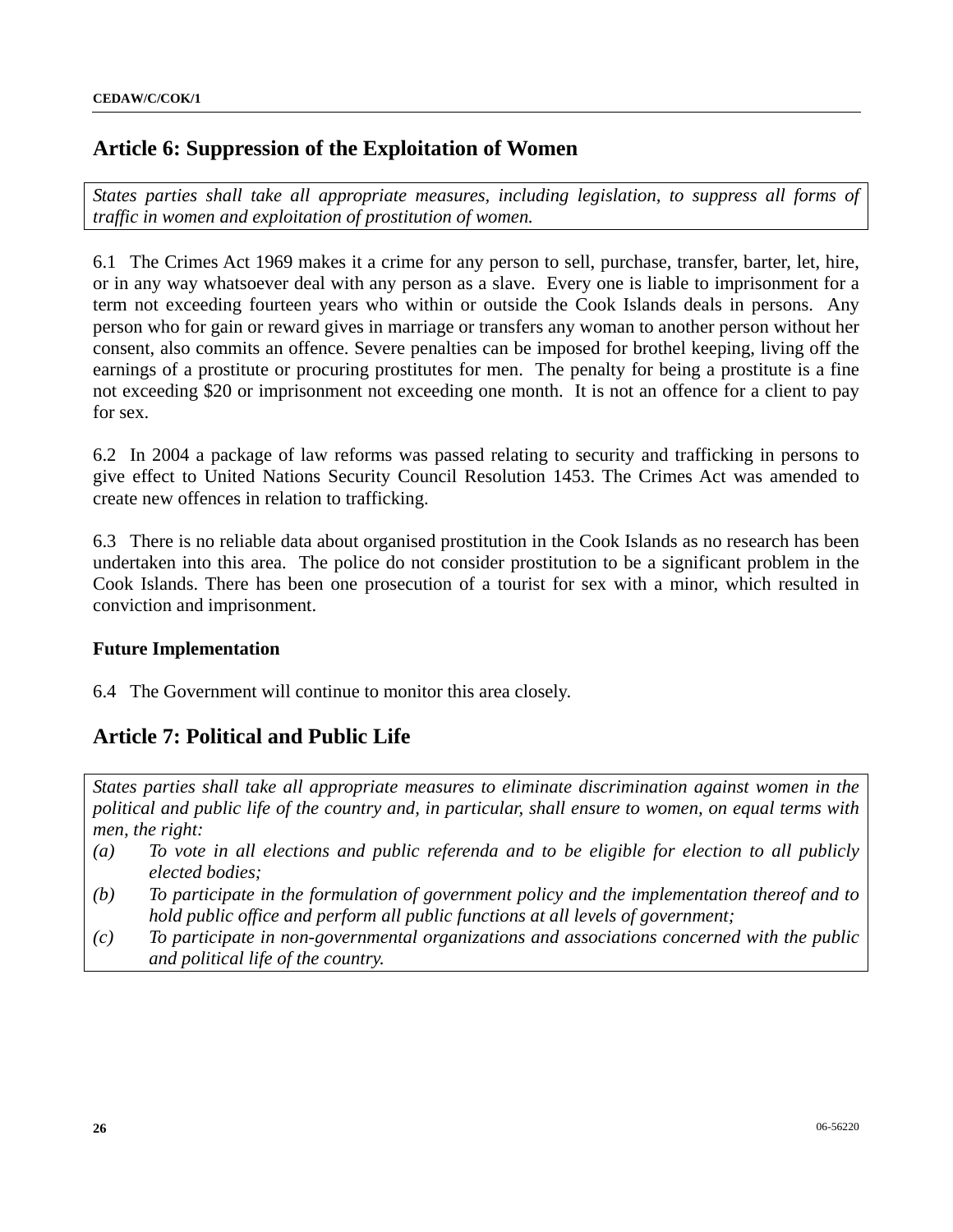## **Participation in Political Life**

#### *National General Elections*

7.1 The Cook Islands has a 'first past the post' electoral system with universal franchise allowing any elector to stand for election to a Parliamentary seat. The Parliamentary term was reduced, following a national referendum in 2004, from five to four years. There are no restrictions on the basis of sex on who can become a Member of Parliament. There is no legal barrier to the participation of women in national elections. Article 28 of the Constitution relates to the qualification of electors with no distinction between men and women (although there are residential requirements). There is no official age of majority, however, under the Electoral Act 1998, a person of 18 years is eligible to vote and stand for election to Parliament.

7.2 In 1999, the three political parties contesting the elections nominated 10 women (8 on the main island Rarotonga) and 3 women stood as independent candidates. The Outer Islands that comprise 14 constituencies nominated 4 women. Thirteen percent of the total votes were cast for the women candidates.

7.3 Some work has been done to stimulate women's participation in political and public life. For example, during the 1999 General Elections, United Nations Development Fund for Women funded a series of pre and post-election workshops which encouraged thirteen women to contest the 1999 General Election. The workshops led to the tentative formation of a Women's Caucus (although this was never officially inaugurated) and recommended ongoing political empowerment training. However, despite a high degree of support for these ideas at the time, neither has eventuated for a variety of reasons. Workshops were held again before the general election in 2004.

7.4 The two major political parties in government have both enshrined women committees in their constitutions and one political party addressed discrimination against women as an issue in its manifesto in 1999.

7.5 In the 2004 national elections there were 58 candidates: 50 men and eight women. Of the 24 Members of Parliament in 2005, there were 22 men and two women. In 2005 Cabinet had one woman Minister and one woman Associate Minister.

7.6 Women's participation in political life has changed over time. For example, there had been little participation by women in the political process since self-rule was obtained in 1965, although women have held administrative positions within the executive of various political parties. In 1998 a Commission was established to review the Cook Islands political system. The Commission canvassed the views of people throughout the country and reported there was little support for guaranteed representation in Parliament of special interest groups such as women's organisations, even amongst women themselves. The Commission noted many women wanted 'to make it' through the 'normal processes'.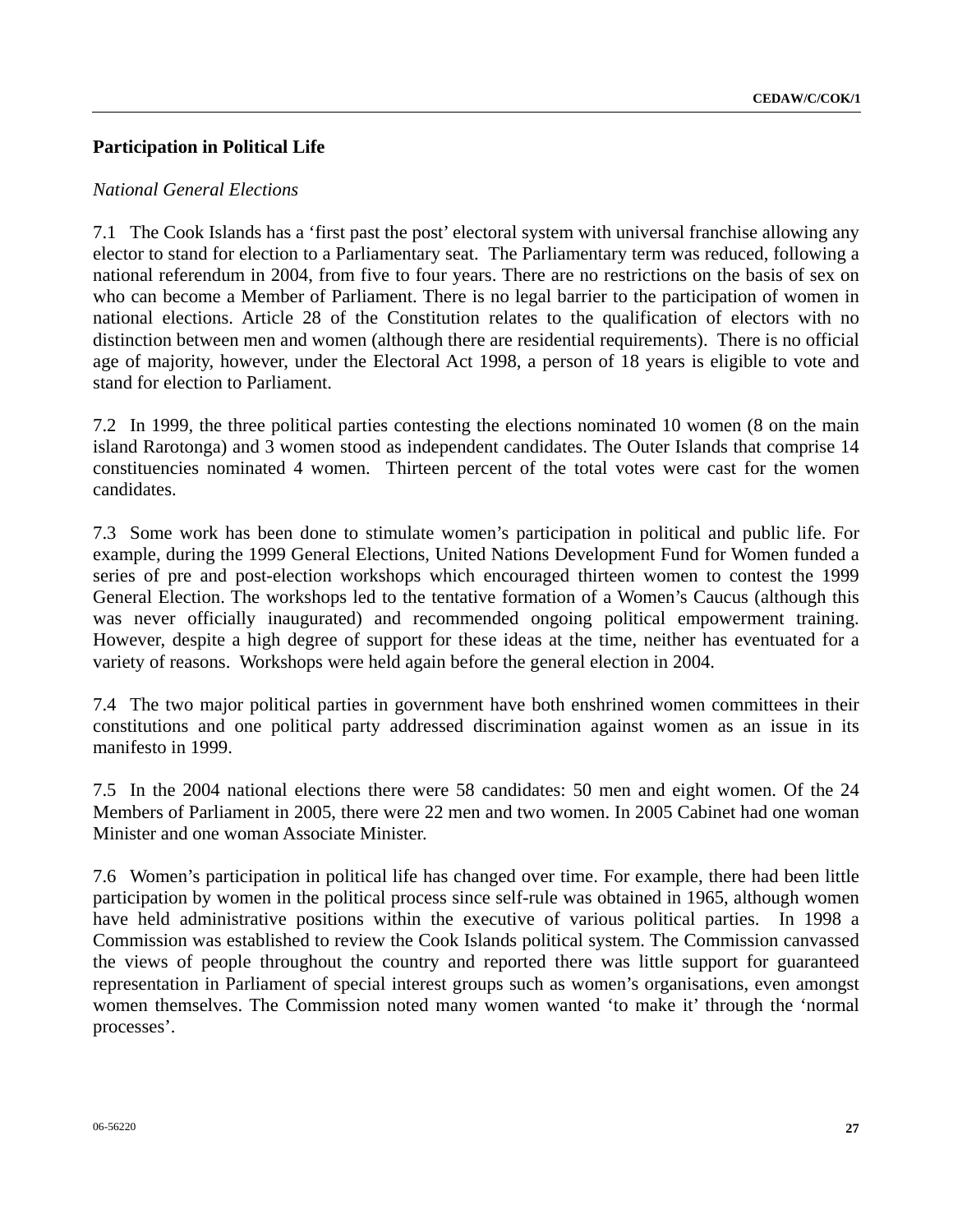7.7 During consultations in preparing this report, many women were very positive about progress made in areas such as more women standing as political candidates and taking active leadership roles.

#### **Outer Islands Elections**

7.8 Outer Island Councils are permanent bodies capable of owning and disposing property. Island Councils assist in the coordination of any activity relevant to the economic and social development of each island and assist the Government in providing good government of the islands. Elections are held every three years. In 2002, ten Island Council Elections were held, with eight female and 117 male candidates. Four women were elected. In 2003 three Island Secretaries were women and in 2005 there was one woman Island Secretary in Mangaia.

#### **Rarotonga Vaka Council Elections**

7.9 Women's representation on the three Vaka Councils on the island of Rarotonga has increased in the last 10 years. In 1998 four women were represented on the three Vaka Councils and in 2002 two women were elected to the position of Mayor in their respective districts. Table 6 shows the number of women candidates and those elected in 1998, 2002 and 2005.

| Table 6: Election of Vaka Council Members on the Island of Rarotonga        |            |                                              |          |                       |  |
|-----------------------------------------------------------------------------|------------|----------------------------------------------|----------|-----------------------|--|
| 1998-2005                                                                   |            |                                              |          |                       |  |
| Year                                                                        | District   | Te Au o Tonga                                | Puaikura | Takitumu              |  |
| 1998                                                                        | Candidates | 34                                           | 23       | 15                    |  |
|                                                                             | Women      |                                              | 2        |                       |  |
|                                                                             | Women      | $3/14*$                                      | 0/9      | $1/10*$               |  |
|                                                                             | elected    |                                              |          |                       |  |
| 2002                                                                        | Candidates | 19                                           | 16       | 16                    |  |
|                                                                             | Women      | 2                                            | 3        | $\mathcal{D}_{\cdot}$ |  |
|                                                                             | Women      | 2/14                                         | 1/9      | $1/10*$               |  |
|                                                                             | elected    |                                              |          |                       |  |
| 2005                                                                        | Candidates | 16                                           | 15       | 15                    |  |
|                                                                             | Women      | 3                                            |          | 3                     |  |
|                                                                             | Women      | 3                                            |          |                       |  |
|                                                                             | elected    |                                              |          |                       |  |
| *Women were appointed Acting Mayor in these districts after the resignation |            |                                              |          |                       |  |
|                                                                             |            | of the sitting Mayor (both of whom were men) |          |                       |  |

## **Traditional Leaders**

## *House of Ariki*

7.10 The process for election to the title of ariki varies across different islands and tribes. It is important to understand that there are differences between rank and title and the significance of each traditionally. Rank is usually conferred by birth. Women of high rank (such as the daughters and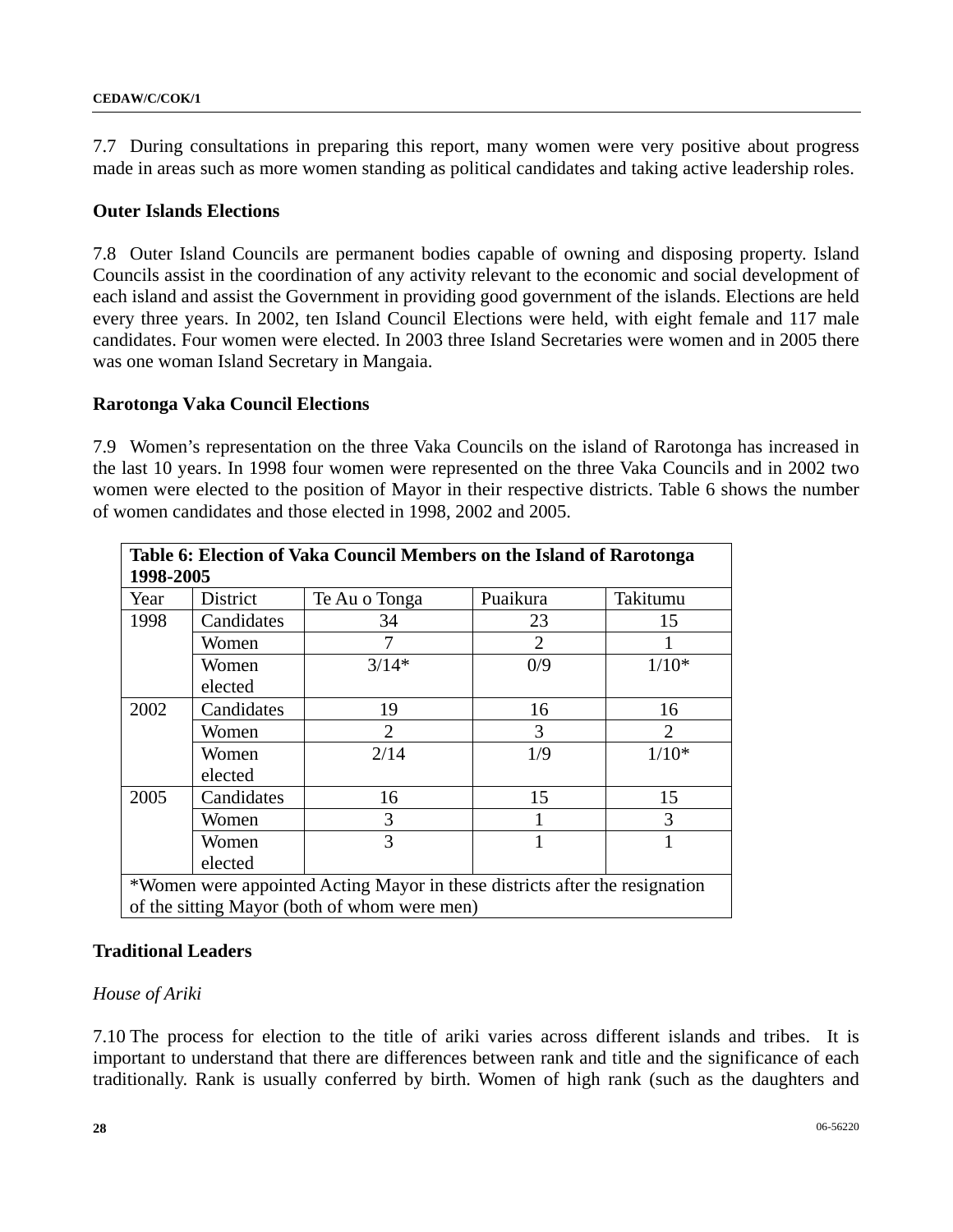wives of chiefs) might not always hold titles, but their rank as members of the aristocracy did not diminish their position in relation to men of lower rank, or the unga. Daughters of chiefs were also given names that signified their rank. Women were not generally able to hold titles, but there were exceptions, such as women who held traditional chiefly titles on the islands of Mitiaro and Mangaia before the arrival of the missionaries.

7.11 Titles of ariki were traditionally transmitted from father to first-born son, although, there were exceptions. As a result of missionary influence, the status of women began to change in 1845 when the first woman acquired the Makea ariki title, one of the highest chiefly titles in Rarotonga. However, even with this established precedent, it was a long time before many women on Rarotonga acquired such titles and longer still for women in the Outer Islands to succeed to all titles.

7.12 There is no tradition of House of Ariki or 'council of chiefs' in the Cook Islands. In the past each ariki kept to his or her district and worked with his or her ui mataiapo and ui rangatira within his or her tribe. Article 8 of the Constitution now provides for a House of Arikis (traditional hereditary chiefs) with representatives of the various islands and the districts of Rarotonga. The House of Arikis Act 1966 and its related amendments supplement the constitutional provisions. The function of the House of Arikis is to consider matters relating to the welfare of the people of the Cook Islands as may be submitted to it by Parliament and to make recommendations thereon. Its primary role has been to advise Parliament and the government on land usage and traditional customs. The House of Ariki usually meets at least once every twelve months. The House has no legislating power but may make recommendations to Parliament on questions affecting customs or traditions of the Cook Islands.

7.13 In 2002 membership of the House was increased from 15 to 24. Each island nominates their representative and the family group holding that title elects the title of ariki. The ariki is not selected on the basis of gender but on family connections to the title. Ariki serve a one-year term. In 2003, women held ten titles and men held eight titles and six were vacant (due to family disputes). Since its establishment in 1966, four women have been President of the House of Ariki. Only two men have held that post. Table 7 shows membership of the House by Gender between 1986 and 1994.

| Table 7: House of Ariki by gender |               |             |  |  |  |  |
|-----------------------------------|---------------|-------------|--|--|--|--|
| <b>YEAR</b>                       | <b>FEMALE</b> | <b>MALE</b> |  |  |  |  |
| 1986                              | 6             |             |  |  |  |  |
| 1987                              | 6             |             |  |  |  |  |
| 1988                              | 5             |             |  |  |  |  |
| 1989                              | 6             | 6           |  |  |  |  |
| 1990                              | 5             |             |  |  |  |  |
| 1991                              | 5             | 6           |  |  |  |  |
| 1992                              |               | 5           |  |  |  |  |
| 1993                              | 5             | 5           |  |  |  |  |
| 1994                              | 6             |             |  |  |  |  |

7.14 In 2005 there were 7 women and 9 men in the House of Ariki.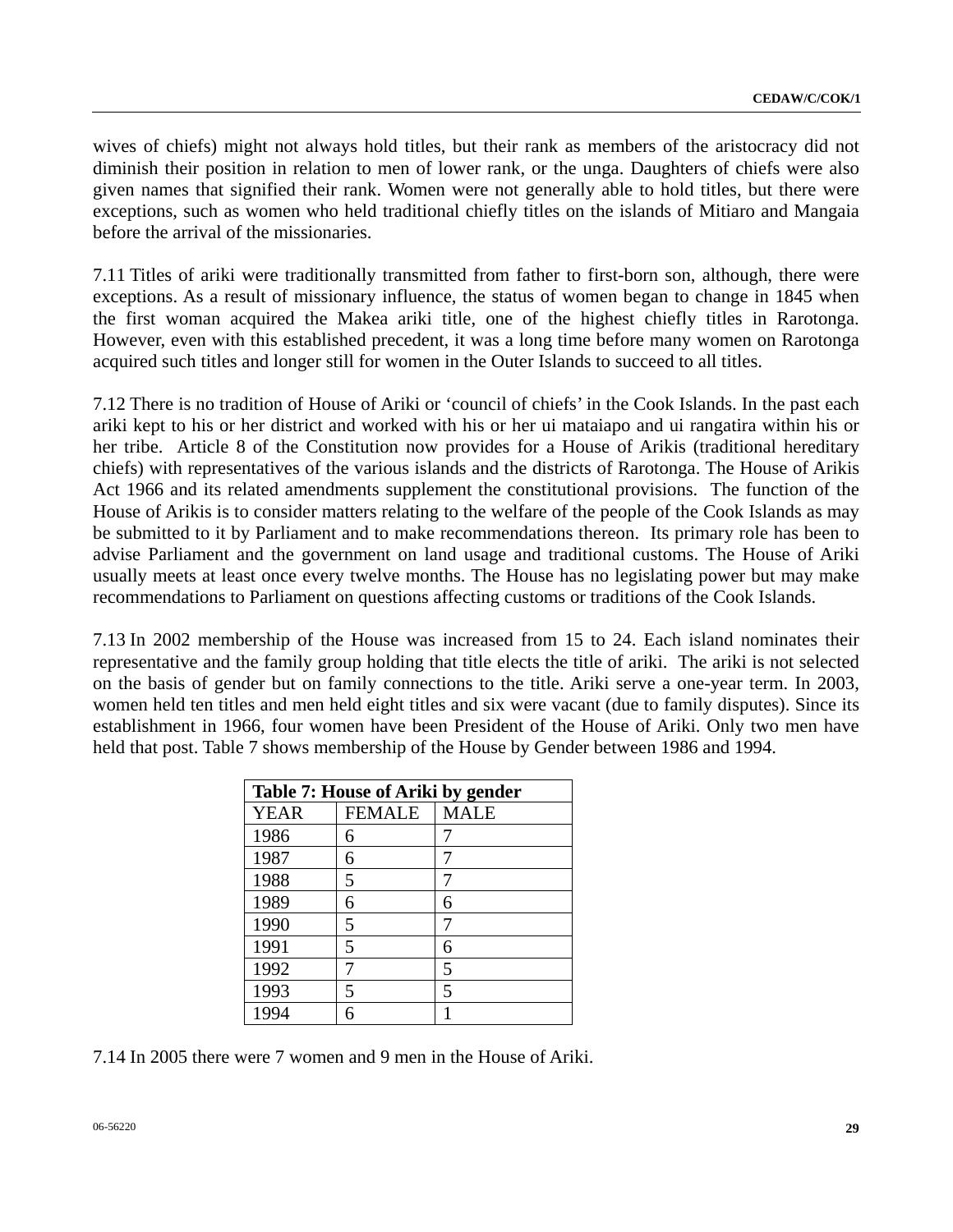## *Koutu Nui*

7.15 In 1972 a second group, the Koutu Nui, was established by amendment to the House of Arikis Act 1966. Koutu Nui are traditional chiefs, although of a lesser status than that of ariki, and there was no traditional Parliamentary forum of Koutu Nui.

7.16 The Koutu Nui may discuss and make recommendations or resolutions on any matter relating to the customs and traditions of the Cook Islands. Any recommendations or resolutions may be conveyed by the Koutu Nui to the House of Arikis through the Clerk of the Parliament or to the government of the Cook Islands through the Prime Minister. Any kavana, rangatira and mataiapo attending the meeting of the Koutu Nui is entitled to one vote each. Additional functions of the kavana, mataiapo and rangatira includes assisting "with projects, undertakings and work in the Cook Islands or any island or district in association with any Island Council, District Council or Village Committee or otherwise".

7.17 There are approximately 350 rangatira, mataiapo and kavana in the Cook Islands. Women hold all the executive posts of Koutu Nui. All mataiapo, kavana, rangatira in the Cook Islands are considered to be in the Koutu Nui (although many do not attend meetings). It has been estimated by the Clerk of the House of Arikis that about 130 of the 200 affiliated with the Koutu Nui are women.

7.18 Table 8 notes the number of ui rangatira and ui mataiapo titles on the island of Rarotonga in 2001. Data on other islands is not available.

| Table 8: Ui Rangatira and Ui Mataiapo of Rarotonga |                          |    |        |  |  |  |
|----------------------------------------------------|--------------------------|----|--------|--|--|--|
| District                                           | <b>Total Titles Male</b> |    | Female |  |  |  |
| Takitumu – Rangiatea                               | 27                       | 18 |        |  |  |  |
| Takitumu – Ngatangiia                              | 35                       | 18 | 17     |  |  |  |
| Takitumu – Teimurimotia 10                         |                          |    |        |  |  |  |
| Puaikura                                           | 48                       | 33 | 15     |  |  |  |
| Te Au o Tonga                                      | 34                       | 23 |        |  |  |  |

## **Women's Participation in the Public and Private Sectors**

7.19 Although small in numbers, there is a cadre of highly competent and well qualified women, with the number increasing as more women are able to continue personal development, educational goals and career development through family and other commitments.

7.20 The total number of employees in government Ministries and Crown Funded Agencies as at 31 December 2002 was 1,750: 1,017 men and 733 women. At the end of 2002, two of fifteen Heads of Ministry were women and two of eleven Crown funded agencies were headed by women. The current Solicitor General is a woman lawyer. The principal of the sole Teacher's Training College is also a woman. There are also several women occupying senior positions in Government ("senior" meaning that these women can make decisions on behalf of their Head of Ministry and in some rare cases can make financial commitments).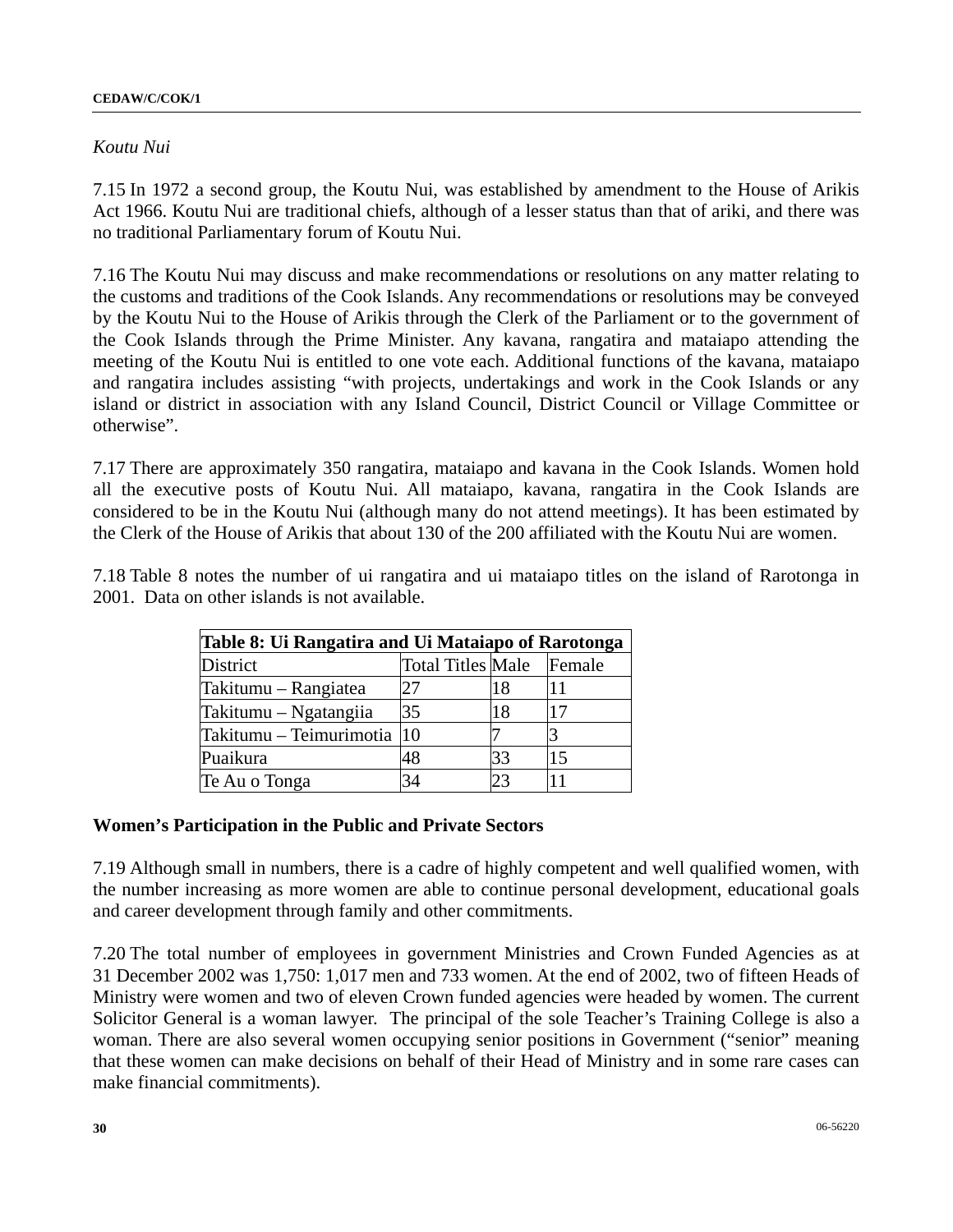7.21 In 2003, there were four female lawyers and fifteen male lawyers in the Cook Islands. Of the four women, three were Cook Islanders. Three other Cook Islands women lawyers were working in the country but not registered for various reasons.

7.22 In 2002 four out of 31 government agencies (including departments and other government agencies) were headed by women. There were 29 women and 59 men heading divisions within government departments (not all agencies have Divisions within them).

7.23 The Ministry of Police has three main functions: the Cook Islands Police Service, Meteorological Branch and Disaster Management. CIPS is the uniformed law enforcement arm of the Ministry. The Ministry consists of four divisions, Operations, Support, Maritime and Finance. Each division has branches or sections. Female participation in the management of the Ministry is restricted to the Branch level and is only within CIPS. See also Article 11.

7.24 Table 9 shows the number of women appointed by Ministers to Government Boards or Committees in 2002 and 2005. Five State Owned Subsidiaries (Cook Islands Investment Corporation, Bank of the Cook Islands, Te Aponga Uira, Ports Authority and the Airport Authority) are managed by Boards. In 2002, there were five CEO's (four men, one woman), five Board Chairs (all male), and fourteen Directors (twelve men and two women). In 2005 there had been a modest increase in the number of women appointed.

| <b>Table 9: Women Directors on Government Boards and Committees</b> |       |      |             |  |      |       |
|---------------------------------------------------------------------|-------|------|-------------|--|------|-------|
|                                                                     |       | 2002 |             |  | 2005 |       |
| Board/Committee                                                     | Total | Men  | Women Total |  | Men  | Women |
| <b>Airport Authority</b>                                            |       |      |             |  |      |       |
| <b>Bank of the Cook Islands</b>                                     |       |      |             |  |      |       |
| <b>Cook Islands Investment Corporation</b>                          |       |      |             |  |      |       |
| Development Investment Board                                        |       |      |             |  |      |       |
| <b>Environment Council</b>                                          |       |      |             |  | 14   |       |
| <b>Juvenile Crime Prevention Committee</b>                          |       |      |             |  |      |       |
| Leases Approval Tribunal                                            |       |      | ∩∗          |  |      |       |
| <b>Ports Authority</b>                                              |       |      |             |  |      |       |
| Te Aponga Uira (Electricity Company)                                |       |      |             |  |      |       |
| *One woman resigned to accept a position as a Justice of the Peace  |       |      |             |  |      |       |

7.25 The situation on women's participation in the private sector is unclear. There are a number of women who own and operate their own businesses, and who occupy managerial and senior positions within their industries although they are the minority of business owners.

7.26 It is clear that discrepancies remain between the participation rates of males and females in a number of situations, particularly at the top levels of decision making. Women continue to occupy senior positions, overall, based on their qualifications and experience, but still lag behind men at senior levels.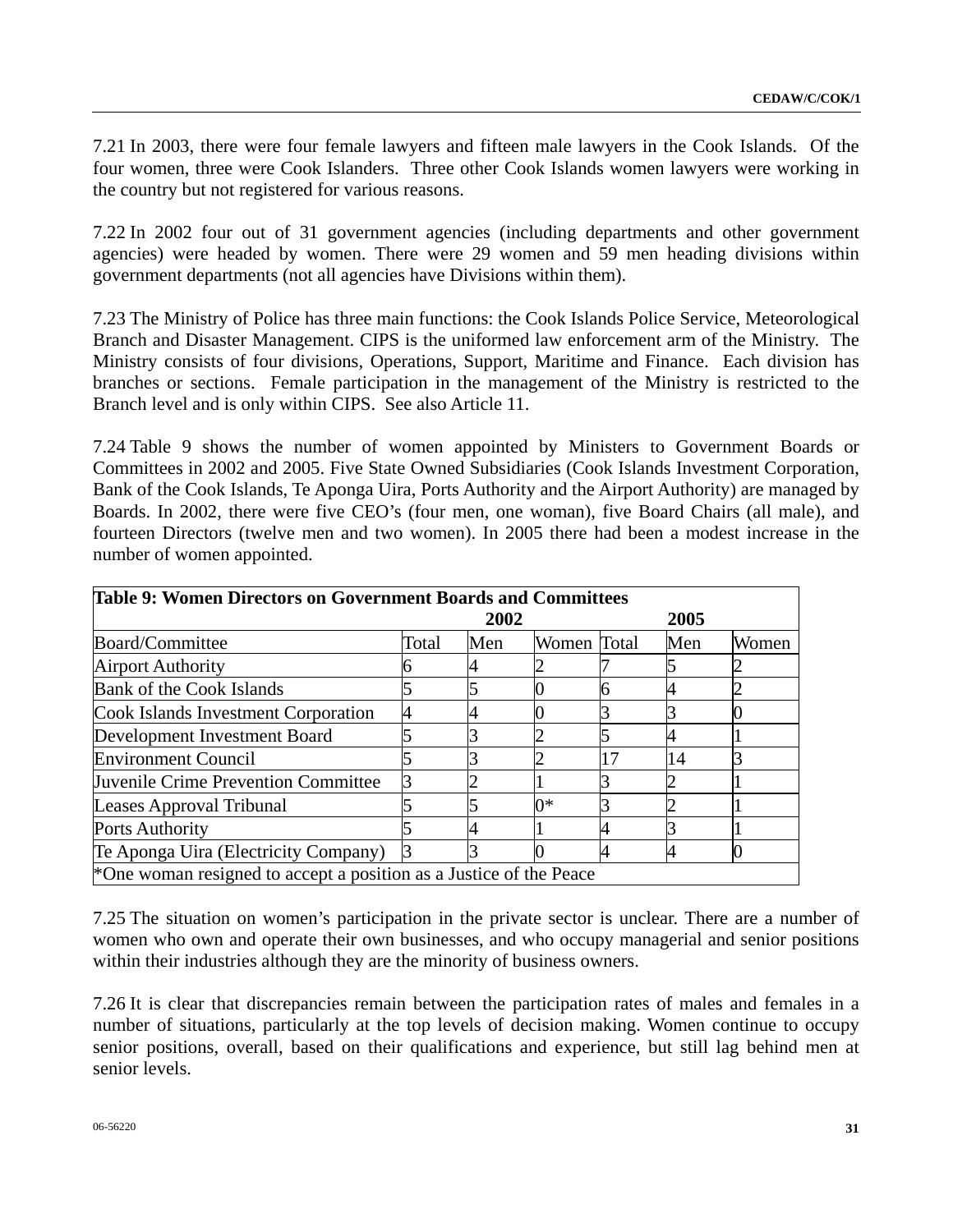7.27 There is no statistical data on why men predominate in key positions in the public service and Parliament. It has been suggested that although women have increasingly assumed traditional leadership roles since western contact, the political power of these leaders has been greatly reduced. As the political power has moved to the Parliament, men have given up traditional leadership roles and moved to other public arenas.

7.28 In a review and evaluation of the Cook Islands National Policy on Women in 2003 by CINCW, it was noted that "Even where women are in positions of power, all too often their position becomes complicated by the expectation that catering or other 'women's' roles will take precedence over their real work. Women are more likely to be able to make decisions in the 'social' arena than in the 'economic' or 'political' decision-making areas.

#### **Justices of the Peace**

7.29 Justices of the Peace are appointed under Article 62 of the Constitution. A JP is a layperson who has the position of a court adjudicator and whose functions are restricted to dealing with minor offences and some special administrative responsibilities (such as officiating at marriages). Prior to 1986 a JP would retire from office at 72 years of age. Now appointments are for life. Acting on the advice of the Chief Justice, a JP can only be removed from office by the Queen's Representative. Nominees must be apolitical, have an educational qualification, be of good standing in the community, and not hold a traditional title. Appointments must reflect gender equity.

7.30 JPs are generally nominated by Members of Parliament, with the Minister of Justice considering nominations and making recommendations to Cabinet and then the Executive Council. Warrants of appointment are issued by the Queen's Representative. There are a few Justices of the Peace holding titles who were appointed before new criteria were put in place.

7.31 In 2003 there were fifty-three JPs including fifteen women. In 2005 there were 32 JPs, 22 male and 10 female JPs. During consultations in preparing this report it was noted that the women JPs were highly respected and that their appointments were making positive differences.

#### **Participation in Non-Government Organisations**

7.32 Women's participation in NGOs is substantial and makes an enormous contribution to Cook Islands life. Both NGOs and government agencies have noted the number of women involved in community and public life as a positive development. More and more are women putting themselves forward for selection as head of delegations, boards and committees, including in financial institutions.

7.33 The Cook Islands Association of Non-Government Organizations was established in 1994 and currently has over 60 affiliated organizations, the majority of which are women's organizations. CIANGO's principal concern is encouraging and assisting its members in their development work and it works on capacity building and institutional strengthening of NGO. CIANGO also provides an effective communication channel between NGOs, Government and donor agencies. Since its inception a woman has been the president. In 2002 CIANGO had over 2, 000 members of which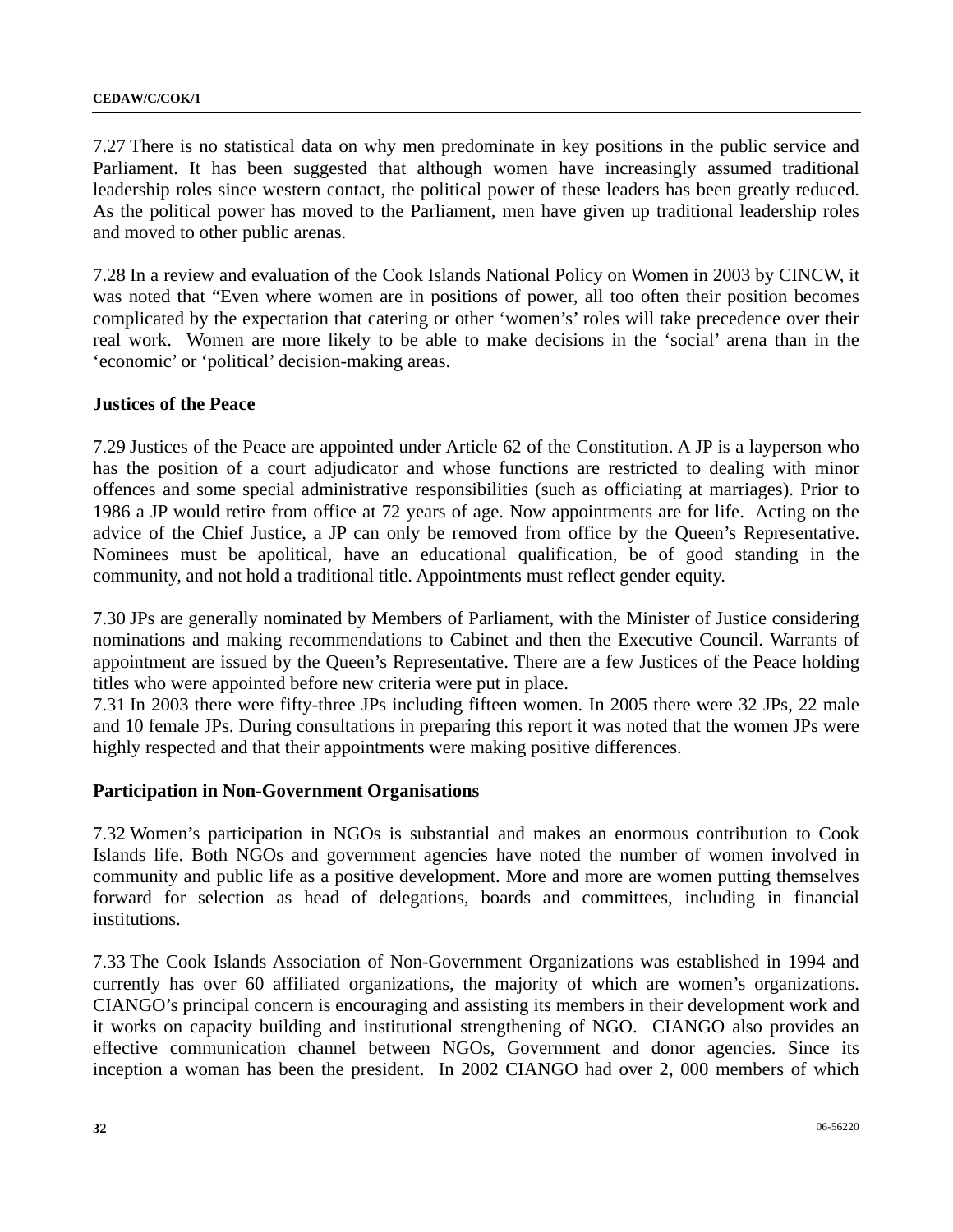about 75 per cent were women. CIANGO is also represented on the Pacific Islands Association of Non-government Organizations.

7.34 As noted earlier, CINCW is another significant NGO. The main objective of the CINCW is to support and assist with the implementation of the National Policy on Women (see Article 2). A review of the CINCW in 2004 resulted in some recommendations for ways to strengthen the work of the organization and to improve the ways it can work. These recommendations have been adopted and are being actioned.

7.35 The Secretariat of the Pacific Community, Community Education Training Centre is based on Fiji. Government has sent women to this Centre for training on women's community leadership. Since the 1980's over 200 Cook Islands women and girls have had the opportunity to attend this training. All women's development officers and CINCW executive officers have attended and commitment to the programme is ongoing.

## **Participation in Religious Organizations**

7.36 Religion is an extremely important part of life in the Cook Islands. There are several religious organizations in the Cook Islands, with women active in all of them. The Religious Organizations Restrictions Act 1975 initially restricted the establishment of religious organizations in the Cook Islands to the four main churches (although others did exist at the time). Those four churches were: (a) The Cook Islands Christian Church; (b) the Roman Catholic Church; (c) the Seventh-day Adventist Church; and (d) The Church of Jesus Christ of Latter-day Saints. The Act was amended in 1994 so that " … the Minister shall not withhold approval for the establishment of any religious organisation unless satisfied that such establishment would be contrary to local customs and practices, public safety, order or morals, or the general welfare or the security of the Cook Islands."

7.37 The position of women in the churches in the Cook Islands depends on their religious affiliation and the particular practices of each church, including its particular hierarchical structure. Most religious organisations have a women's committee to deal with matters such as welfare issues. Women also tend to serve on the Executive Committees of religious organisations in different capacities. Many church groups also provide welfare services to their members.

#### **Future Implementation**

7.38 While there is a growing awareness of the importance of women's roles in the overall development and welfare of the nation, strategies to utilise their skills and experience are still required. More work remains to be done to encourage and secure women's participation in public and political life. Entrenched traditional perceptions regarding the prescribed roles of males and females will take time to alter, as many men and women find it difficult or are reluctant to shed attitudes and perceptions which are firmly established.

7.39 Women do remain largely absent from the political arena, for a variety of reasons. However, progress has been made. For example, it is no longer considered unusual for women to put themselves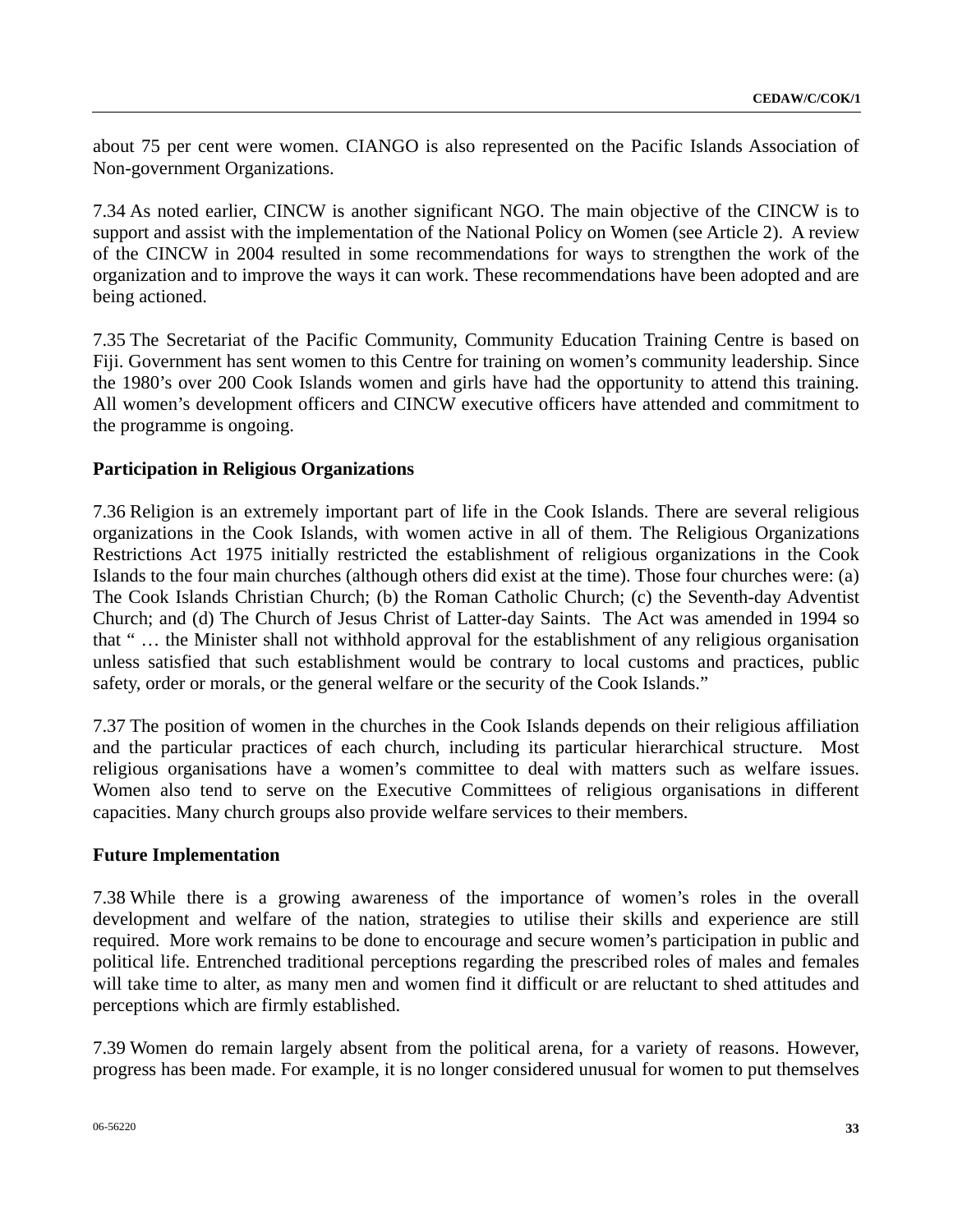forward for election at both the national and local level. This signifies an enormous increase in women's confidence, the degree of social change and reflects the hard work of NGOs on the importance of women's leadership. The Government will continue to work with NGOs on these issues.

## **Article 8: International Representation and Participation**

*States parties shall take all appropriate measures to ensure to women, on equal terms with men and without any discrimination, the opportunity to represent their Governments at the international level and to participate in the work of international organizations.* 

## **Women in the Diplomatic Service**

8.1 Between 1975 and 1988 the Cook Islands began establishing offices and diplomatic and consular missions abroad. The number increased with the growing importance of the country's international relations and available financial and human resources. The Cook Islands has opened offices in Australia, Belgium, Hawaii, New Zealand and Norway. Men have headed all overseas offices. In the case of the Cook Islands sole High Commission in Wellington, New Zealand, women have served primarily in the First Secretary position.

8.2 The Ministry of Foreign Affairs has since the early 1990's employed a high number of women graduates to positions of desk officers, in particular the International Affairs Desk. However, the Ministry has for various reasons also experienced a high staff turnover of female desk officers. The Ministry currently has five divisions: International Affairs, Pacific Affairs, International Legal/Affairs Office, Immigration and Administration and employs a staff of seven women and twelve men. All Divisions are and have been headed by men for several years. Apart from the two women staff in the Immigration Division and two in the International Legal/Affairs Office, all women are employed in administrative/clerical positions.

#### **Participation in International Organizations**

8.3 Women have, and continue to play, a significant role in representing Government at regional and international levels including leading delegations at United Nations meetings. Women have lead delegations to the United Nations on climate change, biodiversity, biosafety and desertification negotiations and to various women's conferences. Cook Islands women have representation on PIANGO and are active participants in international work as resources and time permit.

#### **Future implementation**

8.4 In the past it was unusual for Government delegations to international fora to include NGO representatives. That practice has changed and it is increasingly common for Government delegations to do so. Pacific regional initiatives have also assisted in this change including the Government's participation as a member of the Pacific Islands Forum.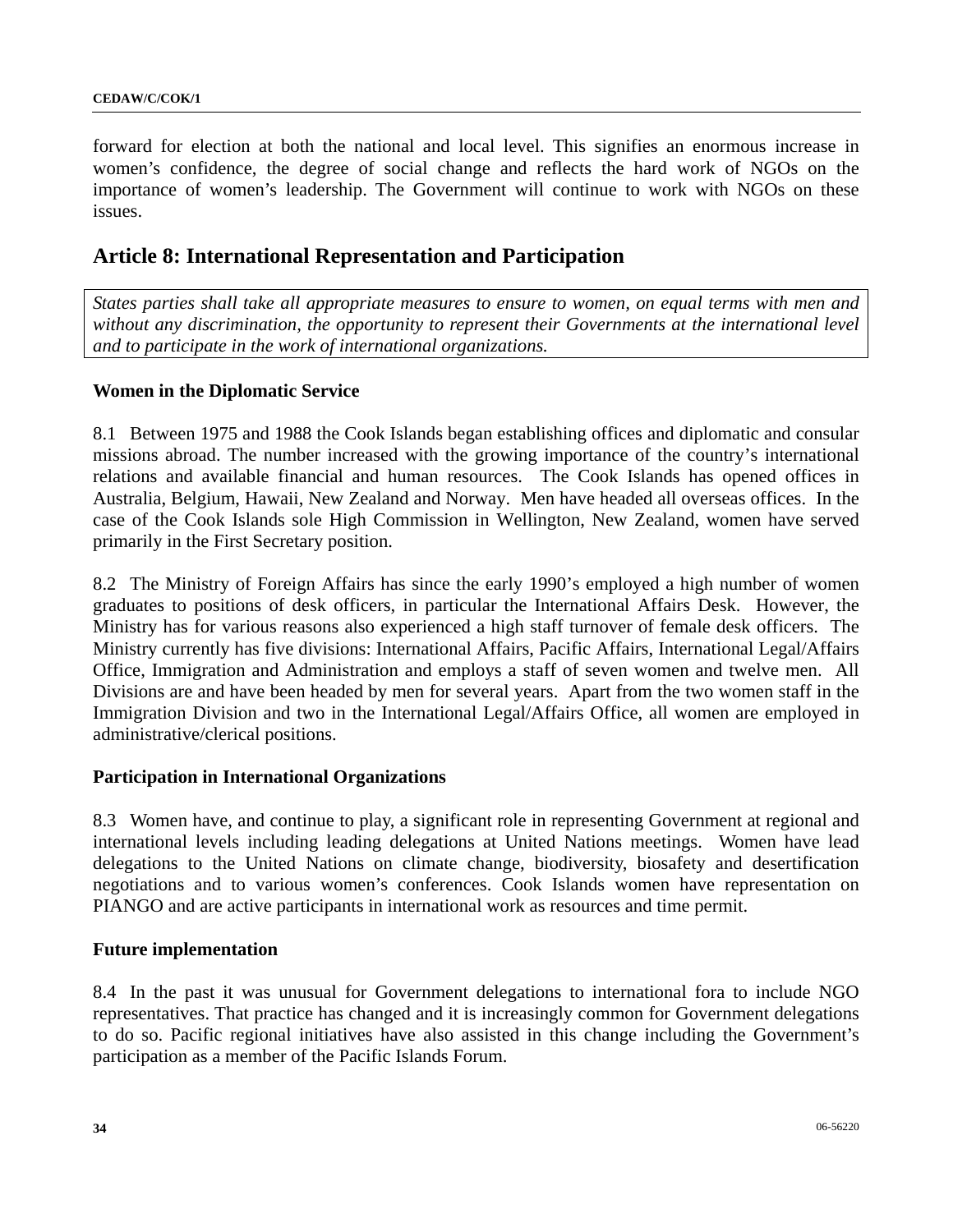# **Article 9: Nationality and Citizenship**

- *1. States parties shall grant women equal rights with men to acquire, change or retain their*  nationality. They shall ensure in particular that neither marriage to an alien nor change of *nationality by the husband during marriage shall automatically change the nationality of the wife, render her stateless or force upon her the nationality of the husband.*
- 2. *States parties shall grant women equal rights with men with respect to the nationality of their children.*

9.1 The Cook Islands has a special relationship with New Zealand that affects citizenship. There is no Cook Islands citizenship status. Instead, the Citizenship Act 1977 (NZ) applies in the Cook Islands, defining "New Zealand" to include the Cook Islands for the purposes of that Act and providing for Cook Islanders to be New Zealand citizens, a fundamental principle of the free association relationship. As New Zealand citizens, Cook Islanders have the same rights of access to New Zealand for residence, work, schooling and other purposes as other New Zealand citizens. However, they are not entitled to vote in New Zealand elections or receive New Zealand welfare payments unless they actually live in New Zealand.

9.2 The Citizenship Act provides for New Zealand citizenship by birth, descent or grant and makes no distinction between men and women. Citizenship may be granted to a minor or to any other person that might otherwise be stateless, regardless of gender. Article 76A(1) of the Constitution provides that a person shall have the status of a permanent resident if he or she was born in the Cook Islands and:

(a) either or both of his parents had the status of a permanent resident of the Cook Islands at the date of his birth; or

(b) in the case of a child who was born after the death of his father to a mother who did not have that status at the date of birth of the child, his father had that status at the date of his death; or

(c) he was adopted by a person who at the date of adoption had that status.

9.3 A Cook Islander is defined under the Entry, Residence and Departure Act 1971-72, to mean a person belonging to the part of the Polynesian race indigenous to the Cook Islands, including any person descended from a Cook Islander. The Act does not distinguish between men and women. Women, whether married or not, have equal rights with men to acquire, change or retain their nationality.

9.4 The Act exempts any Cook Islander, permanent resident or any child (born in or out of lawful wedlock) of a permanent resident from being deported from the Cook Islands. The Minister of Immigration can grant permanent residency to any person over 18 years of age who has made their home in the Cook Islands. Foreigners who are married to Cook Islanders for the purposes of an application for permanent residency status are treated the same irrespective of sex.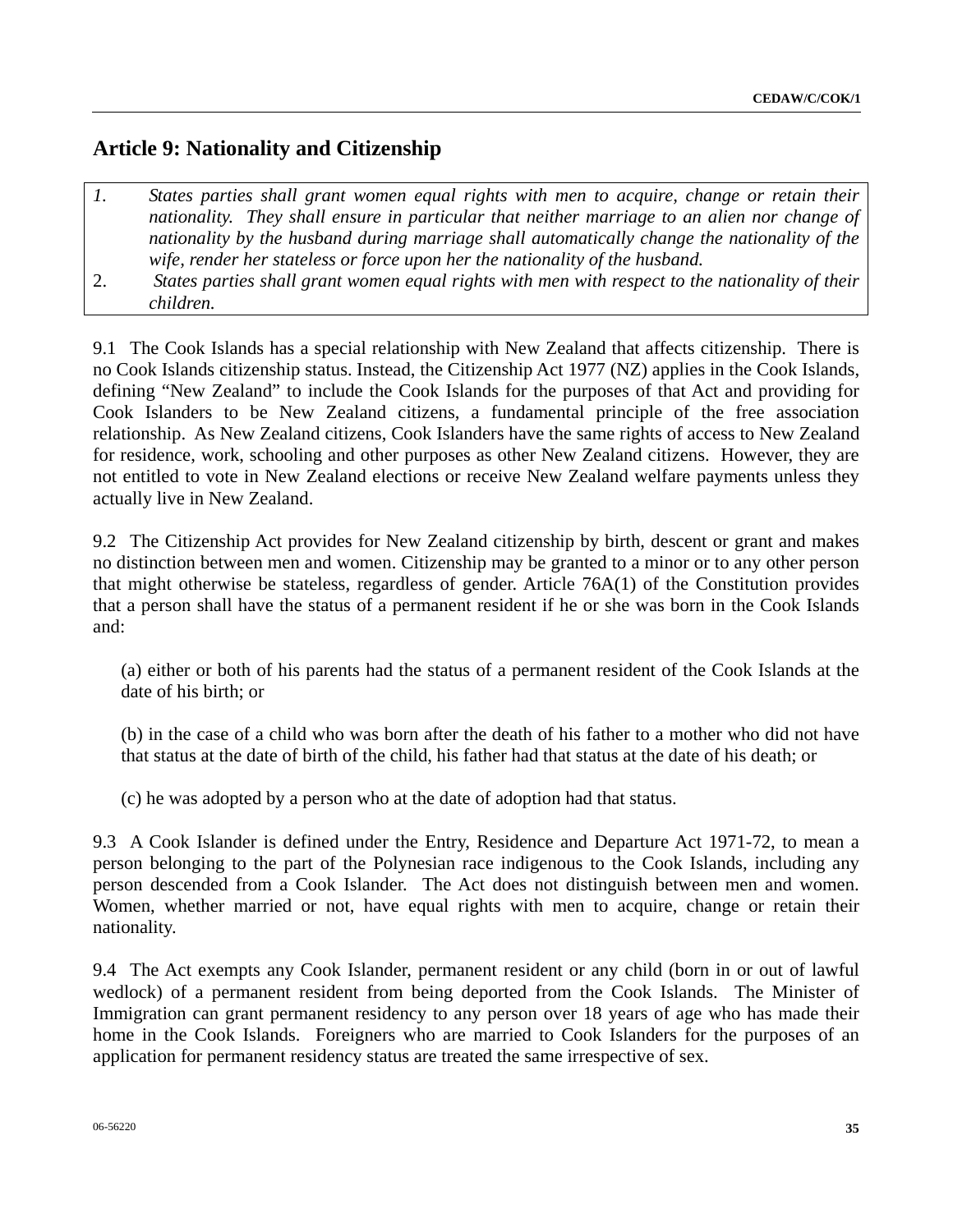# **Article 10: Education**

*States parties shall take all appropriate measures to eliminate discrimination against women in order to ensure to them equal rights with men in the field of education and in particular to ensure, on a basis of equality off men and women:* 

- *(a) The same conditions for career and vocational guidance, for access to studies for the achievement of diplomas in educational establishments of all categories in rural as well as urban areas; this equality shall be ensured in pre-school, general, technical, professional and higher technical education, as well as in all types of vocational training;*
- *(b) Access to the same curricula, the same examinations, teaching staff with qualifications of the same standard and school premises and equipment of the same quality;*
- *(c) The elimination of any stereotyped concept of the roles of men and women at all levels and in all forms of education by encouraging coeducation and other types of education which will help to achieve this aim and, in particular, by the revision of textbooks and school programmes and the adaptation of teaching methods;*
- *(d) The same opportunities to benefit from scholarships and other study grants;*
- *(e) The same opportunities for access to programmes of continuing education, including adult and functional literacy programmes, particularly those aimed at reducing, at the earliest possible time, any gap in education existing between men and women;*
- *(f) The reduction of female student drop-out rates and the organisation of programmes for girls and women who have left school prematurely;*
- *(g) The same opportunities to participate actively in sports and physical education;*
- *(h) Access to specific educational information to help to ensure the health and well-being of families, including information and advice on family planning.*

#### **Access and Participation**

10.1 The Education Act 1986-87 provides for universal education for all children. School is compulsory for all children between 5 and 15 years of age. Failure to enrol a child is an offence. The Act provides equal opportunities for all to access education facilities and services. There are 26 preschools, 28 primary schools (grades 1-6) and 24 secondary schools in the Cook Islands.

10.2 Education is 'free' in that students are provided with the first lot of stationery free and free basic items such as books, pencils and rulers. Payment of school fees is not compulsory. All primary school students (Grades 1-6) follow a set programme of courses focused on the strengthening of literacy and numeracy, however, secondary school students (Forms 1-7) are able to choose some courses of study apart from the compulsory courses. Students are made aware of all optional subjects available. The Cook Islands ranks highly on the Human Development Index for educational participation by girls.

10.3 Education is a top priority in the Cook Islands and enrolment rates are high for both boys and girls. Table 10 shows the girls enrolled at school by level and region.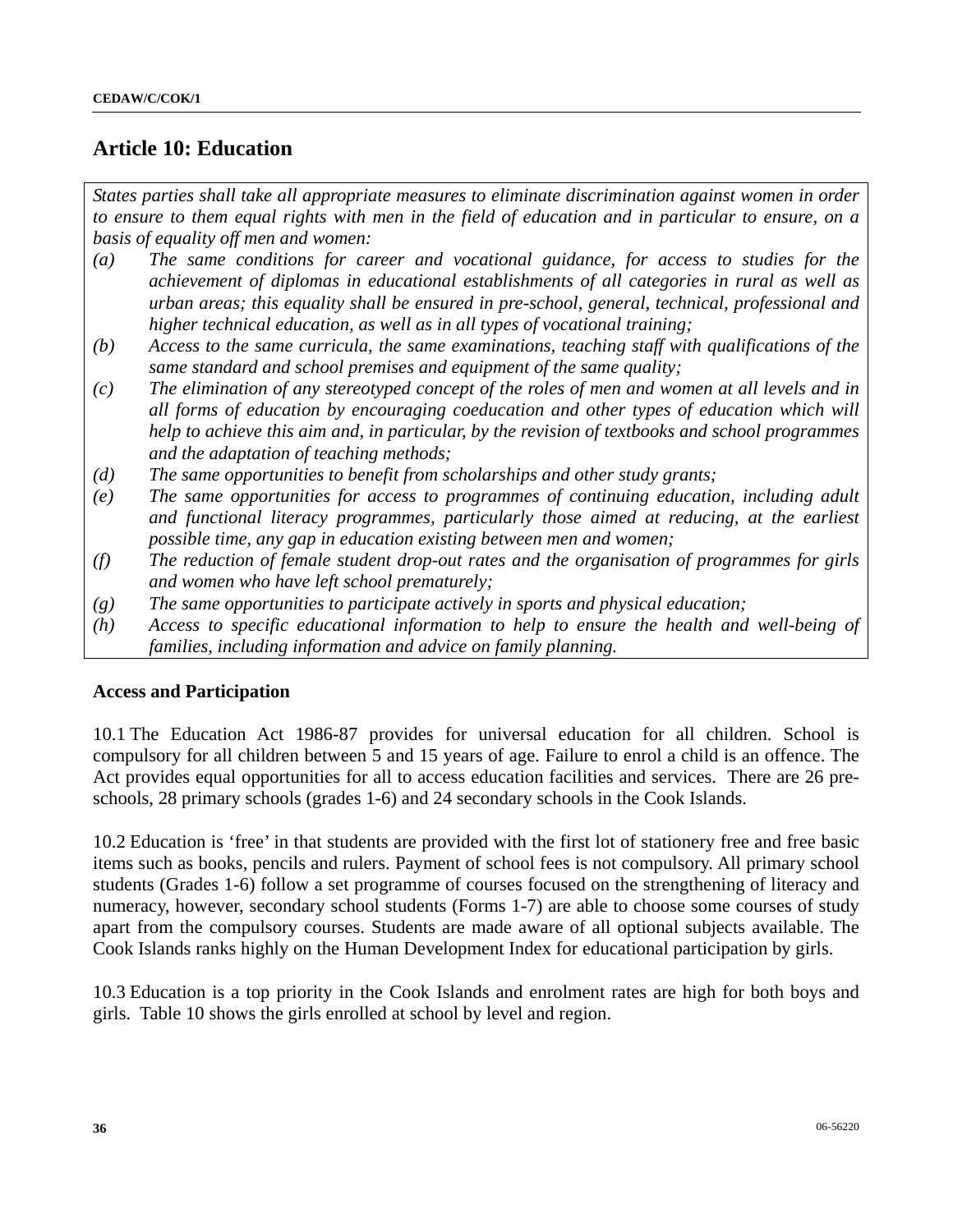| Table 10: Girls enrolled by level and region 2000 |             |      |      |       |            |                |         |                |           |     |              |     |
|---------------------------------------------------|-------------|------|------|-------|------------|----------------|---------|----------------|-----------|-----|--------------|-----|
| <b>REGION</b> Students                            |             |      |      |       | Pre-School |                | Primary |                | Secondary |     | <b>Total</b> |     |
|                                                   | Pre SclPrim |      | Sec  | Total | Fem        | $\frac{10}{6}$ | Fem     | $\frac{10}{6}$ | Fem       | %   | Fem          | %   |
|                                                   |             |      |      |       |            | Fem            |         | Fem            |           | Fem |              | Fem |
| Nthn Grp $ 68 $                                   |             | 341  | 178  | 587   | 30         | 44             | 151     | 44             | 89        | 50  | 270          | 46  |
| Raro                                              | 271         | 1370 | 1068 | 2709  | 120        | 44             | 637     | 46             | 539       | 50  | 1296         | 46  |
| Sthn. Grp $ 112 $                                 |             | 691  | 558  | 1361  | 50         | 45             | 330     | 48             | 281       | 50  | 661          | 49  |
| Total                                             | 451         | 2402 | 1804 | 4657  | 200        | 44             | 1118    | 47             | 909       | 50  | 2227         | 48  |
| <b>Education Statistics Digest 2001</b>           |             |      |      |       |            |                |         |                |           |     |              |     |

10.4 All schools are co-educational with the same resources for boy and girls. There is no discrimination on the basis of sex in the quality of formal education. Generally girls outperform boys at all levels of educational attainment and that more girls leave school with higher levels of educational achievement than boys.

10.5 Concerns remain about the disparity of educational opportunities between the island of Rarotonga and Outer Islands. Rarotonga, for example, has two public libraries and internet access, but resources are more limited in the Outer Islands.

### **Disabled children**

10.6 Primary school children with physical and mental disabilities have been mainstreamed into primary schools. A special education classroom for older students with severe learning difficulties (mainly caused by disabilities) is funded by the Ministry of Education. Older students attend a special classroom at Nukutere College.

#### **Curriculum and resource materials**

10.7 The Cook Islands curriculum follows closely the New Zealand school curriculum. Senior secondary school qualifications match those in New Zealand. Some older school resource materials contain stereotypes of the roles of men and women. However, these resources are being replaced and there is now more care in the development of new resources. With education systems continuously changing, old materials, particularly at the secondary level, are being phased out.

#### **Outer Islands schools**

10.8 The Government has made efforts to improve education in the Outer Islands. For example, there are training workshops for teachers from the Outer Islands at the end of every school term; assistance from donor agencies such as the European Union to increase the use of technology; and the provision of books by Government and NGOs. The assistance needed by schools in the Outer Islands is monitored closely.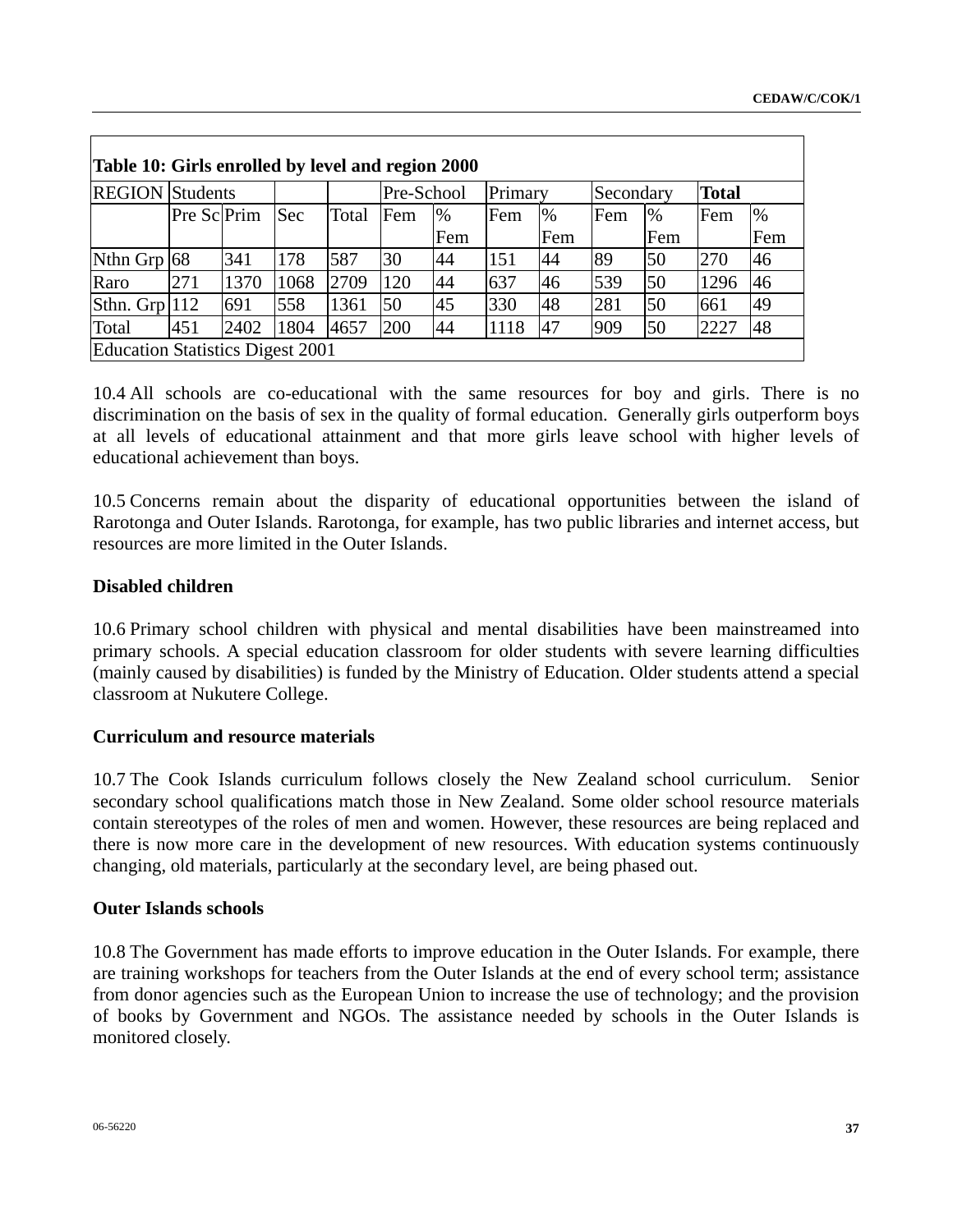## **Literacy**

10.9 The emphasis on education is reflected in the very high literacy rates. In 1994 the United Nations Development Programme *Pacific Human Development Report* on adult literacy in the Cook Islands found 96 per cent adult literacy in 1980 and 99 per cent in 1994. In 2004, UNICEF noted that literacy levels had remained high at 98 per cent. Anecdotal evidence suggests that literacy rates levels may vary given that there are small pockets of school students who have poor reading, writing and numeracy skills. The University of the South Pacific and the Department of National Human Resource Development are working together to address this concern. The University has introduced Winter and Summer School subjects on basic literacy and numeracy. Literacy rates for Cook Islands Maori are not known.

### **School drop out rates**

10.10 Data on school dropout rates is not regularly collected and the available data does not distinguish between young people who drop out of school and those who migrate to other countries to continue their schooling. The problem is not considered to be significant. The Ministry is developing a student tracking system to ensure all students who migrate inter-island and overseas are accounted for, which should enable the calculation of actual student dropout rates.

### **Teaching staff and training**

10.11 Between 1999-2002 there were almost 300 teachers in the Cook Islands and the majority were women (71 per cent women and 29 per cent men). Of the 30 principals in the Cook Islands, 11 are women. Of the 205 female teachers, 38 hold senior positions of responsibility, such as Deputy or Acting Principals, Heads of Departments, and so on.

10.12 Teacher aides provide support to the classroom teacher and assist children with special needs. There are teacher aides on almost all Outer Islands. Some schools pay teacher aides, while others rely on volunteers. Teacher aide certificates are available through the Open Polytechnic of New Zealand with courses funded by the Department of National Human Resource Development and New Zealand Agency for International Development.

10.13 The Cook Islands training college offers courses in teacher training. All student teachers receive financial assistance from the Ministry of Education according to their age and number of dependants. The Ministry also pays all student fees for the University of the South Pacific Extension Centre. In 2002 there were five men and three women lecturers. In 2003 there were four women including the Principal and three men lecturers. In 2003 the College launched a three-year programme for a Primary and Early Childhood Diploma. Student teachers are also taking courses through USP to strengthen their capacity to operate within the academic courses of Teachers College as well as USP.

#### **Scholarships**

10.14 Historically scholarship awards for overseas education were for young men sent to New Zealand for education. After 1946 young women were also sent overseas for further education.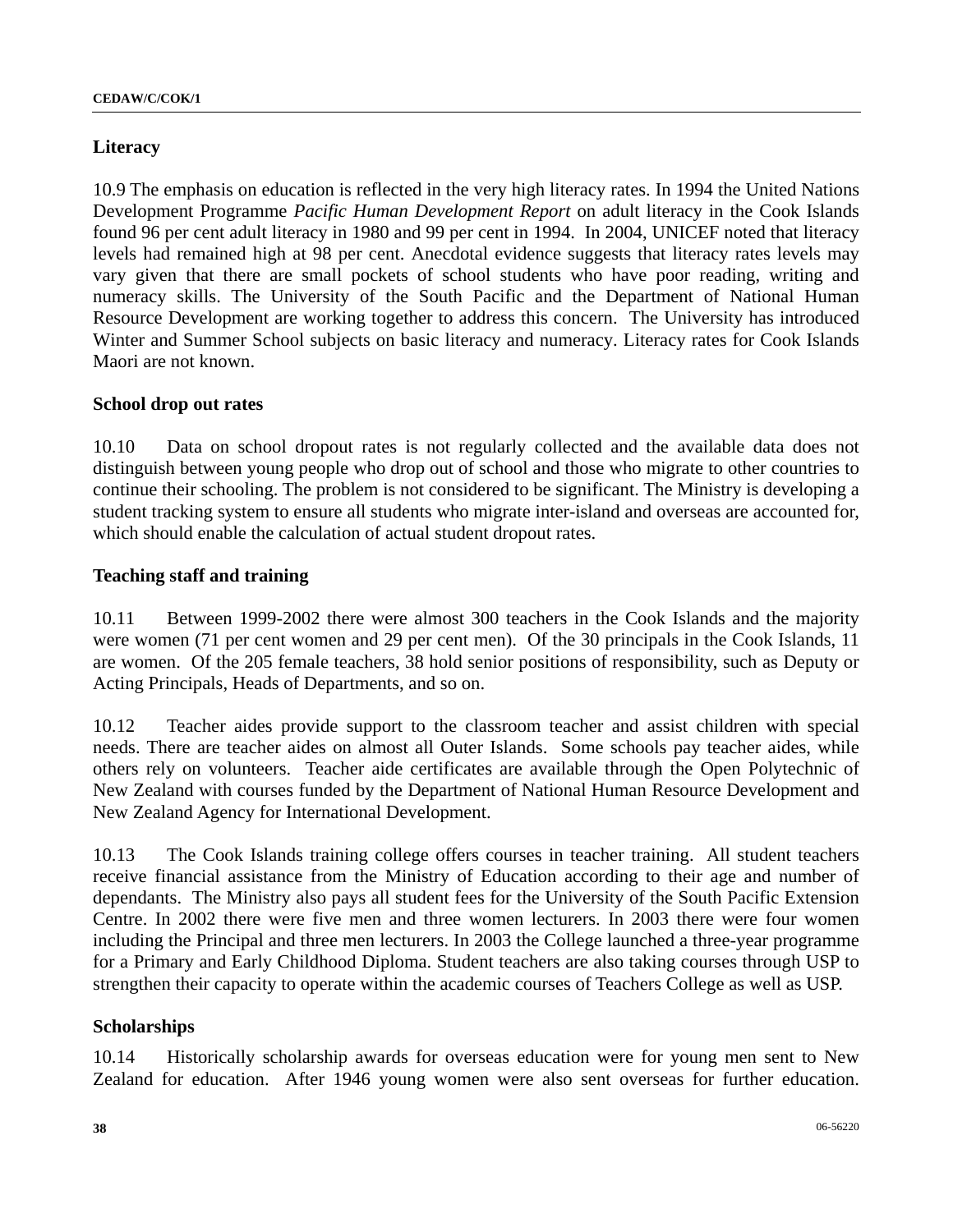Today, donor-funded graduate studies are usually undertaken in New Zealand, Fiji, Samoa or Vanuatu. Following requests from aid donors scholarship awards must now ensure gender parity.

10.15 Scholarships are open to the general public with notices advertised in the newspapers. Scholarships are awarded on academic merit and usually in areas relevant for national development. More recently students have been given some choice in studies. Table 11 outlines scholarships awarded between 1999-2002.

| Table 11: Scholarship Awards by Area of Study 1999-2002 |                |                |                |                |      |                |      |              |                          |  |  |
|---------------------------------------------------------|----------------|----------------|----------------|----------------|------|----------------|------|--------------|--------------------------|--|--|
| Area of Study                                           | 1999           |                | 2000           |                | 2001 |                | 2002 |              | Total                    |  |  |
|                                                         | F              | M              | F              | M              | F    | M              | F    | M            |                          |  |  |
| Accounting                                              | $\mathbf{1}$   |                | 1              |                | 1    | $\overline{2}$ | 1    |              | 6                        |  |  |
| Accounting/Management                                   |                |                |                |                | 1    |                |      |              | 1                        |  |  |
| Agriculture                                             |                | 1              |                |                | 1    |                |      |              | $\overline{2}$           |  |  |
| <b>Banking/Management</b>                               |                |                | 1              |                |      |                |      |              | 1                        |  |  |
| <b>Biology</b>                                          |                |                |                |                | 1    |                |      |              | 1                        |  |  |
| <b>Business</b>                                         |                |                |                |                |      |                |      | $\mathbf{1}$ | 1                        |  |  |
| Chemistry/Biology                                       |                |                | 1              |                |      |                |      |              | 1                        |  |  |
| Civil Engineering                                       |                |                |                |                |      | $\mathbf{1}$   |      |              | 1                        |  |  |
| Commerce                                                |                |                | $\overline{2}$ |                |      |                |      | $\mathbf{1}$ | 3                        |  |  |
| <b>Computing Science</b>                                |                |                |                | $\overline{c}$ |      | $\overline{c}$ |      | $\mathbf{1}$ | 5                        |  |  |
| Economics                                               | $\overline{2}$ | $\mathbf{1}$   |                |                |      |                |      |              | $\overline{3}$           |  |  |
| Education - Agriculture                                 |                | 1              |                |                |      |                |      |              | 1                        |  |  |
| Education                                               |                |                |                | 1              |      |                |      |              | 1                        |  |  |
| Education - English                                     | $\mathbf{1}$   | $\mathbf{1}$   |                |                |      |                |      |              | $\overline{2}$           |  |  |
| Education – Geography                                   |                | 1              |                |                | 1    |                |      |              | $\overline{2}$           |  |  |
| <b>Education - Maths</b>                                | 1              |                |                |                |      |                |      |              | 1                        |  |  |
| Education - Science                                     |                | $\mathbf{1}$   |                |                |      |                |      |              | 1                        |  |  |
| Engineering                                             |                |                |                |                | 1    | 1              |      |              | $\overline{2}$           |  |  |
| Environment                                             |                |                |                | $\overline{2}$ |      |                |      | $\mathbf{1}$ | 3                        |  |  |
| Environment/Law                                         |                |                | 1              |                |      |                |      |              | 1                        |  |  |
| <b>Environmental Health</b>                             |                |                |                |                |      |                |      | $\mathbf{1}$ | 1                        |  |  |
| Health - Dental Surgery                                 |                | 1              |                | $\overline{2}$ |      |                |      |              | $\overline{3}$           |  |  |
| Health - Diagnostic                                     |                |                |                |                |      |                |      |              |                          |  |  |
| Radiography                                             |                |                |                |                |      |                |      | $\mathbf{1}$ | 1                        |  |  |
| Health - Medicine                                       |                | $\mathbf{1}$   |                |                | 1    | 1              | 1    |              | $\overline{\mathcal{A}}$ |  |  |
| Health - Radiography                                    |                |                |                | 1              |      |                |      |              | 1                        |  |  |
| <b>Information Technology</b>                           | $\mathbf{1}$   |                | $\mathbf{1}$   |                |      |                |      |              | $\overline{2}$           |  |  |
| International Economics/                                |                |                |                |                |      |                |      |              |                          |  |  |
| Finance                                                 |                |                |                |                | 1    |                |      |              | 1                        |  |  |
| Law                                                     |                |                |                |                |      |                |      | $\mathbf{1}$ | 1                        |  |  |
| Management                                              |                | $\overline{2}$ |                | 1              |      | 1              |      |              | $\overline{4}$           |  |  |
| Management &                                            |                |                |                |                |      | 1              |      | $\mathbf{1}$ | $\overline{2}$           |  |  |
| Economics                                               |                |                |                |                |      |                |      |              |                          |  |  |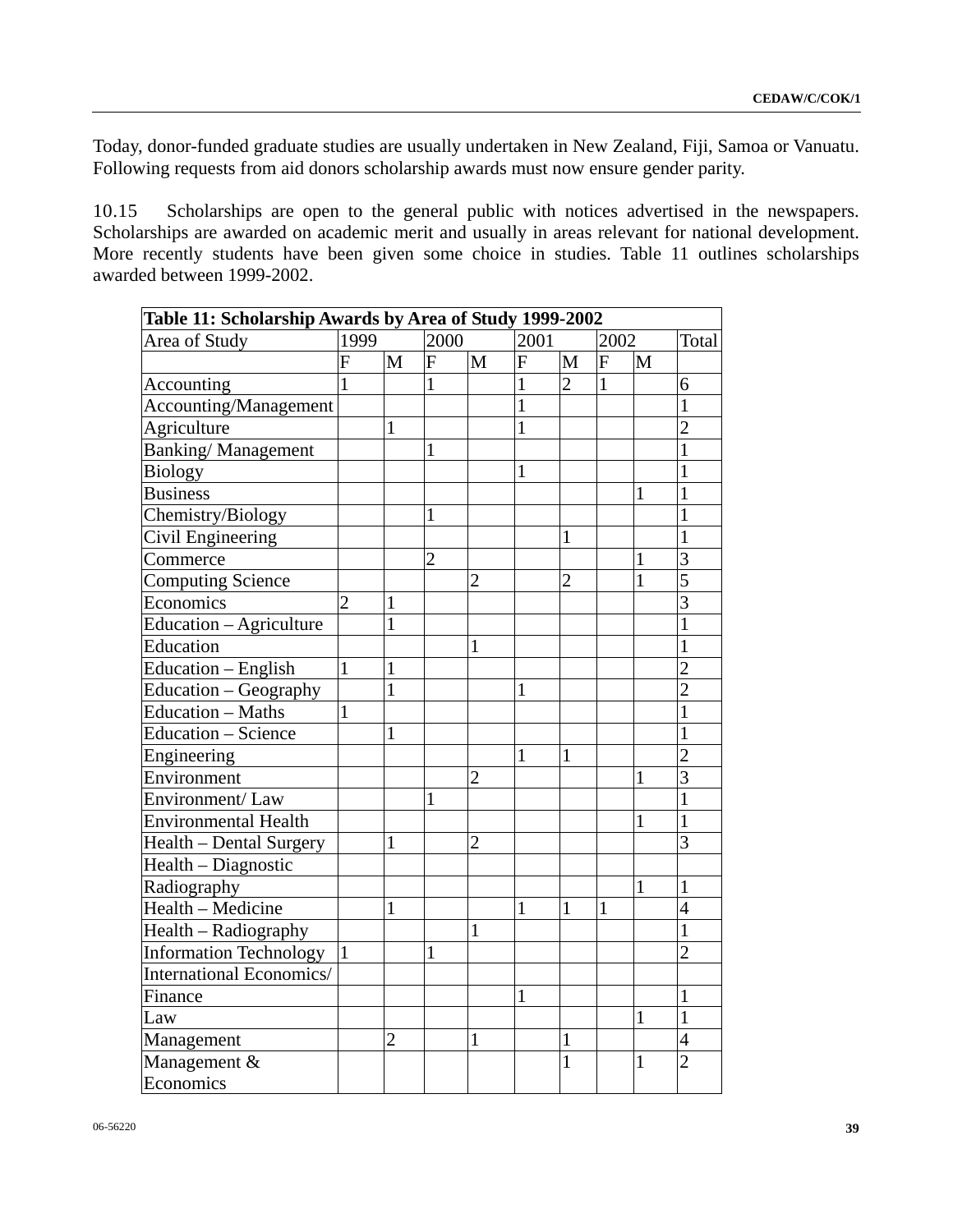#### **CEDAW/C/COK/1**

| Management/Tourism       |  |  |  |  |  |
|--------------------------|--|--|--|--|--|
| <b>Marine Affairs</b>    |  |  |  |  |  |
| <b>Marine Studies</b>    |  |  |  |  |  |
| Public Sector Managmnt 1 |  |  |  |  |  |
| <b>Tech Management</b>   |  |  |  |  |  |
| Technology               |  |  |  |  |  |
| <b>Total</b>             |  |  |  |  |  |

10.16 Students who miss out on a scholarship or who wish to pursue their studies independently can apply for a small financial grant from government, administered by the Department of National Human Resource Development. In-country assistance is provided to students studying by correspondence with an overseas institution but based in the Cook Islands. Overseas assistance is available to students who travel overseas to undertake study. Between 2003 and 2005 assistance was provided to 42 people, 16 women and 26 men, across a wide range of study areas.

## **Tertiary studies and other post secondary education**

10.17 The Ministry of Education does not provide programmes for students who have left school before the school leaving age. In 2002 a comprehensive training needs analysis was conducted and made a number of recommendations about workforce development, including post secondary education. The report recommended a review of the role, functions and relationship of the HRD to other administrative arrangements for education and training provision by 31 December 2005.

10.18 Following this comprehensive review, the HRD has revitalised its mission and objectives in a multi-year work plan including staff development. The Department has developed six strategies focusing on strengthening workforce capability and quality, building foundations skills for those who have left school with poor literacy levels, technical and vocational education as well as Outer Islands training strategies.

10.19 In 2003, the HRD developed a trades training programme focusing on the Outer Islands, in association with NZAID and Unitec Auckland, New Zealand. The trades training programme is in carpentry, automotive, plumbing and the electrical trades for youths aged over 17 years.

10.20 A number of other post-secondary institutions are available on Rarotonga including the Hospitality and Tourism Training Centre, University of the South Pacific, and a Nursing School.

10.21 HTTC was established by Government to meet training needs of the tourism industry. Headed by a woman, the Centre provides courses to all, including people from the Outer Islands. Between 1999-2002 nearly 900 people attended courses and two thirds, 624, were women.

10.22 The USP Cook Islands Extension Centre was established in 1975. The University gives high priority to identifying and providing programmes in areas not well provided for within the formal schooling system. It also focuses on those who miss out in the formal schooling system, especially early school leavers, community workers, women, those who are living in remote areas and people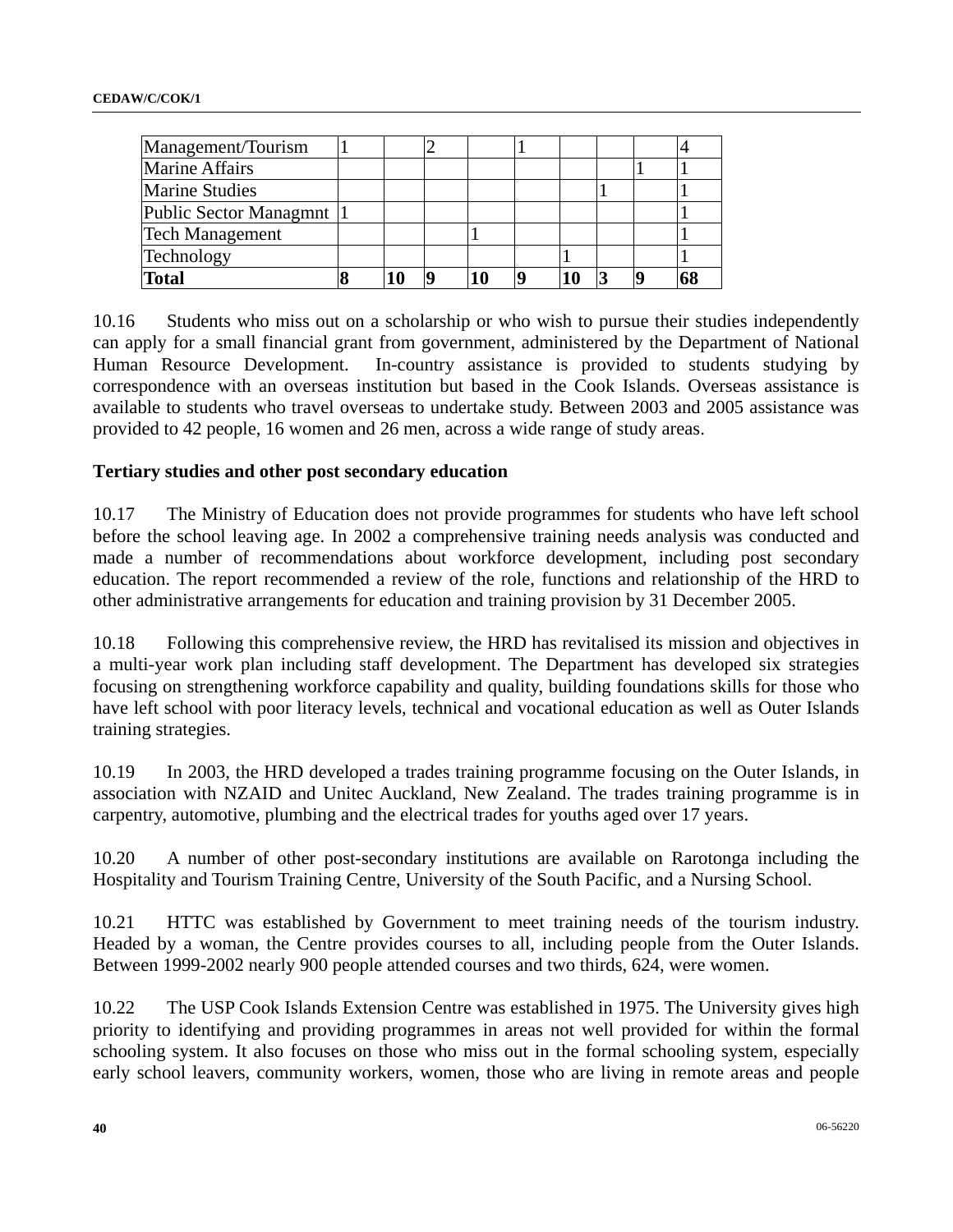who want the opportunity to retrain and or up skill themselves. For example, in the Pre-school Teacher's Certificate programme in 1999 all 13 students were women.

10.23 USP Distance and Flexible Learning programmes appear to work well for women with family and work commitments and this is reflected in the high number of women enrolling. HRD also helps with a progressive policy of full fees subsidy to persons earning less than \$15,000.

10.24 In addition, there are USP Campus Studies. The first Cook Islands female graduate graduated with a Bachelor of Arts from the University of the South Pacific in 1971. Prior to 1987, the percentage of women graduates (at all institutions as recorded on a Honours Board at USP) was 18.5 per cent. Since 1987, Cook Islands women graduates as a percentage of total graduates at USP have risen to 50 per cent. The University pursues a rigorous equal opportunity programme.

### **Women in science and technology**

10.25 In 2002 the Ministry of Education organised the first Women in Science and Technology Conference. One of the Conference aims was to provide an opportunity for female students from all the secondary schools based on Rarotonga and in the Southern Group islands to talk to women working in science related areas. The Conference was repeated in 2003 for 35 female students. The Ministry of Education and a private business sponsored the Conference in 2002 and in 2003 it was supported wholly by a private business. Participants noted that was still an expectation that female students should enrol in 'girls' subjects.

10.26 Three of the 15 science teachers in the Cook Islands are women, one of whom is a Cook Islands woman. There have been difficulties in ensuring a full complement of science teachers and this may reflect the shortage of science teachers in general and women science teachers in particular. Table 12 shows women in science and technology employed in Government in 2002.

| Table 12: Women in Science and Technology in Government |             |  |  |  |  |  |  |  |
|---------------------------------------------------------|-------------|--|--|--|--|--|--|--|
| 2002                                                    |             |  |  |  |  |  |  |  |
| Position                                                | Women / Men |  |  |  |  |  |  |  |
| Air Traffic Controller                                  | 1/3         |  |  |  |  |  |  |  |
| <b>Flight Service Officer</b>                           | 1/1         |  |  |  |  |  |  |  |
| Physiotherapist                                         | 1/0         |  |  |  |  |  |  |  |
| Info Management & Systems                               | 1/0         |  |  |  |  |  |  |  |
| <b>Environment Management</b>                           | 3/5         |  |  |  |  |  |  |  |
| Medical Technologist                                    | 4/3         |  |  |  |  |  |  |  |
| Nutritionist                                            | 1/0         |  |  |  |  |  |  |  |
| Marine Science Research                                 | 3/3         |  |  |  |  |  |  |  |
| Computer System Administrator                           | 2/1         |  |  |  |  |  |  |  |
| Total                                                   | 17/16       |  |  |  |  |  |  |  |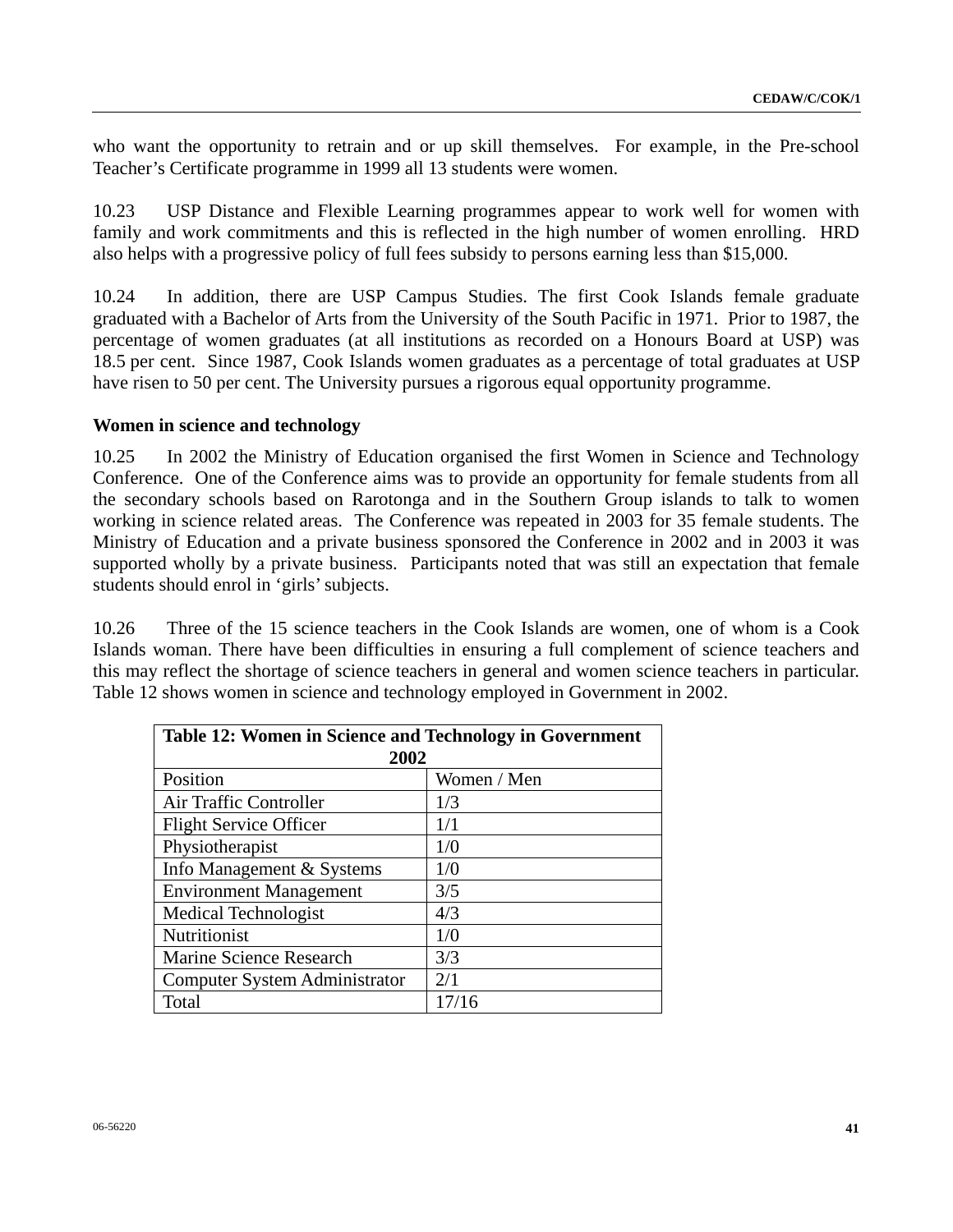### **Sports and physical education**

10.27 Sporting events are important parts of Cook Islands life. There is no obvious discrimination between the sexes in sport other than the fact women tend to compete with women and men with men. Women play a leading role in the development of sports as Sports Administrators as well as athletes.

10.28 The umbrella organisation of sports in the Cook Islands is the Cook Islands Sports & National Olympic Committee. CISNOC became a member of the International Olympic Committee in 1987. The following year, the first woman was elected as a member of the Cook Islands Executive. She also became the first Woman Vice President. Her achievements are further notable because she was appointed the first woman Chef de Mission to take the Cook Islands Team to the Sydney 2000 Olympics and as such was the first woman Chef de Mission for the Oceania Region. She later served as Assistant Secretary General. Since the acceptance of the Cook Islands into the International Olympic Committee, there have been several women serving on CISNOC.

10.29 CISNOC has established a Women in Sport Committee with a media representative, Director of GADD, Director of Youth, President of CINCW, representative of the Disability Committee and President of Cook Islands Netball Association (a sport played primarily by women). In 2005 the Cook Islands hosted the World Golden Oldies Netball tournament.

10.30 There is still a need to focus on increasing the involvement of women into decision making roles within sports organisations. CISNOC has a firm commitment in supporting the International Olympic Committee policy on increasing women's participation and development in sport, displaying this commitment by promoting sport for all in schools and in the Outer Islands.

10.31 Women have participated in the last four Olympiads competing in athletics and boardsailing. There is also a high participation by women in team sports such as netball, basketball, volleyball, touch rugby, football, handball and canoeing. Government has in the past given grants to sports teams to assist them to travel overseas to compete in various sporting events. In addition, Cook Islands women have won bids to host international events such as the Under 21 Netball competitions in 2009.

## **Future Implementation**

10.32 Education for women and girls remains a high priority for the Government. Women and girls continue to make progress in educational attainment although more work is needed to translate educational attainment into career achievement. More work is also needed to ensure that the legislative framework for education policy development is adequate and some proposals for legislative reform of the Education Act are being considered.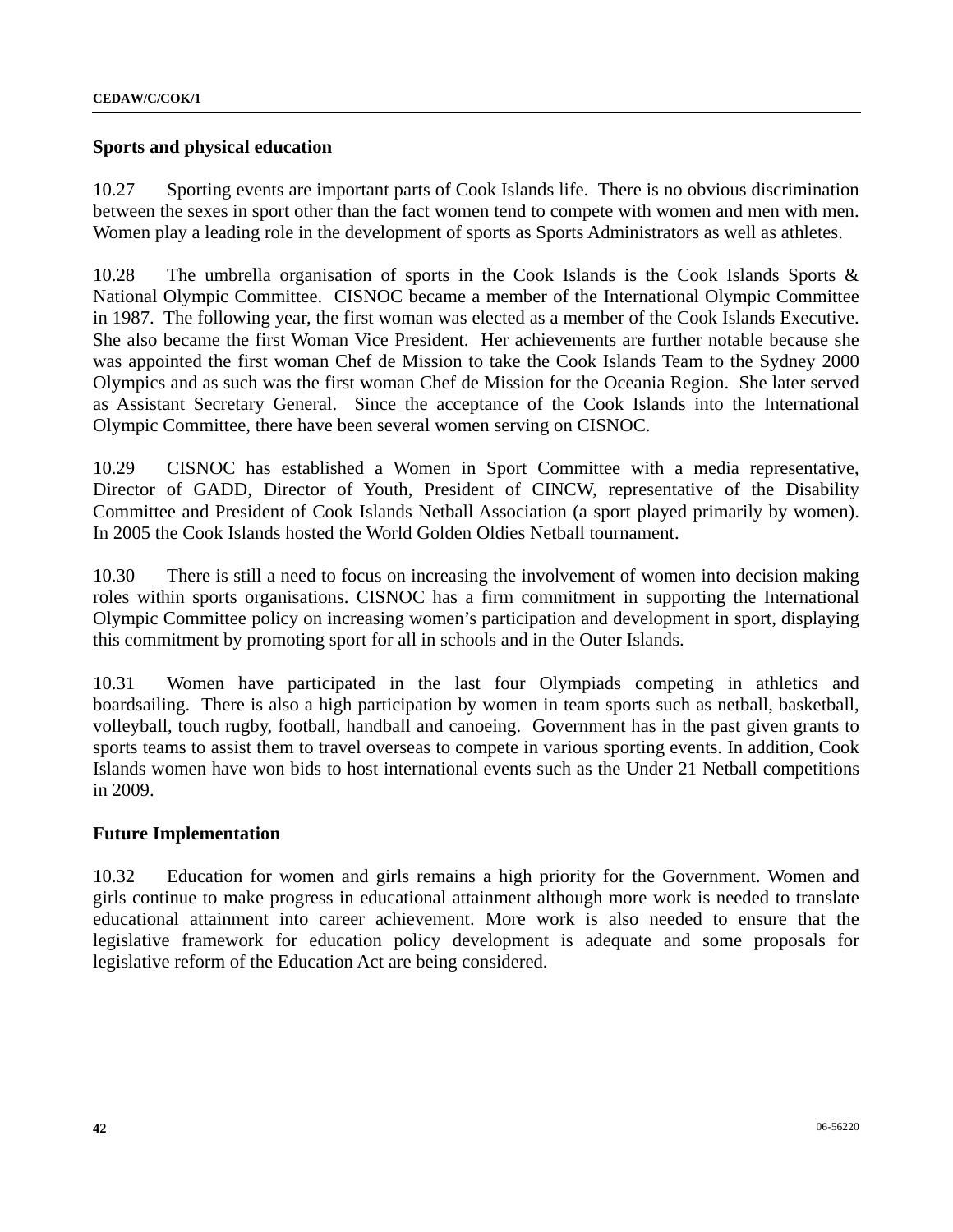# **Article 11: Employment**

- *1. States parties shall take all appropriate measures to eliminate discrimination against women in the field of employment in order to ensure, on a basis of equality of men and women, the same rights, in particular:*
- *(a) The right to work as an inalienable right of all human beings;*
- *(b) The right to the same employment opportunities, including the application of the same criteria for selection in matters of employment;*
- *(c) The right to free choice of profession and employment, the right to promotion, job security and all benefits and conditions of service and the right to receive vocational training and retraining, including apprenticeships, advanced vocational training and recurrent training;*
- *(d) The right to equal remuneration, including benefits, and to equal treatment in respect of work of equal value, as well as equality of treatment in the evaluation of the quality of work;*
- *(e) The right to social security, particularly in cases of retirement, unemployment, sickness, invalidity and old age and other incapacity to work, as well as the right to paid leave;*
- *(f) The right to protection of health and to safety in working conditions, including the safeguarding of the function of reproduction.*
- *2. In order to prevent discrimination against women on the grounds of marriage or maternity and to ensure their effective right to work, States parties shall take appropriate measures:*
- *(a) To prohibit, subject to the imposition of sanctions, dismissal on the grounds of pregnancy or of maternity leave and discrimination in dismissals on the basis of marital status;*
- *(b) To introduce maternity leave with pay or with comparable social benefits without loss of former employment, seniority or social allowances;*
- *(c) To encourage the provision of the necessary supporting social services to enable parents to combine family obligations with work responsibilities and participation in public life, in particular through promoting the establishment and development of a network of child-care facilities;*
- *(d) To provide special protection to women during pregnancy in types of work proved to be harmful to them.*
- 3. *Protective legislation relating to matters covered in this article shall be reviewed periodically in the light of scientific and technological knowledge and shall be revised, repealed or extended as necessary.*

# **Cook Islands employment context**

11.1 The labour force in the Cook Islands is small, but well educated. Census data from 2001 shows that employment is concentrated in Community, Social and Personal Services (35.5 per cent), Trade, Restaurants & Accommodation (28.1 per cent), Agriculture & Fishing (10.6 per cent), Transport & Communication (9.5 per cent), Mining, Quarrying & Manufacturing (5.8 per cent), Finance, Property & Business Services (5.2 per cent), Construction (3.0 per cent) and Electricity & Water (2.3 per cent).

11.2 Employment patterns have changed over the last ten years, reflecting a decrease in the total population as a result of emigration. In 2002, the distribution of the employed population by region was 6,431 (65 per cent) on Rarotonga, 2,383 (24.1 per cent) in the Southern Group islands and 1,068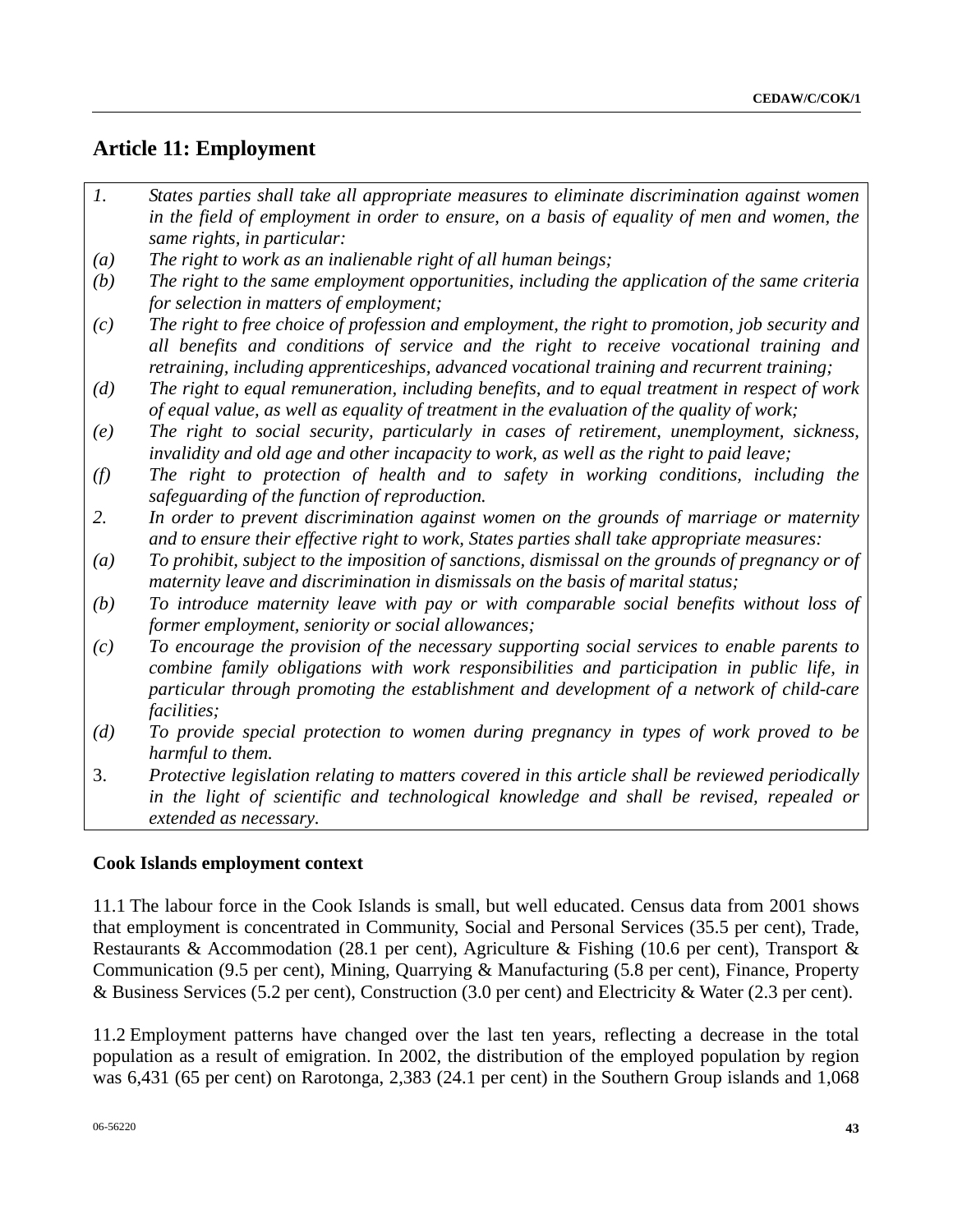$\mathsf I$ 

(10.8 per cent) in the Northern Group islands. Of those employed, approximately 57 per cent were males and were 43 per cent females. Of the 892 unemployed, 450 or 7.6 per cent were men and 442 or 7.5 per cent were women.

11.3 In the 2001 Census 1,193 women said they were performing home duties. During data collection for the Census, it was noted that unemployed males would indicate on their Census forms that they were unemployed or were planters, and so on, whereas women tended to note 'home duties." This is probably because women consider 'home duties' to be unpaid work or not 'work' at all. Table 13 shows gender and income range from the 2001 Census.

| Table 13: Cook Islands residents aged 15 years & over by island, gender and income range |                  |     |               |                         |        |               |                                             |              |                |                |                |                |
|------------------------------------------------------------------------------------------|------------------|-----|---------------|-------------------------|--------|---------------|---------------------------------------------|--------------|----------------|----------------|----------------|----------------|
| Island                                                                                   | $&$ Total Nil    |     | $>500$        | \$500                   | \$1000 | \$1500        | $\frac{\$20,00}{\$30,00}$ \\$40,00 \\$50,00 |              |                |                | $>$ \$         | <b>Not</b>     |
| Region                                                                                   |                  |     | 0             | 0100                    | $0-$   | $0-$          | ነበ-                                         | $0 -$        | $0-$           | $\Omega$       | 59,999         | <b>Stated</b>  |
|                                                                                          |                  |     |               | 00                      | 14,999 |               | 19,999 29,999                               |              | 39,999 49,999  | 59,999         |                |                |
| <b>Both Genders</b>                                                                      |                  |     |               |                         |        |               |                                             |              |                |                |                |                |
| Cook                                                                                     | 9,88             |     |               | 1,596 2,667 1,897 1,370 |        | 934           | 778                                         | 267          | 122            | 74             | 120            | 57             |
| <b>Islands</b>                                                                           | $\overline{2}$   |     |               |                         |        |               |                                             |              |                |                |                |                |
| Rarotonga 6,43                                                                           |                  | 677 |               | $1,371$ 1,295 1,067     |        | 776           | 676                                         | 237          | 112            | 67             | 108            | 45             |
| Southern                                                                                 | 2,38             | 623 | 894           | 432                     | 219    | 120           | 60                                          | 19           | 7              | 3              | 3              | 3              |
| Grp                                                                                      | 3                |     |               |                         |        |               |                                             |              |                |                |                |                |
| Northern                                                                                 | 1,06             | 296 | 402           | 170                     | 84     | 38            | 42                                          | 11           | 3              | $\overline{4}$ | 9              | 9              |
| Grp                                                                                      | 8                |     |               |                         |        |               |                                             |              |                |                |                |                |
|                                                                                          |                  |     |               |                         |        | <b>Male</b>   |                                             |              |                |                |                |                |
| Cook                                                                                     | 5,02             | 821 | $1,014$ 1,052 |                         | 772    | 490           | 449                                         | 167          | 81             | 60             | 93             | 23             |
| Islands                                                                                  | 2                |     |               |                         |        |               |                                             |              |                |                |                |                |
| Rarotonga <sup>3,26</sup>                                                                |                  | 300 | 542           | 673                     | 589    | 402           | 380                                         | 145          | 74             | 55             | 84             | 16             |
| Southern<br>Grp                                                                          | 1.18<br>4        | 324 | 338           | 262                     | 130    | 68            | 39                                          | 12           | $\overline{5}$ | $\mathbf{1}$   | $\overline{3}$ | $\overline{2}$ |
| Northern<br>Grp                                                                          | 578              | 197 | 134           | 117                     | 53     | 20            | 30                                          | 10           | $\overline{2}$ | $\overline{4}$ | 6              | 5              |
|                                                                                          |                  |     |               |                         |        | <b>Female</b> |                                             |              |                |                |                |                |
| Cook<br>Islands                                                                          | 4,86<br>$\Omega$ | 775 | 1,653 845     |                         | 598    | 444           | 329                                         | 100          | 41             | 14             | 27             | 34             |
| Rarotonga <sup>[3,17</sup>                                                               |                  | 377 | 829           | 622                     | 478    | 374           | 296                                         | 92           | 38             | 12             | 24             | 29             |
| Southern<br>Grp                                                                          | 1,19<br>9        | 299 | 556           | 170                     | 89     | 52            | 21                                          | 7            | $\overline{2}$ | $\overline{2}$ |                | 1              |
| Northern<br>Grp                                                                          | 490              | 99  | 268           | 53                      | 31     | 18            | 12                                          | $\mathbf{1}$ | $\mathbf{1}$   |                | 3              | $\overline{4}$ |

٦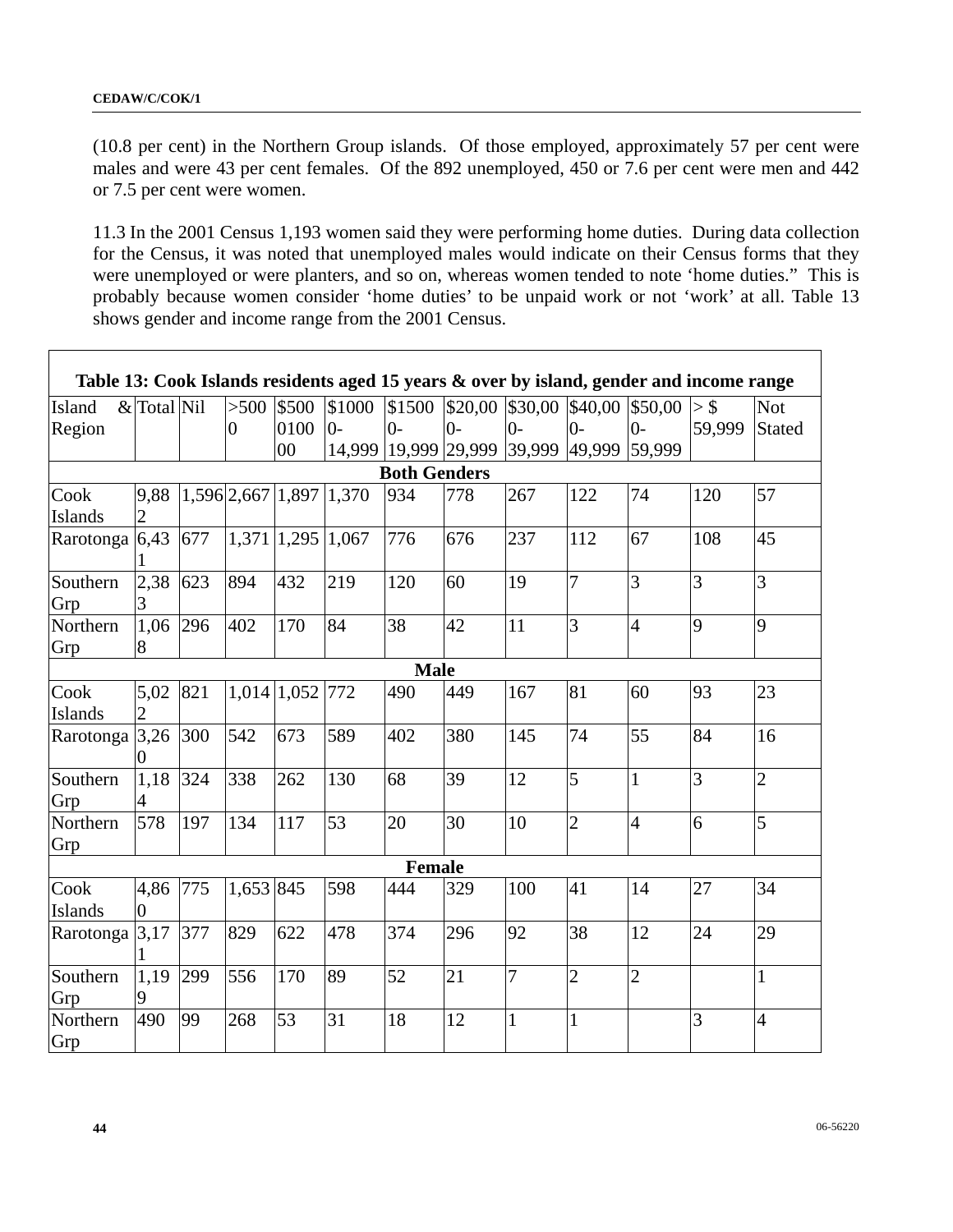11.4 Women lag behind men in all income ranges except for those earning less than \$5,000. In 2002 only 33 women earned between \$20,000 - \$29,999 compared to 69 men and only 8 women earned \$30,000 - \$39,999 range compared to 22 men. There is no official data on the gender pay gap across the public and private sectors.

# **Legislative and policy framework**

11.5 The Cook Islands Industrial and Labour Ordinance 1964 covers employment relations in the private sector and, with the Public Service Act 1995-96, employment in the public sector. The Ordinance replaced the Cook Islands Industrial Union Regulations 1947 which were introduced to respond to the formation of competing trade unions and industrial action on the Rarotonga waterfront in 1945. The Ordinance defines a "worker" as a person of any age of either sex employed to do any work for hire or reward. Section 30 of the Ordinance provides for the forty-hour week. Section 42 provides for separate sanitary conveniences for each sex so as to ensure privacy.

11.6 The Ordinance makes special provision for the employment of women and children. It guarantees a rest period for women employees who work in any factory which involves continuous standing. Employers who employ women to use machinery in a factory must ensure that she has received training in work at the machine or is under adequate supervision by a person who has a thorough knowledge and experience of the machine. There are restrictions on the employment of persons under eighteen years of age in occupations the Industrial Relations Officer considers to be dangerous. Employment of persons under 16 years of age must have the authority of the Director of the Labour and Consumer Division of INTAFF.

11.7 The Cook Islands Workers Compensation Ordinance, 1964 (as amended in 1973-74) codifies provisions for compensation for injury/death at work.

11.8 The Public Service Act 1995-96 repealed the Public Service Act 1975 following a severe economic reform programme in 1995. Under the Act, the Head of Ministry or Chief Executive officer to act as a 'good employer.' This means that they must operate a personnel policy containing provisions generally accepted as necessary for the fair and proper treatment of employees in all aspects of their employment including the provision of good and safe working conditions; impartial selection of suitably qualified persons for employment; and opportunities for the enhancement of the abilities of individual employees.

11.9 There have been attempts to reform employment law. A new Labour Bill (Employment Relations) has been drafted to replace the outdated Ordinance and to ensure compliance with various international agreements. Those agreements include the International Labour Organisation core labour standards covering the fundamental principles of the right to work (such as collective bargaining, freedom of association, equal pay); ILO Conventions no. 183 related to maternity protection and no. 182 which addresses child labour matters; CEDAW; and the Cotonou Agreement signed between the European Union and African, Caribbean and Pacific countries.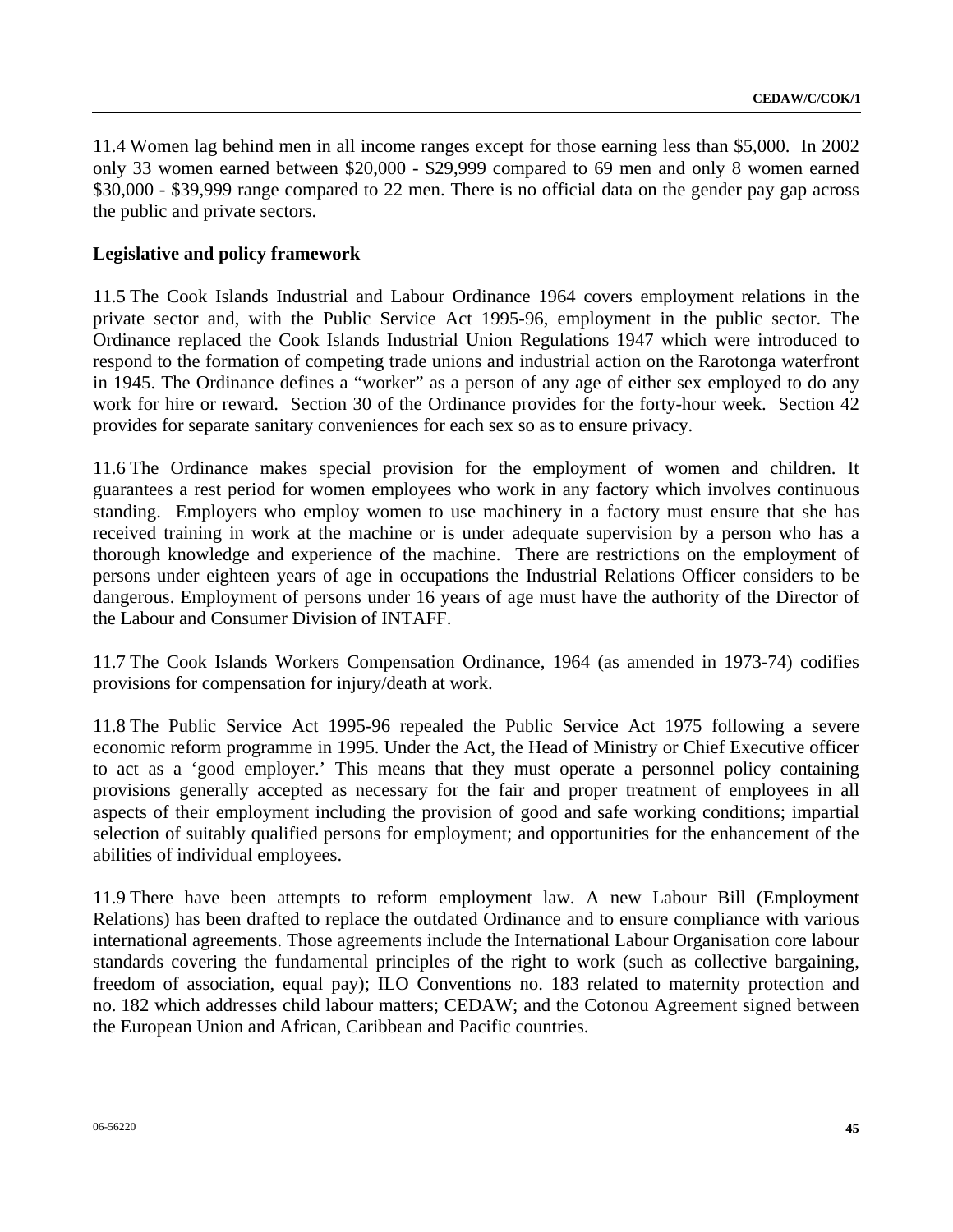11.10 The purpose of the new Act is to reform the law concerning employment relations and the negotiation of individual and collective employment contracts in all forms of employment to enhance the productivity, morale, and welfare of all employees. In particular, the new Act would to limit the involvement of government in labour market matters; provide that relations between employers and employees shall be governed either by negotiated individual employment contracts or by negotiated collective employment contracts; and provide for freedom of association.

11.11 However, the Bill has been in abeyance for a range of reasons. There have been several recent changes to government and the Chamber of Commerce has concerns with the proposed maternity protection provisions in the Bill. The Bill proposes 12 weeks (6 weeks paid and 6 weeks unpaid leave), but the Chamber has cited difficulties in providing 6 weeks financial cover for maternity leave. The Bill would also prohibit sexual harassment.

# **Labour and consumer division**

11.12 The Labour and Consumer Division of INTAFF is responsible for employment relations. The Division is currently understaffed with two staff responsible for 6,000 workers and 18,000 consumers.

11.13 Given the significant population decline in recent years through out-migration to Australia and New Zealand, a labour shortage has forced some employers to import foreign labour. Foreign workers are being brought in from Fiji, Tonga, the Philippines and Indonesia. The Division has noted there is an increasing concern with the lack of safeguards for these migrant workers.

11.14 In particular, some foreign workers are being employed without a contract in place. Local employers are required to purchase a return ticket for their foreign employee as a condition in order to obtain employment approval for foreign workers. However, several local employers have purchased a return ticket which is valid only for 28 days after their arrival into the country, thereby leaving the foreign employee to pay their own way back home. The Division has noted with concern disputes involving migrant workers. Between 2001 and 2003, the Division had 10 cases, 5 of which involved women.

11.15 The Division has expressed its concern to the Immigration Office by requesting that before the Immigration Office issues a work permit, it should ensure there is a valid contract. Unfortunately, the problem is complicated by the fact that another Government agency the Development Investment Board is responsible for allowing foreign companies to establish themselves in the country. A review of immigration polices and procedures is being undertaken in order to address some of these concerns.

## **Wages and Work Related Benefits**

11.16 The minimum wage for all employees, regardless of sex, is NZ\$4.00. In the private sector, average minimum wages are higher with some paying a minimum of \$7 and up to \$21 per hour for managerial positions. The first \$10,000 of income is tax free. There is no government unemployment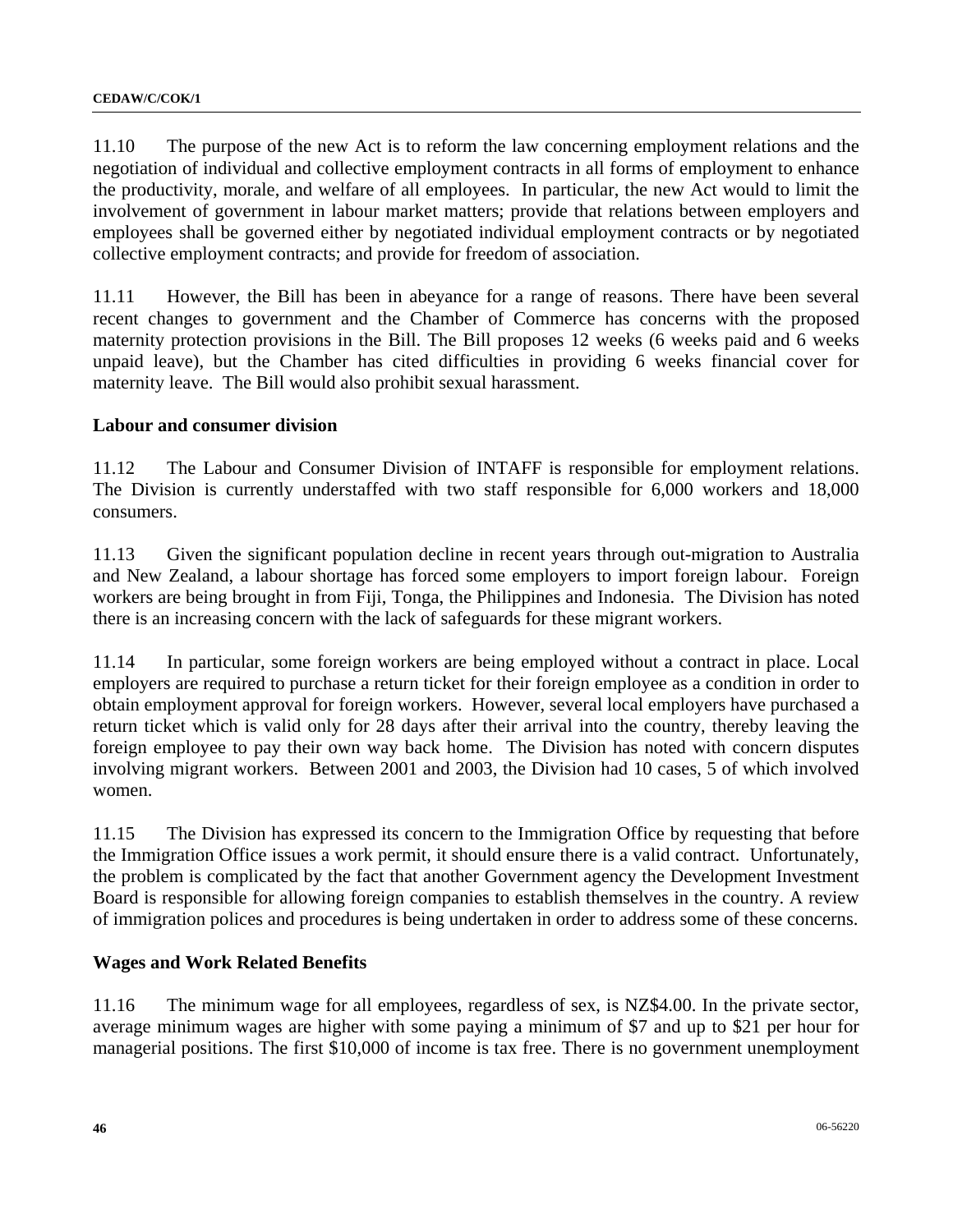benefit. Unemployed Cook Islanders tend to migrate to New Zealand where they have free access to work and government funded income support.

11.17 Under the Leave Policy for Public Servants, effective as of 1 July 2002, all public servants are entitled to annual leave, with 10 days leave for 5 years of service; 15 days leave for 10 years of service; and 20 days leave for more than 10 years of service. There is no differentiation for leave entitlements between male and female public servants. Sick leave for all public servants is 10 days non-accumulative leave. Compassionate leave, special leave such as bereavement, inter-island, national representation, study and exam leave is granted at the discretion of the Head of Ministry.

# **Maternity protection**

11.18 There is no legal requirement that a woman's employment be preserved during her pregnancy and childbirth, and there is no provision requiring an employer in the private sector to pay maternity or paternity leave.

11.19 The Labour and Industrial Ordinance 1964 prohibits a woman from working in any factory six weeks following 'her confinement' after birth.

11.20 Women public servants are entitled to take six weeks maternity leave, on full pay. Where additional leave is necessary, this may be taken from the employee's other leave entitlements or as special leave without pay. The HOM may grant up to 3 days on full pay to any male employee in the public sector who is required to stay home to look after his under-school-age children because of his partner's admission to hospital to give birth. Where additional leave is necessary, the HOM may consider compassionate leave or special leave without pay.

11.21 There is no guaranteed maternity protection for female employees in the private sector. Practices vary; some employers provide good maternity protection schemes of varying duration, some provide maternity leave with pay or without pay, while others provide extended sick leave or annual leave or leave without pay.

11.22 Maternity protection has proved to be a contentious issue in proposals for law reform, with several employers in the private sector citing reasons of possible financial difficulty if required by law to provide paid maternity leave. The Cook Islands Workers Association and some women's NGOs have called for the law reform to specifically address maternity protection, including paternity leave. NGOs argue that as more than two-thirds of the labour force are in the private sector and are therefore tax payers, social assistance in the form of parental leave entitlements, should be available to them.

## **Nursing breaks**

11.23 Heads of Ministries usually allow breast feeding mothers to take nursing breaks. The Ministry of Health has an exclusive breast feeding policy for new mothers in the Maternity ward.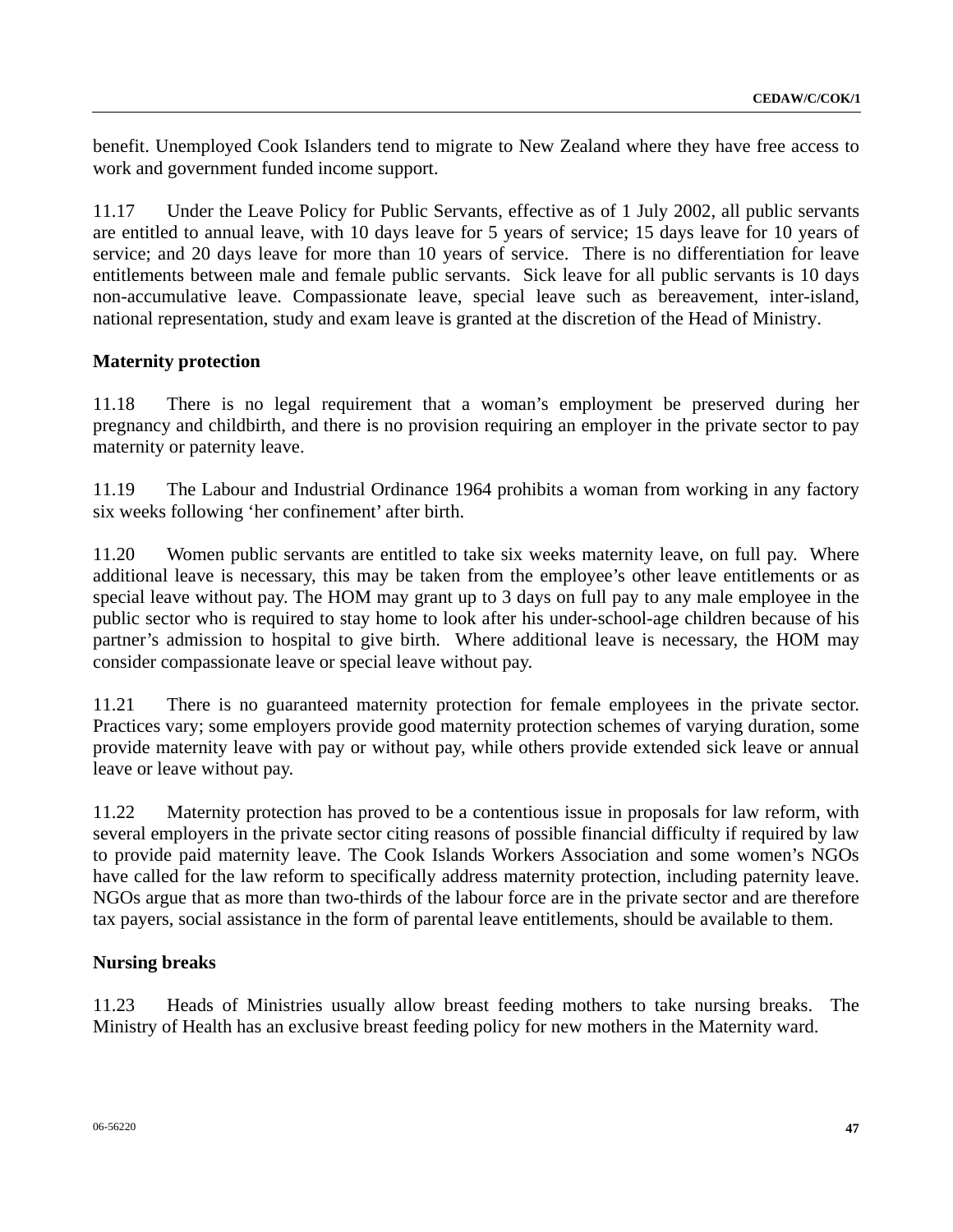#### **Retirement age and superannuation**

11.24 Before 2000, all government employees were part of the New Zealand Superannuation Scheme. The Cook Island National Superannuation Act 2000 created a compulsory superannuation scheme created for public servants. The scheme will ultimately cover private sector employees. In the public sector retirement age is at the discretion of the HOM. There is no fixed retirement age in the private sector.

## **Child care**

11.25 There are no Government sponsored day-care centres for children. The Ministry of Health established a day care centre to reduce staff absenteeism and encourage prolonged breast feeding. Some local businesses, such as hotels, provide crèche services for staff and guests. While there is a small number of child care facilities, these are predominantly focused on child care and do not provide early childhood education services.

11.26 Parents seeking care for their school-aged children have to make their own arrangements, either through a child care facility or a relative or friend. There are very few private child care facilities available to working mothers on the island of Rarotonga. In the Outer Islands working mothers rely on their extended family network to assist. Given that child care facilities are not licensed, it is difficult to give an accurate figure of the available number. This is an area of concern and was identified as such in the Cook Islands Progress Report on Beijing+5.

#### **Sexual harassment**

11.27 There is no legislation or policies specifically prohibiting sexual harassment in the workplace. This is an area the Government has identified for law reform. The Cook Islands Workers Association has conducted workshops on sexual harassment.

## **Occupation safety and health**

11.28 There is no law regulating employers' compliance with safety standards. Occupational safety and health protection is the responsibility of Labour Division and the Ministry of Health. The Labour Ordinance is outdated and law reform is needed. CIWA has conducted various occupational safety and health workshops and meetings since its establishment and recently implemented training with the Labour and Consumer Division at the Hospitality Tourism Training Centre, at schools and with Police and Nurses in their workplaces. The Cook Islands Red Cross Society conducts first aid training.

#### **Trade unions**

11.29 Organised labour law was introduced to the Cook Islands in the 1940s. The Cook Islands Public Service Association was established in 1957 for public servants. The PSA, as it became popularly known, had several formidable women leaders. During the economic reforms of 1995-1997,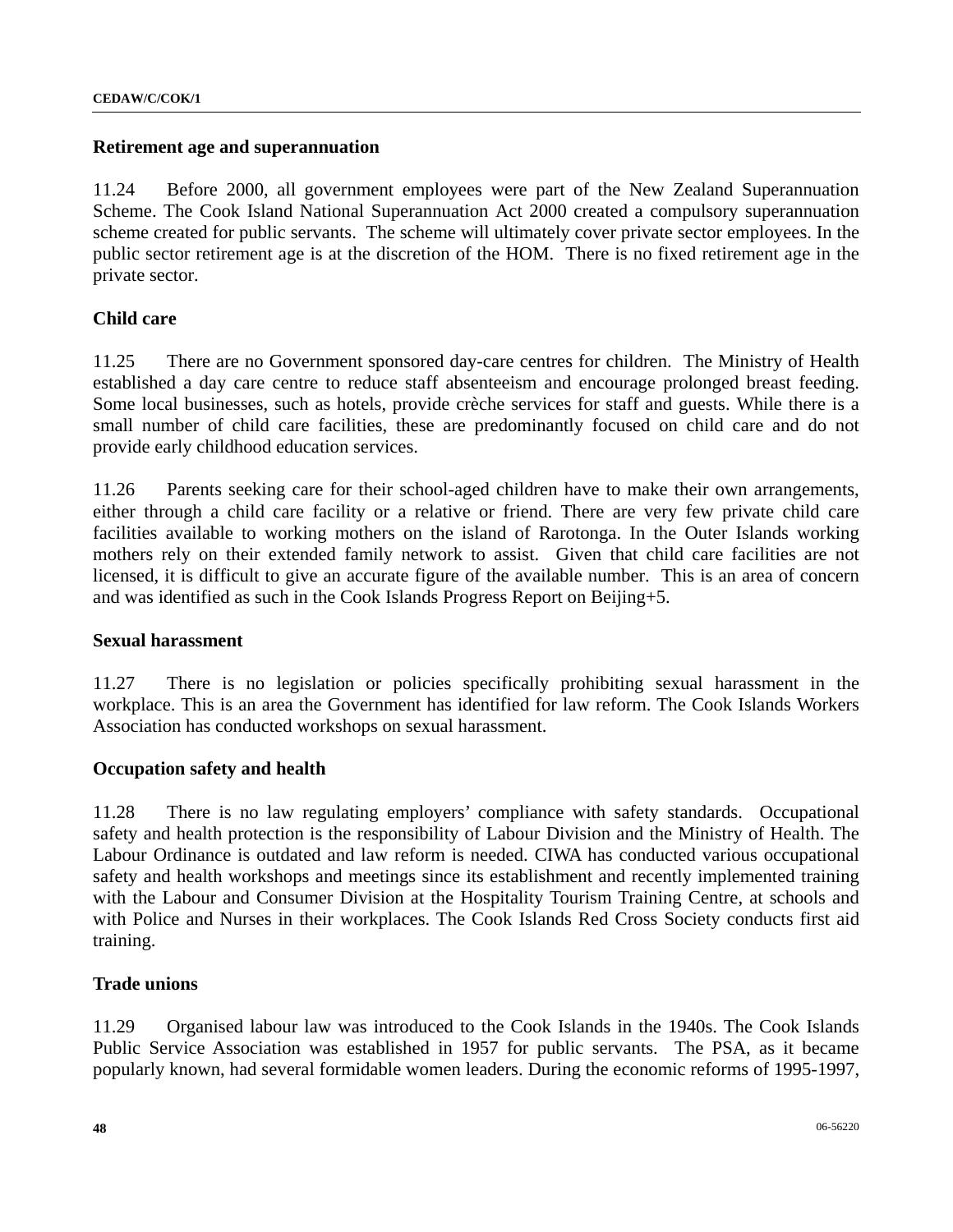women members on its Executive Committee were pivotal in ensuring that PSA were consulted throughout the entire process.

11.30 CIWA was established on 25 June 1997 replacing PSA as the umbrella organisation for all workers in the Cook Islands. CIWA has approximately 700 members, of which 400 are women. CIWA has five branches covering police, health workers, the PSA, the Teachers Institute and general workers (which includes employees from the private sector in particular the construction and hospitality industries). CIWA is affiliated to a number of international agencies such as Public Services International (which has 24 million members), the International Confederation of Free Trade Unions and The Asia Pacific Trade Organisation. Most of CIWA's activities are resourced by its international affiliates including assistance from the New Zealand Public Service Association under the New Zealand government's good governance fund.

11.31 CIWA established a Women's Committee in 1998, acknowledging the Cook Islands National Women's Policy request that women be accorded special recognition in the organisation. In 2002, CIWA carried out a campaign to raise maternity protection awareness. Five workshops were held on maternity protection, using CEDAW to promote and encourage greater maternity protection. CIWA have asked Government to include maternity protections in the proposed new employment laws.

# **Employment of women in law enforcement forces**

11.32 The Cook Islands has entered a reservation in relation to Article 11(2)(b) regarding women's recruitment into or service in the Armed Forces and law enforcement agencies "in situations involving violence or threats of violence." Despite this reservation women have been employed in the police as police officers in recent years in the Cook Islands. There are three female and three male probation officers in the Ministry of Justice.

11.33 The Cook Islands Police involvement in regional peacekeeping activities began in 2001. The International Peace Monitoring Team had 7 Police officers, including one woman. In 2003, the Regional Assistance Mission to the Solomon Islands (RAMSI) was established. One female and eight male police officers have served up to nine months per mission assignment for RAMSI.

11.34 Some progress has therefore been made towards enhancing compliance with the Convention. Further work needs to be done to assess whether this aspect of the reservation can be removed.

## **Future implementation**

11.35 Labour law reform is a key issue. A 2005 report on consistency of Cook Islands law with CEDAW indicated the lack of employment law expertise has been a problem in progressing law reform. The report noted that few government lawyers have the necessary knowledge to assist in law drafting in this very specialist area. The contentious nature of the reform is also a factor. Experts have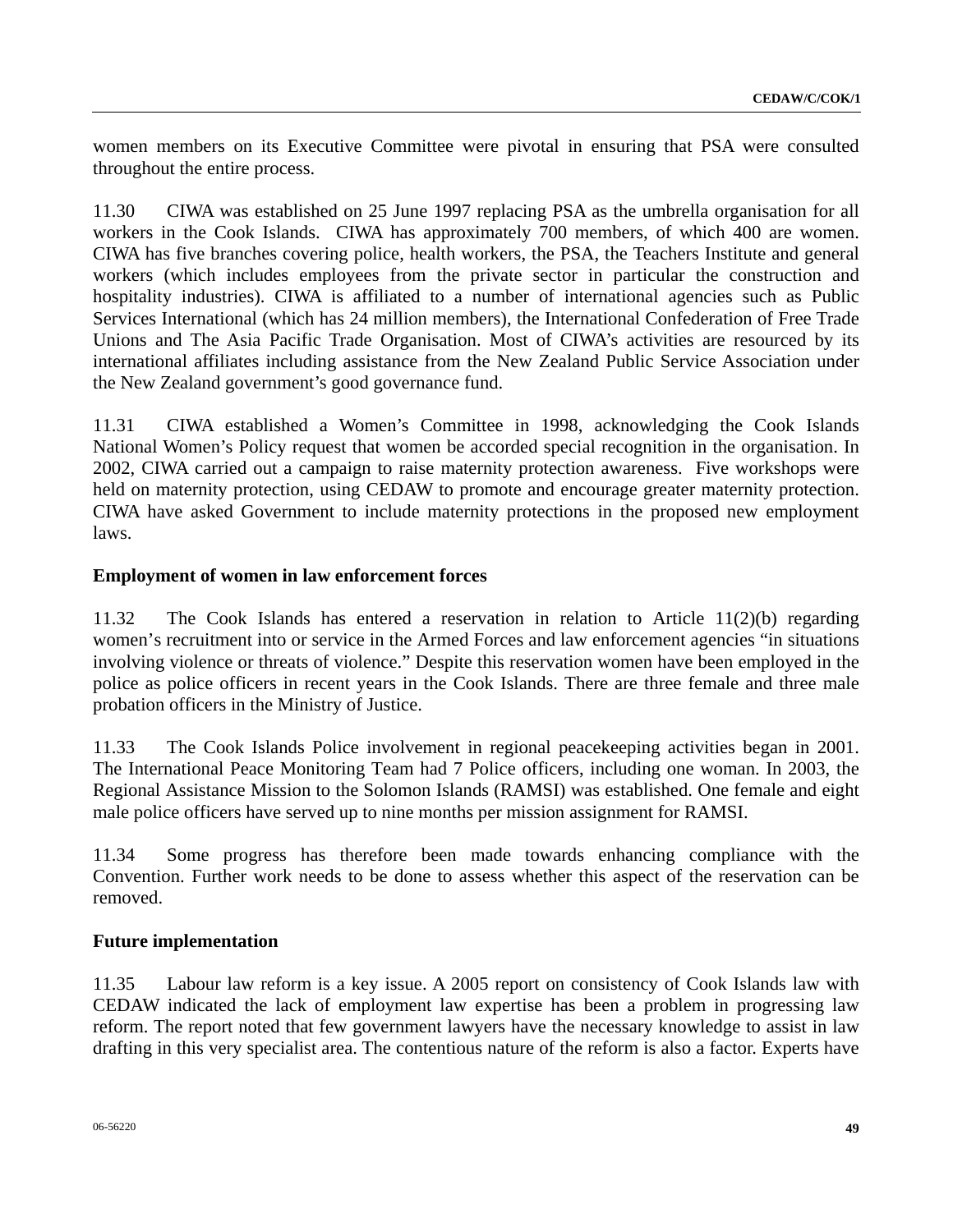been brought in from overseas to assist and various draft labour laws have been prepared. The Government will continue to monitor the situation closely and work towards law reform.

# **Article 12: Equality in Access to Health Care**

- *1. States parties shall take all appropriate measures to eliminate discrimination against women in the field of health care in order to ensure, on the basis of equality of men and women, access to health care services, including those related to family planning.*
- 2. *Notwithstanding the provisions of paragraph 1 of this article, States parties shall ensure to women appropriate services in connection with pregnancy, confinement and the post-natal period, granting free services where necessary, as well as adequate nutrition during pregnancy and lactation.*

#### **Cook Islands context**

12.1 The Cook Islands has high levels of sanitation and public health services. Access to water and sanitation is close to 100 per cent. These factors have contributed to controlling the level of communicable diseases and ensuring that the prevalence of infectious diseases is low. Life expectancy has increased for women and men from 40 years in 1945 to over 70 years for women in 2000.

#### **Public Health and Primary Health Care Services**

12.2 The Public Health Act governs provision of public health services and establishes a Ministry of Health, which currently has six divisions: Administration, Public Health, Nursing, Dental, Clinical and Outer Islands. Health protection services comprise vector control, food safety, sanitation, occupational health, child growth and development, immunisation, reproductive and adolescent health, health promotion, nutrition, gynaecological services, vision and hearing and outreach health services. In the Outer Islands, health inspectors, public health nurses, doctors and nurse practitioners carry out this work.

12.3 There is no discrimination in access to health care. The Ministry of Health Act 1995-96 provides that one of the principal functions of the Ministry is to "ensure that each individual has access to appropriate preventive, therapeutic, and rehabilitative services and care." Public Health Nurses work with NGOs, for example, with the Child Welfare Association on child health issues. Although the range of health services is narrower in the Outer Islands, there is universal access to government funded primary health care services, including pre-natal and post-natal care.

12.4 Cook Islands people are not immune to health issues such as cardiovascular and hypertensive diseases, diabetes, obesity and cancer, which are now the leading causes of death. The Cook Islands Health Sector Review 2000 noted that differences in health status by gender are not pronounced and reflect the general profile of a developed country. In general, men have more injuries resulting in hospitalisation than women, and women have more total episodes of hospitalisation related to birth and reproductive health.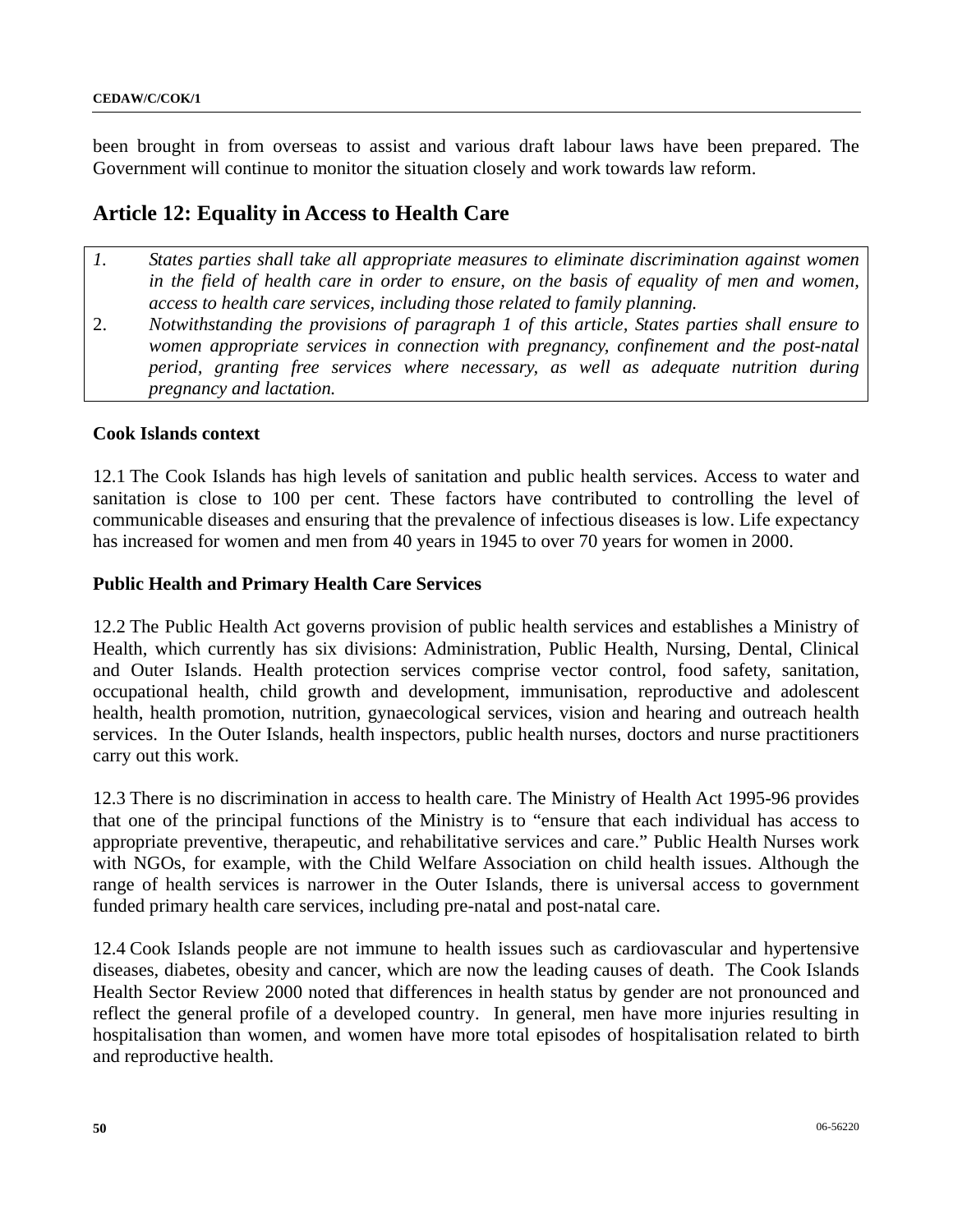12.5 There is some variation in the rates of non-communicable diseases in the Outer Islands between men and women but there is no discernible pattern due to the small numbers involved. Diabetes was evident to similar degrees in both men and women. Women's life expectancy is approximately 71 years compared to 68 years for men. Women's longer life expectancy results in more women than men with diabetes and more women in the older age groups.

#### **Secondary Health Care Services**

12.6 There are few secondary health care services, although there is a small and growing private sector health service, mainly on Rarotonga. A number of NGOs also provide health care services.

12.7 Patients may be referred from the Outer Islands for further medical services in Rarotonga or to New Zealand in complex cases. Government pays transfer and hospital costs in New Zealand. A nominal admission fee is payable at Rarotonga Hospital. The hospital pharmacy has some medication available for nominal fees.

### **Fertility rates**

12.8 In 2004, the total fertility rate (the average number of children that would be born alive to a woman during her lifetime) was 3. Most mothers giving birth in 2004 were between 20 and 24 year old (23 per cent of all mothers). Table 14 shows the total number of births from 1991-2004.



12.9 There has been a continuous decline in the number of births since 1994 and 2002 saw the lowest number of births ever reported in the Cook Islands. Since then there have been increases in live births. In 2004, 84 per cent of births occurred on the main Island Rarotonga as most mothers are referred to the Rarotonga hospital for the delivery of their babies. Table 15 shows the total fertility rates from 1991 and 2004.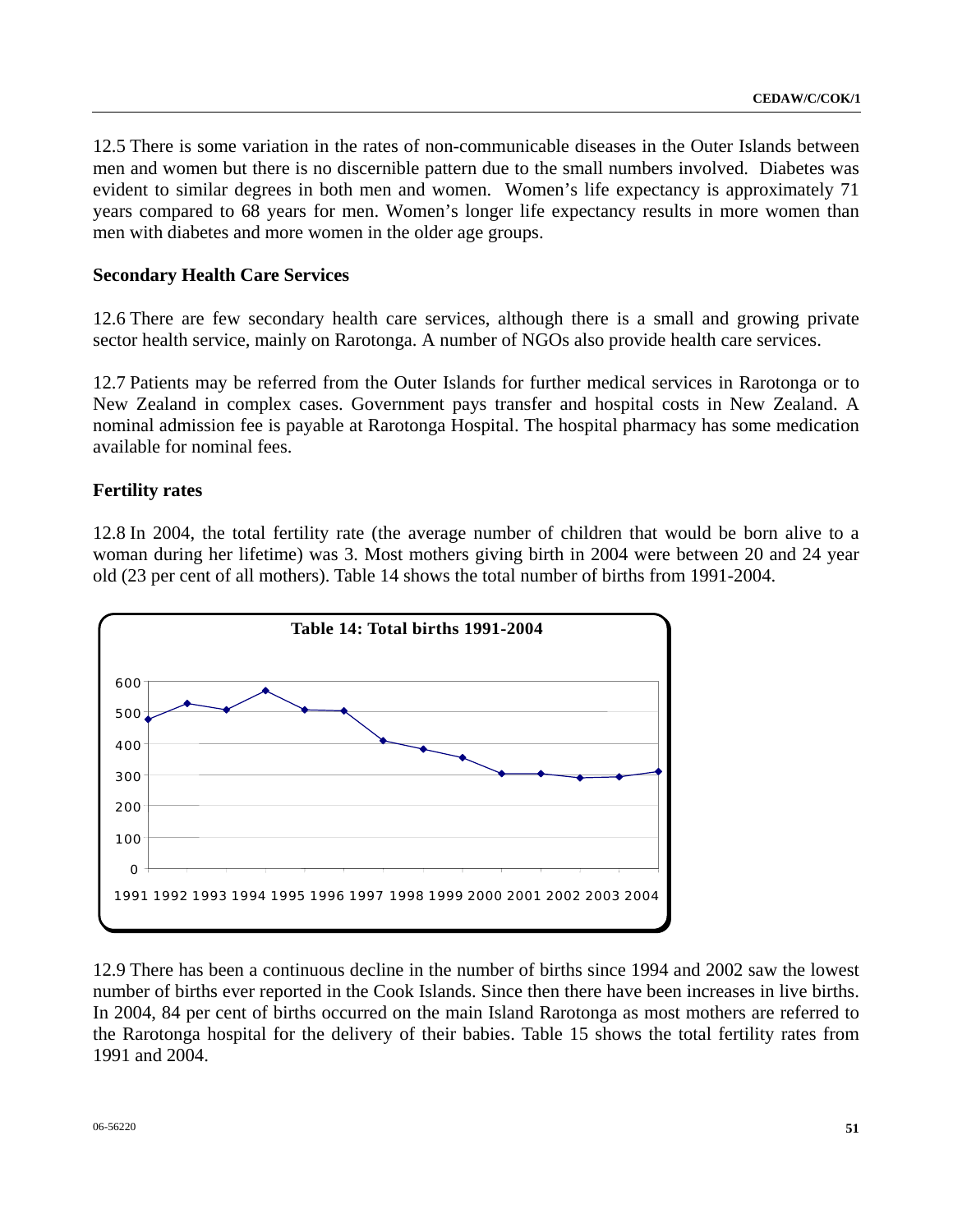

### **Maternal, infant girth and death rates**

12.10 Infant mortality increased sharply in 1996-97 from an average of 7 deaths per 1000 live births in the five years prior to 1996, to 23.6 in 1996 and 36.3 in 1997. There does not appear to be a single explanation for this sharp increase, although a number of factors may have contributed including lack of trained health personnel in some Outer Islands, reluctance to visit medical professionals because of the costs in Rarotonga and lack of equipment and drugs.

12.11 Since then there have been improvements with infant mortality rates. In 2005 at 15.8 per cent with the same number of cases as in 2003 (five deaths). Fetal death rates are improving. Table 16 shows the number of fetal death (deaths that occurred after 20 weeks of pregnancy) between 1985 and 2000. Three fetal deaths were reported in 2004. Maternal death rates are consistently low.

|      | Table 16: Total number, Maternal and Fetal Deaths Rates 1985-2000 |       |            |                     |     |                            |                |                |                |                     |  |  |  |
|------|-------------------------------------------------------------------|-------|------------|---------------------|-----|----------------------------|----------------|----------------|----------------|---------------------|--|--|--|
|      | <b>Births</b>                                                     |       |            | <b>Total Deaths</b> |     | Deaths $> 1$ year Maternal |                |                |                | <b>Fetal Deaths</b> |  |  |  |
|      |                                                                   |       |            |                     |     |                            | Deaths         |                |                |                     |  |  |  |
| Year |                                                                   | Crude |            | Crude               |     |                            |                |                |                |                     |  |  |  |
|      | No.                                                               | Rate  | No.        | Rate                | No. | Rate                       | No.            | Rate           | No.            | Rate                |  |  |  |
| 1985 | 433                                                               | 24.3  | 130        |                     | 13  | 30                         | $\overline{0}$ | Ю              |                | 2                   |  |  |  |
| 1986 | 420                                                               | 24    | 98         | 6                   |     | 16.7                       | $\overline{0}$ | $\overline{0}$ | 4              | 9                   |  |  |  |
| 1987 | 428                                                               | 24.5  | <b>116</b> | 7                   | 16  | 37.4                       | $\overline{0}$ | $\overline{0}$ |                | 5                   |  |  |  |
| 1988 | 425                                                               | 24.3  | 93         | 5                   |     |                            | 0              |                | 4              | 10                  |  |  |  |
| 1989 | 453                                                               | 25.9  | 101        | 6                   | 12  | 26.4                       |                | $\overline{2}$ | 6              | 13                  |  |  |  |
| 1990 | 465                                                               | 26.6  | 127        | 7                   | 12  | 25.8                       | $\overline{0}$ | $\overline{0}$ | $\overline{2}$ | 4                   |  |  |  |
| 1991 | 479                                                               | 25.7  | 140        | 8                   | 16  | 31.3                       | $\overline{0}$ | $\overline{0}$ |                | 14                  |  |  |  |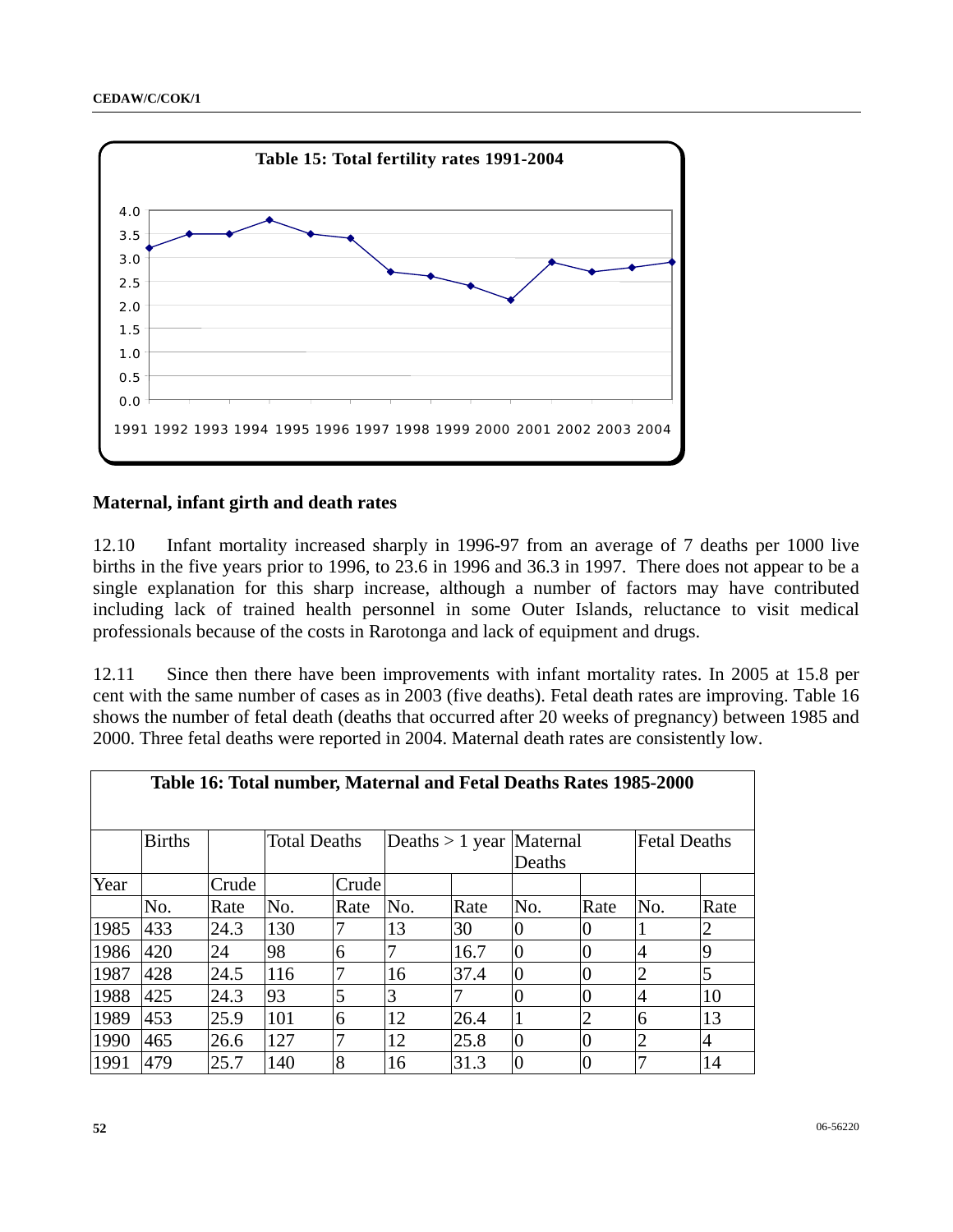| 1992 | 529 | 28.4 | 114 | 6 |                | 9.5  |                 | ∠ | 4              | ð  |
|------|-----|------|-----|---|----------------|------|-----------------|---|----------------|----|
| 1993 | 507 | 27.2 | 105 | 6 | $\overline{6}$ | 11.8 | $\overline{0}$  |   |                | 10 |
| 1994 | 568 | 30.5 | 114 | 6 | 3              | 5.3  | $\overline{0}$  |   | 4              |    |
| 1995 | 514 | 27.6 | 115 | 6 | $\overline{2}$ | 4    |                 | 2 | $\overline{2}$ | 4  |
| 1996 | 510 | 26.7 | 105 |   | 12             | 23.5 | 10              |   |                | 10 |
| 1997 | 412 | 21.6 | 134 |   | 14             | 34   | 10              |   | $\overline{8}$ | 19 |
| 1998 | 389 | 20.4 | 111 | 6 |                | 18   | 10              |   | 16             | 15 |
| 1999 | 361 | 18.9 | 96  |   | 6              | 16.6 | $\vert 0 \vert$ |   | $\overline{2}$ | 6  |
| 2000 | 309 | 16.2 | 127 |   | 6              | 19.4 | $\overline{0}$  |   | 3              | 10 |

#### **Adult mortality rates**

12.12 The Cook Islands Health Sector Review 2000 recorded more male than female deaths. The major cause of death for those under 14 years old was infection, mainly respiratory infection. Males are at greater risk of dying from myocardial infarction, cancer and peptic ulcers than females. Females are at a greater risk of dying at a younger age than males from hypertension. Twice as many middle aged females as males were admitted with diabetes to Rarotonga Hospital. In 2004, there were 106 recorded deaths in the Cook Islands. Table 17 shows the total birth and death rates for the Cook Islands population and its variations from 1990-2004.

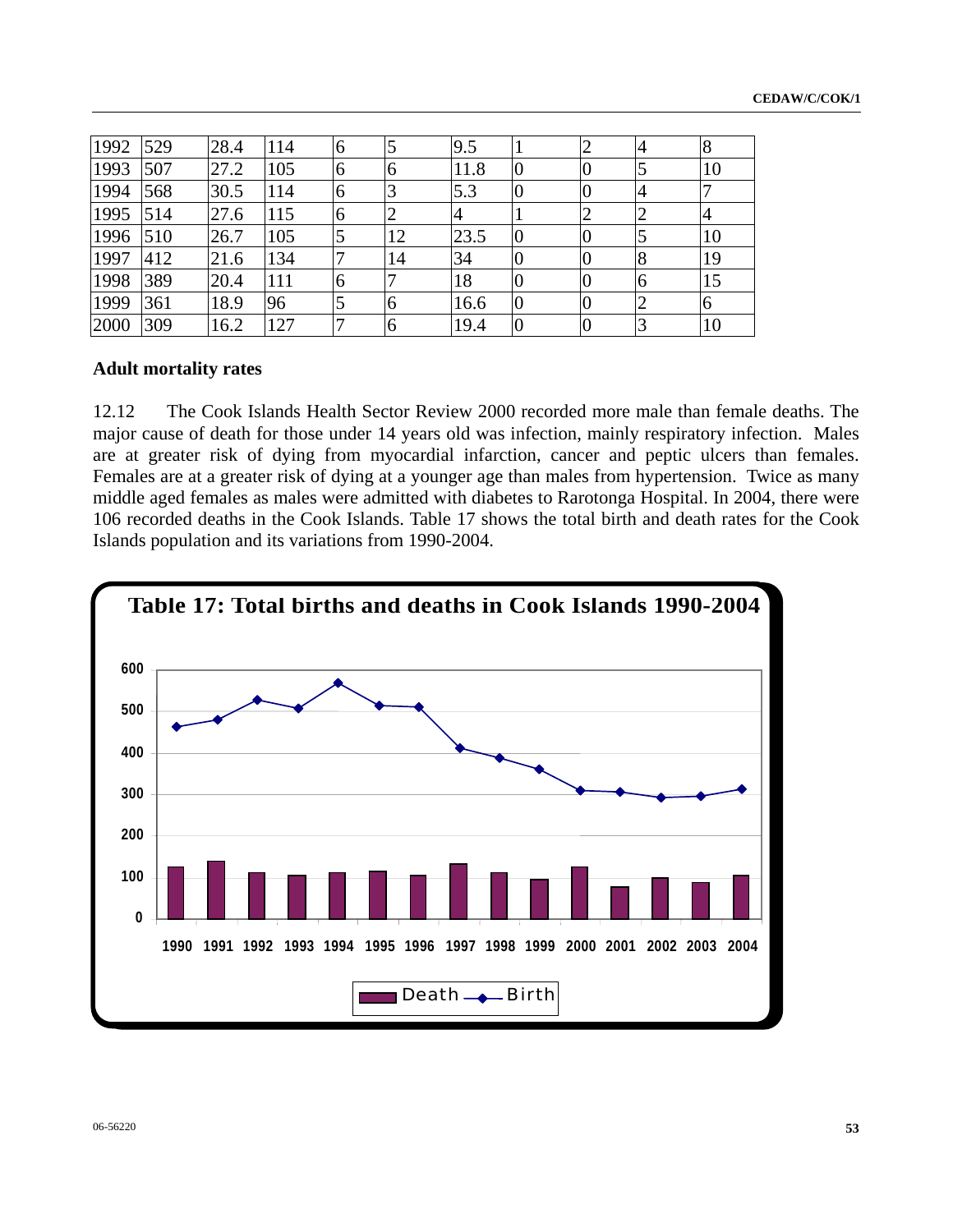#### **Breast cancer**

12.13 In 2002 a mammogram machine was donated to the Rarotonga Hospital by the French Government. Free breast examinations using the machine began in June 2003 for women aged 40 years and over. Progress slowed when a male technician was employed and, after negative reactions from local women, a woman was employed and the programme resumed.

12.14 The Cook Islands Breast Cancer Foundation has been lobbying government in an effort to provide breast examinations for all women. The Foundation assists the Ministry of Health and funds public health visits to the Outer Islands where breast examinations are performed and awareness programmes promoted. The Foundation has sought funding to use the mammogram machine and discussions between the Foundation and the Ministry of Health are continuing.

### **Mother-Child health**

12.15 Key priorities for the Ministry of Health in relation to mother-child health are reducing infant mortality, increasing life expectancy and measures to eliminate malnutrition and prevent epidemics. Measures taken include:

- (a) Care of the mother programmes: antenatal care, intra-natal care, post-natal care and family planning programmes;
- (b) Child care programmes: weekly, biweekly or monthly baby clinics in all communities, including immunization of babies against tuberculosis, tetanus, diphtheria, pertussis, poliomyelitis, hepatitis B, and measles The immunization coverage rates between 96 per cent - 100 per cent;
- (c) Integrated with the childcare programmes is the promotion of exclusive breast-feeding of infants and provision of nutritious food supplement to prevent malnutrition;
- (d) School health programmes.

12.16 Free pre-natal and post-natal services available on all Islands. The Public Health Division has regular public campaigns on the importance of pre/post-natal care and estimates that 98 per cent of women receive pre natal care and 2 per cent receive other care.

#### **Sexual and reproductive health**

#### *Contraception and sterilisation*

12.17 The Ministry of Health promotes the use of contraceptives in publicity campaigns and the Cook Islands Family Welfare Association provides some family planning services. Contraceptive prevalence rate is estimated to be between 46 per cent and 53 per cent. Contraception is provided for a minimal charge from the Ministry of Health. Table 18 shows the main methods of contraception used by women between 1992-2001: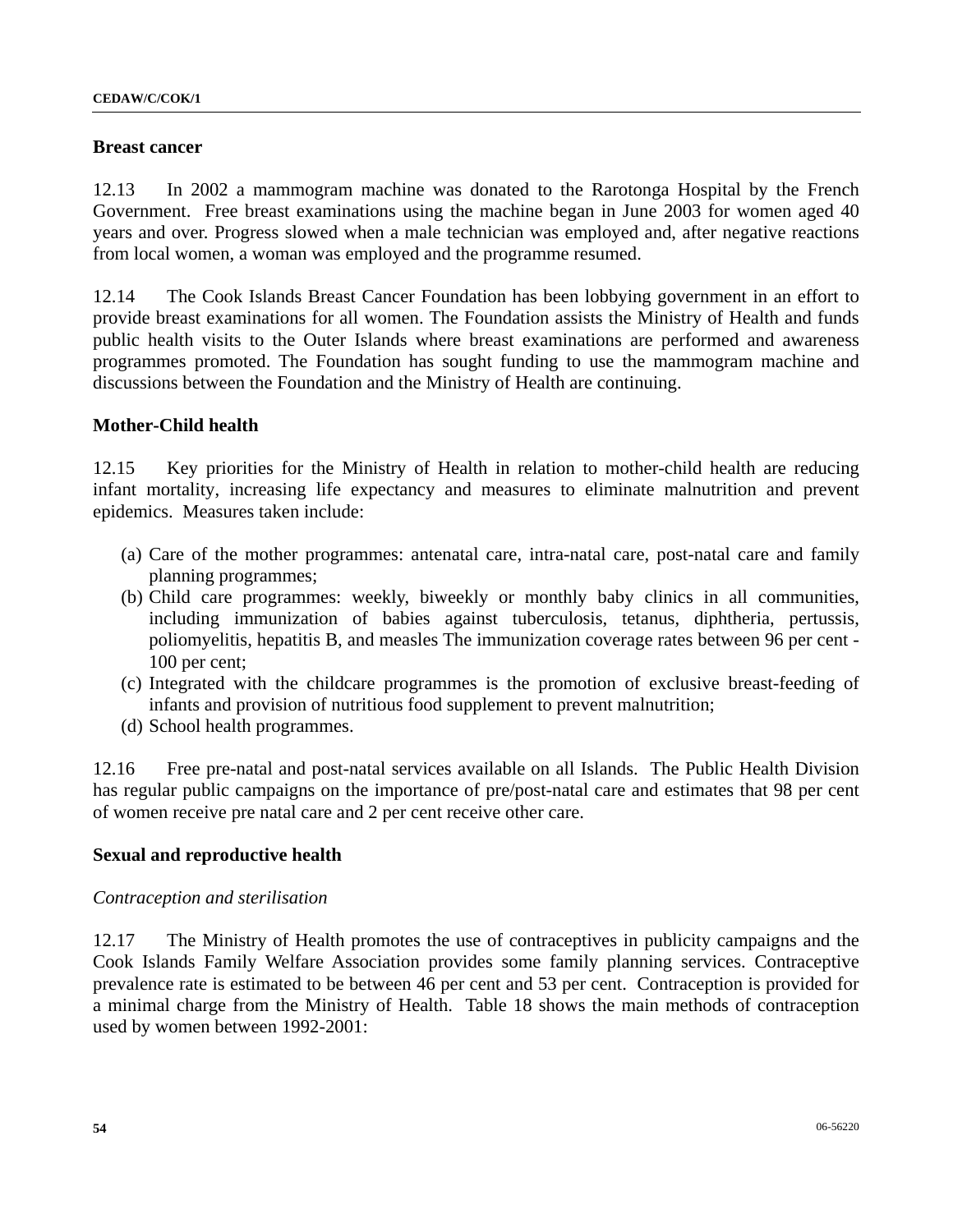| Table 18: Contraceptive use by women 1992-2001 |       |       |       |       |       |       |       |       |       |       |
|------------------------------------------------|-------|-------|-------|-------|-------|-------|-------|-------|-------|-------|
| Contraceptive                                  |       |       |       |       |       |       |       |       |       |       |
| Type                                           | 1992  | 1993  | 1994  | 1995  | 1996  | 1997  | 1998  | 1999  | 2000  | 2001  |
| All methods                                    | 2,039 | 3,038 | 2,201 | 2,390 | 1,372 | 2,211 | 1,547 | 1,359 | 1,246 | 1,331 |
| Oral contraceptive                             | 1,202 | 1,813 | 1,205 | 1,407 | 641   | 1,098 | 782   | 578   | 550   | 614   |
| Intrauterine device                            | 161   | 193   | 219   | 153   | 52    | 43    | 20    | 21    | 28    | 16    |
| Depo provera                                   | 545   | 868   | 531   | 648   | 518   | 879   | 574   | 598   | 509   | 599   |
| (injections)                                   |       |       |       |       |       |       |       |       |       |       |
| Norplant                                       | 44    | 67    | 89    | 69    | 91    | 47    | 41    | 45    | 30    | 22    |
| Condom                                         |       |       |       |       |       |       |       |       |       | 43    |
| <b>Others</b>                                  | 87    | 97    | 157   | 113   | 70    | 144   | 130   | 117   | 129   | 37    |

12.18 Women have expressed concerns about access to regular papsmears and breast examinations. On some Islands, where there are only male doctors, women have indicated their preference for a female health worker. In June 2005 there were women doctors in Rarotonga and some on the Outer Islands to alleviate some problems.

12.19 A woman in a married or unmarried relationship who wishes to undergo a tubal ligation is required to obtain the consent of their husband or partner. Men, on the other hand, do not require their partner's consent to receive a vasectomy. The Ministry of Health has made it a policy to require a male partner's consent to protect the Ministry from being taken to court by irate male partners. There are exceptions, however, as there are some women who undergo such surgery without the permission of their partners. Women have expressed concerns about this policy and the Government has identified this as an area needing law reform.

#### *Sexually transmitted infections*

12.20 Tests for sexually transmitted infections are performed free of charge. Table 19 shows the type of tests performed between 1998 and 2000.

| Table 19: STI cases registered by test type 1998-2000             |        |          |        |          |               |          |  |  |  |  |  |
|-------------------------------------------------------------------|--------|----------|--------|----------|---------------|----------|--|--|--|--|--|
|                                                                   | 1998   |          | 1999   |          | 2000          |          |  |  |  |  |  |
| Type of test                                                      | Number | Number   | Number | Number   | Number        | Number   |  |  |  |  |  |
| Performed                                                         | tested | positive | tested | Positive | <b>Tested</b> | Positive |  |  |  |  |  |
| Hepatitis B                                                       | 572    | 25       | 623    | 35       | 630           | 43       |  |  |  |  |  |
| Syphilis                                                          | 592    | 14       | 516    | 10       | 523           | In       |  |  |  |  |  |
| <b>HIV</b>                                                        | 528    |          | 542    |          | 494           |          |  |  |  |  |  |
| Gonorrhoea                                                        | 707    | 6        | 492    |          | 485           | 12       |  |  |  |  |  |
| Candidiasis                                                       | 707    | 53       | 492    | 64       | 485           | 61       |  |  |  |  |  |
| Trichomoniasis                                                    | 707    | 17       | 492    | 13       | 485           | 17       |  |  |  |  |  |
| <b>NSU</b>                                                        | 707    | 30       | 492    | 13       | 485           | 37       |  |  |  |  |  |
| Note: NSU: Non Specific Urethritis (Chlamydia, Virus, Gardinella) |        |          |        |          |               |          |  |  |  |  |  |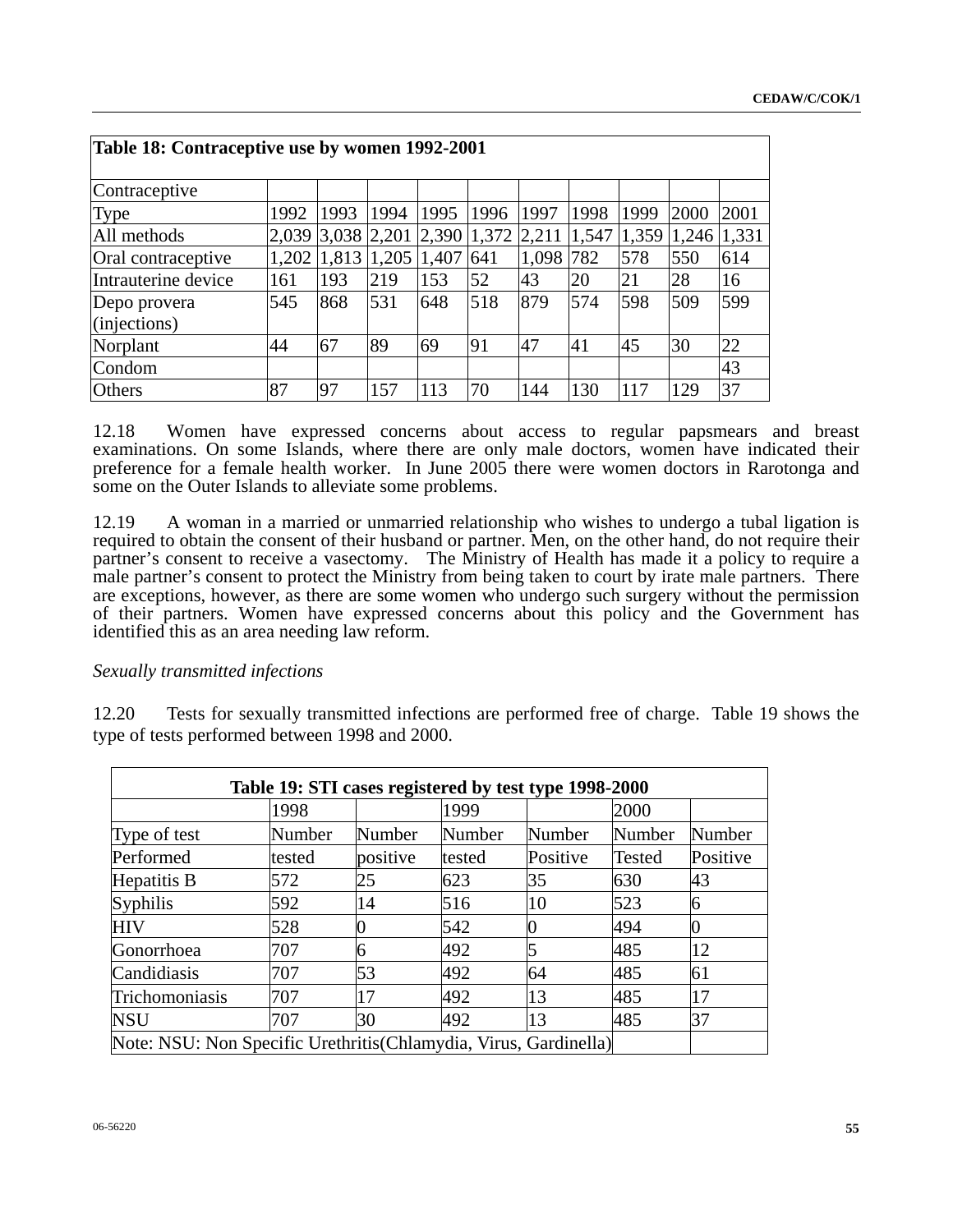| Table 20: STI cases registered by test type 2001-2003        |               |          |               |          |               |          |  |  |  |  |  |
|--------------------------------------------------------------|---------------|----------|---------------|----------|---------------|----------|--|--|--|--|--|
| Type of Test                                                 | 2001          |          | 2002          |          | 2003          |          |  |  |  |  |  |
| Performed                                                    | <b>Tested</b> | Positive | <b>Tested</b> | Positive | <b>Tested</b> | Positive |  |  |  |  |  |
| Hepatitis B                                                  | 514           | 26       | 741           | 32       | 948           | 64       |  |  |  |  |  |
| Syphilis<br>702<br>413<br>630<br>13<br>11<br>9               |               |          |               |          |               |          |  |  |  |  |  |
| <b>HIV</b>                                                   | 413           | $\Omega$ | 632           | $\Omega$ | 681           | 2        |  |  |  |  |  |
| Gonorrhoea                                                   | 313           | 17       | 396           | 7        | 443           | 2        |  |  |  |  |  |
| Candidiasis<br>313<br>396<br>59<br>36<br>443<br>60           |               |          |               |          |               |          |  |  |  |  |  |
| Trichomoniasis                                               | 313           | 13       | 396           | 13       | 443           | 25       |  |  |  |  |  |
| $NSU^*$                                                      | 313           | 50       | 396           | 50       | 443           | 40       |  |  |  |  |  |
| *NSU Non Specific Urethritis. (Chlamydia, Virus, Gardinella) |               |          |               |          |               |          |  |  |  |  |  |

|  | 12.21 |  |  | Table 20 shows the number of STI cases registered between 2001 and 2003. |  |
|--|-------|--|--|--------------------------------------------------------------------------|--|
|--|-------|--|--|--------------------------------------------------------------------------|--|

12.22 Some NGOs run health and reproductive health workshops and are active in providing support to women and young people. Public campaigns promoting safe sex are undertaken regularly by the Ministry of Health and NGO's.

#### *Abortion*

12.23 The Crimes Act makes abortion illegal, except on limited grounds. The grounds are that an abortion is necessary to protect the life of the mother, or when the pregnancy is the result of incest or abuse. The Ministry of Health does not have any policies for the termination of an unwanted pregnancy, but estimates five are performed per year. Women wanting an abortion are referred to the obstetrician or gynaecologist at the hospital following counselling by the Cook Islands Family Welfare Association and are then referred to New Zealand at their own cost. Anecdotal evidence suggests that women wanting an abortion tend to travel to New Zealand for this service. There are no statistics on the number of women who do so.

#### *HIV/AIDS*

12.24 The Government is committed to global efforts to control and prevent the spread of HIV/ AIDS. In 1987 the National AIDS Committee was established (with both government and nongovernment members) to strengthen the awareness programmes on HIV/AIDS and in 1993 the National AIDS Policy was developed. The Policy focuses on prevention of transmission of HIV, information, education, training, safety of health workers, health services and care of people with AIDS, access to public services and amenities, confidentiality, testing and counselling, nondiscrimination, surveillance and a multisectoral approach to AIDS prevention. Voluntary screening for HIV is available to all pregnant women following confidential pre and post test counselling by a trained counsellor.

12.25 The Pacific Islands AIDS Foundation was established in May 2003. A regional NGO headed by a French Polynesian woman with HIV, the organisation aims to raise the awareness in the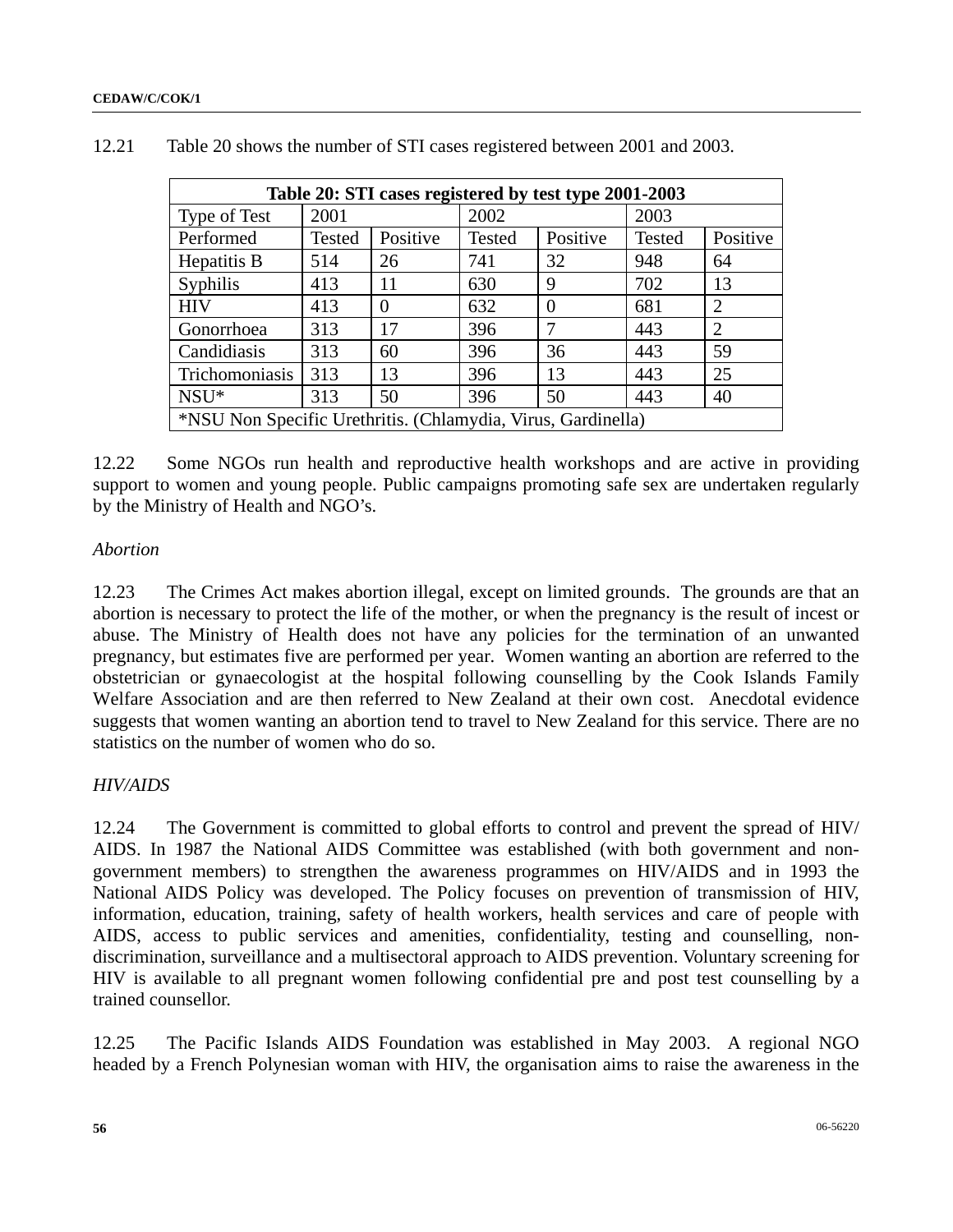region for the necessity to practice safer sex and of the issues for people live with and affected by HIV/AIDS. The Foundation is represented on the National HIV/AIDS Committee.

# **Women in the health sector**

12.26 In 2003, there were 42 nurses at the Rarotonga Hospital, excluding nurse trainees. The Nursing School is based on Rarotonga and has a small, regular intake of nurse trainees. In 2005, the Public Health Division had 11 nurses, 2 health educators, 2 nutritionists and 32 nurses in the Outer Islands.

12.27 The Government has made efforts to build the capacity and capability of nursing staff. For example, the Nurses Human Resources Development Plan includes sending nurses to public hospitals in New Zealand on an attachment scheme; providing nurse aide (enrolled nurse) training for the remaining nurse aides in the Outer Islands and Rarotonga; and up-skilling of nurses in the Outer Islands. Locally, a basic Diploma of nursing programme was launched in June 2003 for 3 years. An eighteen-month Enrolled Nurse programme is being proposed for February 2008.

12.28 There are 165 female health workers employed by the Ministry of Health. In 2005 there were four Cook Islands women who are doctors in the Cook Islands. In the last few years there have been difficulties in retaining nursing staff, particularly at Rarotonga Hospital. Nurses from other parts of the Pacific Region, including Fiji and Vanuatu, have been employed.

12.29 Consultation with NGOs indicates that pay disparities between the public and private sector are an issue along with an apparent occupational segregation as more females are employed as nurses while more males are doctors.

# **Mental health**

12.30 The Cook Islands Act 1915 contains some provisions for persons of unsound mind and their detention in medical custody. However, this law is showing its age in the modern Cook Islands context and does need updating. In the absence of law reform, the Government has developed a cooperative approach and has worked to support services being provided by NGOs.

12.31 The primary provider is the Cook Islands Mental Health and Wellbeing Centre (Are Pa Taunga), which was established in 1998 by the Richmond Fellowship New Zealand (Inc.). The Centre provides clinical services free of charge and has a philosophy of providing services in a community setting, in an effort to integrate their clients and ensure recovery from their illnesses.

12.32 Referrals to Are Pa Taunga have increased over time, from 24 referrals in 1998 to 317 in 2002. The Ministry of Health, Police, Probation Services, Social Welfare, Prison Services and other Government agencies all refer persons requiring assistance with mental illness to the Centre. Other referrals are from family, friends, lawyers and voluntary admissions. Clients include young and old and men and women.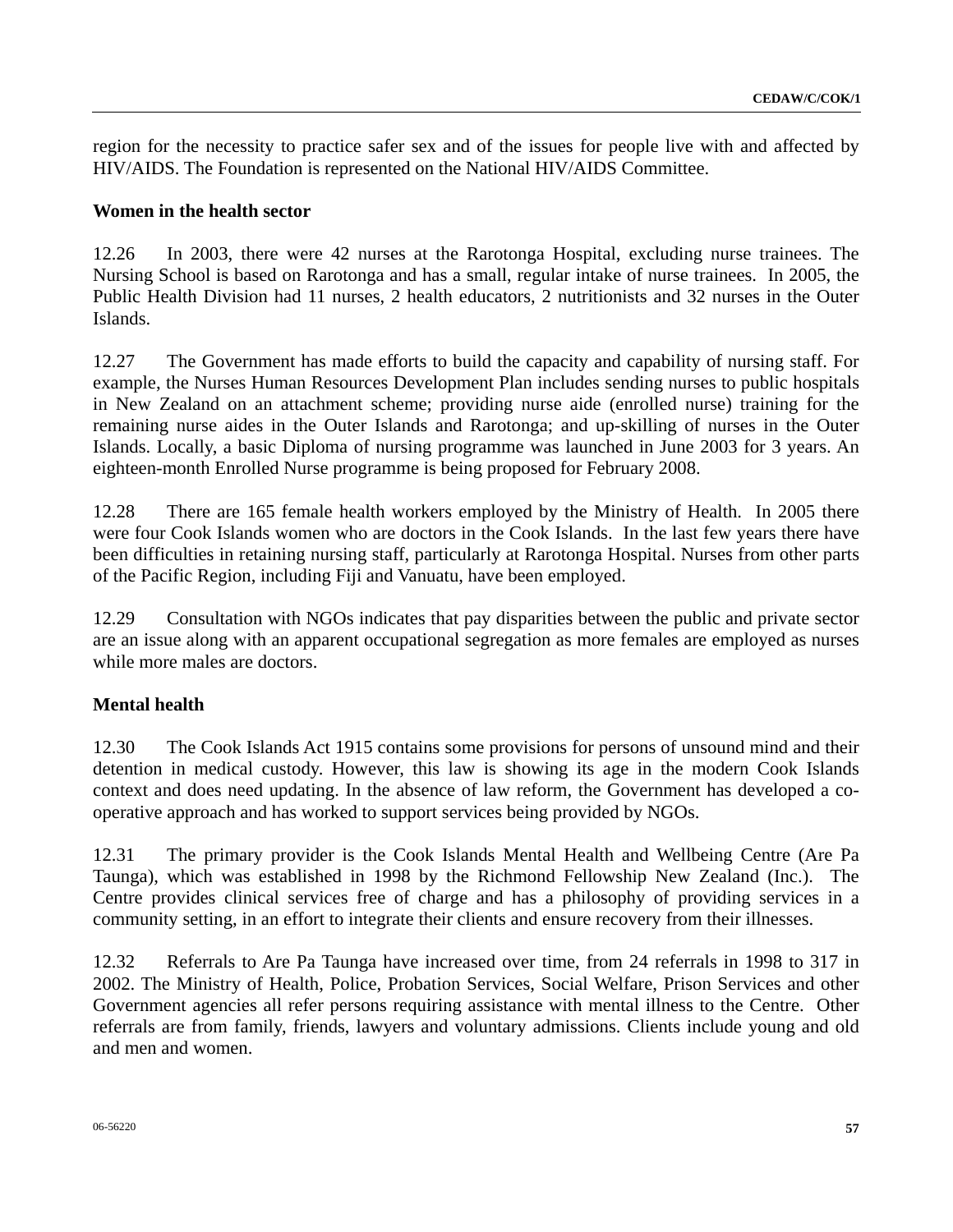12.33 The Centre has noted that many people with mental illnesses (especially younger persons) are not followed up regularly (if at all) by the Community Health Nurses, and therefore their illnesses are not managed properly. Where possible, the Centre provides follow-up services to these persons. Some improvements have been made. For example, as a result of difficulties in providing adequate facilities for counselling in the prison setting, prisoners are brought to the Centre for counselling.

12.34 There are significant mental health issues for some women in the Cook Islands. For example, information from Are Pa Taunga shows that between 1998 and 2003, more women than men attempted suicide and more women than men sought assistance for dealing with stress, particularly stress related to their caregiving roles. Cook Islands women carry significant caregiving responsibilities, in addition to caring for young children, particularly people with intellectual disabilities and the elderly. NGOs remain concerned at the low government budget in this area and are also concerned that mental health issues should be given a higher government priority.

12.35 Are Pa Taunga has found that women caregivers are often without means of support and the Centre has recommended that caregivers irrespective of sex should receive some financial assistance from Government. There is some anecdotal evidence of women with mental illnesses who have been forced to resign from their place of employment as a result of this condition and who are not entitled or eligible for a disability benefit. This is an area that the Government continues to monitor closely.

12.36 In June 2004 another provider, Te Kainga, was established. Te Kainga provides four main mental health services. The first are mental health services including psychiatric services, crises, assessment and treatment, counselling and a drug and alcohol programme. The others are Family Services, Support Services (respite care) and Information, Education and Research Services.

## **Domestic violence**

#### *Criminal and Civil Law*

12.37 The Cook Islands Constitution guarantees of the right to life, liberty and security (article 64) and is supported by provisions of the Crimes Act 1969 and other provisions of general law. Other laws that supplement the Constitutional protection and make specific provision for security and safety include the Crimes Act 1969 and the Cook Islands Act 1915. The Crimes Act 1969 contains a range of criminal provisions related to bodily harm, including male assaults female (section 214) and grievous bodily harm. These offences are used for more serious assaults. Prosecutions appear infrequent.

12.38 Proposals to reform the law relating to violence against women (including sexual crimes) have been under consideration for some time. The proposals flowed from recognition that there were some significant gaps in the law, for example section 141 of the Crimes Act defines the offence of rape and specifically excludes marital rape unless a decree of divorce is in place. Sexual offences against women with disabilities are outdated and, more generally, the Crimes Act contains some provisions reflecting outdated New Zealand and British law such as the prohibition against witchcraft (section 165) and killing by influence on the mind (section 183).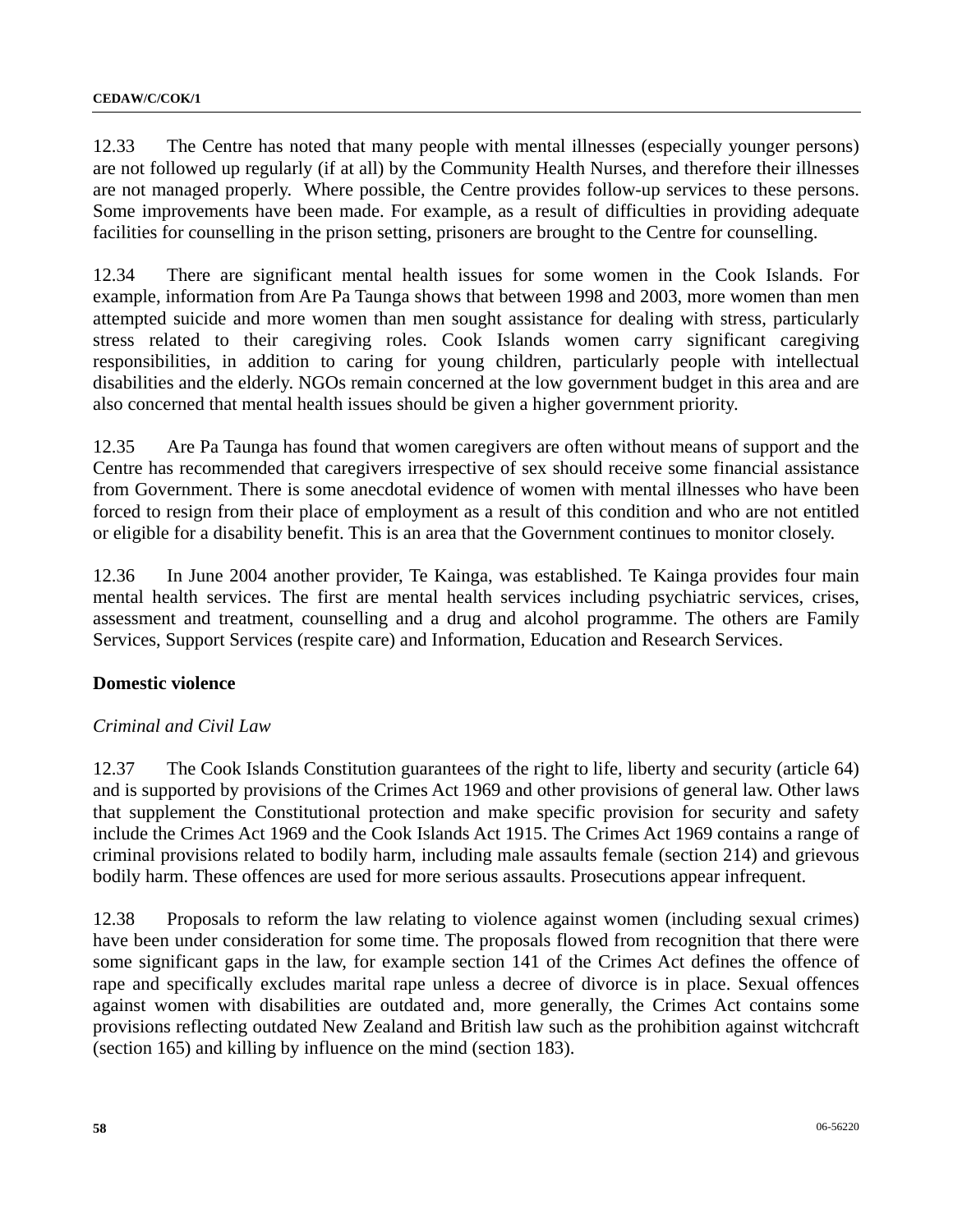12.39 A new Sexual Offences Bill has been drafted with the assistance of the Pacific Islands Forum, but it has not been introduced to Parliament.

12.40 Civil protection from domestic violence is possible under section 539 of the Cook Islands Act 1915, which allows an order forbidding trespass and molestation against a woman by her former husband. In 1994 the Act was amended to provide for separation, occupation and non-molestation orders. There is no civil protection for married but not separated women, for unmarried women, nor any civil provision relating to children who are victims of domestic violence.

# *The current context and work of NGOs*

12.41 Domestic violence is a problem in the Cook Islands. Recently the Cook Islands Women's Counselling Centre, known as Punanga Tauturu (PTI), reported in increase in complaints of domestic violence to the police from 159 in 2003 to 180 in 2004. In 2004 the police recorded 59 assaults on females.

12.42 Significant progress has been made in the last ten years, particularly after PTI was established to provide a supportive environment for women who are victims of domestic violence and rape. PTI has been a strong advocate on the issue of domestic violence, and uses CEDAW in its work to raise public awareness and to seek change. PTI has publicly decried the existence of violence against women, has advocated the need for government agencies to improve their responsiveness, and had actively campaigned against domestic violence.

12.43 PTI has been instrumental in encouraging government agencies to take the issue seriously and has arranged training workshops with the assistance of the New Zealand Police for the Police, Ministry of Health and Probation Services. PTI provides counselling services; anger management services; information about using the legal system, police procedures and medical examinations; and support and assistance while going through medical and police procedures and the court system.

12.44 NGOs have raised concerns about the lack of facilities for women who do not have a refuge to go to when faced with violence within the family. Ad hoc procedures are in place, whereby some women have, with the assistance of PTI, been placed with other relatives, friends or PTI volunteer counsellors.

12.45 Prior to public campaigns by PTI to raise awareness about violence against women, many people in the community saw domestic violence as being a private matter; an issue to be dealt with by the two conflicting parties. However, perhaps due to sustained media awareness on this matter, it is being talked about more openly and there is a noticeable increase in the number of women now reporting domestic violence to the police.

12.46 However, some difficulties remain. For example, there have not been adequate mechanisms to monitor and collate data on all complaints to the police about violence against women. The formation of the Community Orientated Policing unit within the Ministry of Police has helped.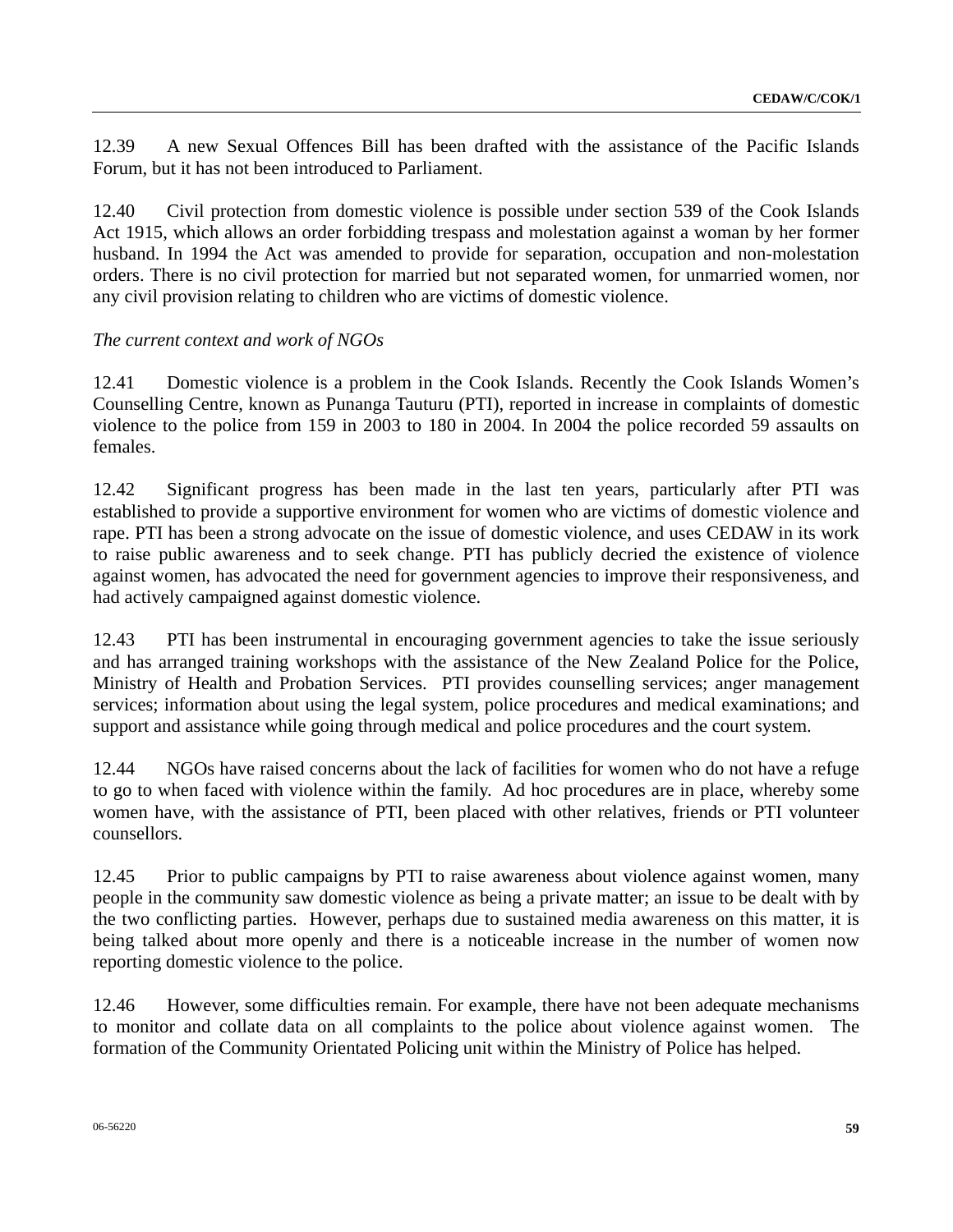12.47 Changes in policing and police practice have taken time and need to be sustained. In the past, the police found that women would file a complaint of domestic violence and then withdraw the charge a few days later. More recently, the police have developed a "no-drop" policy whereby each time a woman files a complaint of domestic violence the case will be taken before the courts, irrespective of whether the woman wishes to withdraw the case.

## **Future implementation**

12.48 The Government remains strongly committed to securing the best possible health for Cook Islands women. Health spending comprises approximately 11 per cent of the Government budget and will continue to be a high priority. Future implementation involves a range of issues including the need to ensure an up to date policy infrastructure (highlighted by the need for law reform) and adequate programme delivery within available resources. Progress in dealing with domestic violence issues is also needed. A major issue is maintaining momentum so that changes in policy and practice are able to be sustained over time and women's safety enhanced as a result.

# **Article 13: Economic and Social Life**

*States parties shall take all appropriate measures to eliminate discrimination against women in other areas of economic and social life in order to ensure, on a basis of equality of men and women, the same rights, in particular:* 

*(a) The right to family benefits;* 

*(b) The right to bank loans, mortgages and other forms of financial credit;* 

(c) *The right to participate in recreational activities, sport and all aspects of cultural life*

## **Family benefits**

13.1 The Government does not provide social assistance in the form of family benefits. Social assistance is provided to parents by way of a child benefit payable for the maintenance and education under the Welfare Act 1989 until the child reaches ten years of age. The benefit is paid directly to the parent (usually the mother) unless the Chief Examiner decides otherwise. A payment of \$200 is also made on the registration of a child's birth.

13.2 In 2005 about 3,240 children received this benefit. There have been suggestions that the age limit for benefit entitlement should be increased from 10 to 12 and then 15 years of age. Changes to entitlement ages are to be phased in from 2006.

13.3 Older women are paid an Old Age Pension from age 60. This increases by \$10 for every 5 years of age. There were 753 women receiving this benefit in 2005.

#### **Access to credit**

13.4 Other than the Constitution, there is no law dealing with discrimination against women, such as in the area of credit and finance. There appear to be mixed views about whether any discrimination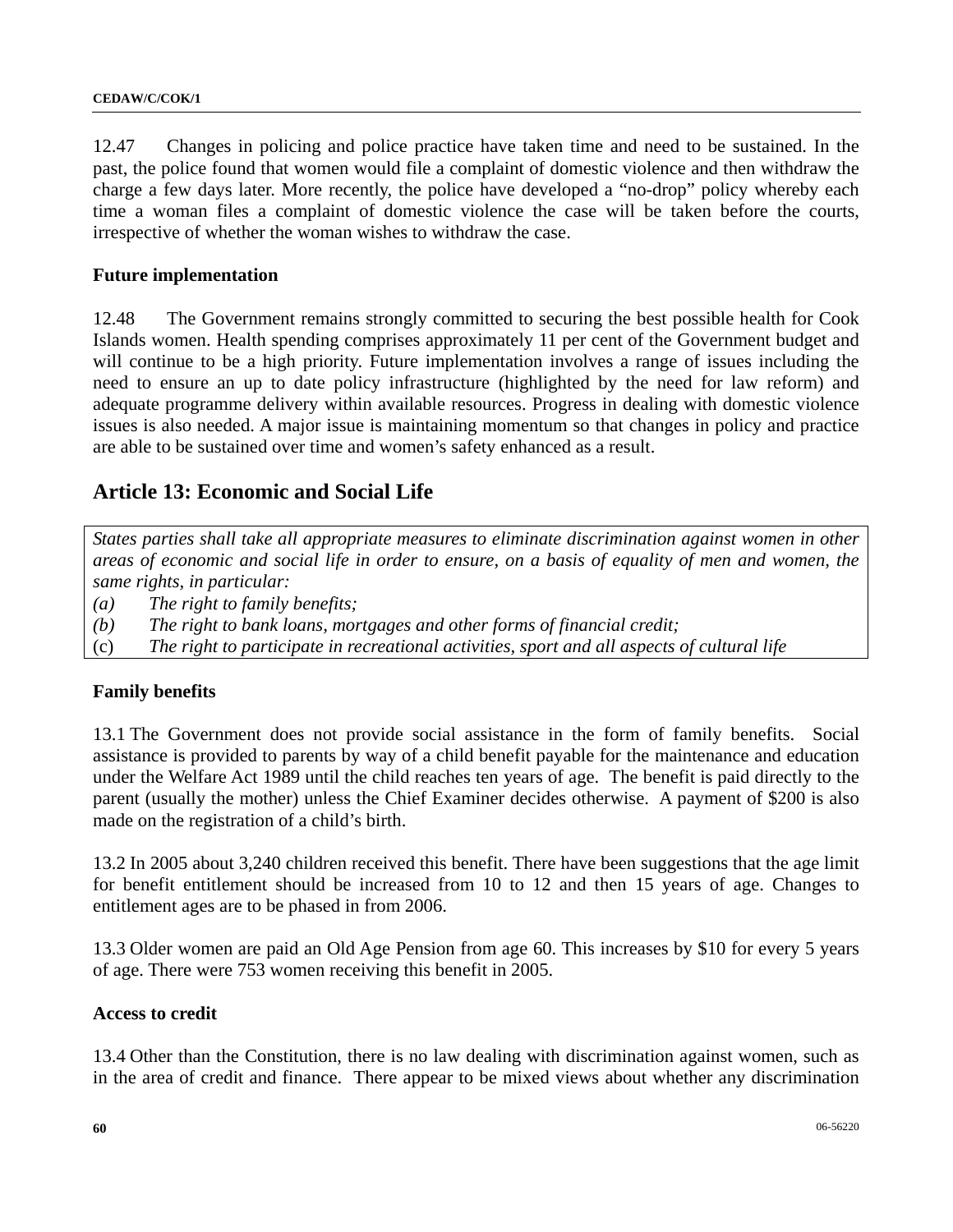exists in practice. Some consider there is no evidence of such discrimination, with banks in the Cook Islands tending to take a very commercial approach to lending. Others report women being required to have their father's or husband's consent to credit arrangements, even though this may not be necessary for commercial purposes.

## **Small business enterprise**

13.5 Since the economic reforms in 1995, an increasing number of women have started small business. Women's share of employment has substantially increased, especially in the service sector. The Small Business Enterprise Centre was established in 1998 to provide effective help for small businesses and to promote sustainable development in the Cook Islands. NZAID the Government both support the operations of SBEC. Among the services it provides at no cost are: the provision of advice on starting a small business, production of business plans, loan and grant fund proposals, advice on record-keeping systems, marketing plan development, sourcing suppliers from overseas, feasibility studies, market research and providing business mentors. It targets people at the grass roots level in particular those who would like to work for themselves.

13.6 Since SBEC's inception, there have been 1,003 requests for assistance. Of these, 482 were from women (48 per cent). SBEC clients include those who seek assistance with business start ups, existing businesses and business advice. In 1999, funds of \$482,271 were provided to SBEC clients either through banks or through aid agencies. \$351,662 (or 73 per cent) of those funds were accessed by women. There are also other women running small businesses or participating in other businesses.

13.7 The establishment of a market place on Rarotonga, Punanga Nui, has provided niche markets for women to sell unique items of craft and other products.

## **Participation in cultural life**

13.8 The Constitution protects cultural rights in two areas: those relating to land and those relating to custom, tradition, values and usage more generally. In the first area, custom is protected for the purpose of ascertaining rights to customary land and titles (sections 421, 422, 426 Cook Islands Act 1915).

13.9 In the second area, following an amendment to the Constitution in 1994-5, Parliament has power to make laws recognising or giving effect to custom and usage. Wider than matters relating to land and titles, the amendment provides that "customs, traditions, usages, and values shall have effect as part of the law of the Cook Islands." For the purposes of the Constitution, the opinion or decision of the Aronga Mana of the island or vaka to which the custom, tradition, usage or value relates about the existence, application or extent of custom "shall be final and conclusive and shall not be questioned in any court of law."

13.10 This provision does not apply in relation of any custom, tradition, usage or value "that is, and to the extent that it is, inconsistent with a provision of this Constitution or of any enactment"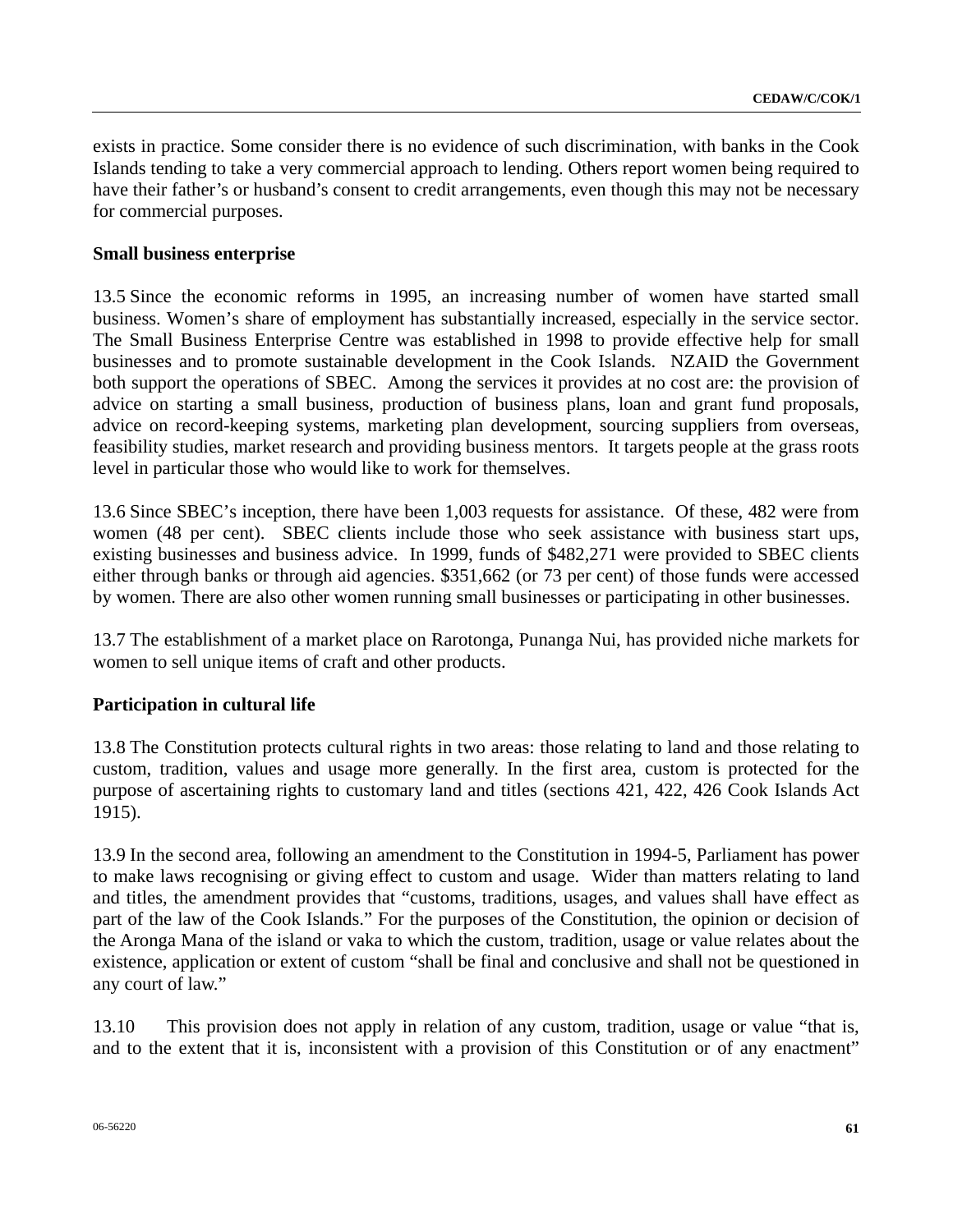(section 7 Constitution Amendment no. 17 1994-95). This would include the Constitutional protection from sex discrimination.

#### **Future implementation**

13.11 The Government will continue to monitor women's access to credit and to foster the development of women's business enterprise and cultural participation.

# **Article 14: Rural Women**

- *1. States parties shall take into account the particular problems faced by rural women and the significant roles which rural women play in the economic survival of their families, including their work in the non-monetized sectors of the economy, and shall take all appropriate measures to ensure the application of the provisions of the present Convention to women in rural areas.*
- *2. States parties shall take all appropriate measures to eliminate discrimination against women in rural areas in order to ensure, on a basis of equality of men and women, that they participate in and benefit from rural development and, in particular, shall ensure to such women the right:*
- *a) To participate in the elaboration and implementation of development planning at all levels;*
- *b) To have access to adequate health care facilities, including information, counselling and services in family planning;*
- *c) To benefit directly from social security programmes;*
- *d) To obtain all types of training and education, formal and non-formal, including that relating to functional literacy, as well as, inter alia, the benefit of all community and extension services, in order to increase their technical proficiency;*
- *e) To organize self-help groups and cooperatives in order to obtain equal access to economic opportunities through employment or self-employment;*
- *f) To participate in all community activities;*
- *g) To have access to agricultural credit and loans, marketing facilities, appropriate technology and equal treatment in land and agrarian reform as well as in land resettlement schemes;*
- *h) To enjoy adequate living conditions, particularly in relation to housing, sanitation, electricity and water supply, transport and communications.*

#### **Cook Islands context**

14.1 In this country report "rural women" means women in the Outer Islands, beyond Rarotonga. All women and men in the Cook Islands have equal legal access to health, education, agriculture, welfare benefits and other services. However, in practice, the widely dispersed populations, remoteness and sometimes limited communications of some Outer Islands means real constraints on equal access and on the efficiency of nation-wide service delivery. Not all Outer Islands have doctors and some are managed by health practitioners.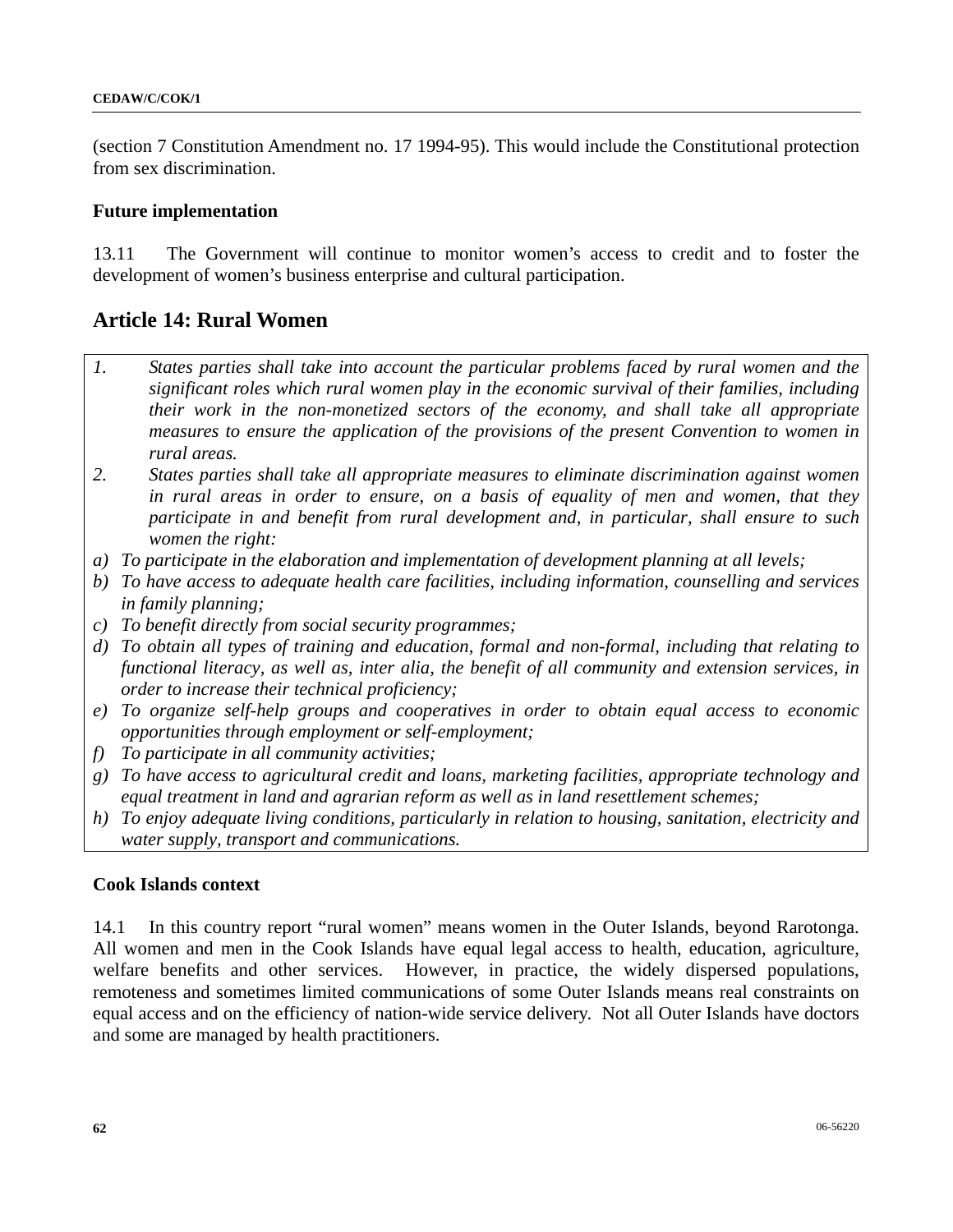14.2 All islands have access to electricity, running water and telephones. Telecommunications are improving although some islands cannot receive or tune in to the national radio.

14.3 In each Outer Island community there is a mix of income groups, and there is a strong tradition of mutual support among extended families. Settlement in the Southern Group islands is concentrated in two or three main villages, some inland and others on the coast. On the atolls of the Northern Group, two or three villages are located on the large islets with frequent movement by motor boats between these large sand cays and small uninhabited motu or islets.

#### *Island administration*

14.4 Outer Islands administration is by governed the Outer Islands Local Government Act 1987. This Act establishes Island Councils and provides for their role in establishing local by-laws and liaison with Government. The Ministry of Outer Islands Development works to ensure the good governance of Outer Islands affairs with Island Councils. In addition, a number of government departments provide services including Internal Affairs, Health and Education.

14.5 The Government is planning to repeal the 1987 Act and replaced it with a new law. A Bill was drafted and submitted to Parliament, but was unable to be progressed.

14.6 There are women's development officers on each of the Outer Islands. These officers were administered by INTAFF, but are now administered by the Office of the Minister for Island Administration. Women's development officers are responsible to the Island Secretary and have a range of functions including providing a focal point for information and contact about issues of concern to women and to raise awareness of national, regional and international matters. The officers also provide advisory services and technical assistance to women's organisations; work with the Island Women's Council to ensure the progress of women and develop annual work programmes, including training programmes for small businesses involving handicrafts.

14.7 NGOs do have some concerns about women's involvement in the Outer Islands Administration. For example, there are few women on the Island Councils. Suggestions have been made the new legislation about the governance of the Outer Islands, should include a requirement for adequate gender representation. This has not yet been done.

#### **Economic participation**

14.8 On some islands women have access to and participate in small markets where they sell produce, bakery products and handicraft. Others, particularly in Aitutaki where there is a large tourism industry, have established their own cafes, restaurants, small retail shops and tourist services. In smaller southern group islands such as Atiu, Mauke and Mitiaro, some women have small retail outlets. In Manihiki and Penrhyn, two women operate their own pearl farms.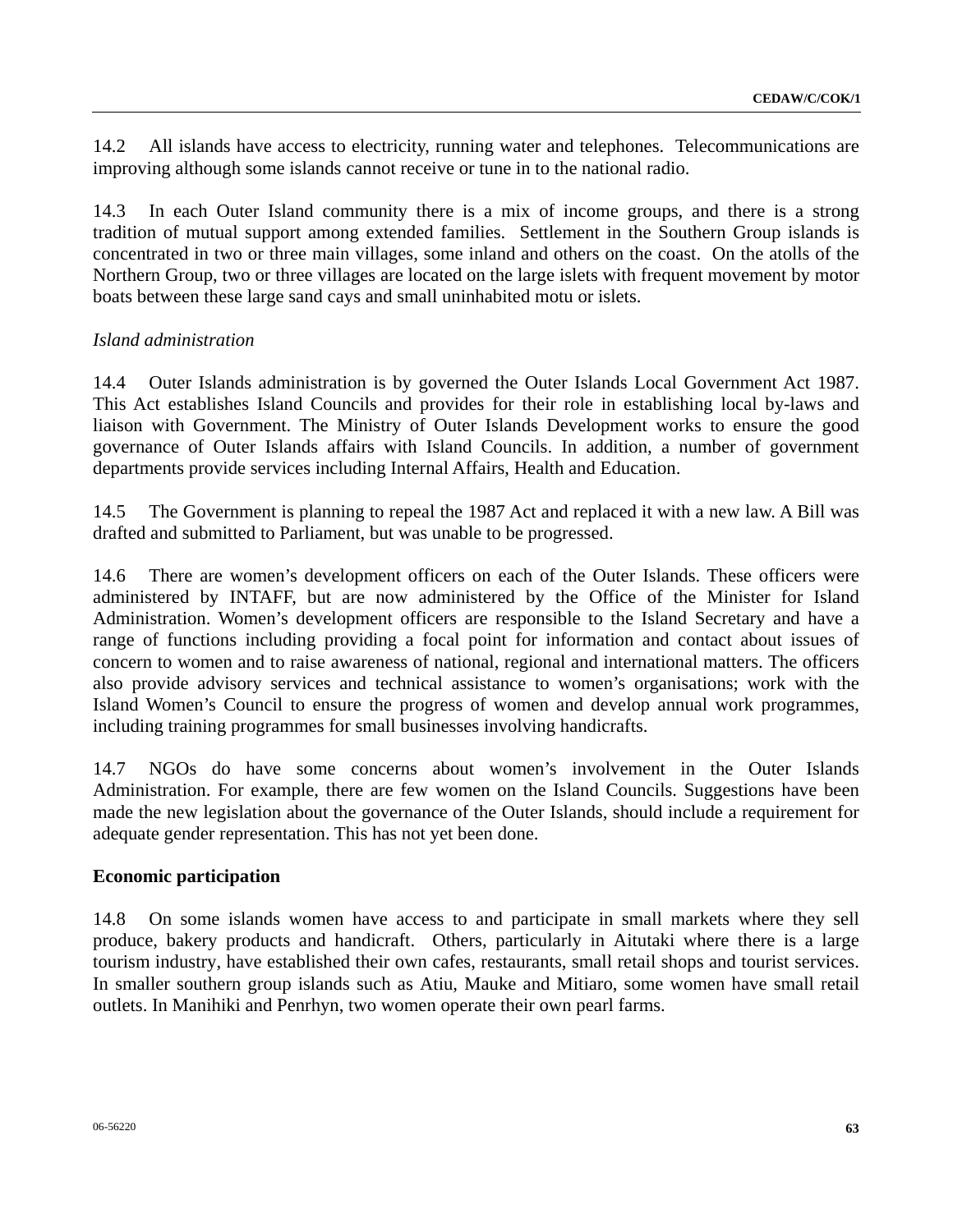14.9 There are vaine tini (women's) groups which are primarily concerned with 'women's crafts' (tivaivai-making and weaving) which operate as collectives but only for the purpose of selling and exhibiting their products.

14.10 A draft pricing policy for handicrafts and other produce was formulated in 1998 to assist women to understand the mark-up that was being placed on their goods for sale in shops on Rarotonga. However it was never formalised. It seems evident that there is now less need for such a policy because women have become more accustomed to dealing with the market themselves. Where women in the Outer Islands still require assistance to sell their handicrafts or are unable to source a market, GADD has provided assistance.

14.11 Revolving loan schemes were started on some islands (Penrhyn, Mangaia, Mitiaro, Mauke and Manihiki) but were disbanded after problems with repayments.

## *Agriculture*

14.12 Women are predominantly involved in **maire** collection for local and national purposes and assist in meeting export demands. Table 21 shows agricultural activity for households in the Outer Islands in 2001.

| Table 21: Persons in agriculturally active households, by sex, age and location 2001 |             |     |                               |           |               |                           |              |     |               |                     |                     |      |
|--------------------------------------------------------------------------------------|-------------|-----|-------------------------------|-----------|---------------|---------------------------|--------------|-----|---------------|---------------------|---------------------|------|
| Location of Total by Age Group                                                       |             |     |                               |           |               | Male by Age Group         |              |     |               |                     | Female by Age Group |      |
| Household $\text{Total}$ $ < 15$                                                     |             |     | $15-64 > 65$                  |           | Total $ < 15$ |                           | $15-64 > 65$ |     | Total $ < 15$ |                     | $15 - 64$           | > 65 |
| Rarotonga                                                                            | $3,096$ 888 |     | $\vert 2,072 \vert 136 \vert$ |           | $1,641$ 492   |                           | 1,071        | 78  | 1,455 396     |                     | 1,001               | 58   |
| Southern Is $\vert 3, 131 \vert 1, 190 \vert 1, 728 \vert 213$                       |             |     |                               |           | $1,613$ 621   |                           | 872          | 120 | 1.518 569     |                     | 856                 | 93   |
| Northern Is $ 852 $                                                                  |             | 303 | 529                           | <b>20</b> | 440           | 162                       | 268          | 10  | 412           | 141                 | 261                 | 10   |
| <b>Total</b>                                                                         |             |     | 7, 079 2,381 4, 329 369       |           |               | $3,694$ 1, 275 2, 211 208 |              |     |               | 3,385 1, 106 2, 118 |                     | 161  |

14.13 The Northern and Southern have marked differences in their agricultural activities. The Northern Group islands are relatively isolated from the Southern Group islands. The involvement of the people in the Northern Group in the agricultural sector seems to be diminishing due to pearl farming activities, which is becoming a profitable venture, particularly in the islands of Manihiki and Penrhyn. There are high expectations for new seaweed farming in Pukapuka for export markets.

14.14 In the Southern Islands agriculture is the main activity, except on Rarotonga where trade, tourism and the service-related sectors dominate. The Southern Group continues to practice a more diversified agricultural industry and has the benefit of cooler climate and more fertile soil enabling a wider variety of agricultural production. Regular air and sea transportation enhances export opportunities, particularly to New Zealand. The main crops are banana in Aitutaki; taro in Atiu and Mangaia; and pawpaw, citrus, nono, taro and vegetables in Rarotonga.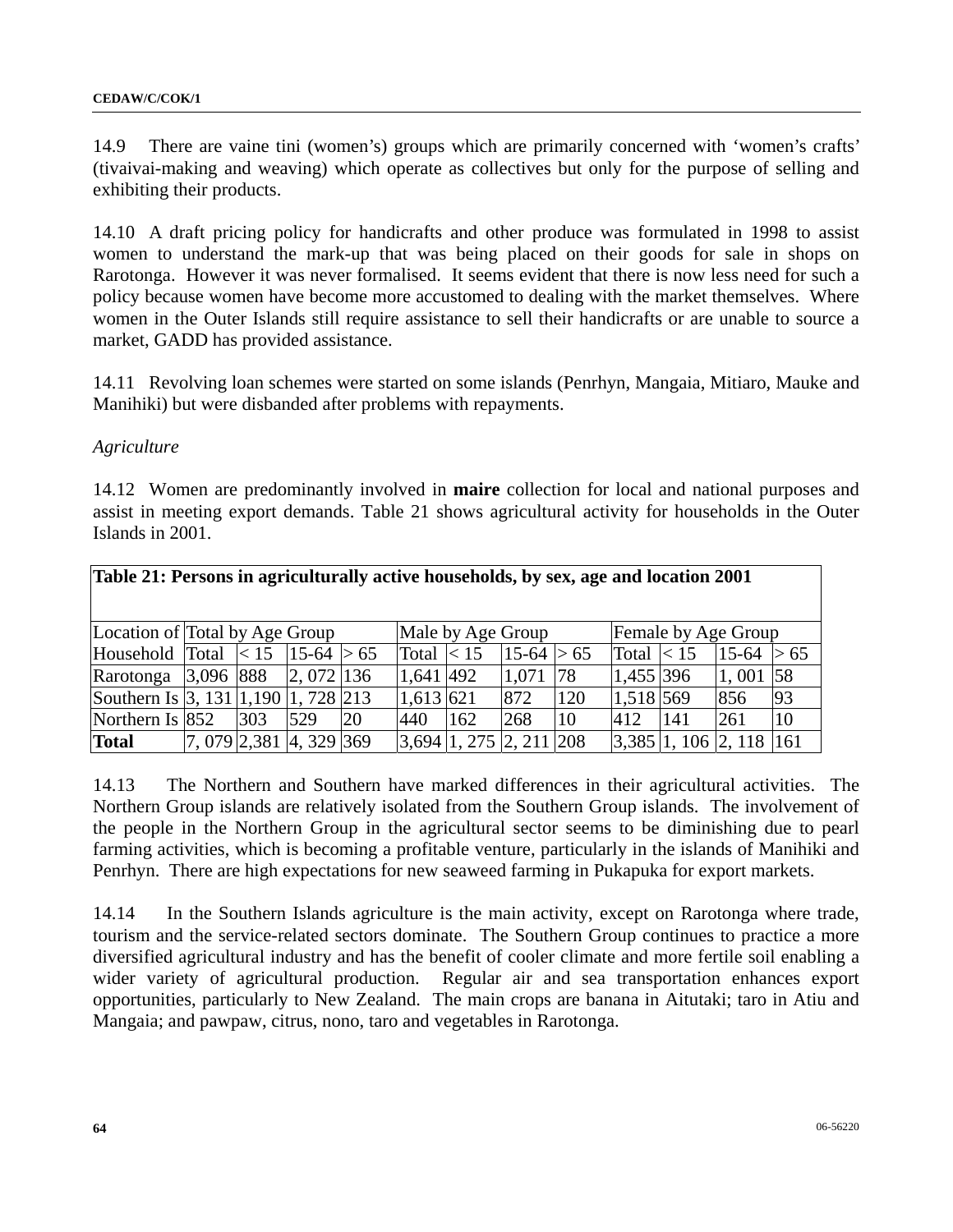14.15 Regardless of age and household membership status, the number of males who worked on holdings out-numbered the females by more than 3 to 1 (2,040 males, 611 females). However, more females than males worked on the holdings in an unpaid capacity. Male farm operators also outnumbered female operators. Male workers spent longer hours (around 8 hours per week) on the holding than their female counterpart (around 6 hours per week). The 2000 Census of Agriculture and Fisheries found that agriculture and fisheries are the principal productive sectors, contributing an estimated 15.2 per cent (at average 1990 prices) of the country's GDP in 2000.

# *Pearl Farming*

14.16 In recent years pearl farming has become a significant industry in the Northern Group. In 2003 men outnumbered women in the pearl farming industry by a ration of 4:1, including among those who do unpaid work. However, a number of women own pearl farm operations and assist with pearl farm work. Of the total household members working in the pearl farms, 63 per cent came from Manihiki, 29 per cent from Penrhyn and the rest from Rakahanga.

14.17 Most pearl farming activities are part-time and net incomes vary based on individual contracts. In 2003, each paid worker in the pearl farm received an average monthly part-time net wage of NZ\$460. The workers residing in Penrhyn received higher net part-time wages (by NZ\$178) than those residing in Manihiki. Rakahanga-based pearl workers received the least, about NZ\$125 net parttime wages per month.

## **Other Outer Islands activities**

14.18 NGOs either from Rarotonga or based on each Island, undertake promotional activities of women's rights in the Outer Islands. CINCW is affiliated to some Outer Islands and there some active women's organisations on some Islands. Concern about ambivalence towards domestic violence has led to awareness programmes to ensure women know their rights.

14.19 Scholarship assistance is available to Outer Islands students where they travel to Rarotonga to continue their education. An allowance of \$18 per child per month is payable towards their upkeep and all school fees are paid. Students also have opportunities to study through the University of the South Pacific extension studies courses.

14.20 An Outer Island Development Grant Funding scheme and a Community initiative scheme have been developed. The schemes are available to women who wish to apply for funding for community projects. European Union funding scheme is also available and is monitored by the government in partnership with the Cook Islands Association of Non-government Organizations.

## **Future implementation**

**14.21 The Government continues to provide assistance and support to the Outer Islands. In 2005 a series of cyclones badly damaged some islands in the Northern Group. The priority has been to seek to re-established basic services and to rebuild necessary infrastructure.**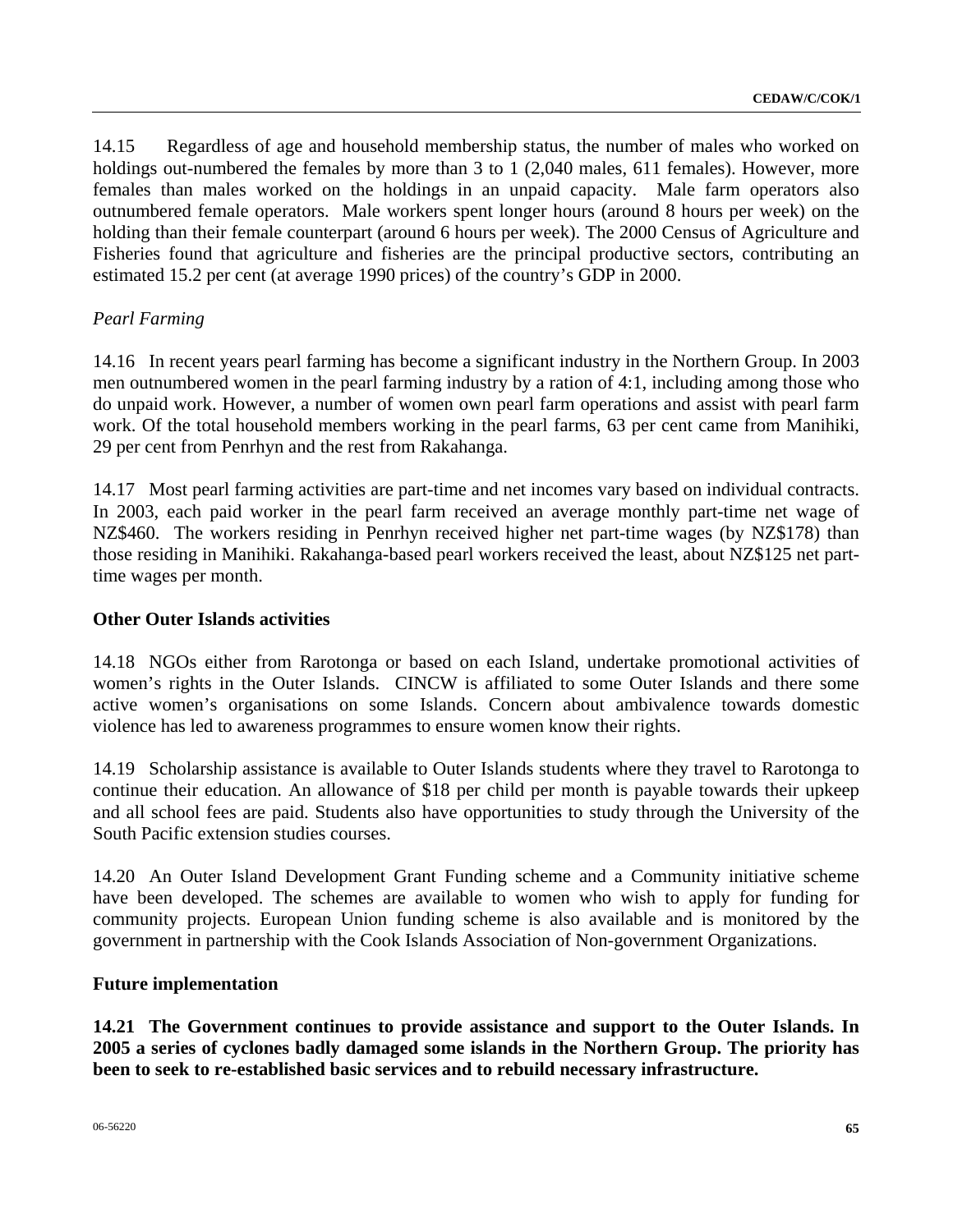# **Article 15: Equality Before the Law and in Civil Matters**

- *1. States parties shall accord to women equality with men before the law.*
- *2. States parties shall accord to women, in civil matters, a legal capacity identical to that of men and the same opportunities to exercise that capacity. In particular, they shall give women equal rights to conclude contracts and to administer property and shall treat them equally in all stages of procedure in courts and tribunals.*
- *3. States parties agree that all contracts and all other private instruments of any kind with a legal effect with is directed at restricting the legal capacity of women shall be deemed null and void.*
- *4. States parties shall accord to men and women, the same rights with regard to the law relating*  to the movement of persons and the freedom to choose their residence and domicile

### **Equality and legal capacity**

15.1 The Constitution provides that all persons are equal before the law (Article 64(1)(b) of the Constitution). There are no legal restrictions on the capacity of women to enter into contracts. Women have the same rights as men to administer property and to be executors or administrators of estates. Irrespective of whether they have acquired property during or before marriage or are unmarried, women have the right to administer property without interference or requiring the consent of a male.

15.2 Women can sue and be sued in their own name. Women lawyers are entitled to represent clients before courts. The Evidence Act 1968 has been amended to allow victims of rape to testify in a court of law without the requirement for corroboration.

## **Access to justice**

15.3 Women are equal under the law but there are some factors which may prevent them fully utilising the court system. These include: the cost of legal services; difficulties in obtaining information about when, whether and how to access justice; difficulties obtaining time off work to pursue a case; or being in the Outer Islands

15.4 There have been problems for women in domestic violence cases. Women are frequently afraid of being subjected to further violence if they pursue their cases. Sometimes, the police do not inform women when their case will be decided in court.

15.5 PTI has attempted to resolve some of these problems by providing information on the justice system. For example, PTI has produced pamphlets on issues such as maintenance, affiliation, divorce, custody and de facto relationships. PTI also accompany women to court to provide emotional and legal support.

## **Jury service**

15.6 Section 3(3) of the Juries Act 1968 exempts a woman from serving on a jury if she notifies the Registrar of the High Court in writing that she does not wish to serve. On doing so, her name shall be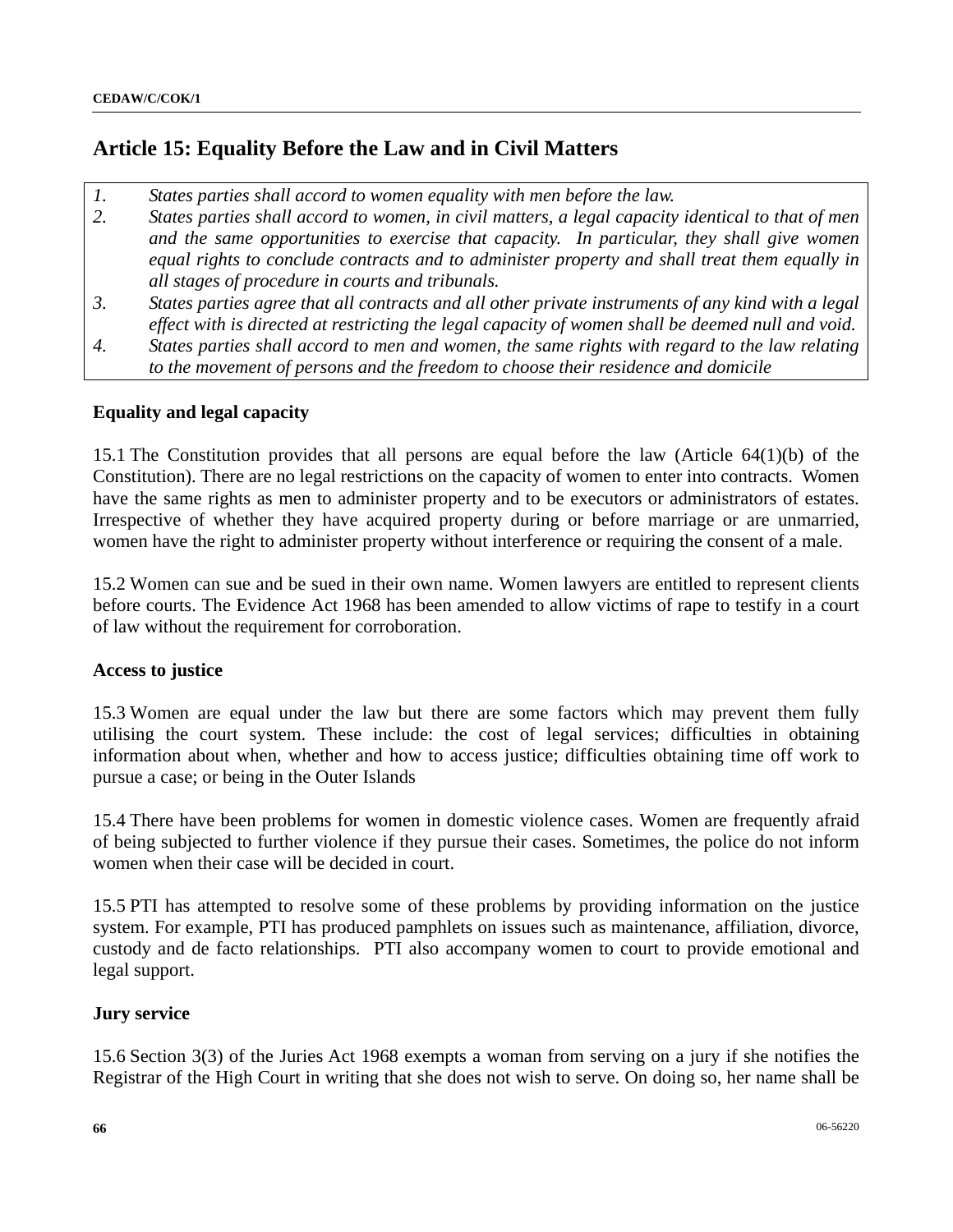struck from the list. In 2005, the Ministry of Justice reported that this exception was seldom sought by women and that in general women were participating in jury service.

15.7 Some people have expressed concerns that in practice this law runs counter to the principle that a jury should be representative of a cross section of the community chosen at random and increases the likelihood of an all male jury. Others consider that it could be considered as discriminating against men who may not wish to serve on a jury because there is no similar provision for men.

# **Legal aid**

15.8 Legal aid for criminal cases is available through the Ministry of Justice in limited circumstances. About \$30,000 is budgeted annually for legal aid and is given at the discretion of the Head of the Ministry of Justice. Legal aid is not available for civil cases.

15.9 For some years the Business and Professional Women's Group lobbied government and the local business community for financial contributions to start a legal aid fund for civil cases. This followed from concerns for women who were unable to seek assistance in civil cases due to financial difficulties. BPW subsequently submitted a proposal to the Law Society for further consideration.

# **Residence**

15.10 There is no restriction on women choosing their place of residence or domicile. Migrant women who live and work temporarily in the Cook Islands have the same right as migrant men to have their spouses, partners and children join them.

## **Future implementation**

15.11 While the equal legal status of women is clear, more work needs to be done to ensure that women are fully aware of their equal status in legal matters and that this is realised for them in practice. Promotion of the Convention and on-going legal literacy programmes will be an important aspect of future work. While some lawyers provide pro bono (free) legal advice, legal aid and court assistance for victims of domestic violence with no financial means is an area requiring attention.

# **Article 16: Equality in Marriage and Family Life**

- *1. States parties shall take all appropriate measures to eliminate discrimination against women in all matters relating to marriage and family relations and in particular shall ensure, on a basis of equality of men and women:*
- *(a) The same right to enter into marriage;*
- *(b) The same right freely to choose a spouse and to enter into marriage only with their free and full consent;*
- *(c) The same rights and responsibilities during marriage and at its dissolution;*
- *(d) The same rights and responsibilities as parents, irrespective of their marital status, in matters relating to their children; in all cases the interests of the children shall be paramount.*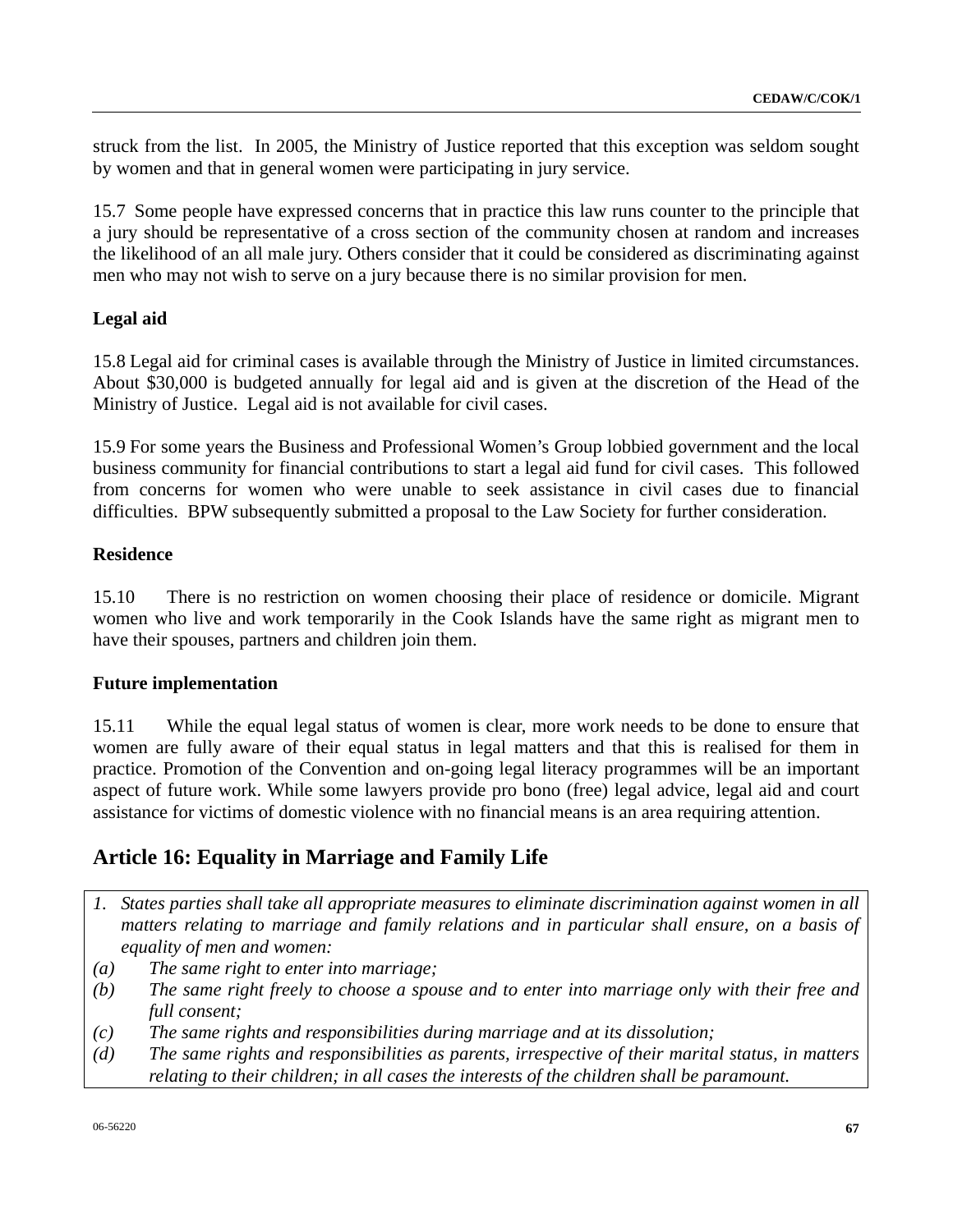- *(e) The same rights to decide freely and responsibly on the number and spacing of their children and to have access to the information, education and means to enable them to exercise these rights;*
- *(f) The same rights and responsibilities with regard to guardianship, wardship, trusteeship and adoption of children, or similar institutions where these concepts exist in national legislation; in all cases the interests of the children shall be paramount;*
- *(g) The same personal rights as husband and wife, including the right to choose a family name, a profession and an occupation;*
- *(h) The same rights for both spouses in respect of the ownership, acquisition, management, administration, enjoyment and disposition of property, whether free of charge or for a valuable consideration.*
- *2. The betrothal and the marriage of a child shall have no legal effect, and all necessary action, including legislation shall be taken to specify a minimum age for marriage and to make the registration of marriages in an official registry compulsory.*

#### **Marriage**

16.1 The Marriage Act 1973 provides that a marriage licence shall not be issued to any person under the age of 16 years. Marriage must be between a man and a woman. Where there is to be a marriage of any person under the age of 16 years or a minor (a person under 21 years) approval of the parents or guardians is required. There is some history of arranged marriages in some families for purposes of retaining traditional titles and land, but that appears to have been a custom within certain families and not the norm in the general population. Today, people freely choose their spouses.

16.2 Some marriage related customs remain in some areas. For example, when a couple from one of the three islands of Nga-pu-toru (Mauke, Mitiaro and Atiu), gets engaged, the future husband's family is required to seek permission from the family of his future bride for the union to take place. The future husband accompanied by senior family members will present his future bride's family with pigs, chickens and vegetables to appease their 'loss' of their daughter or to seek a favourable response.

16.3 O'ora or the exchange of gifts is also tradition practiced at marriages in the Cook Islands whereby the family of both partners to a marriage offer gifts of tivaivai (bed spreads), woven mats, woven hats, bed sheets, cushion and pillow covers. It is a gift from the families to the couple and is not a bridal price or dowry because it is not a condition or requirement for a valid marriage. On the island of Aitutaki, it is the wife who presents gifts to the husband and his family. Although the husband is not obliged to reciprocate, he will usually provide gifts of food to his wife's family. The purpose for the gifts is to celebrate the start of a new life together.

#### **Choice of family name**

16.4 Although there is no law governing the matter, the tradition of adopting the husband's family name upon marriage remains strong. However, there is a noticeable trend among women on the island of Rarotonga to use both their maiden name and their husband's family name.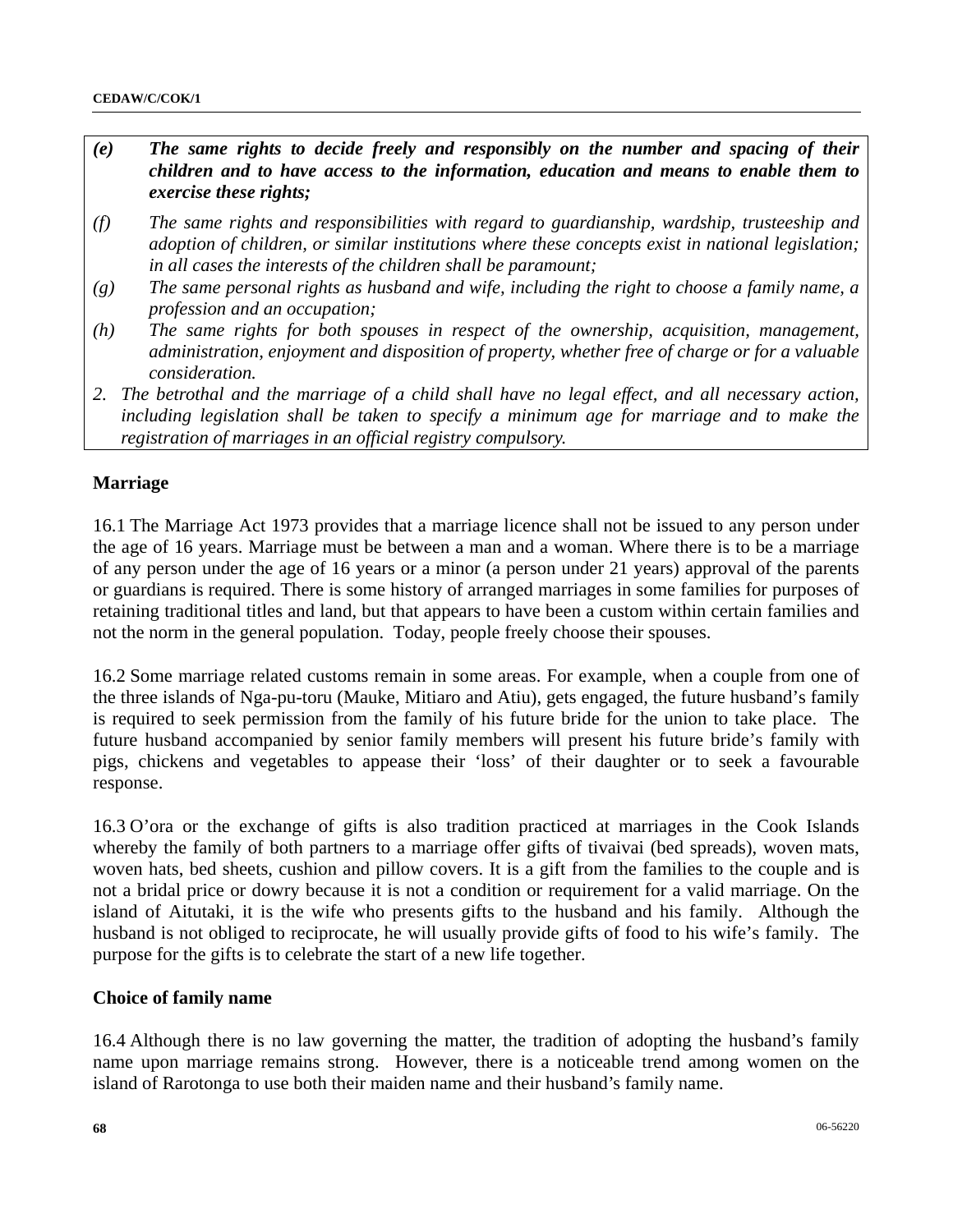16.5 Cook Islands women who give birth overseas are entitled to re-register their child in the Cook Islands for land purposes. Some mothers who have taken this option have noted that the forms only require the father to state his profession or occupation and not the mother.

16.6 People from Nga-pu-toru also perform a 'naming ceremony' whereby the husband is given a marriage name by his wife's family and vice versa. It is expected that after the wedding ceremony the husband or wife will be referred to by their marriage name. Although, some families still practice this tradition, others go through the ceremony by giving marriage names but continue to refer to the person by their registered or pre-marriage name.

16.7 The Births and Deaths Registration Act provides that both parents are responsible for registration of a child's birth.

# **Matrimonial property and divorce**

16.8 There is no law requiring joint ownership of property or joint decision making regarding assets by the husband and wife during marriage. However, the equal sharing principle does not have to wait until separation and a woman can obtain a determination of her property rights during the marriage.

16.9 Divorce in the Cook Islands is still fault based and is based on old British law. A spouse can apply for a divorce on the grounds his/her spouse has committed adultery. There is a provision which provides that the husband petitioner can apply to the Court to have the person who is alleged to have had adultery with his wife joined as a co-respondent in the petition for divorce. The implication is that only a husband may obtain a decree of divorce on the grounds of adultery.

16.10 Although there is no case law on the point, the provision is discriminatory. In 1982 Parliament passed legislation to make as additional grounds for divorce those contained in the Family Proceedings Act 1980 which provided separation of four years as a ground for divorce. Consequently, the Cook Islands has an odd hybrid of fault and no-fault grounds for divorce. The Government has identified this an area needing law reform.

16.11 Significant changes to matrimonial property law were made in 1992. The Matrimonial Property Act 1992 is largely based on New Zealand legislation, with some changes to meet local circumstances to take account of the different system of land ownership in the Cook Islands. The Act provides for a fairer distribution of property as between a husband and wife following divorce. Matrimonial property includes the matrimonial home, chattels, and other property accumulated during the marriage. Financial contribution is rated no more highly than non financial contributions, such as child raising and management of the home. Matrimonial property is divided equally for marriages of more than 3 years duration.

16.12 Some complications do arise in relation to the protection of native land. While leases form part of matrimonial property, occupation rights and native land do not. If a wife lives on her husband's native land or occupation right, and all the couple's matrimonial property is invested into it, on separation the wife will get nothing. The Court can, in dividing property, take into account the fact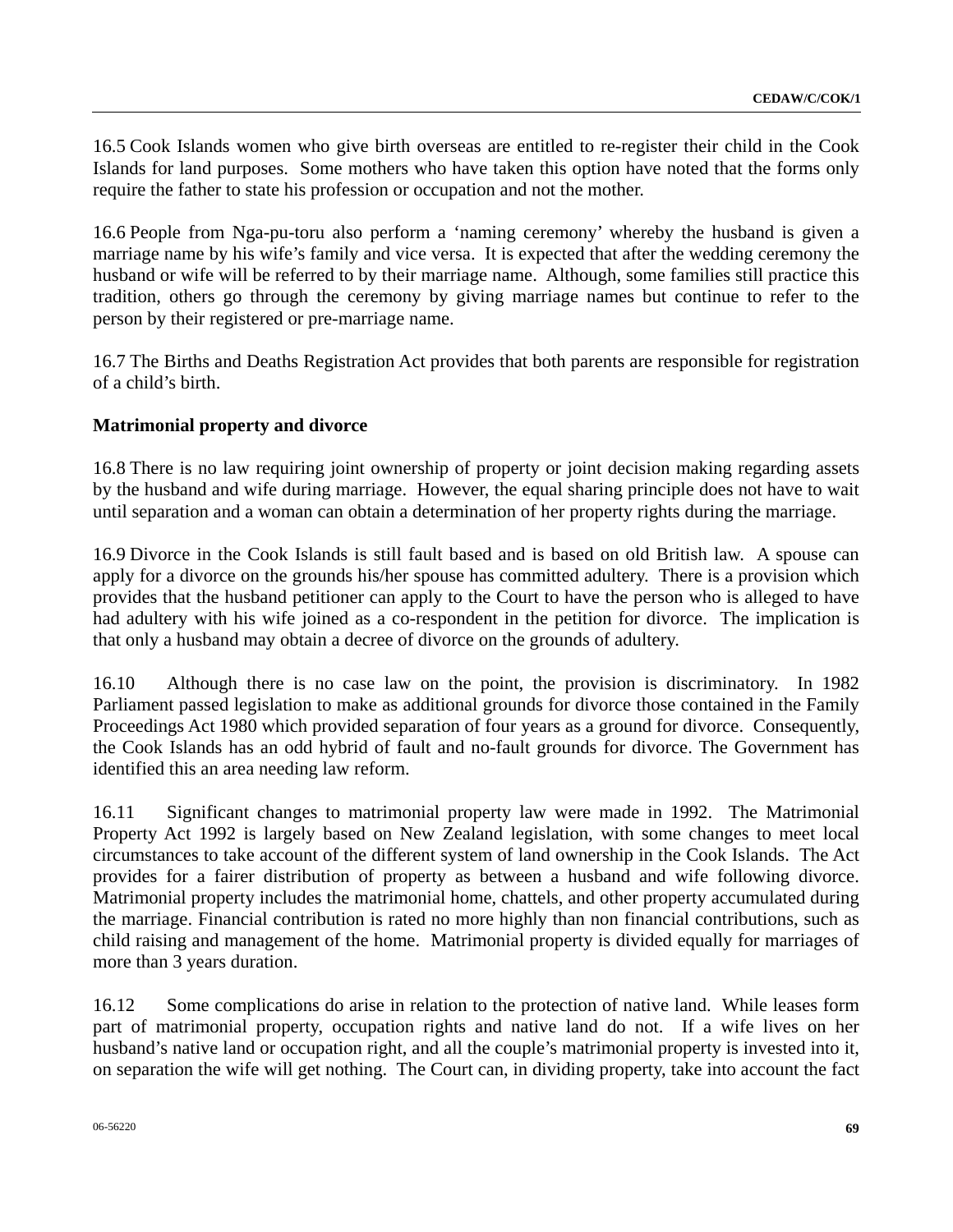that one of the couple benefits from having the matrimonial home on his/her land. However, this may be of limited practical benefit if there is little other property.

## **Non-married cohabitants**

16.13 The long-standing tradition amongst many Cook Islands Maori of cohabiting in a de facto relationship and marrying only after the birth of one or more children remains. There is no statutory law covering the division of property when de facto couples separate and the Courts are generally reluctant to extend the rules in the Matrimonial Property Act 1991-92 to de facto couples stating that law reform is for Parliament.

16.14 In the absence of clear legislation, the division of property accumulated during the relationship is determined by the English common law rules relating to constructive trusts. The couple's respective shares are determined by assessing the 'contributions' (both financial and nonfinancial) of the parties to the relationship. After the separation of a de facto couple, there is often a disparity in income between men and women largely caused by interruption to her career for family responsibilities during the relationship. NGOs report that women from de facto relationships are forced to bargain and will settle for less to avoid going to court where the amount received is insignificant.

### **Property distribution on the death of a spouse**

16.15 The rules of equal sharing have not been extended to the distribution of property on death of one of the spouses. In the Cook Islands many people die intestate (without a will). In those cases the Administration Act 1969 applies. Under this Act the surviving spouse gets the chattels and the first \$12,000 worth of property. The balance is divided 2/3rds children and 1/3rd for the spouse. If there are no children the spouse gets 2/3rds with the other 1/3rd going to the parents of the deceased. If the deceased's parents are also dead the spouse is entitled to all the property. Given that in the Cook Islands for most couples the principal bread winner remains the husband, there is a real concern that current law provides women with inadequate property protections in the event of the death of her husband.

16.16 While there have been few court cases involving the Matrimonial Property Act 1992, anecdotal evidence suggests that the Act has encouraged parties to settle such matters in accordance with the Act's provisions and has resulted in a fairer distribution of matrimonial property in those cases.

## **Property and native land title**

16.17 Cook Islands law is a hybrid of English common law and customary law of the indigenous Cook Islands Maori people. Ownership of freehold land and succession to hereditary titles, for example, are primarily governed by custom. Generally, customary law is now gender neutral. However, the traditional system for the inheritance and use of land was complex and cannot be stereotyped as having excluded women per se. Traditional forms of succession are very important in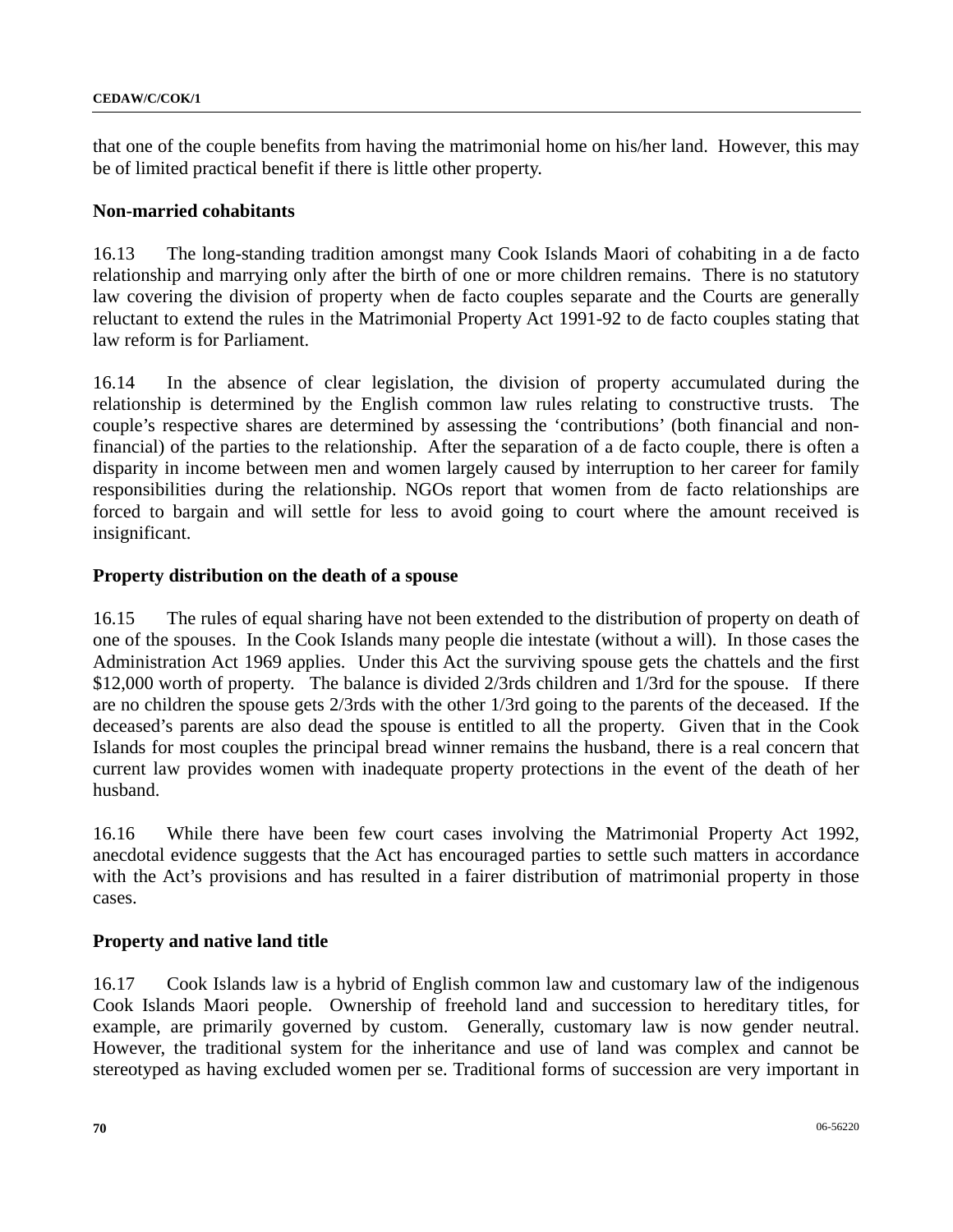the Cook Islands, as all land is native land held in fee simple (except land held by the Crown or churches). All children by blood and in some cases adopted children; succeed to each of their parent's rights in land. The law of succession is inviolate; consequently, the acceptance of a woman's right to inherit has been an important empowering provision for them. Related to this is the cultural acceptance of the ability of women to succeed to hereditary chiefly titles. This resulted, on the main island of Rarotonga, in five of the six titles currently being held by women in 2003.

## **Domestic violence laws**

16.18 Until 1994 only a single law dealt specifically with domestic violence. Section 539 of the Cook Islands Act 1915 made it an offence for a former husband to trespass against his former wife and the offence was punishable by a fine of up to \$40 or imprisonment not exceeding three months.

16.19 In 1994 the Act was amended to provide for separation, occupation and non-molestation orders. Non-molestation orders can now be obtained by virtually anyone against another person and are used in domestic violence cases. These amendments have significantly improved Cook Islands law.

16.20 However, there is no provision for non-violence orders where couples continue to live together. Many more women, anticipating their partners are likely to assault them, but not wanting to see their partners in Court or in prison, may be less reluctant to seek the assistance of the police if they know that their partners will be held in custody for only a limited period and then released without charge.

16.21 As noted in Article 12 of this report, domestic violence is a problem in the Cook Islands. In addition to issues of legal coverage, there are issues of consistency of law enforcement and the need for judicial training. Withdrawal of domestic violence charges requires leave of the Court. Recently, with the appointment of women Justices of the Peace, there have been some instances where the Court has not granted leave to withdraw charges.

# **Children**

16.22 Matters of maternity and the upbringing of children in traditional Cook Islands society were very different to the norms adhered to in the west. Traditionally the upbringing of children was as much a village responsibility as it was a parental one. Women often bear children young and customarily the first child will be adopted and brought up by the grandparents of either the mother or father. In fact, many children are reared by close relatives and, given the strong sense of extended family which persists, this system worked well.

16.23 However, the adequacy of this system of parentage has been questioned in recent years as people have become more internationally mobile. This has resulted in a number of women being left with children and unable to extract any economic or other support from the father of their children.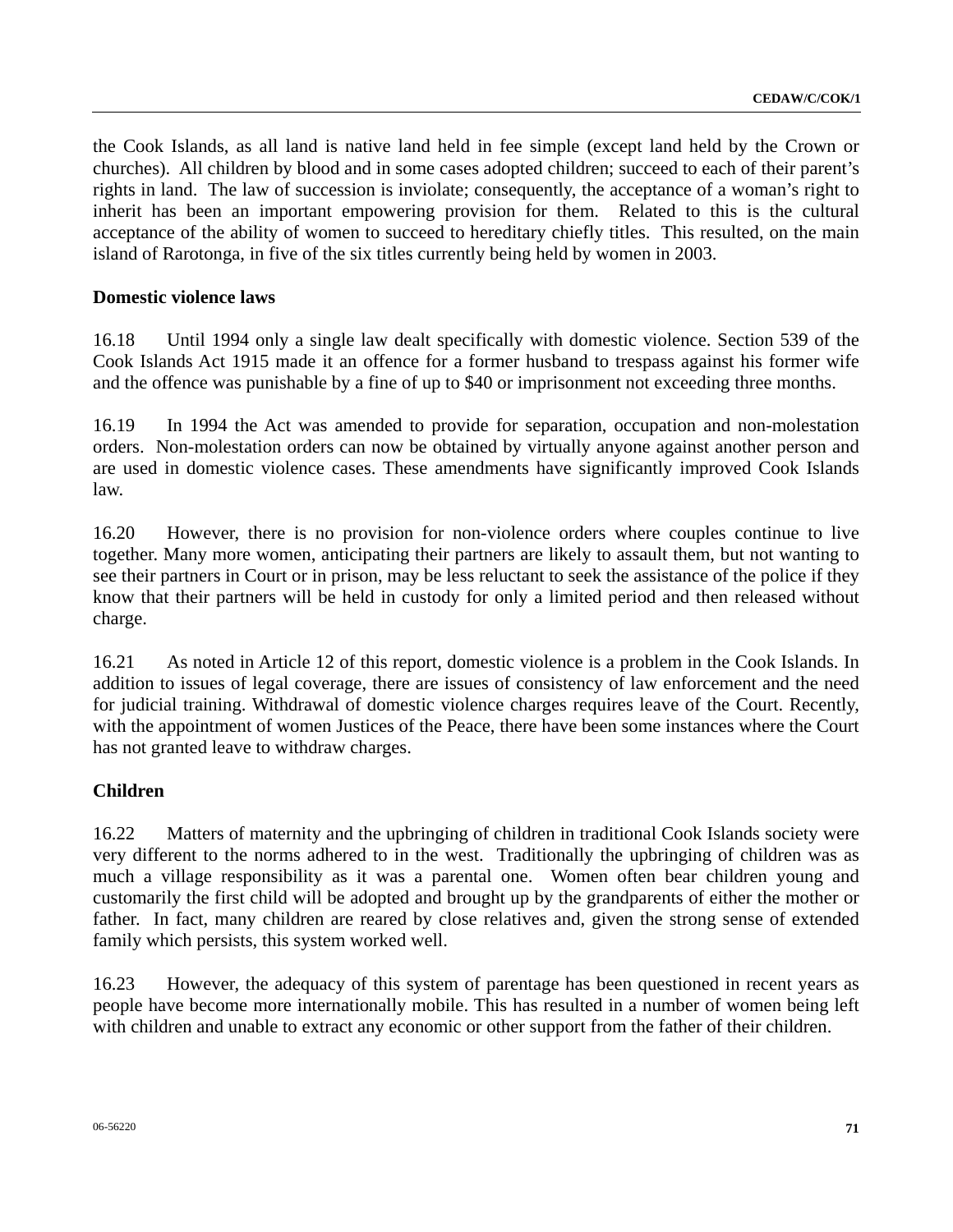16.24 Women have the right to decide freely the number and spacing of children. The Ministry of Health actively encourages women to space their children.

# **Child custody**

16.25 The Infants Act 1908 provides the framework for custody matters and provides that the interests of the child to be paramount in custody matters. The Cook Islands is not a party to the Hague Convention and custody orders are not enforceable in Australia or New Zealand. Nor are orders made in those countries were enforceable in the Cook Islands.

16.26 While the law can set out legal rights of custody, guardianship and access, more work needs to be done to encourage parents to take full responsibility for their children, including emotional support and encouragement. This can only be achieved through the expectation and social pressure created by customs and norms. Cook Islands culture is in a state of flux. For an increasing number of women the extended family not be relied for caregiving.

# **Child maintenance**

16.27 All children, regardless of sex or the status of their parents are treated equally for the purposes of child maintenance which is governed by the Cook Islands Act 1915. In the majority of cases where couples with children are not living together, the mother will be awarded custody of the child and the father will continue to in paid work. The Act distinguishes between applications by married and unmarried mothers. These distinctions need removing.

16.28 In theory there are severe penalties for failure to obey a maintenance order, with nonpayment liable to attract a term of imprisonment of up to two years. In practice, however, prosecutions for failure to pay maintenance are rare. Section 565 of the Cook Islands Act 1915 provides that a court cannot award past maintenance exceeding \$100. This has been criticised as creating an incentive for fathers not to pay maintenance until the court orders them to do so. There are also gaps. For example, where a father is ordered to pay maintenance and leaves the country, there are few options for enforcement.

16.29 Few women know that they can apply to the court to prevent the father on a return visit from leaving until adequate security for maintenance has been provided. Those that are aware of this right, are often intimidated by court action and cannot afford the expenses involved in litigation.

16.30 Child maintenance orders are enforced by INTAFF although INTAFF reported difficulties in enforcing orders, especially where liable parents have moved to New Zealand. INTAFF has indicated this part of the Cook Islands Act is out of date and needs to be rewritten to align with relevant aspects of immigration law and international information sharing with New Zealand and Australia. In addition, there are some aspects which discriminate against women, such as section 546 which requires a mother's evidence of affiliation to be corroborated, whereas a father's evidence does not require corroboration.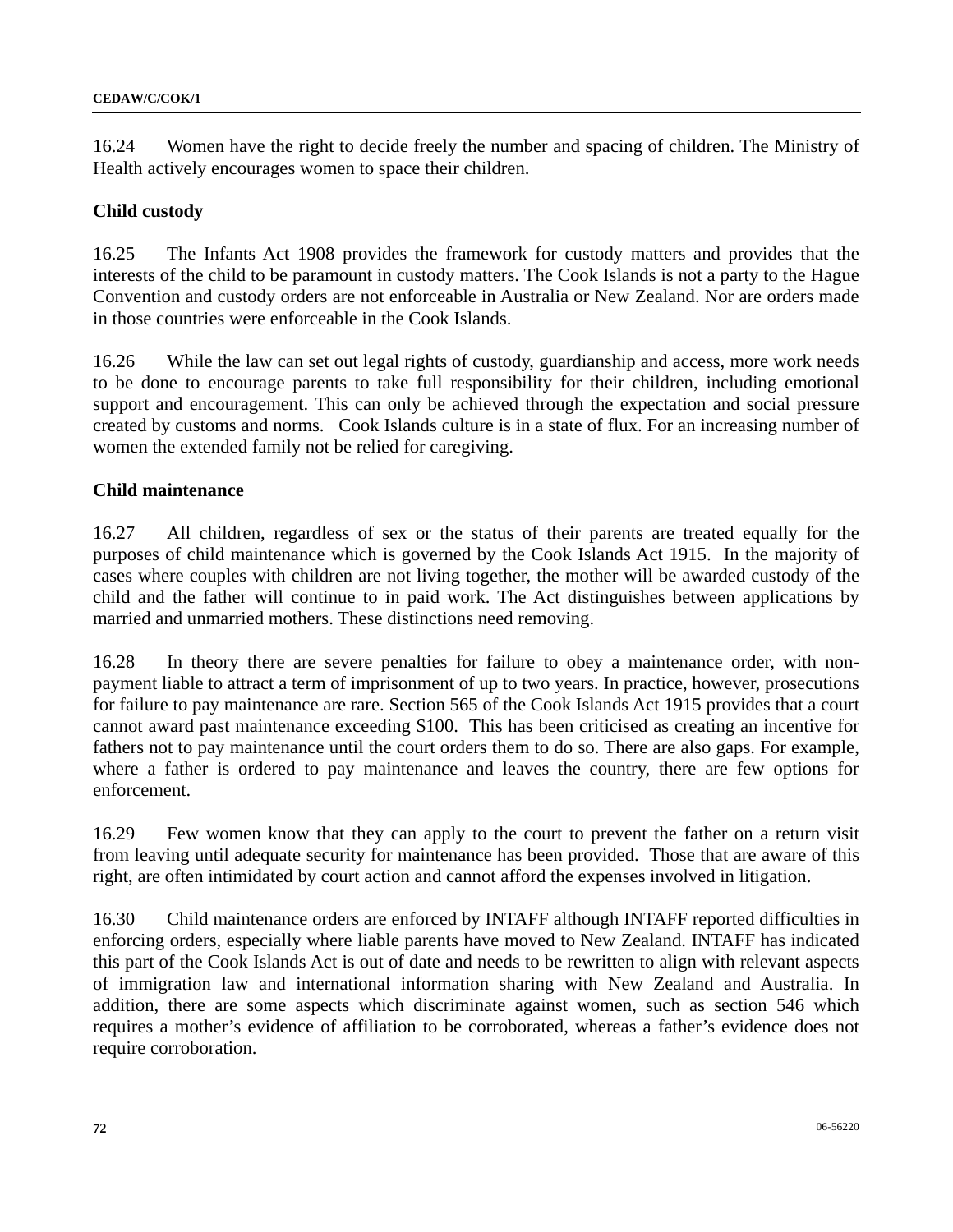## **Adoption**

16.31 Children may be adopted under the Cook Islands Act 1915 up until the age of 21. The primary consideration is the welfare and best interests of the child. A child's consent to the adoption must be obtained if the child is over 12 years of age. The adopting parent must also be a fit and proper person to have the care and custody of the child and of sufficient ability to maintain the child.

16.32 The Cook Islands Act 1915 does distinguish between Europeans and "native Cook Islands Maori." The Act makes it a crime for a Maori couple or a sole Maori to adopt a foreign child, yet, a sole European, European couple, and/or a Maori and European married to each other can adopt a foreign or local child. This is due to the land laws in the Cook Islands.

## **Age of sexual consent**

16.33 The Crimes Act 1969 provides legal protection to children who are physically or sexually abused and neglected. Assault, rape, defilement, incest and prostitution are all criminal offences that carry penalties. Sexual intercourse or indecency with a girl under the age of 12, or a girl between 12 and 15 carries a heavy term of imprisonment. Consent of the girl is no defence, nor that the person charged believed the girl was over the age of 12 or 15 as the case may be. Similar provisions in respect of male children protect male children from sexual abuse.

## **Future implementation**

16.34 There are a number of significant issues both of law reform and practice, which remain to be addressed in this important area. Reform of domestic violence laws and improvements in practice to increase women's security, are high priorities, along with aspects of the administration of child maintenance.

# **Summary**

This report marks an important step for the Cook Islands. There are many areas where the Cook Islands women are making progress, particularly in education and health. Progress in other areas is slow but steady. Constitutional protection from discrimination and high rates of participation by women in many areas of social and family life provide a good base for the future and the Government is working with NGOs on women's development.

The Government recognises that more work is needed. In some areas the pace of change has slowed and in others work has stalled. However, the Government is committed to making more progress to meet the specific needs of Cook Islands women and men. Many challenges still remain, including providing a secure economic base for the country, dealing with environmental issues, and securing women's safety. A programme for law reform has been identified and a working group has been established.

The good work of women's organisations and other NGOs to promote the development and advancement of women will continue to be supported by Government so that the people of the Cook Islands can go forward together.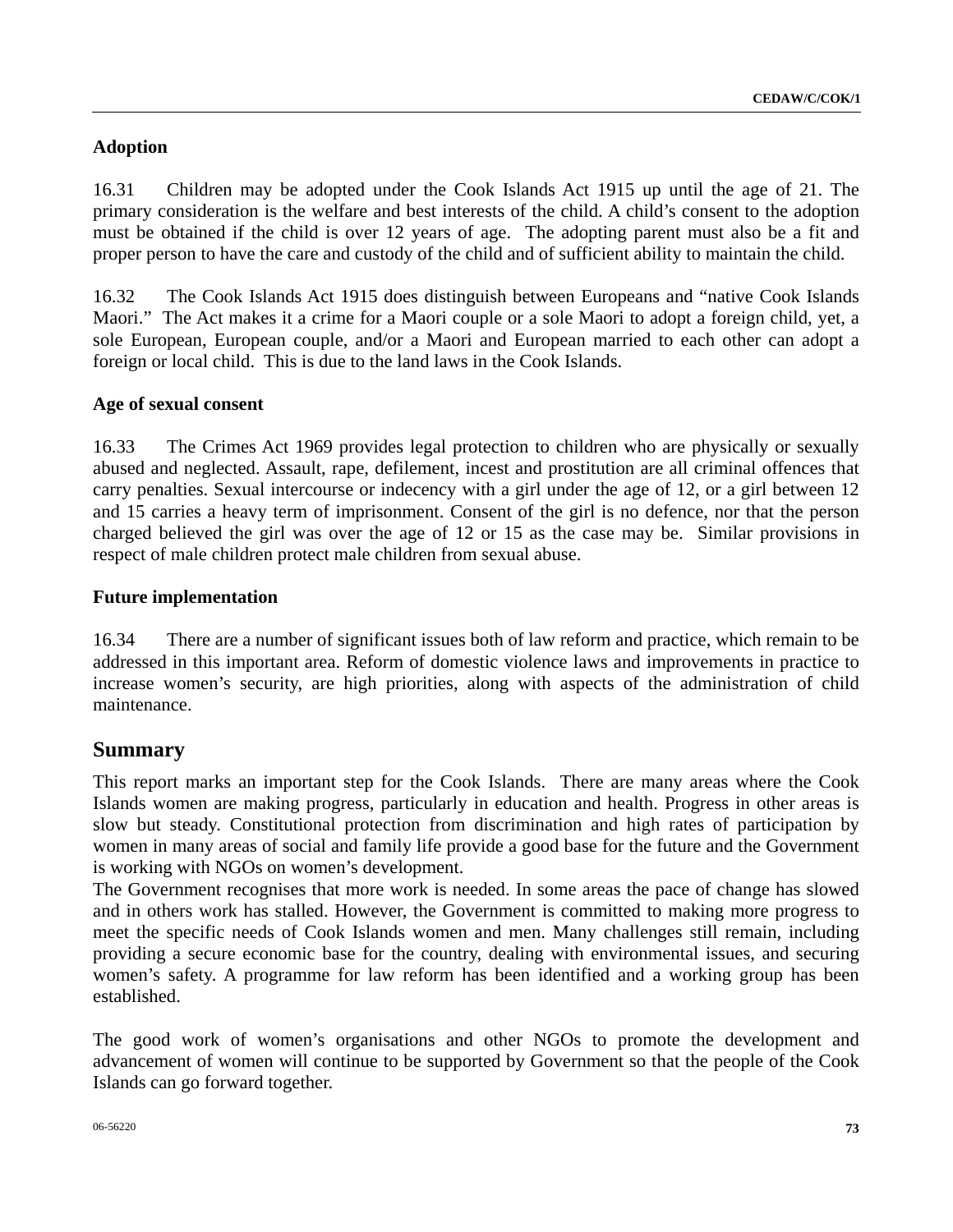### **References**

- 1. *A Situation Analysis of Children, Youth and Women*, Government of the Cook Islands with Assistance from UNICEF, 2004
- 2. *Cook Islands Initial National Communication, under the United Nations Framework Convention on Climate Change*, October 1999
- 3. *Disability in the Pacific: Report on the Cook Islands Disability Identification Survey*, Rebekah McCullogh, Sumac Consultants, 2002
- 4. *Education for All 2000 Report Cook Islands*, Ken Matheson, Cook Islands Ministry of Education, 1999
- 5. *Industrial Relations in the South Pacific*, Saatendra Prasad and Kevin Hince, The University of the South Pacific, 2001
- 6. *IOC Regional Women in Sports*, Cook Islands Sports National Olympic Committee, 2002
- 7. *IOC Regional Seminar for Women in Sport*: "1996-2002: Women in the Oceania Sport Movement: Progress Evaluation", Cook Islands Sports National Olympic Committee, 2002
- 8. *National Youth Policy*, Ministry of Internal Affairs and Social Services, 2001
- 9. *National Reviews of the Nairobi Forward-Looking Strategies for the Advancement of Women Polynesia*, South Pacific Commission, 1995
- 10. *'Oraanga Meitaki o te Kuki Airani', A Review of the Health Sector in the Cook Islands*, Ministry of Health, Government of the Cook Islands, 2000
- 11. *Pacific Human Development Report*, UNDP 1994
- 12. *Pathways to Development: a report on Cook Islands legislation and consistency with CEDAW,*  Liddicoat, 2005.
- 13. *Reforming the Political System of the Cook Islands* The Report of the Commission of Political Review, Rarotonga, 1998.
- 14. *Report on Child Socialization on Rarotonga*, Eva Saar MA, University of Basel (Switzerland)
- 15. *Review and Evaluation of the Cook Islands National Policy on Women (1995)* (including the Policy Matrix, the National Plan of Action and the National Framework for Implementation July 1995-1999), Robin Gillespie, National Council of Women, January 2003